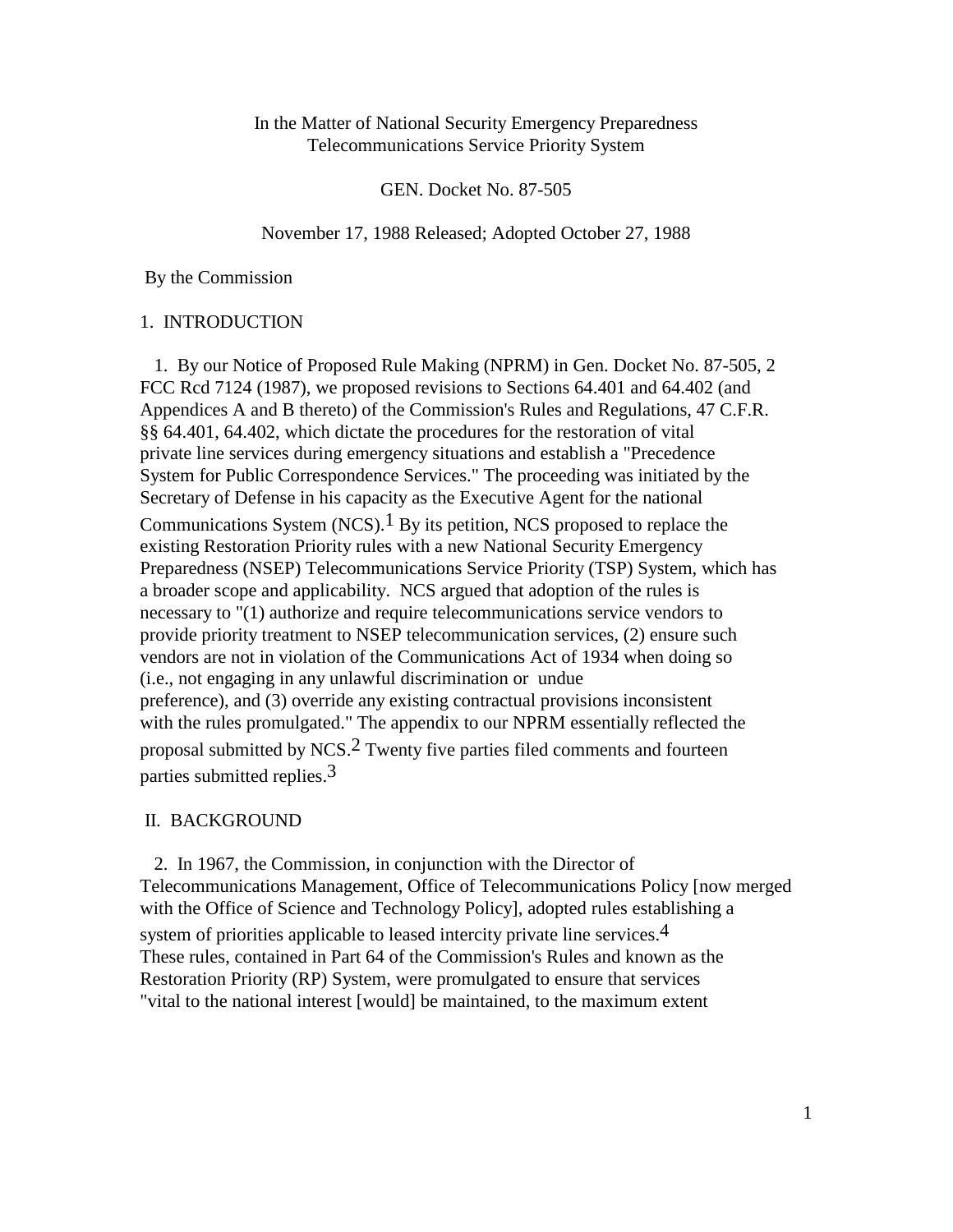possible, during emergency service." The rules are effective until superseded by the President's powers under Section 706 of the Communications <sup>5</sup> The general purpose of the RP System is to give private lines vital to the national security a designation to signify that those lines should be given priority restoration when a failure occurs. When lines carrying an RP designation fail, carriers are authorized and required to interrupt either lower or non-priority private line services or public switched network services to restore lines with the RP designation if spare circuits are unavailable. To obtain an RP designation, a user must submit a request to the NCS or the FCC.<sup>6</sup> When the NCS receives a request, it recommends an RP designation to the FCC for final approval. Carriers are directed to treat the NCS designation as an interim FCC certification prior to formal FCC approval. As a general matter, RP designations are valid for three years. Under the RP System, there are four priority categories for private lines. The highest level is reserved for federal and foreign government services used to support national survival if attack occurs. The second level, applicable to the same entities as the first level, is for services that are essential when attack threatens. These would be used, for example, to enhance the preparedness of U.S. military forces or the ability to conduct diplomatic efforts to reduce the threat of war. The third level is applicable to government and non-government services needed to maintain vital defense and diplomatic, and health and safety functions during a major disaster or other emergency. The last priority is applicable to lines needed to continue or reestablish important financial, economic, health and safety activities during emergencies.

### III. THE PETITION

 3. In its petition, NCS stated that the RP System does not fully address today's needs for priority treatment of NSEP telecommunications service and that a new TSP System is necessary. It offered three reasons. First, it noted that the RP System does not cover the expedited provisioning of new NSEP service.7 Second, it argued that the RP System, which applies only to the restoration of intercity private lines, cannot provide as much support to NSEP needs as the TSP System which covers all NSEP private lines and includes the capacity and ubiquity of the public switched network. In this regard it explained that a key element of national security strategy is ensuring a survivable telecommunications infrastructure and that such a structure must include intracity private lines and the vast resources of the public switched telecommunications networks. It also noted that the federal government continually has been expanding its reliance upon public switched networks to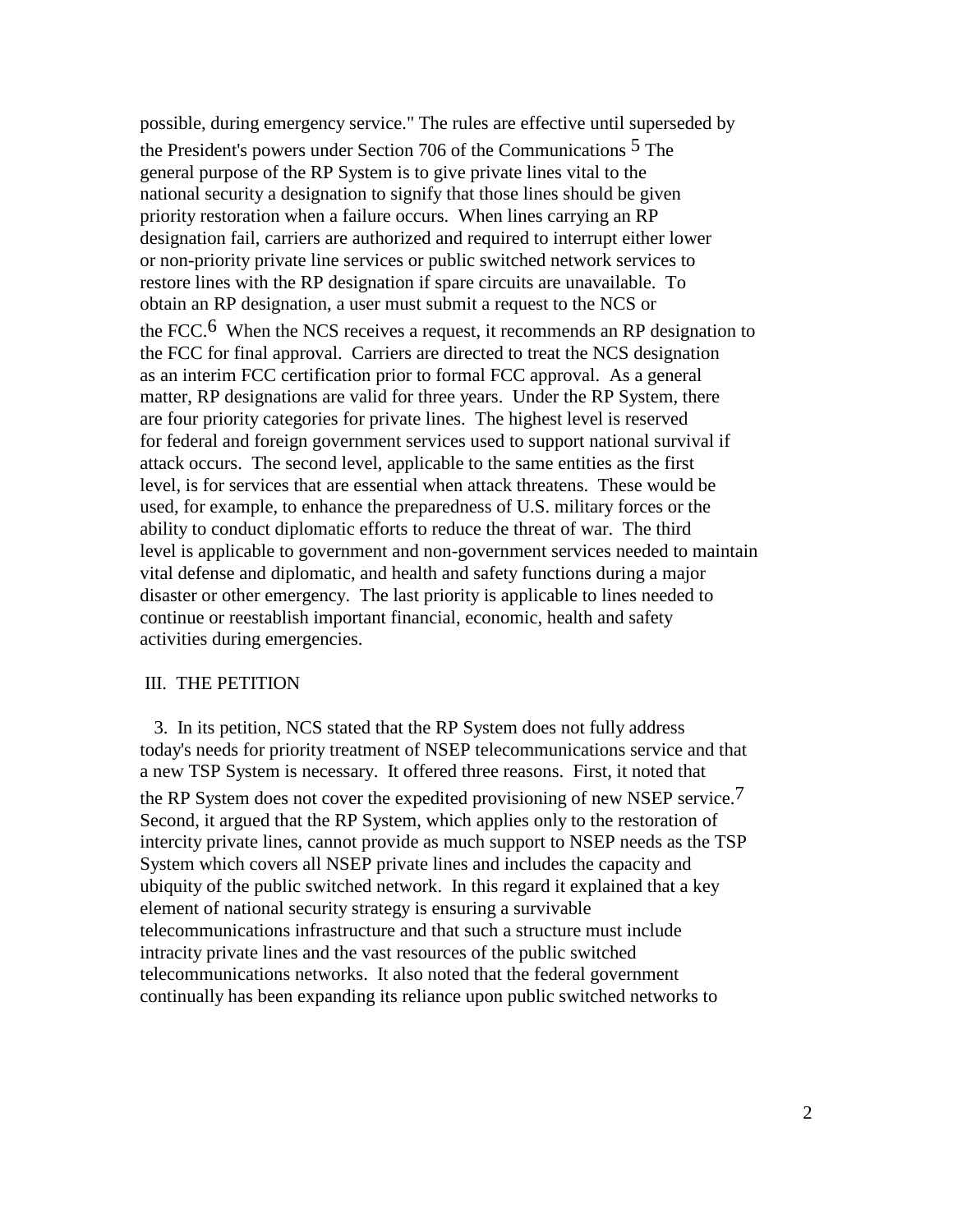meet NSEP needs.<sup>8</sup> Finally, it stated that the management of the RP System has been flawed and that the TSP System has been designed to remedy the current problems. NCS noted, for example, that there are "insurmountable discrepancies" in the NCS, FCC and carrier data bases of RP circuits. Another problem it discussed related to a lack of specific guidelines limiting the number of circuits that qualify for each priority category. This, it said, has resulted in a concentration of circuits in the higher priority categories. NCS concluded that such a concentration results in a less meaningful priority system. To correct these problems the TSP System it proposed would include procedures to ensure an accurate data base (e.g., periodic audits, revalidation of all priorities every three years) and establishment of percentage guidelines on the number of NSEP services that may qualify for each of the restoration priority levels so that only a relatively small number of services will receive "top priority" treatment.<sup>9</sup>

 4. By NCS' proposal, the Commission's rules would be applicable in all circumstances except when the President invokes the war emergency powers contained in Section 706 of the Communications Act, 47 U.S.C. § 706. The Commission's rules, together with regulations adopted by the EOP, are intended to establish a uniform system of priorities for provisioning and restoration of NSEP telecommunications services both before and after invocation of the President's war emergency powers. The proposal included for the first time a definition of "NSEP Telecommunications", and set forth services eligible for priority treatment. See NPRM at paras. 12-17.

### IV. DISCUSSION

 5. The NRPM itself sought comment on three focal issues: (1) the applicability of the proposed rules to intrastate services and their underlying facilities and the applicability of the rules to switched services, (2) the extent to which the proposal over-delegates authority from the FCC to the EOP in the process of priority application and assignment, and (3) the means by which carriers may recover their TSP-related expenses. A broad range of additional issues were also raised in the NRPM, and the commenting parties offered suggestions and views on these and other matters. The Appendix to the NRPM contains the Commission's proposals in response to NCS' petition, and the Appendix to this document reflects our final resolution on each of the matters discussed below.

 6. Jurisdiction. As noted in the NPRM, the Commission is charged with promoting the safety of life and property and with ensuring effective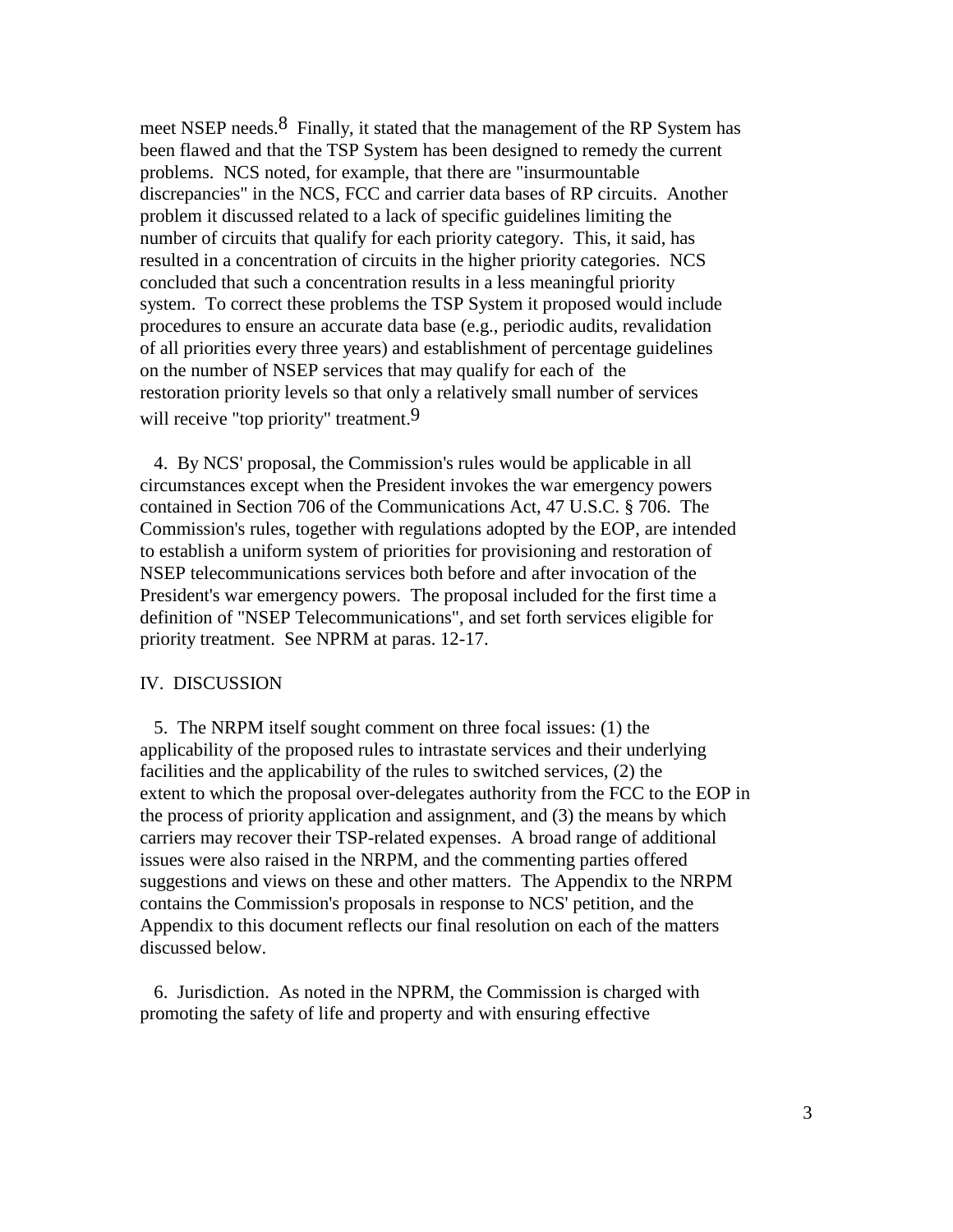communications for "the purpose of the national defense." 47 U.S.C. § 151. We also noted that all provisions of the Act must be read in light of that statement of purpose, and that we have often been required to consider national security issues in our orders, e.g., AT&T (Divestiture Order), 98 F.C.C. 2d 141 (1983). We stated that we have consistently sought to balance the needs of NSEP interests with the needs of the general public in ensuring efficient service at a reasonable cost. We also stated that "national security" should be the basis for giving priority treatment to one segment of telecommunications users over another only when absolutely necessary, and that our policy under the RP System has been that prior to preempting any public switched network services to restore a private line service carriers should "insure that a sufficient number of public switched network services will remain available for public use." NPRM at para. 19. With these concerns in mind, we sought comment on the applicability of the proposed rules to intrastate services and their underlying facilities, and the applicability of the rules to switched services. We will first address the matter of the Commission's jurisdiction over intrastate services under TSP.

 7. We stated in the NPRM that notwithstanding Section 2(b) of the Act, 47 U.S.C. § 152(b), our national security responsibilities under Section 1 of the Act gives this Commission the authority to include intrastate services that have an NSEP function in the TSP rules. We noted that, in any case, this Commission has jurisdiction over physically intrastate lines that carry interstate traffic.<sup>10</sup> We sought comment on whether we also have jurisdiction based solely on a national defense analysis and asked whether, for example, the fact that such services are necessary for national security purposes as demonstrated by their role in national defense and in promoting the safety of life and property -- a purpose for which this Commission was created [47 U.S.C. § 151] - gives us jurisdiction to preempt conflicting state restoration and provisioning programs. We also requested parties to comment on any practical problems they foresee with the inclusion or exclusion of intrastate services and their underlying facilities in the implementation of the TSP System.

 8. AAR states that any practical problems with inclusion of intrastate services and their underlying facilities in TSP would be minimal when compared to the advantages of having a single set of rules on a national basis. AICC interprets Section 1 of the Act as giving authority to the FCC to include intrastate services that have an NSEP function in the TSP rules. Centel concludes simply that it is incumbent on the FCC to take preemptive action over intrastate facilities. For its part, GTE urges that intrastate services be included in TSP. However, it argues that TSP should not involve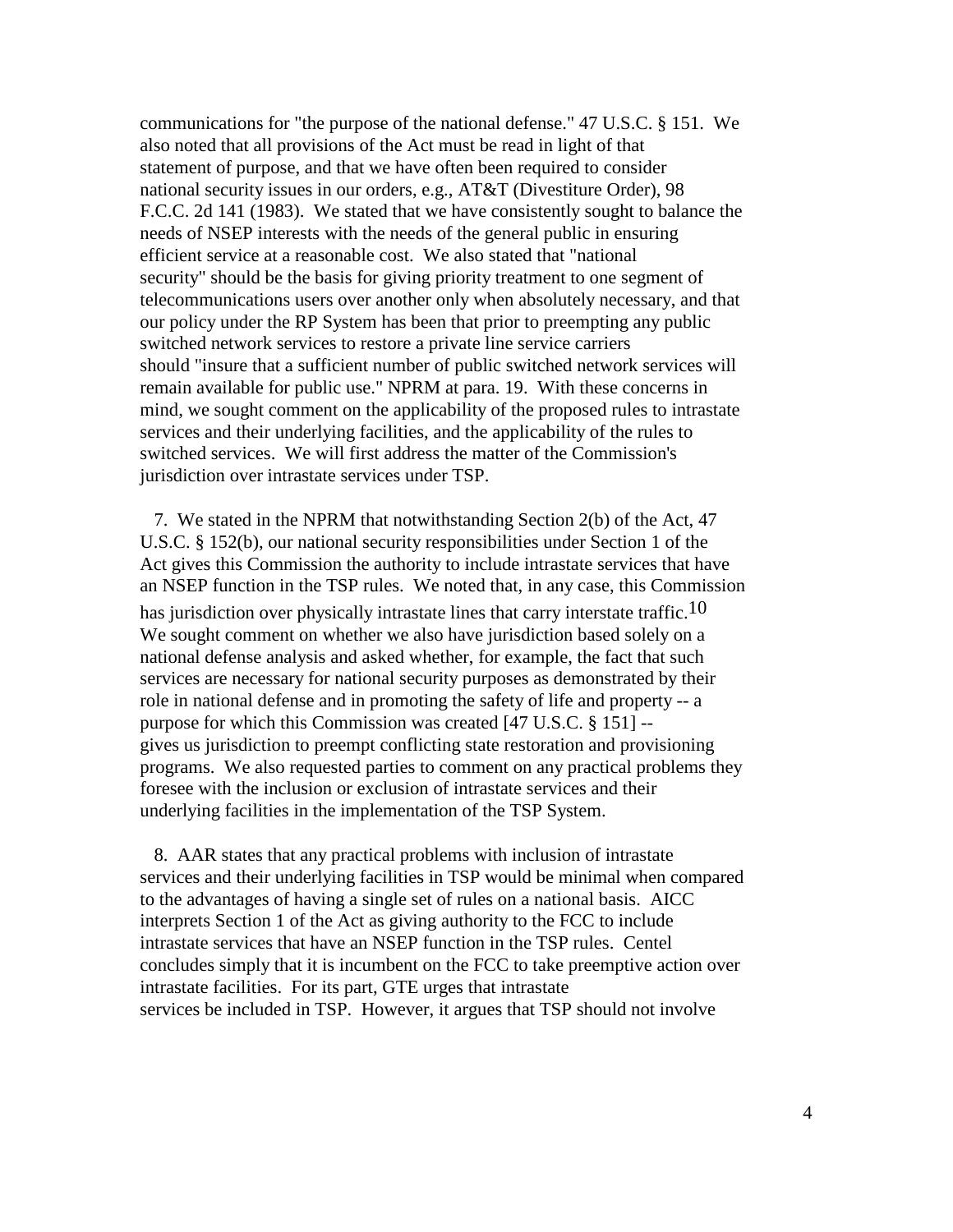restoration of intrastate switched services, only their provisioning. It notes that Section 1 of the Act supports FCC jurisdiction over intrastate services, especially in cases where it is not possible to separate the interstate and intrastate components. It states that 911 and other local systems can be handled under the federal priority system. McCaw also supports FCC action preempting conflicting state priority systems. Otherwise, it says, up to 51 conflicting priority systems may exist. It too believes Section 1 of the Act supports exercise of jurisdiction by the Commission. Pacific Bell states that Congress has declared that national defense is one of the purposes of the Act so that the FCC should set national priorities for NSEP services. Southwestern Bell states that there is no need to confront the intrastate issue because the practicalities of restoration will show that nobody benefits from litigating the jurisdictional issue. It believes that the potential problem is one of the volume of requests that will be submitted, though it suggests that if NCS cannot handle the large number of facilities included under TSP the states will proceed independently or FEMA [Federal Emergency Management Agency] and others will help. Telocator supports FCC jurisdiction over intrastate services, based on promotion of safety of life and property and national defense arguments. The FCC must preempt conflicting state priority provisioning and/or restoration programs that could potentially affect those lines; otherwise, transition to wartime or response to disasters would be difficult. Like McCaw, it views separate state NSEP programs as precluding the effective implementation of the federal TSP System. Similarly, USTA states that two systems, state and federal, would be inherently less effective than one. It urges that no state plan should be permitted to conflict with the TSP System. Teltec supports preemption based on traditional jurisdiction over intrastate lines that carry interstate traffic.

 9. UTC favors preemption of intrastate services to which priority levels are assigned under TSP rules. It supports Section 1 as the appropriate source of authority. Citing Florida Lime and Avocado Growers, Inc. v. Paul, 373 U.S. 131, 143-44 (1963), Northern States Power Co. v. State of Minnesota, 447 F.2d 1143 (8th Cir. 1971), and Louisiana Public Service Comm'n v FCC, 106 S.Ct. 1890, 1898 (1987), [476 U.S. 355] UTC states that it is a well-established principle that federal preemption of state regulation is appropriate where the nature of the subject matter regulated is one which demands exclusive federal regulation in order to achieve uniformity vital to national interest or where state law stands as an obstacle to the accomplishment and execution of the full purposes and objective of Congress. It urges that Section 2(b) of the Act does not preclude the FCC from preempting conflicting state restoration programs and claims that Section 2(b) was enacted "to restrain the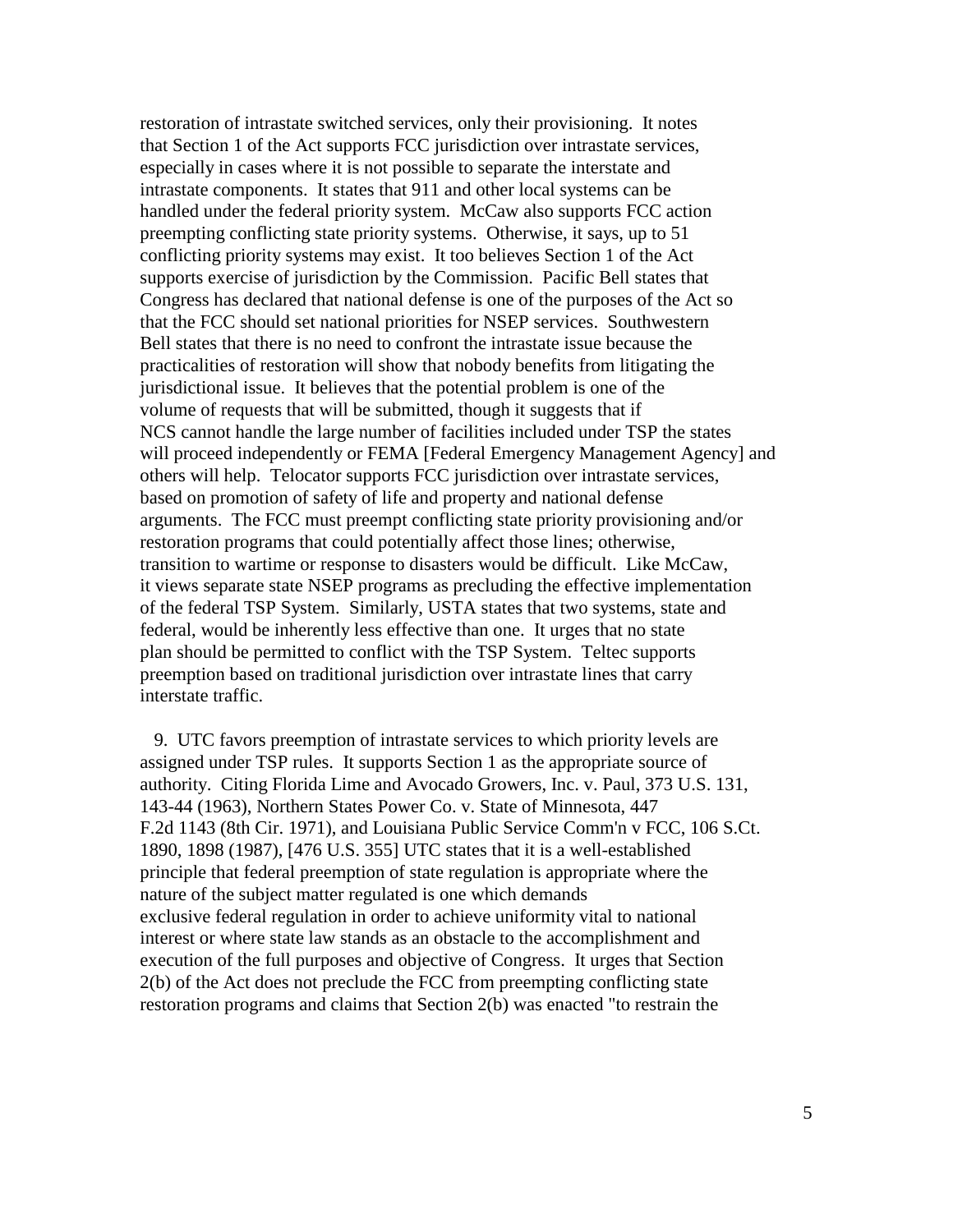Commission from interfering with those essentially local incidents and practices of common carriage by wire that do not substantially encroach upon the administration and development of the interstate telephone network." North Carolina Utilities Commission v FCC, (NCUC) 537 F.2d 787, 794, n.6 (4th Cir. 1976), cert. denied, 429 U.S. 1027 (1976). It also notes that Section 202(b) of the Act authorizes FCC jurisdiction where there are inconsistent state restoration programs or where there are facilities connected to radio facilities. Capital City Telephone, 3 FCC 189, 194 (1936).

 10. In contrast, MCI argues that Section 1 of the Act does not constitute an independent ground for agency authority, that Section 2 of the Act gives the FCC jurisdiction over intrastate facilities only to the extent they are used for interstate communications. It cites Sierra Club v Lynn, 501 F.2d 43, 55 (5th Cir. 1974), cert. denied, 421 U.S. 994 (1975), and Louisiana PSC, supra, for support of the argument that statements of purpose, e.g., in the preamble of a statute, "operate only as guideposts to informed [agency] discretion." It urges the Commission to cooperate with states in adopting a program comparable to TSP. NARUC states that the national defense cannot be used as the justification for FCC jurisdiction over intrastate services and underlying facilities, though it agrees that dual regulation of TSP is not well advised. It suggests a federal-state board under Section 410(c) of the act to assure uniform nationwide implementation, or, as an alternative, subjecting the TSP to triennial review by a board of state commissioners. For its part, NTCA notes that Section 1 of the Act does not provide a basis for ignoring specific limits on the FCC's authority under Section 2(b)(2), citing Louisiana PSC, supra. It urges that where there is a mixed inter-intrastate facility, the FCC should seek appropriate legislation and the issue must be resolved before implementing the TSP System.

 11. NCS asserts that FCC jurisdiction extends to all intrastate facilities "affecting" interstate communications, based solely on its power to regulate interstate commerce. It states that jurisdiction must extend to wholly intrastate services to ensure that services vital to NSEP receive the appropriate priority treatment. As proposed, TSP will preempt any conflicting priority systems including any state or local priority systems, i.e., systems of telecommunications priorities equal to or greater than the lowest NSEP TSP System priorities authorized.

 12. In reply, CBT urges that the FCC and states work together to arrive at an agreed priority system. It asserts that local exchange carriers should not be required to administer separate interstate and intrastate plans, especially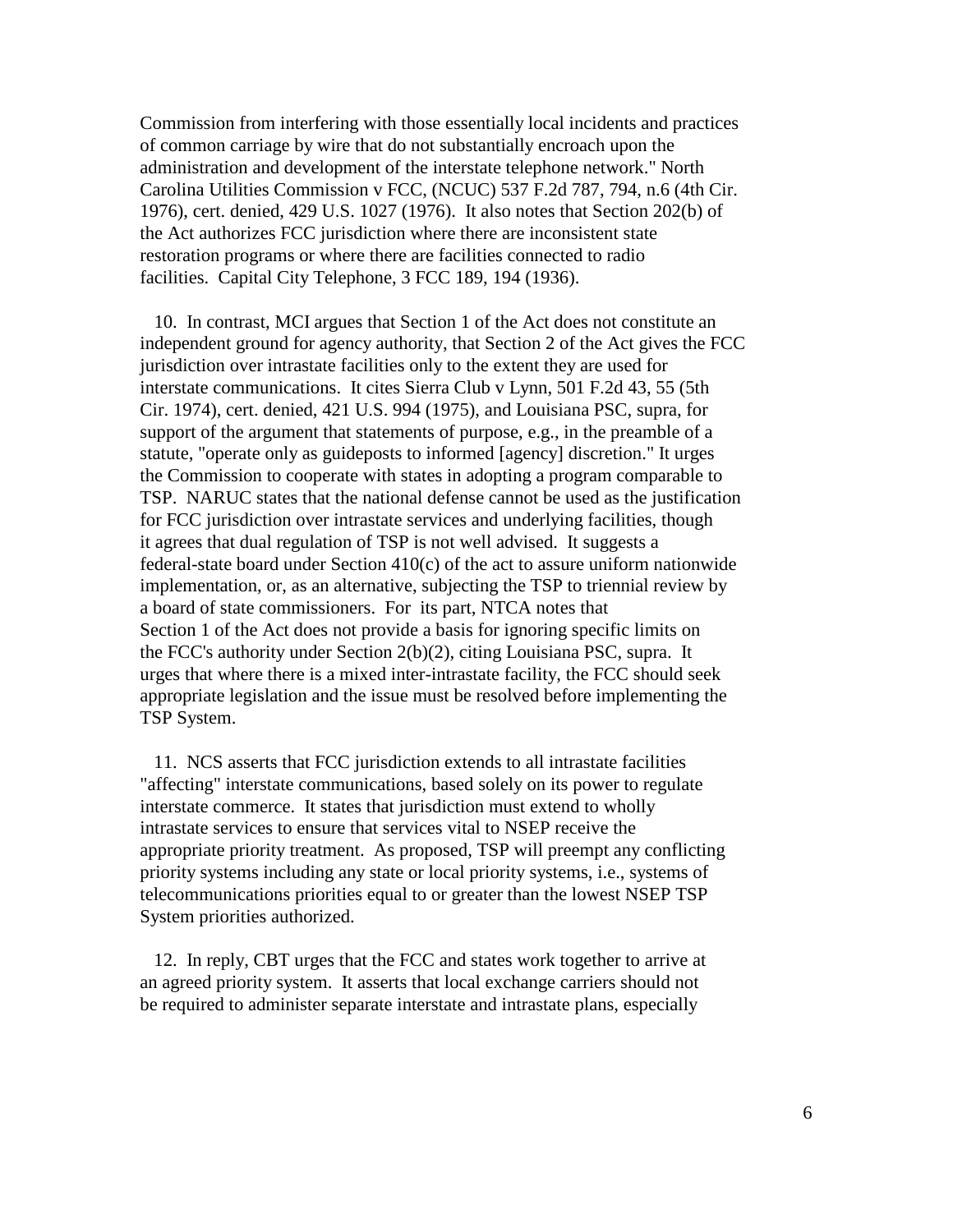if they are in conflict with each other. MCI states that Section 1 of the Act does not confer jurisdiction on the FCC; it is a guide for how the agency should exercise the jurisdiction expressly granted by other provisions of the Act. It says that all commenters agree on the need to have a uniform set of NSEP instructions and it favors NARUC's suggestion to convene a joint board to review proposed rules. NCS, for its part, states that intrastate telecommunications service to which priority levels are assigned pursuant to TSP rules should remain under federal jurisdiction. It agrees with the majority view that FCC jurisdiction must be asserted. NCS disagrees with NARUC's position with regard to limited FCC jurisdiction and the need for a federal-state board. It notes that the states are among members of the TSP System Oversight Committee and suggests that if a board of state commissioners is established its review be submitted to that Committee. In any case, it opposes establishing a federal-state joint board for reviewing proposed TSP rules because the NCS Council of Representatives and NSTAC Task Force have already done so and have been subject to public review and comments. Finally, USTA supports only federal preemption necessary to implementation TSP.

13. Discussion. The proposed scope of TSP rules, Section  $4(a)(1)(b)$ , states that domestic NSEP services include intrastate telecommunication services that are inseparable from interstate or foreign telecommunication services, and intrastate telecommunication services to which priority levels are assigned. As noted in the NPRM, we have jurisdiction over physically intrastate lines that carry interstate service. NARUC v. FCC, supra note 10. Moreover, it is well established that we may preempt state regulation when it is not possible to separate the interstate and intrastate components of the asserted Commission regulation. Louisiana Public Service Comm'n v. FCC, 476 U.S. 355, 375 (1987) at n. 4. We also have a strong national security mandate from Congress, expressed in Section 1 of the Act. These principles permit us to preempt state priorities as needed, as we describe below. The intent of TSP is to establish a national security emergency preparedness priority system that is effective and responsive. It is NCS' position, and we agree, that the TSP System cannot be an effective mechanism for achieving national security emergency preparedness absent universal applicability. The Act requires that the FCC promote the safety of life and property and ensure effective communications for the purpose of the national defense. To the extent the goals of universality and national security -- seminal features of responsive telecommunications used for the national defense -- require preemption of state priority systems, we believe the Act is clear.

14. As a practical matter, we are not taking any preemptive action now. The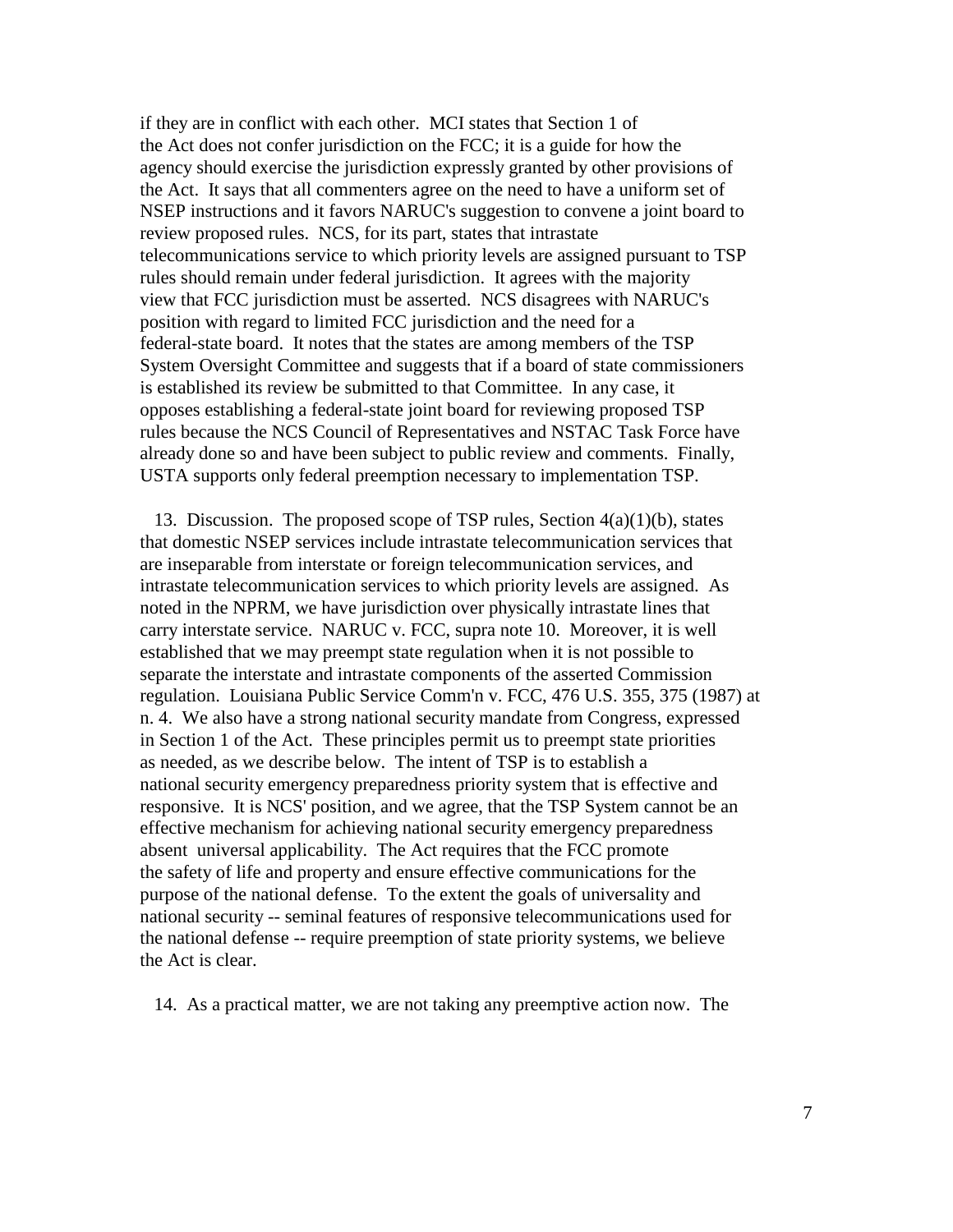preemption of a state telecommunications priority would occur only in those cases where there is a direct conflict between national and state priorities for the use of the same intrastate facility or service. If a state assigned a lower priority than did NCS to an intrastate service or facility and refused to recognize the higher national priority, the conflicting priorities for that inseverable service or facility and refused to recognize the higher national priority, the conflicting priorities for that inseverable service or facility would confuse and impede the administration of an orderly, responsive national TSP System. The resulting adverse direct and indirect impact on the effective implementation of TSP by such conflict could be significant. Unless preempted by the national TSP System, the existence of conflicting state priority systems would undermine the goal of TSP and the intent of Congress through Section 1 of the Act to promote the national defense. We therefore find that inclusion of intrastate services under Section  $4(a)(1)(b)$  of the TSP rules represents a reasonable and necessary exercise of federal jurisdiction under Section 1 of the Act.

 15. We note that the local and state emergency services such as 911 can be accommodated within TSP, negating the need to include them under state systems. TSP, however, will continue to permit state systems to include these services -- unless there is a conflict. As discussed above, in the event of a conflict it would not be feasible to separate the operation of the federal TSP system from that of the state system. The federal system must prevail,  $11$  and we would preempt. NCUC I, NCUC II, cf. Louisiana PSC, supra at n. 4.

16. Switched, cellular, other services. The rules offered for comment in the NRPM included switched services, though the TSP System's applicability to the public switched network (PSN) would be "limited to: (a) provisioning of such services . . . and (b) restoration of cellular services." In view of NCS' explanation that the defense community's current need for restoration priority of switched services only extends to a few cellular systems, we sought comment on the practical effects of this limitation, viz., does the limitation have an effect upon the balance between the needs of NSEP interests with the needs of the general public in ensuring efficient service at reasonable cost? We also sought comment on the technical problems associated with restoration priorities for switched services, which might also apply to cellular systems. In addition, we asked what practical problems would follow eliminating the limitation entirely, and whether there is any basis for concern that extension of the TSP System to the PSN would result in carriers claiming priority treatment for all circuits because of the inability to identify which circuit might carry the NSEP service. NPRM at para. 22. Finally, we asked interested parties to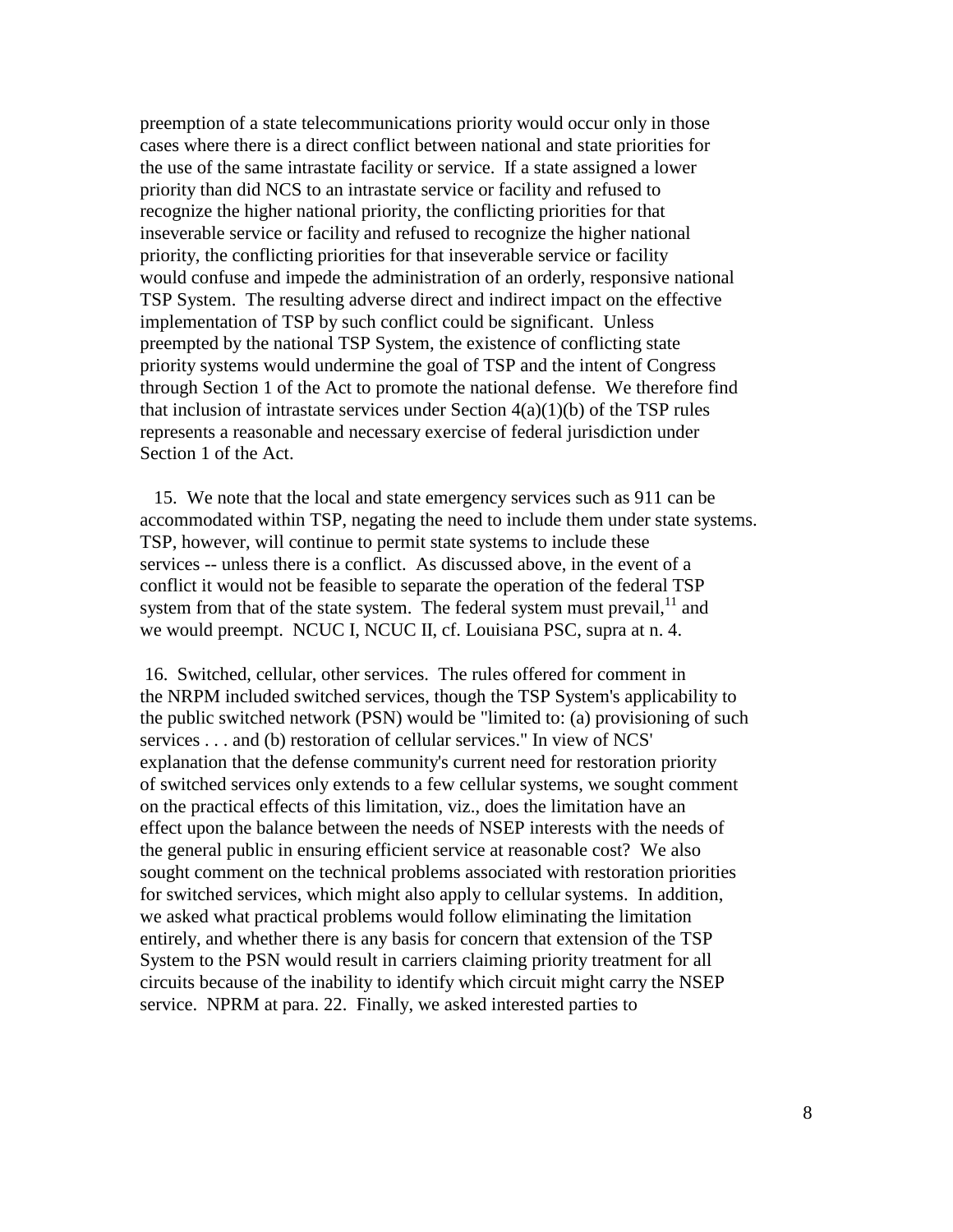comment on the appropriateness of including additional services, such as air-to-ground service, in TSP.

 17. In AT&T's view, which is shared by Bellcore and most other commenting carriers, the proposed rules properly leave PSN restoration to the local exchange carriers because the routes calls take through the local exchange carrier's (LEC's) network cannot be identified by the interexchange carrier (IXC). AT&T would retain the parenthetical reference to cellular in Section  $6(f)(2)$ . For similar reasons, AT&T would limit applicability of restoration of cellular services to cell sites or dedicated trunking between cell sites and carriers' control centers. Again for reasons of inability to identify routing, AT&T and GTE ask that "virtual private line" be deleted from the definition of "Private NSEP telecommunication services," Section 3(k). AT&T explains that dedicated circuits are used to the LECs' central offices, like PSN lines, and then to the IXC point of presence (POP); beyond that point the call cannot be identified, it claims. Bell Atlantic also claims that restoration of the PSN is not practical because once the PSN is disrupted most of it will have to be restored before service can be provided to anyone. It proposes a new Section 6(f)(3) that would authorize telecommunications vendors to restore the PSN simultaneously with private line services which have been assigned restoration priorities. Bell Atlantic petition, pp. 10-11. Bell Atlantic would also limit cellular restoration to the facilities between mobile service switching offices and the first point of switching in the LEC office. Pacific Bell would leave restoration of the PSN to the Exchange Carriers Standards Association. Southwestern Bell adds that all control and orderwire facilities would have to be restored in order to effectively restore and operate any NSEP service which depended on the capacity and ubiquity of the PSN.

 18. Bellcore proposes amending Section 4(a) to codify the limitations on TSP's applicability to the PSN. It also proposes to include services which use private fixed facilities in the definition of private NSEP under Section 3(k); and would specify switches, interoffice facilities and subscriber loops under the definition of public switched network facilities in Section 3(m). Finally, Bellcore and Pacific Bell would exclude custom calling features from priority provisioning. For its part, BellSouth opposes the language in the Note to Section 4(a)(1) that permits "unlimited expansion" of other types of public switched service to be authorized in the future. GTE adds that the ability to restore, provide priority service during stress conditions and keep track of individual B-1 (business) and R-1 (residential) lines is beyond the current needs of NCS and not cost-justified. GTE also asks that the reference to PSN in Section 13(c), Essential NSEP, be deleted because that section includes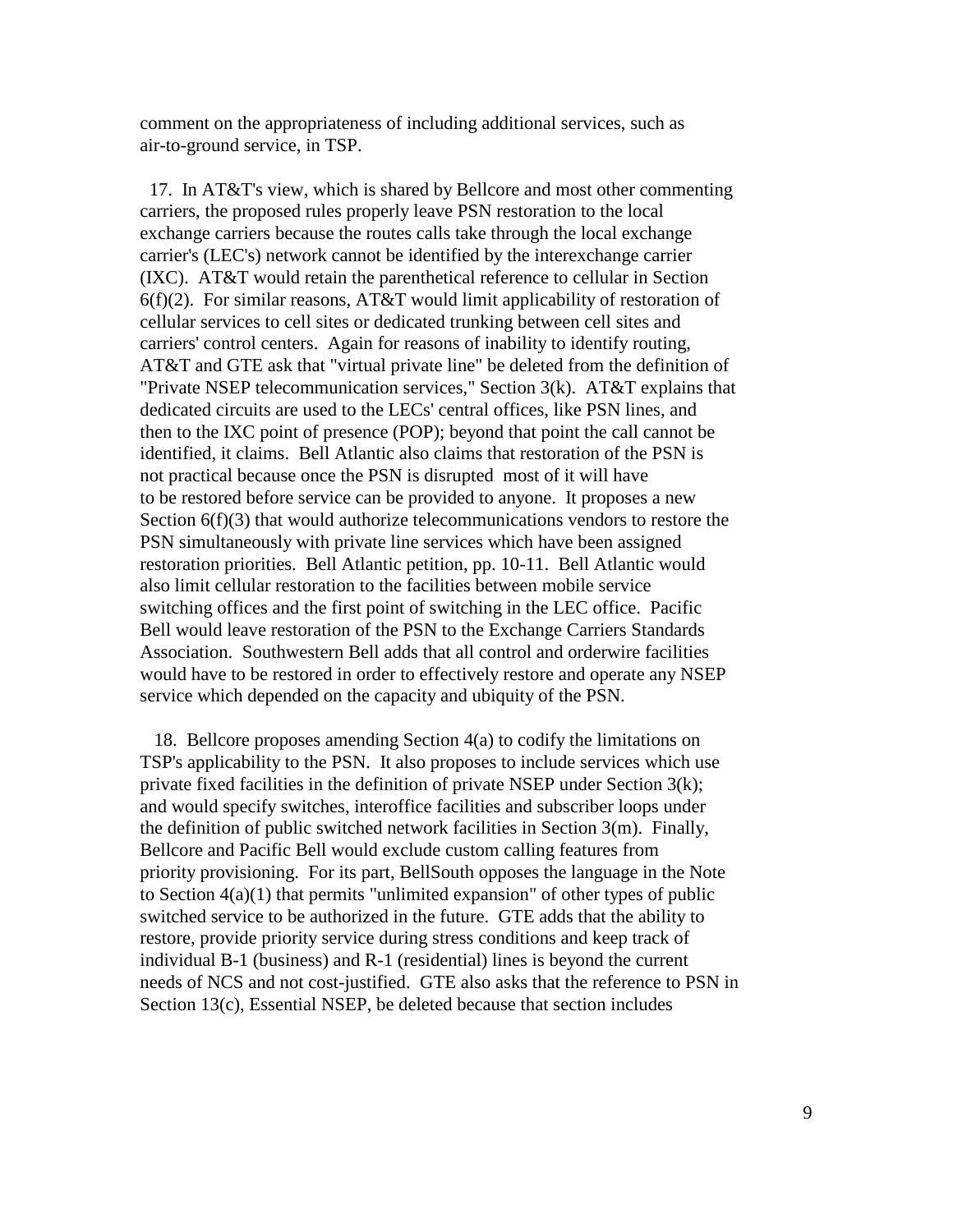references to restoration.

 19. CTIA states that inclusion of PSN and restoration of cellular in TSP will require certain technical arrangements between landline exchange carriers and cellular carriers. It asserts that the benefits of inclusion far exceed the costs of denying availability of cellular service to national defense and emergency personnel in time of crisis. It states that the cellular industry does not intend to force exchange carriers to restore an entire cellular system for the purpose of providing service to only a few NSEP users. McCaw and Telocator emphasize the technological developments forthcoming in cellular service that they say will eventually permit identification of trunks carrying NSEP services to facilitate LEC's response to cellular services qualifying for priority treatment. McCaw urges the FCC to include provisioning of all switched services and restoration priority treatment of cellular services at initial implementation. GTE seeks inclusion of air-to-ground service facilities to the LEC office to the extent needed to support NSEP communications needs. Southwestern Bell opposes inclusion of services such as air-to-ground until additional experience is gained under TSP. Teltec opposes including non-cellular PSN services in TSP, noting that radio common carriers (RCCs) should not be included because there is no apparent need for beeper services during an emergency that would justify diversion of scarce resources away from restoration and provisioning of vital NSEP services. It nevertheless concludes that restoration of entire cellular systems is necessary. US West suggests that the cellular industry and government develop standards for distinguishing NSEP cellular users from other cellular users so that priority trunks and data services can be restored in emergency situations. Pacific Bell notes that mobile telephone switching offices are connected to local offices and to access tandems for IXC access via dedicated or PSN facilities. It asserts that where cellular communications utilize the PSN, priority restoral is not feasible. It urges that cellular priority restoration for cellular carriers should be limited to those that do not utilize the PSN.

 20. Nynex states that cellular service is secondary and is used by a limited number of subscribers. Granting cellular TSP status, it argues, would result in cellular services being restored prior to basic telephone service upon which the public relies heavily in cases of an emergency or disaster. If cellular is included, it urges, TSP restoral should be limited to cellular systems deemed vital to national security and sponsored or endorsed by a federal government defense entity. Teltec agrees to inclusion of cellular but suggests that other PSN services would be counterproductive. It would include entire cellular systems because cellular trunk groups are uniquely identified by the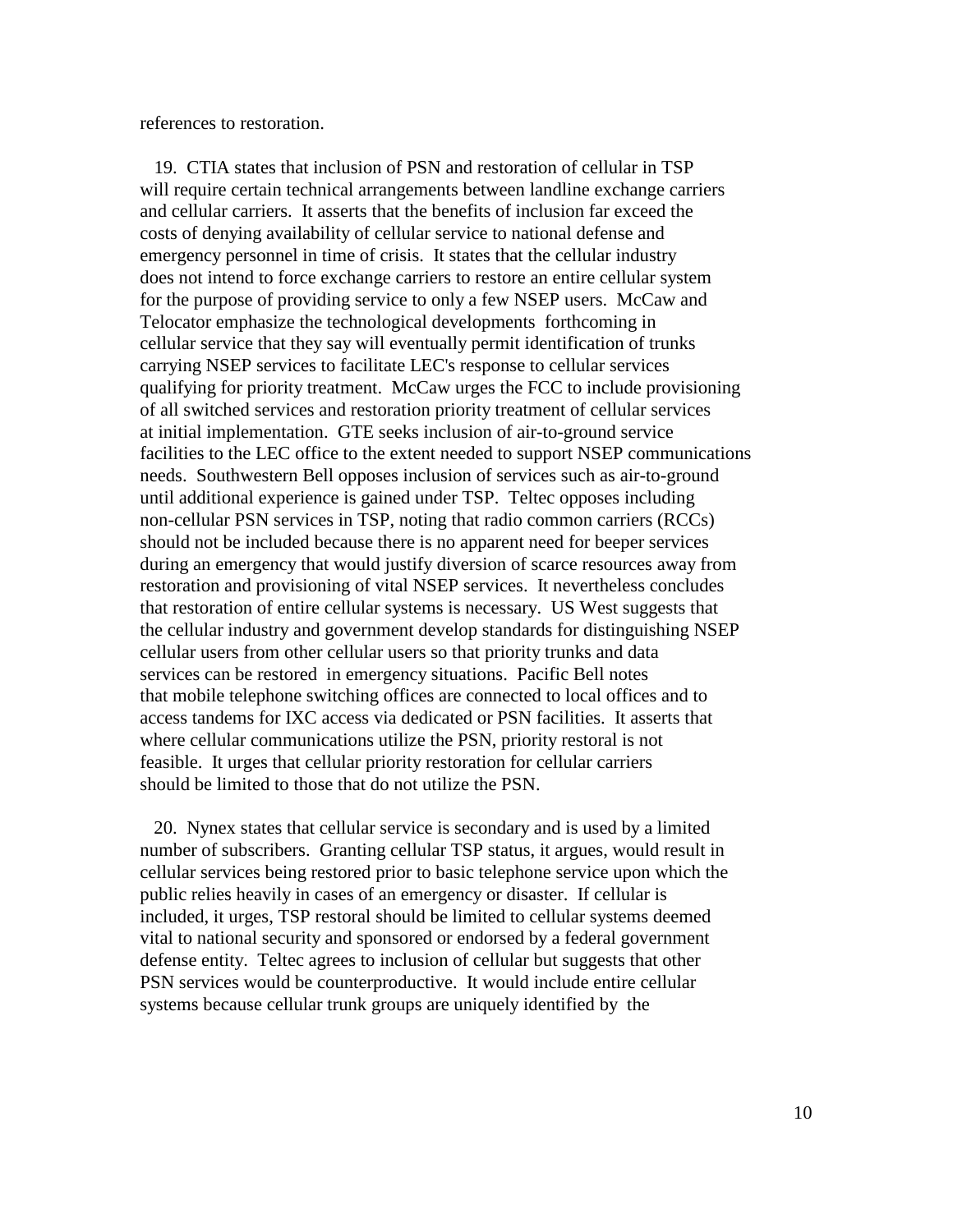LEC, but PSN shared trunk group carriers cannot identify NSEP traffic and this would lead to carriers claiming priority treatment for all circuits, Teltec asserts.

 21. NCS states that NSEP TSP assignments are only a small percentage of all PSN circuits so that a resource conflict between restoration of PSN and private lines supporting NSEP services will be rare. If that does happen, it states, the NSEP requirements are of higher priority. NCS wants vendors to ensure that a sufficient number of public switched services remain available for public use prior to preempting any PSN service to restore an NSEP service. In response to Bellcore's suggestion for FCC sponsorship of a forum to prepare generic TSP guidelines, NCS would rely on the TSP Task Force and Task Force Subgroup formed under NSTAC to provide industry representatives a forum for advising the government regarding specific implementation issues. It notes that NCS and Bellcore are represented at TSP Task Force Subgroup meetings.

22. In its reply, AT&T states that it is not feasible to apply restoration priorities to the PSN. Bellcore replies that restoration should be limited to identifiable circuits; vendors cannot segregate NSEP traffic within the PSN and carriers should have flexibility to restore the PSN. BellSouth agrees that most of the network will have to be restored to restore any PSN. CTIA emphasizes the importance of cellular to provide service in a variety of emergencies, including floods, prison riots, earthquakes, etc. In response to Nynex, CTIA says that no preferential treatment is sought, that priorities will be assigned as with anyone else for provisioning or restoration. CBT, for its part, would permit 911-type restoration coincident with dedicated services. GTE points out that Military Airlift Command relies on civilian aircraft to augment its airlift capabilities in the event of a national emergency and therefore air-to-ground services should be included. McCaw states that those proposing limits to cellular restoration ignore existing PSN priority treatment capabilities being supplied or under development for NSEP service users, though it admits the various examples it cites are for provisioning. It also states that those proposing limits overlook delay caused (1-2 years) in implementation, i.e., time required for Rule Making and/or procedural changes. It supports air-to-ground and mobile satellite service inclusion but opposes AT&T's suggestion to delete "virtual private line" from the definition of private NSEP telecommunication services in Section 3(k) because (1) it implies that such services are not included, (2) exclusion would obsolete emerging capabilities and (3) they are needed to provide full service packages to NSEP customers. Finally, referring to Southwestern Bell and Bellcore, McCaw states that those proposing limits view NSEP TSP as circuit based rather than service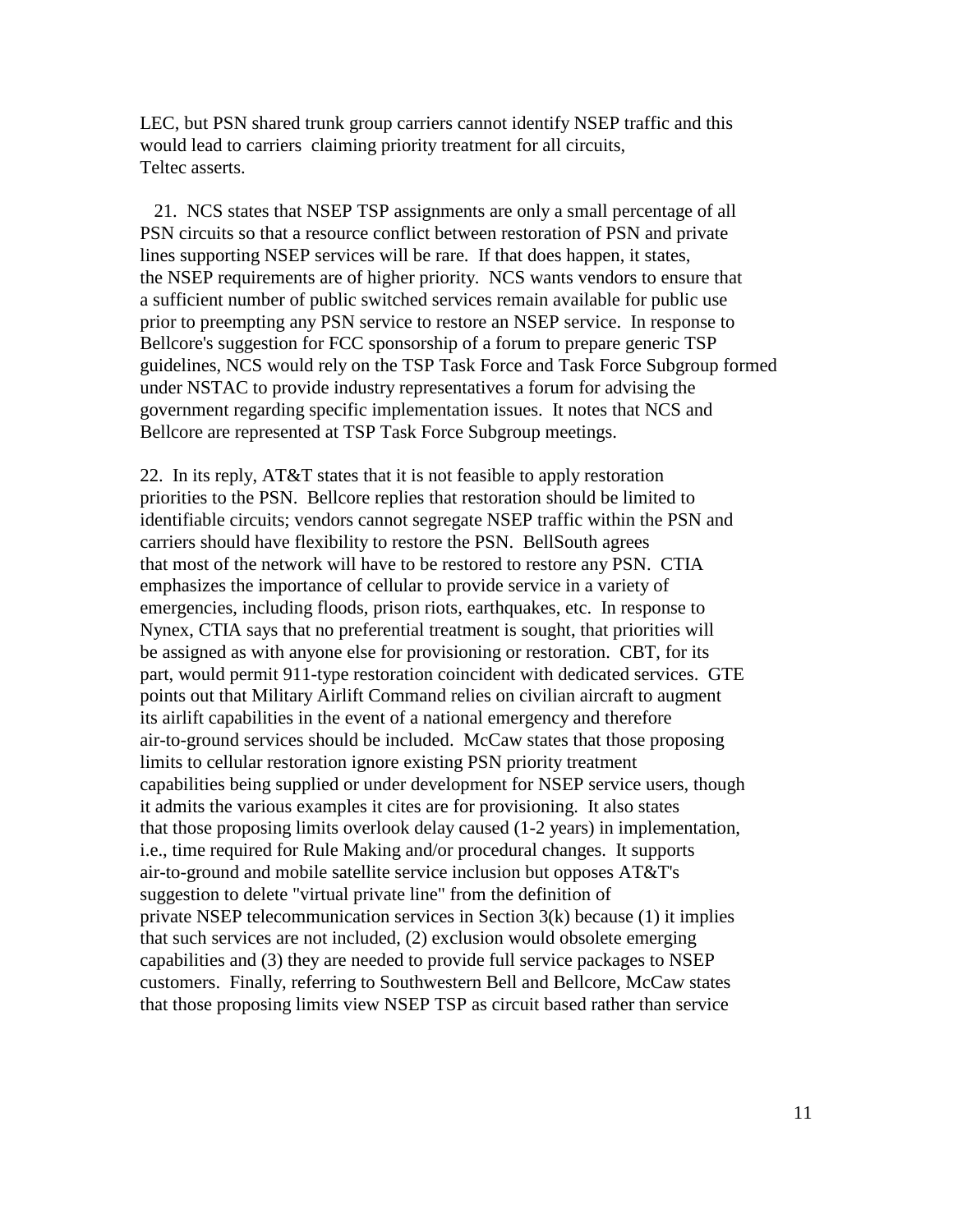based, and argues that cellular service users can be identified by use of software in the mobile or portable terminal. Telocator also notes, in response to Nynex, that tariffs have been filed and accepted which permit priorities for switched service users and additional technological developments will unfold to permit priority treatment of PSN. MCI, citing Bell Atlantic, asks that the rules permit priority restoration of any service that can be identified as carrying the calls of a particular NSEP customer.

 23. NCS opposes Bell Atlantic's assertion that the Commission should retain authority to overrule assignment of priorities for cases involving restoration of PSN and private lines. It says that this would split responsibility for priority level assignments between the FCC and EOP, and TSP in any case is sufficiently flexible, using the National Coordinating Center (NCC). NCS does not oppose Bell Atlantic's proposal to authorize carriers to restore PSN services, e.g., 911, with private line services which have been assigned restoration priorities as long as local services can be provisioned or restored without delaying the priority provisioning or restoration of NSEP services. In response to Bellcore's claim that vendors have discretion to exercise judgment in allocating resources when dealing with major outages and conflicts, NCS says priority services must be restored first. Further, NCS does not propose application of restoration priorities to PSN.

 24. Discussion. It is generally agreed that cellular radio should be included as a service which may be assigned priorities under TSP. What is not agreed upon, however, is how much of the cellular system should be included, e.g., only cell sites or dedicated trunking between cell sites and carriers' control centers. Similarly, there is division with regard to other services such as air-to-ground, satellite, etc. The purpose of TSP is to assure that telecommunications services can be provisioned or restored according to their importance relative to other services in times of specified emergency conditions. We would unnecessarily limit the flexibility of TSP in the future were we at the outset to limit the kinds of services to which TSP might apply. Thus, cellular radio, air-to-ground and other services are potentially no less critical to emergency preparedness than interexchange private line service, which is included under RP. We do not agree with BellSouth or GTE that Section 4(a)(1) should be restricted. Further, because it may be possible for some carriers to restore virtual private lines on a priority basis by software techniques, we think it unnecessary to remove the reference in Section 3(k) to virtual private line, as AT&T suggests. TSP is intended to offer a system by which carriers are presumed not to be engaged in the provision of unreasonable preferences in violation of Title II of the Act if they prioritize services to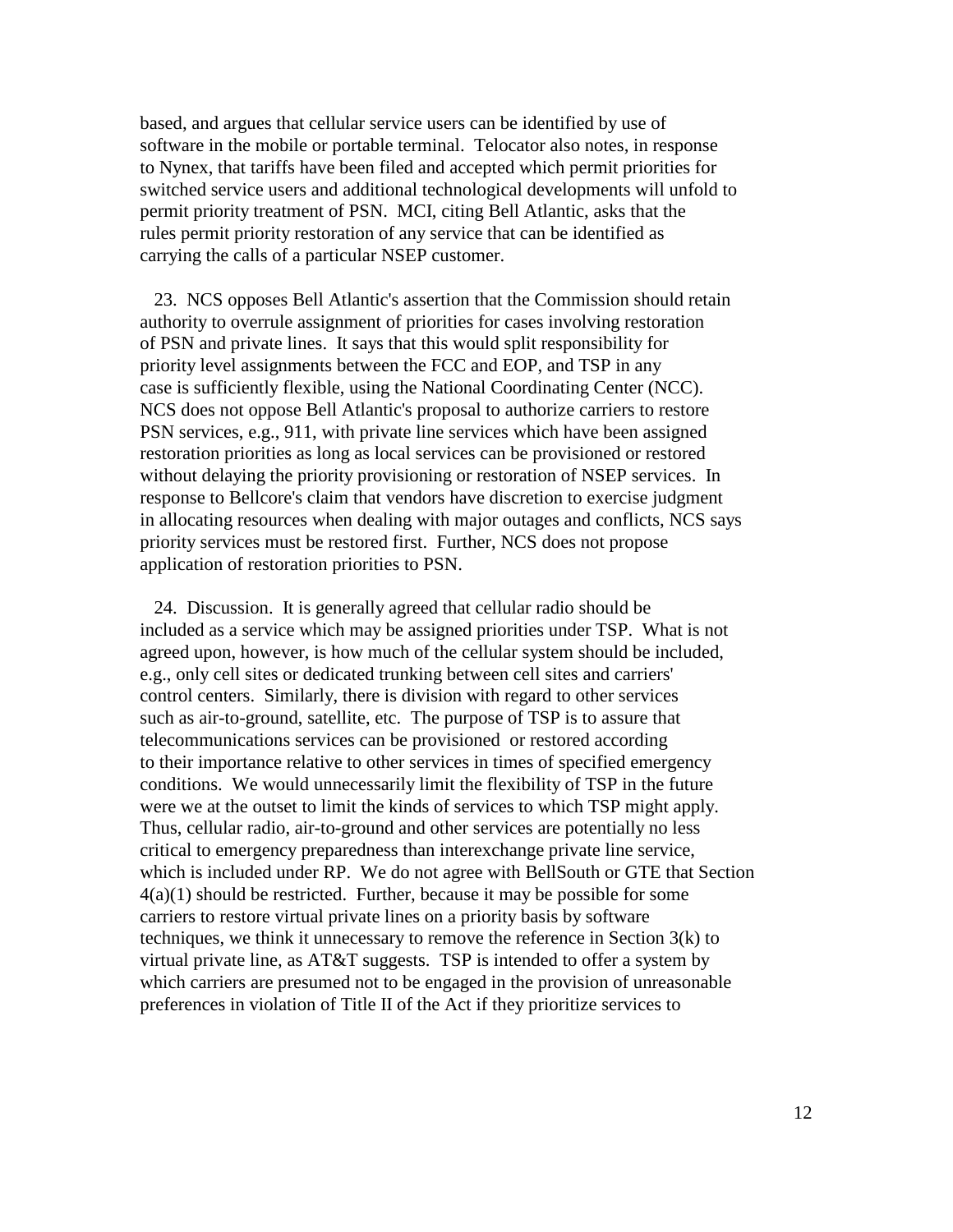users in accordance with TSP requirements and procedures. Carriers are not required to include services under TSP that they cannot provide. As a general rule, therefore, we will not limit the applicability of the TSP System to any specific service. The general PSN, however, as generally agreed upon by the commenting parties, is not technically amenable to restoration because subscribers' PSN services are not identifiable within the switching and transport system hierarchy. We are amending the Note to Section 4(a) accordingly.

 25. We believe the most efficient means for assuring optimal flexibility and response to emergencies requiring restoration of telecommunications services is to rely, to the extent reasonably possible, upon users and carriers to determine jointly the feasibility and availability of services that can be restored under a TSP priority. Sponsoring agencies and users are generally responsible for balancing the costs of seeking, maintaining and invoking service priorities against the benefits that are anticipated. Their incentive to limit costs is coincident with the goal of TSP to avoid the inclusion of services or components of services which technology does not allow to be restored on a priority basis or are exceptionally costly. As noted, not all services are necessarily subject to TSP priority assignment or restoration. For example, the record indicates that the means for cellular subscriber identification are not available to permit end-to-end cellular restoration capability. It would not be appropriate for NCS to assign a priority to network elements that carriers cannot restore, nor should users submit such requests to NCS. Accordingly, we are modifying the scope of TSP, Section 4(a), to reflect these findings.

26. Bell Atlantic has proposed a revised Section  $6(f)(3)$  to authorize vendors to restore the PSN simultaneously with private line services which have been assigned restoration priorities. NCS has no objection provided NSEP priority services are not delayed. Our policy, as noted in the NPRM at para. 19, is to balance the needs of NSEP interests with the needs of the general public. <sup>12</sup> The last sentence of Section 7(b) [7(a)(1)] provides that after ensuring that a sufficient number of public switched services are available for public use, such services may be used to satisfy a requirement for provisioning NSEP services assigned priority level "E" or restoring NSEP services assigned a priority level from "1" through "5." This essentially follows the existing RP rules which state at 47 C.F.R. Part 64, Appendix A, para. 3(a), that carriers should insure "that a sufficient number of public switched network services will remain available for public use." This approach evoked no discernible problems during the implementation of RP and seems a reasonable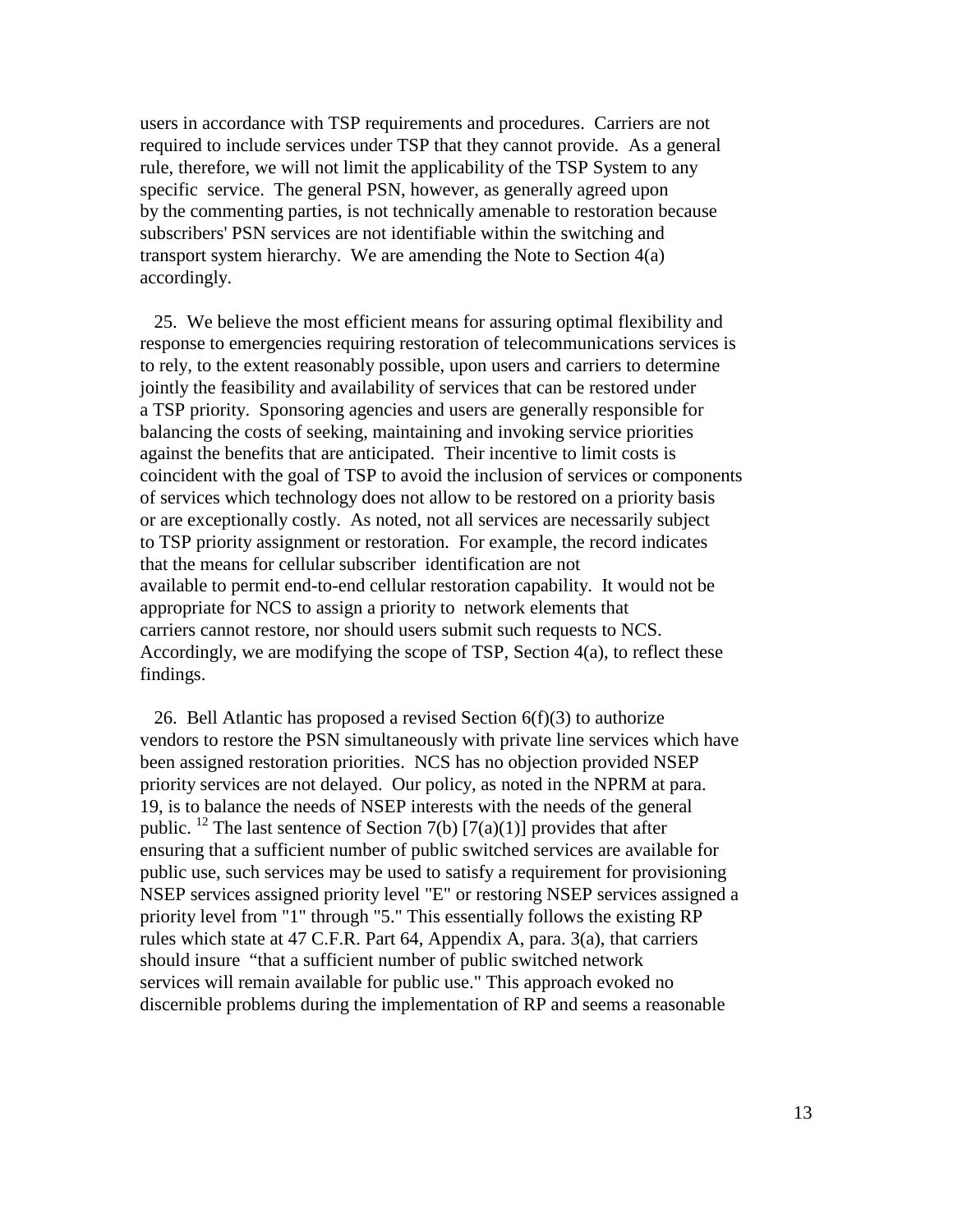approach for TSP that accommodates NCS as well as carriers and the public. This should also assuage Nynex's concern that inclusion of cellular service in TSP will result in that service being restored prior to basic telephone service.<sup>13</sup>

 27. The suggestions of Bellcore with regard to the definition of private NSEP under Section 3(k) and inclusion of switches, interoffice facilities and subscriber loops under the definition of public switched network facilities in Section 3(m) appear to be useful clarifications. Exclusion of custom calling features, however, as suggested by Pacific Bell and Bellcore, seems an unnecessary restriction in view of our decision above to encourage flexibility in the services to which TSP applies. Similarly, Teltec's opposition to inclusion of RCCs in the TSP System would be restrictive and we prefer in the first instance to rely on the joint judgment of user and carrier, with NCS and FCC oversight, to determine which services should be included. Other editorial suggestions concerning, for example, the reference to public switched services in Section 13(c)[12][c] may similarly unnecessarily restrict the flexibility of the TSP System. By rules of construction, the specific definitions and explanations of intent set forth in this order should be sufficient to clarify the applicability of the rules.

 28. Delegation. In the NPRM we noted that several parties have expressed concern over what they consider over-delegation of authority from the FCC to the EOP in the process of priority application and assignment. We stated at para. 26 of the NPRM that it is neither appropriate nor possible for the Commission to delegate to EOP, or others, the ultimate authority for determining whether preferences granted under the TSP System are unlawful. The language of the proposed TSP rules, we said, recognizes the authority of the FCC over EOP priority determinations and other responsibilities described in Section 6 of the proposed appendix. We also said that we do not view delegation of administrative responsibilities for TSP implementation as an inappropriate delegation of authority, particularly in light of the essentially ministerial nature of the initial priority assignment process, and given the RP precedent. We asked interested parties to focus upon proposed Sections  $6(b)(2)(g)$  and 6(f)(9), which seemed to offer open-ended Rule Making authority to EOP. Because it is not clear what limits on the scope of such EOP-generated regulations and procedures are contemplated, and given NCS' likely use of additional procedural instructions, e.g., Directive 3-1 which provides TSP instructions to the executive agencies, we asked NCS and interested parties to examine the intended meaning, potential impact, limitations and FCC oversight role with regard to these subsections. Finally, we asked interested parties to comment on the issuance of declaratory rulings to resolve questions regarding EOP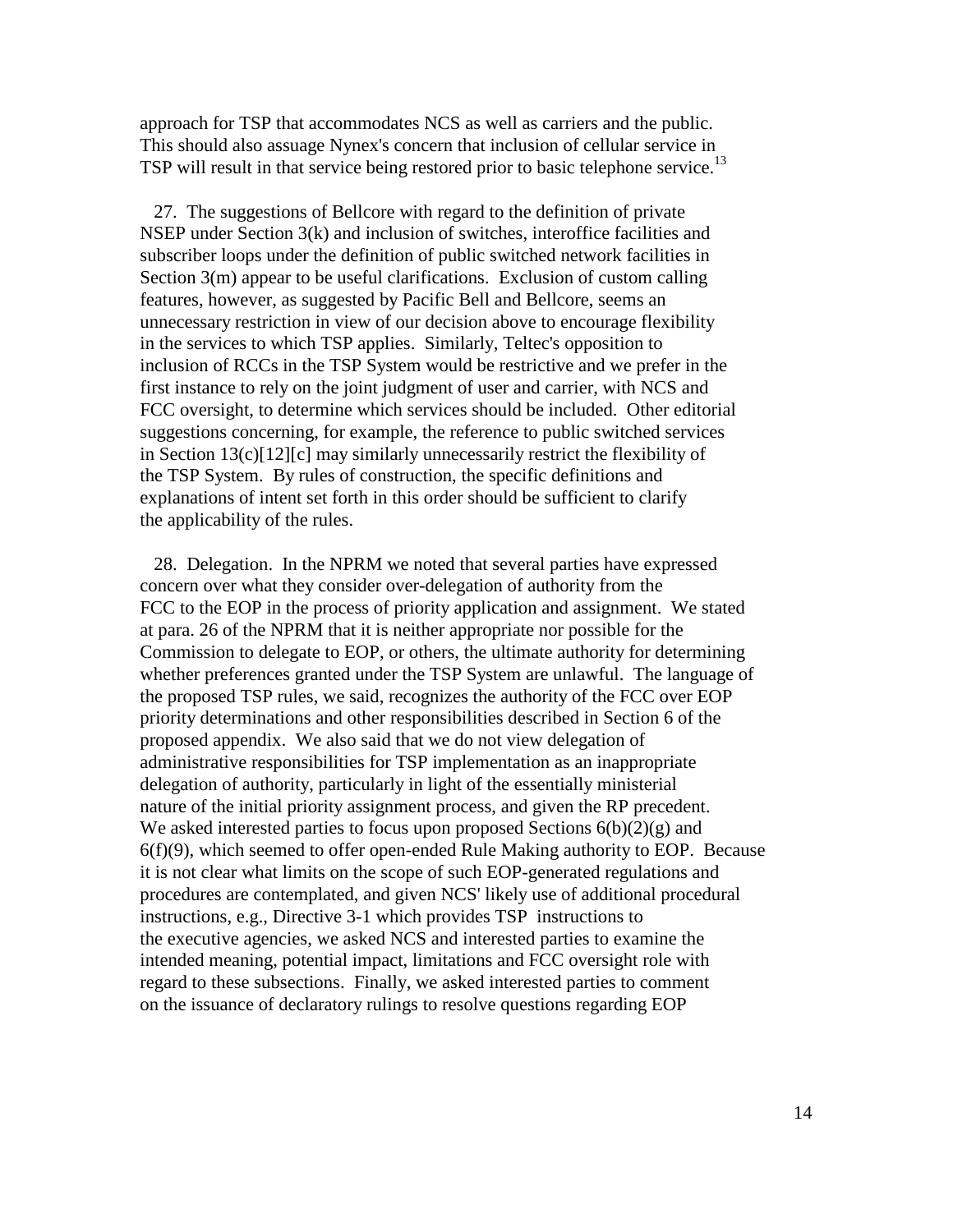procedures.

 29. Arinc states that delegation should be restricted to interpretation of substantive rules adopted by the Commission and that the EOP should not promulgate substantive rules related to NSEP-TSP. Arinc cites Industrial Union Department v. American Petroleum Institute, 448 U.S. 607 (1980) and Kent v. Dulles, 357 U.S. 116 (1958), to support its assertion that the FCC lacks authority to delegate substantive Rule Making powers to the EOP. Arinc also urges that EOP have in place appropriate procedures for adoption of interpretative and administrative rules. AT&T urges the Commission to maintain close oversight over EOP-generated guidelines or rules in TSP implementation. It notes that RP did not permit EOP to issue rules and that EOP was limited to issuing forms, application and review procedures, etc. AT&T asks that EOP be required to file its proposed rules with the Common Carrier Bureau for approval, and suggests that the Commission chair the proposed. Oversight Committee, with NCS playing a major role in administering the TSP System. Ameritech favors use of declaratory rulings and urges that where ministerial functions would cause carriers to bear additional burdens solely at the discretion of the EOP there is improper delegation. For its part, AAR suggests that EOP and the Commission arrive at a mutual understanding as to the extent of EOP's Rule Making authority.

 30. Bell Atlantic states that the Commission must review supplemental TSP regulations proposed by EOP. It concludes that Sections  $6(a)(1)$ ,  $6(b)(2)(g)$ ,  $6(c)(4)$ ,  $6(d)(11)$ , and  $6(f)(9)$  be amended to reflect that the FCC retains authority to approve, modify, or disapprove EOP regulations. Bellcore adds that all Rule Making should be done in accordance with the Administrative Procedure Act (APA) and final rules should not grant Rule Making authority to EOP. BellSouth, however, states that delegation to EOP for initial priority assignment is appropriate since the FCC has final authority for EOP priority assignment, including resolution of disputes. It too urges that EOP must comply with APA requirements, which it notes require full notice and comment Rule Making. For its part, GTE urges that the EOP and NCS work jointly with industry to develop administrative implementation rules and procedures for the TSP System, with FCC review. It states that areas of dispute can be handled through abbreviated proceedings like declaratory rulings. McCaw does not oppose delegating Rule Making authority to EOP provided cellular and other vendors are not obligated to comply with such procedures until the Commission reviews and takes some affirmative action approving them.

31. MCI states that the Commission bears full responsibility for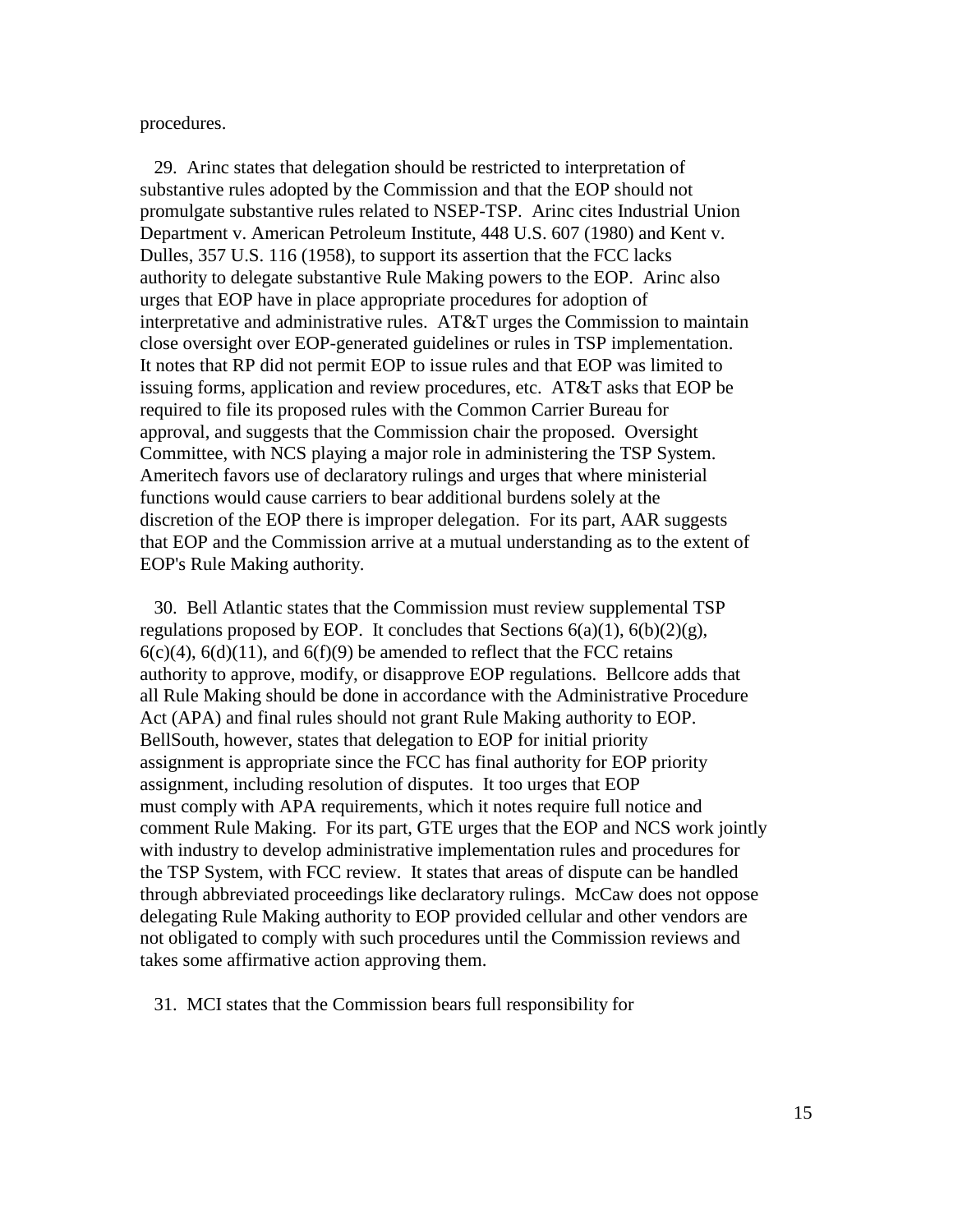implementing the Act and while it may delegate ministerial functions the rules must be amended to clarify that NCS' Rule Making authority extends only to regulations directly in aid of its administrative functions. It believes that the forthcoming operations manual issued by NCS will be so substantial as to warrant approval by the FCC. It considers the declaratory ruling procedure as an inadequate substitute for a limitation on EOP for NCS Rule Making authority. US West favors delegation of administrative responsibility to EOP but not Rule Making authority. Southwestern Bell also expresses the view that the potential substantive impact of EOP regulations requires that the Commission allow review of EOP rules adopted under Section  $6(b)(2)(g)$ , and it notes that Section  $6(a)(1)$  already provides for issuance of declaratory rulings for EOP procedures. It suggests that the proposed rules lack a mechanism for affected parties to bring specific issues to the Commission's attention. Telocator adds that the Commission may use Rule Making, declaratory ruling, public notice or letter to act upon supplemental procedures adopted by EOP. USTA also opposes what it calls open-ended and unsupervised Rule Making authority delegation to EOP, except as necessary at times of conflict or other emergency. UTC avers that "operation and use" language in the proposed rules is too broad and goes to substantive amendment of the TSP rules. It urges that Section 6 be eliminated because, to the extent it delegates Rule Making authority to EOP, it exceeds the FCC's authority.

 32. NCS states that the rules adopted through EOP would be supplemental and consistent with the Commission's TSP rules. It argues that any party viewing EOP's rules as exceeding Commission authority could seek a declaratory ruling from the Commission. NCS concludes that the proposed delegated authority is neither open-ended nor without Commission oversight. It argues that, without delegation, lengthy FCC Rule Making processes will be required. It notes that specific rules such as data elements, steps for reconciliation, discrepancy resolution and the like have been intentionally excluded from its TSP proposal to minimize unnecessary oversight.

 33. In its reply comments, MCI states that delegation of other than ministerial functions to NCS would be unlawful abdication of responsibility and that NCS cannot impose substantive burdens on carriers. MCI suggests that NCS' use of declaratory ruling procedure is improper. It states that the FCC's affirmative obligation to govern cannot properly be discharged through exercise of a veto power. GTE supports Pacific Bell in opposing substantive rules without FCC review under the APA. Pacific Bell suggests that NCS and industry jointly develop operational details and specifications for TSP and submit them to the FCC for review, with substantive TSP rules promulgated under the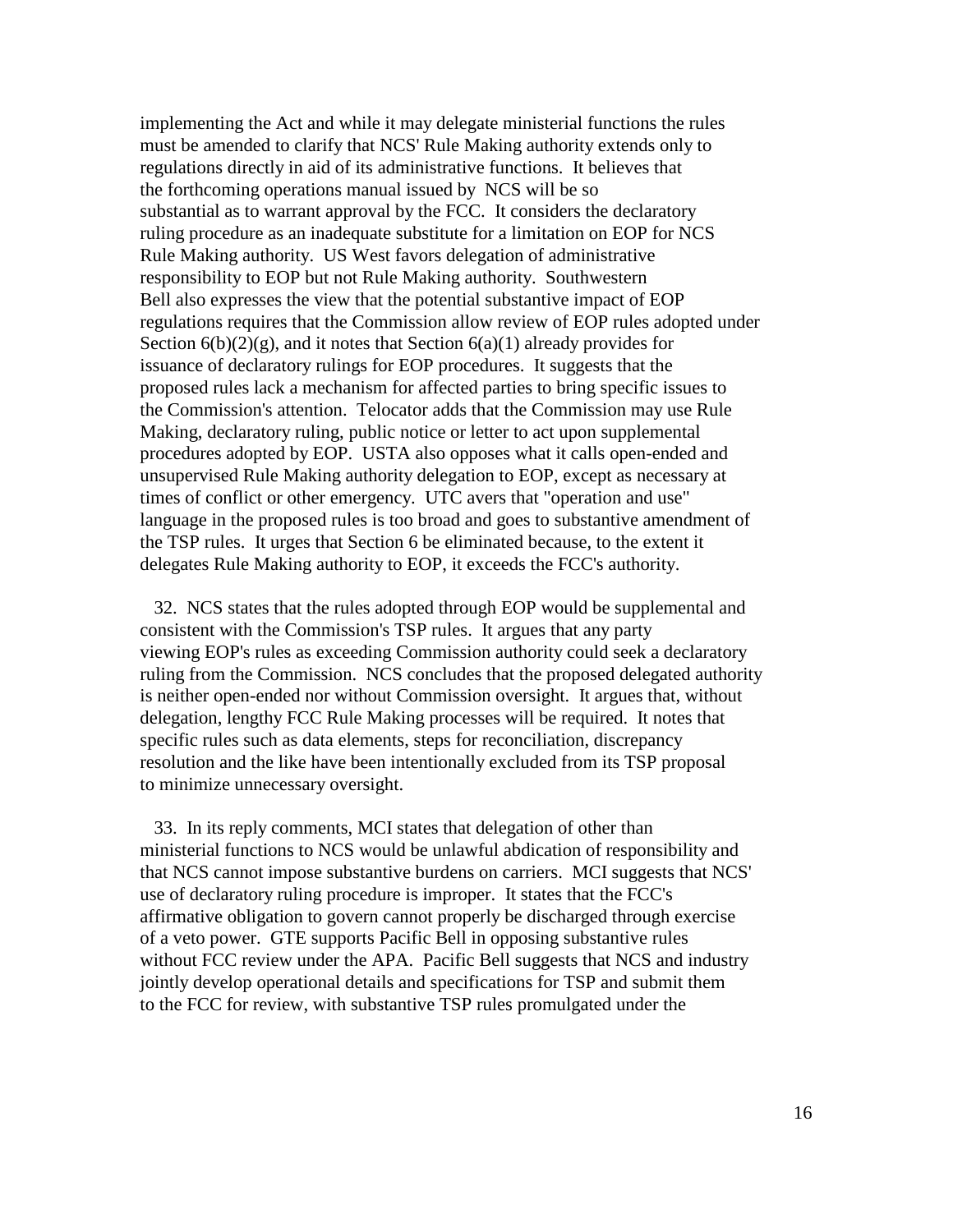APA. It argues that the declaratory ruling procedure is not a substitute for Rule Making because it occurs after rules are adopted. For its part, Southwestern Bell says that if NCS does not intend to acquire open-ended Rule Making authority, the rules should make that intent explicit. NCS, in its reply, notes that the Commission's rules provide for informal requests (47 C.F.R. § 1.4) or petition for declaratory ruling (47 C.F.R. § 1.2) or Rule Making (47 C.F.R. § 1.401). It states that the proposed rules do not grant open-ended Rule Making authority to EOP. It also states that the FCC's grant of authority is limited to regulations and procedures supplemental to and consistent with TSP rules and operation and use of the NSEP TSP System.

 34. Discussion. Under Section 202 of the Act, 47 U.S.C. § 202, it is unlawful for any common carrier to make any unjust or unreasonable discrimination in charges, practices, classifications, regulations, facilities, or services for or in connection with like communication service, directly or indirectly, by any means or device, or to make or give any undue or unreasonable preference or advantage to any particular person, class of persons, or locality, or to subject any particular person, class of persons, or locality to any undue or unreasonable prejudice or disadvantage. By Section 1 of the Act, 47 U.S.C. § 151, the Commission "shall execute and enforce the provisions of this Act." The issue before us now is whether the "issuance of regulations and procedures supplemental to and consistent [with the TSP rules]" as referenced in Sections  $6(b)(2)(g)$  and  $6(f)(9)$  [Sections  $6(b)(2)(h)$  and  $6(f)(11)$  under NCS' revised proposal] can properly be delegated to another agency.

 35. NCS offers no more than a general statement that its supplemental procedures will be consistent with the Commission's rules. Because the regulations and guidelines are not before us, we do not know whether they will require the Commission to engage a notice and comment Rule Making proceeding prior to their taking effect. Nor is there sufficient detail to provide us with an understanding of how NCS would assure that its supplemental provisions will remain "consistent" with the Commission's rules. On the other hand, we know from our experience with the RP System, $^{14}$  as well as by NCS' assurances in this proceeding, that in order to implement a reasonably efficient and effective TSP System NCS must be afforded some procedural latitude. It is conceivable that a declaratory ruling procedure, or another less formal approach, would permit an initial, fully participatory examination of NCS' proposed guidelines -- fulfilling the Commission's responsibilities under the Act -- before the guidelines are effectuated. If the proposed guidelines are of the nature contemplated by AT&T, viz., strictly filing procedures, and/or they do not warrant initiation of a Rule Making proceeding, a declaratory ruling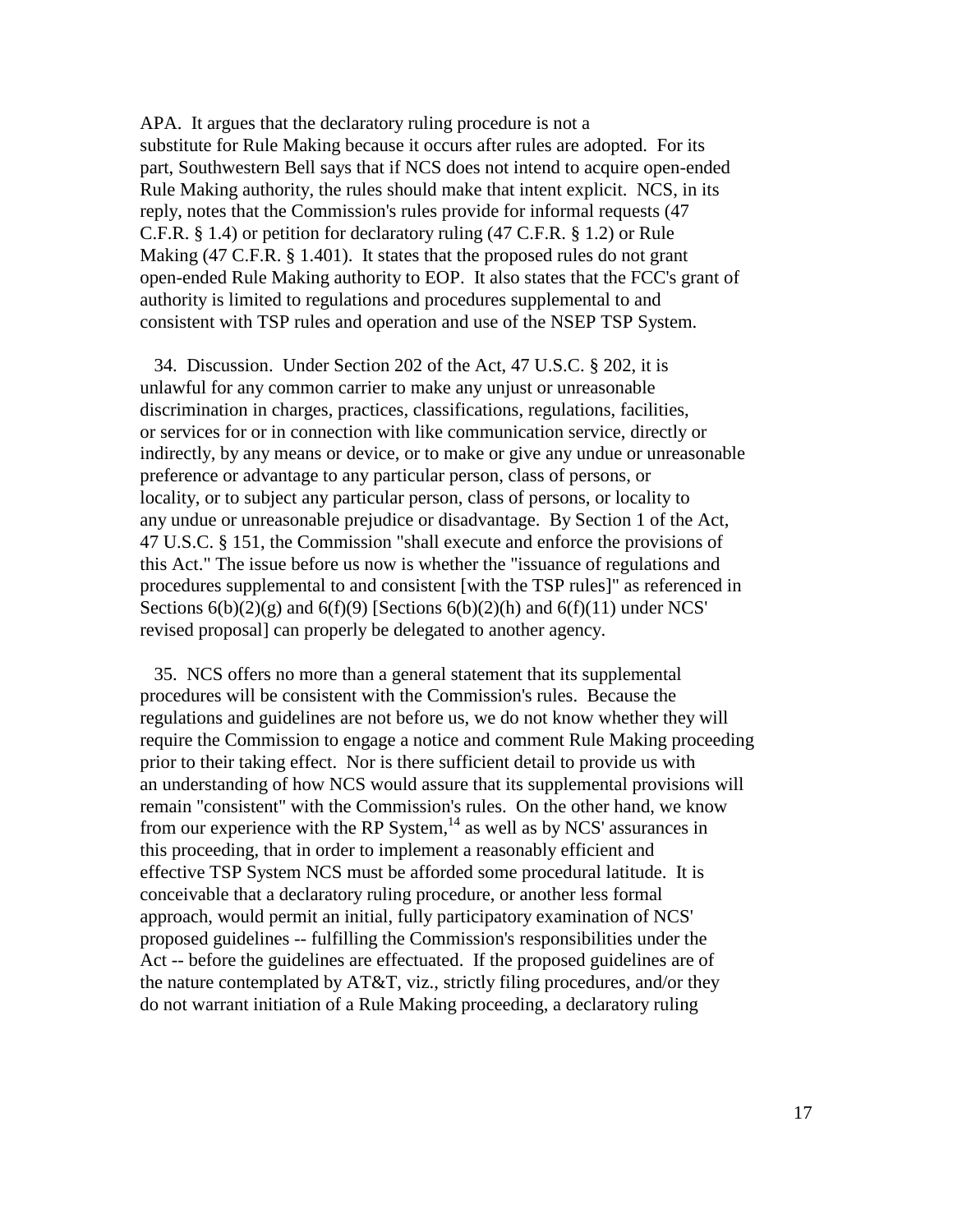procedure will serve as an expeditious means for implementing NCS' procedural guidelines. In any event, the Commission will decide the appropriate procedural vehicle for examining and resolving the issues contained in NCS' proposed procedures manual when the manual is filed.15 The procedures manual and other NCS regulations or guidelines will not be effective until Commission review has occurred.

 36. Preemption. In the NPRM we discussed the need to clarify the preemption requirements proposed in Section 6(f)(5), which authorizes preemption of existing switched or non-switched services to provide an NSEP service. Several parties sought further detail on how this would be accomplished, how disputes would be resolved and to what extent carriers that preempt commercial non-priority circuits would be immune from liability. It was also suggested that a more flexible point of contact rule should be considered, i.e., 24 hours for small carriers may be burdensome. We asked interested parties to comment on these issues.

 37. AT&T states that revenues are lost from services that are preempted by higher priority services. It asks that the rules provide that service vendors may preempt or interrupt the services of users having lower or no priority status and that vendors who in good faith comply with such a request shall have no liability to users of interrupted services, or others. AICC states that the Commission is the only entity that can effectively generally ensure that equivalent services receive the same assignment (and interruption in inverse order of priority level) under Section 7. Ameritech asks that Section 7 provides that "so long as a carrier acts reasonably in preempting non-commercial users under the standards therein, it should be presumed to have complied with Part 64 guidelines." It feels that preemption is not a big problem in that there are generally space facilities available, and TSP requests should not divert all resources to TSP restoration. Bell Atlantic offers a subsection to exempt vendors from liability due to reasonable actions taken in compliance with rules or at the direction of EOP or the FCC. It would also amend Sections  $6(f)(5) [6(f)(6)]$  and 7 to expand the requirement that vendors must preempt and will not be liable for commercial damages. Bellcore, Centel, NTCA, Pacific Bell and Southwestern Bell also would change Section 7 to hold vendors harmless for preemptive actions taken under TSP. See Bellcore Comments at pp. 7-8.

 38. MCI adds that immunity would remove possible obstacles to rapid and flexible carrier response to NSEP needs. For its part, BellSouth states that carriers will want to include provisions in their tariffs limiting their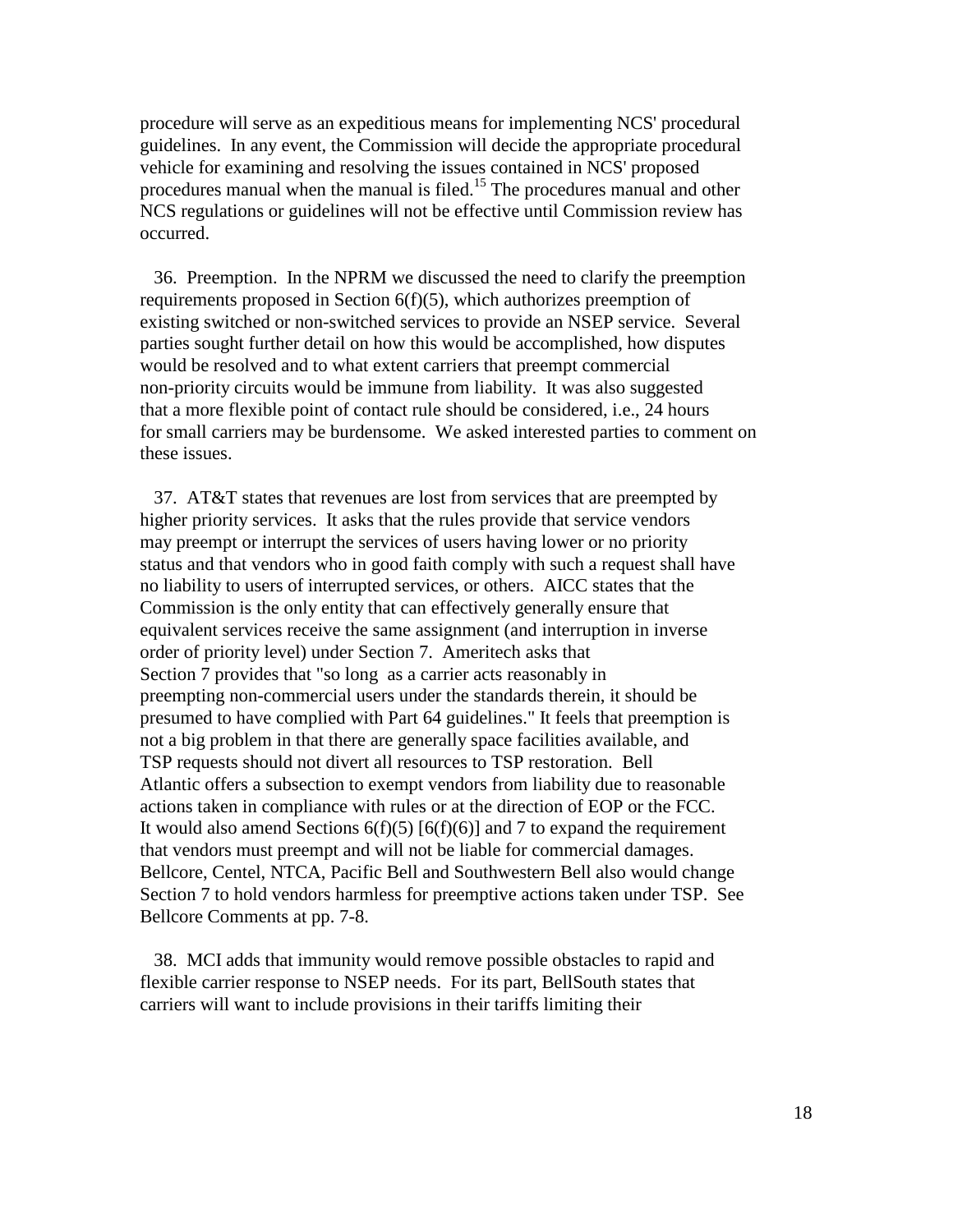liability for damages resulting from good faith compliance with TSP rules, and proposes the following additional subsection to Section 7:

 (d) In any event, nothing contained within these rules shall be construed to prevent service vendors from including provisions limiting their liability in their appropriate tariffs and/or contracts as a result of good faith compliance with these rules.

 39. GTE suggests that if the rules allows interruption of service without customer consent to satisfy NSEP requirements, the Commission should provide protection from liability. Pacific Bell urges that consent of preempted users is not needed. It suggests that the rules provide that a user's consent is not required in order to preempt that user's service, and that a user will be notified when its service is preempted, if possible. It adds that because all emergencies are not anticipatable vendors should be given latitude to make preemption choices following generic guidelines authorized by the FCC. US West would add the following additional language to Section  $6(f)(5)$  [ $6(f)(6)$ ]:

 Any carrier required to preempt any customer, pursuant to the provisions of Part 64 of these rules shall be held harmless from liability should said preemption cause any customer to sustain damages in connection with said service interruption.

Teltec states that if there is no explicit immunity provision in the rules, Sections  $6(f)(5)$  [ $6(f)(6)$ ],  $7(a)$  and  $7(b)$  should be deleted. USTA also believes an appropriate limitation of liability provision is essential where the priority rules cause interruptions because of action that is directed by government.

 40. NCS states that the purpose of Section 7 is to allow preemption without consent from affected users for "E" or restoral of "1-5." Preemption of provisioning of "1-5", on the other hand it notes, requires affected user agreement. NCS believes it is inappropriate to specify under what circumstances carriers are to be directed by government to preempt non-government users, since the actual user may not always be readily identifiable. On the liability issue, NCS notes that under Palermo v Bell Tel. Co. of Pennsylvania, 415 F.2d 298 (3rd Cir. 1969), reasonable actions by a vendor pursuant to FCC rules should not be a basis for liability. Also, under American Tel. & Tel. Co., 82 FCC 2d 370, 372 (1980), a carrier has a right to reasonably limit liability and this is a balance between rights of aggrieved customers and the public interest in provision of telephone service at the lowest possible costs. Moreover, regulatory bodies have struck this balance by allowing vendors to limit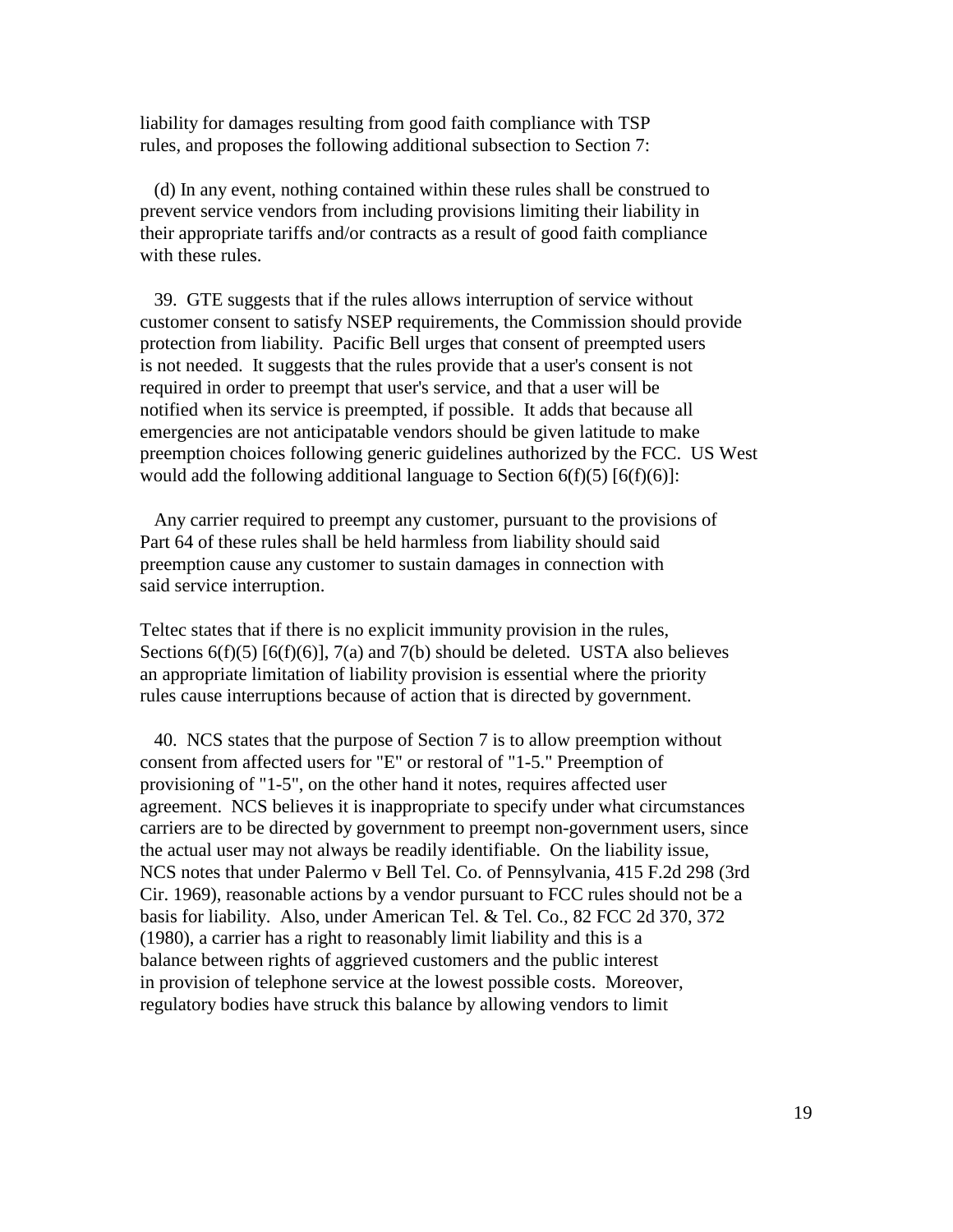liability for ordinary negligence. Annual 1985 Access Tariff Filings, 2 FCC Rcd 1416, 1423; see also Lebowitz Jewelers, Inc. v New England Tel. & Tel. Co., 508 N.E.2d 125 (Mass. App. 1987). NCS asserts that vendors' exposure is not so unique as to require an exemption or limitation of liability specific to TSP.

 41. On the matter of 24 hour point of contact, Teltec states that it supports Section  $6(f)(3)(B)$  provided the requirement is satisfied by the availability of a contact person -- not the actual presence of personnel. NCS urges that the matter of emergency services and reports of outages is so critical that the cost associated with maintaining a 24 hour contact is not burdensome. It suggests providing the home number of the contact person. USTA asks that a list be maintained at the NCC for LECs not represented at the NCC.

 42. In their reply comments, most parties, including AT&T, Bellcore, BellSouth, CTIA and US West agree that the rules should contain specific language limiting service providers' liability for claims of damages because of good-faith action to comply with the rules. BellSouth, while generally agreeing with NCS and Southwestern Bell on their comments with regard to consent, emphasizes that preempted users' consent should not be required to exercise a priority level "1 to 5" for provisioning. It also states that it is not clear whether consent of the user whose service is to be preempted is required.

 43. GTE, in its Reply at pp. 6-7, claims that NCS uses "preemption" inconsistently with regard to consent in Section 7 and suggests that the term be deleted and Sections 7(a) and (d) read as follows:

 (a) Consent of the user whose service would be interrupted is required to interrupt that user's existing service to provision any NSEP service assigned a provisioning priority level from "1" through "5."

 (d) Service vendors may, based on their best judgment, determine the sequence in which existing services may be interrupted to provision NSEP services assigned a provisioning priority of "1" through "5." Such interruption is subject to the consent of the user whose service will be interrupted.

McCaw notes that cellular operators may be vendors, resellers or interconnecting carriers and, under TSP, may have to preempt existing services to provide or restore service. It proposes adding a subsection to Section 7 that would provide that service vendors shall not be civilly or criminally liable to any person for reasonable actions taken in good faith compliance with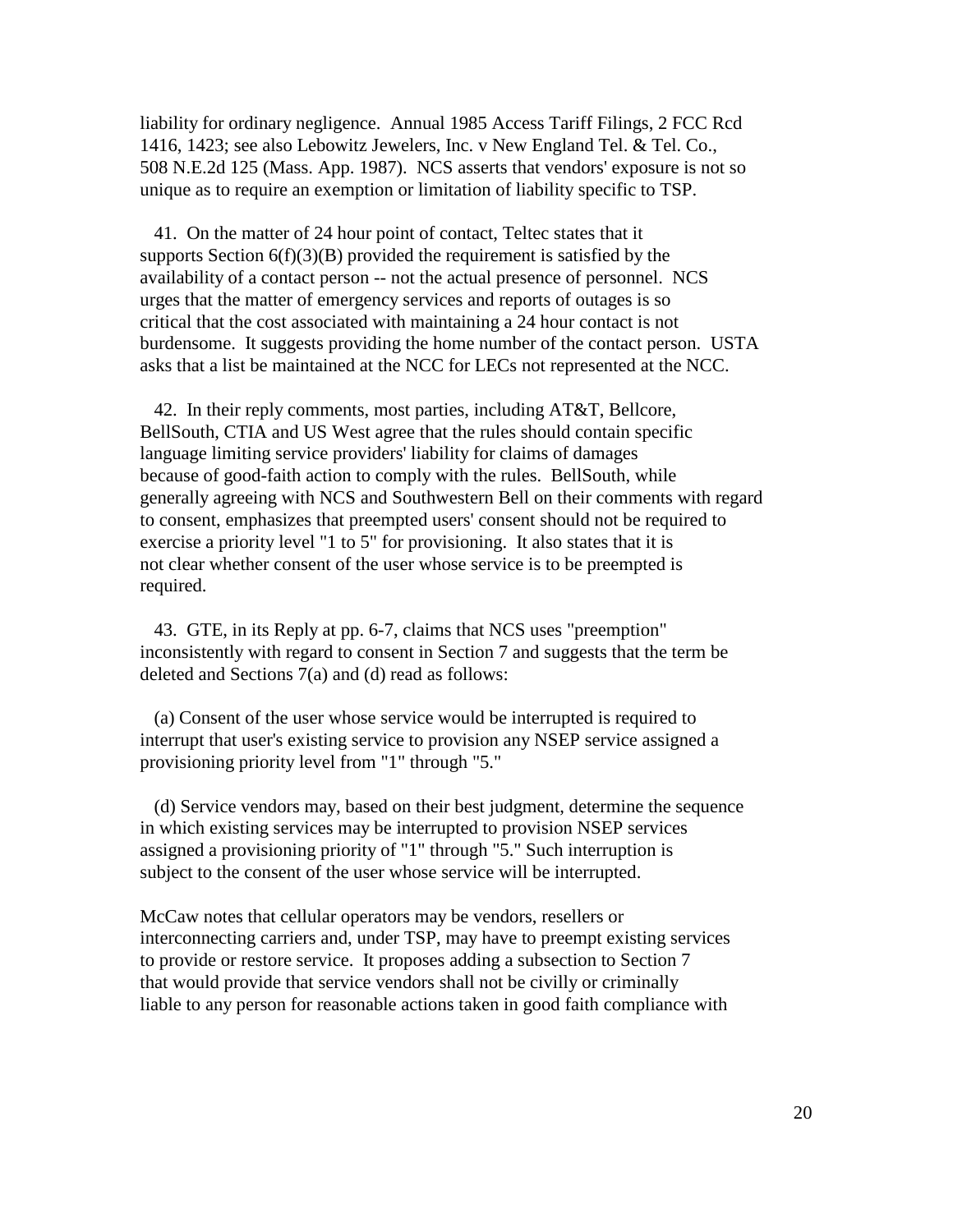#### Section 6(f)(6) or Section 7.

 44. Southwestern Bell, in its reply, says that NCS misunderstands what preemption means. It cites Summer v Mountain States Telephone and Telegraph Co., 21 Ariz. App 385, 519 P.2d 874 (1974), where the court held that discontinuing intercept service was intentional and a limitation of liability clause was inapplicable.16 Southwestern Bell claims that where a vendor intentionally terminates service under NSEP the traditional form of limitation of liability, which is no more than a limitation of damages, is inadequate and the vendor requires exemption from liability because the act of preemption is essentially compelled, though not controlled, by the federal government. NCS states that it has redrafted Section 7 which, it says, should resolve AT&T, Bell Atlantic, BellSouth and US West's concern regarding leaving discretion vendor for preemption of user service. NCS also asserts that interruption without consent is referred to as ruthless preemption but TSP rules without such preemptions would create a meaningless NSEP priority system. NCS claims the existing limitations on liability are sufficient and objects to AT&T's proposal that would recover from the NSEP user potential litigation costs or lost revenues, all of which it sees as inappropriate in any case. Allowing unlimited charges would be an economic incentive to a service vendor to interrupt NSEP so that restoral charges could then be billed, NCS says.

45. Discussion. The parties' comments in response to our questions concerning preemption focus on the matter of liability for carriers engaged in interruption, or preemption, of lower priority or non-priority services under the guidance and authority of the rules. Many of the commenting parties, mostly carriers, seek specific exemption from civil and criminal responsibility for actions taken pursuant to the TSP rules. Southwestern Bell relies on Summer v Mountain States Tel. and Tel. Co., supra, but that case seems to suggest that inclusion of a liability limitation clause in the TSP rules is not necessarily assurance of exculpation, if malfeasance can be shown. The essential purpose of TSP is to provide standards that permit carriers responding to NSEP provisioning and restoration priority requests to act lawfully and avoid violation of the proscription of 47 U.S.C. § 202 that makes it unlawful for any common carrier to engage in any unreasonable preference in connection with the provision of communications services. The rules themselves, without a specific, additional provision, offer the liability protection that the carriers in this proceeding seek because any claimant asserting unreasonable discrimination or preference has a heavy burden to show that the carrier had violated Section 202 of the Act. Presumably, the carrier would answer that it had acted under the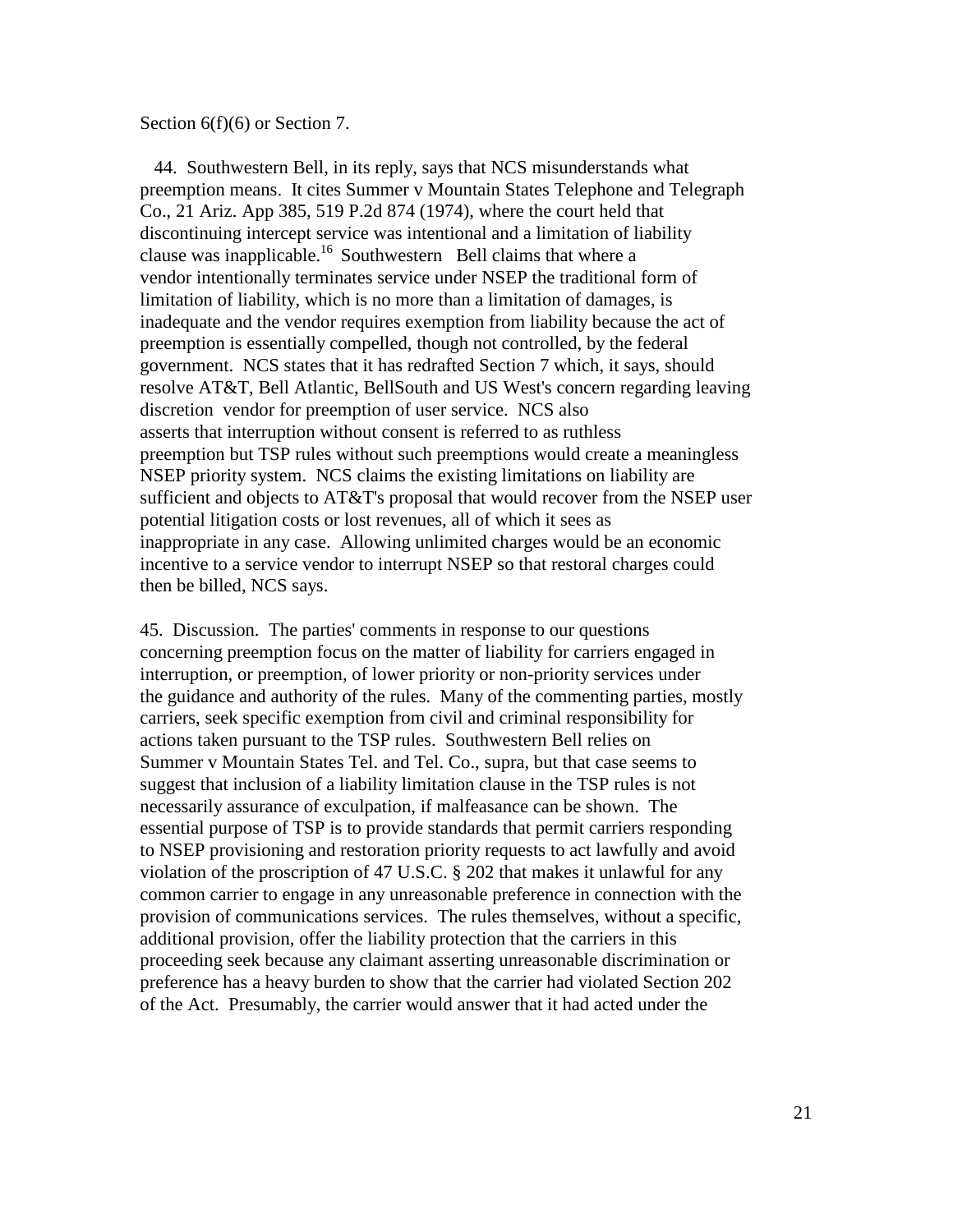authority of the TSP rules, whereupon the burden of proof would shift to the claimant to show that the carrier had not complied with the TSP rules. Were there a liability exculpation clause in the rules, the claimant still would have to show that the carrier had not complied with the TSP rules. The RP rules and our Declaratory Ruling on the NSEP Procedures Manual did not include an explicit clause  $17$  and we do not believe one is needed in the TSP rules. The existing legal framework is adequate to protect carriers from actions lawfully taken pursuant to the TSP rules, notwithstanding the increased number of potentially affected users. We therefore agree with NCS that no change need be made to Section 7 in this regard.

46. We now turn to the language of Section 7 regarding the need for consent prior to preemption. NCS has offered revisions that seem to respond to several carriers' concerns regarding leaving discretion to the vendor for preemption of user services. The new language provides that:

a. To provision NSEP services:

 (1) User consent is not required to preempt any user's existing service to provision an NSEP service assigned a provisioning priority "E."

 (2) Consent of the user whose service would be preempted is required to preempt that user's existing service to provision any NSEP service assigned a provisioning priority level from "1" to "5."

 b. To restore interrupted NSEP services: User consent is not required to preempt any user's existing service to restore any NSEP service assigned a restoration priority level from "1" to "5."

 c. Sequence in which existing services may be preempted to provision NSEP services assigned a provisioning priority level "E" or restore NSEP services assigned a restoration priority level from "1" through "5":

 (1) Non-NSEP services: If suitable spare services are not available, then, based on the considerations in this appendix and the service vendor's best judgment, non-NSEP services will be preempted. After ensuring a sufficient number of public switched services will remain available for public use, based on the service vendor's best judgment, such services may be used to satisfy a requirement for provisioning NSEP services.

(2) NSEP Services: If no suitable spare for non-NSEP services are available,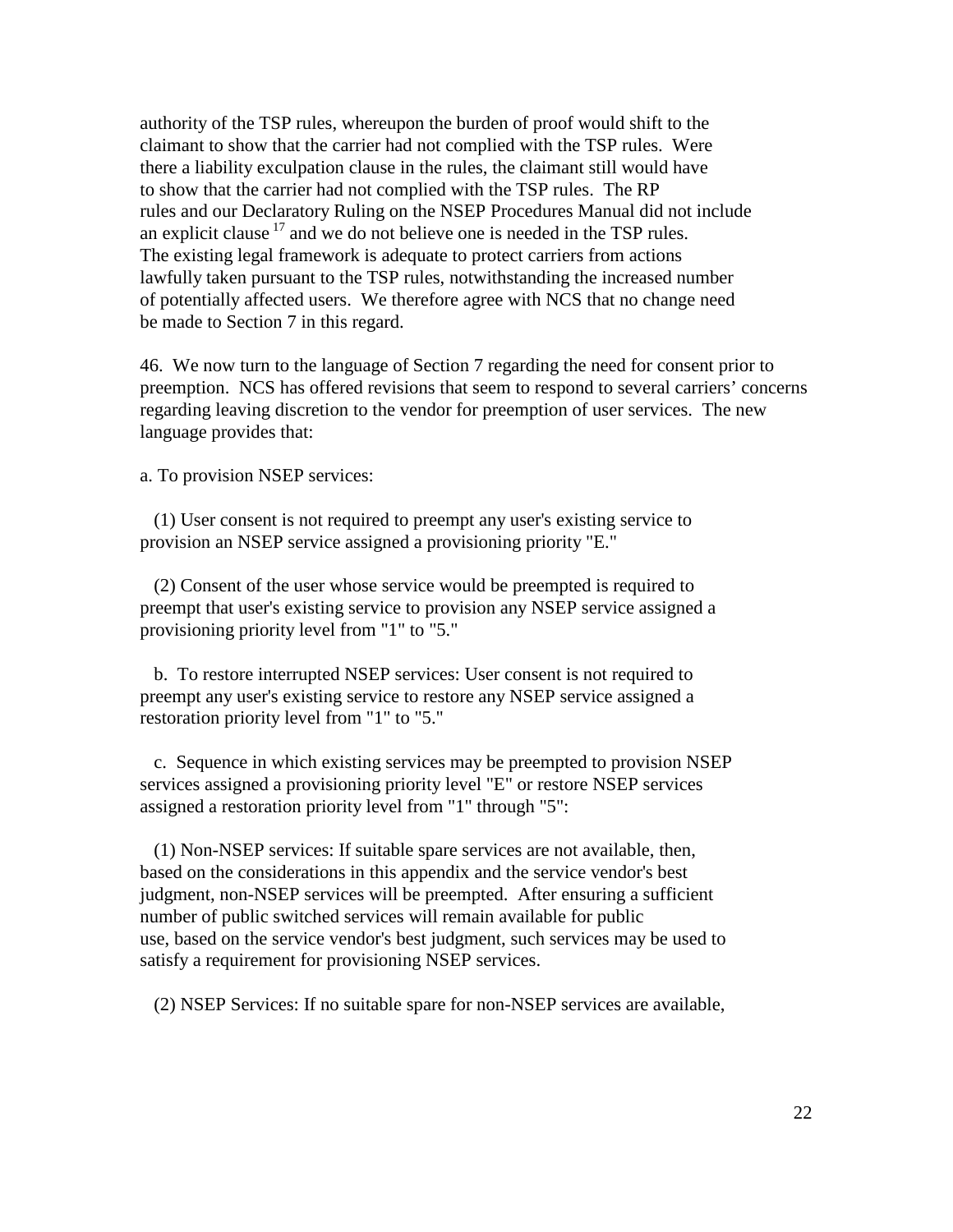then existing NSEP services may be preempted to provision or restore NSEP services with higher priority level assignments. When this is necessary, NSEP services will be selected for preemption in the inverse order of priority level assignment.

 (3) Service vendors who are preempting services will ensure their best effort to notify the service user of the preempted service and state the reason for and estimated duration of the preemption.

 d. Service vendors may, based on their best judgment, determine the sequence in which existing services may be preempted to provision NSEP services assigned a provisioning priority of "1" through "5." Such preemption is subject to the consent of the user whose service will be preempted.

While this responsive proposal satisfies the complaints of several commenting parties, it perpetuates a problem that we believe must be solved if TSP is to function effectively, viz., the need for any prior consent.

 47. The rule proposed in this proceeding are intended to permit the provisioning and restoration of NSEP services during periods of national "emergency" conditions (as defined in the proposed rules). The stated purpose of TSP, see Section 1(c), is to assure that "the priorities established can be implemented at once when the need arises." The imperative for successful implementation is the expeditious exercise of service interruption or preemption. Absent the resolute authority for carriers to act to achieve this end, rapid deployment of resources for provisioning needed services or restoring damaged services would be frustrated. The purpose of assigning priority levels to a qualified NSEP service is to reflect the relative importance of that service under active national security emergency preparedness conditions. Thus, consent of an affected service user, i.e., one having no priority or a lower priority, before interruption or preemption of that user's service is inconsistent with the achievement of the stated purpose of NSEP TSP. This is no less true when a vendor must choose among similarly classified users, i.e., users having identical levels of priority. The vendor, under TSP, is given the authority to make a choice based on equitable and practical technical factors. Further, the vendor remains subject at all times to the prohibition of the Act if it acts unreasonably, e.g., by failing to act according to the TSP rules and engaging in an unreasonable preference. Burdening the vendor with the responsibility to track user consent prior to preemption or interruption is untenable.

48. Further, removal of the consent requirement eliminates a concern some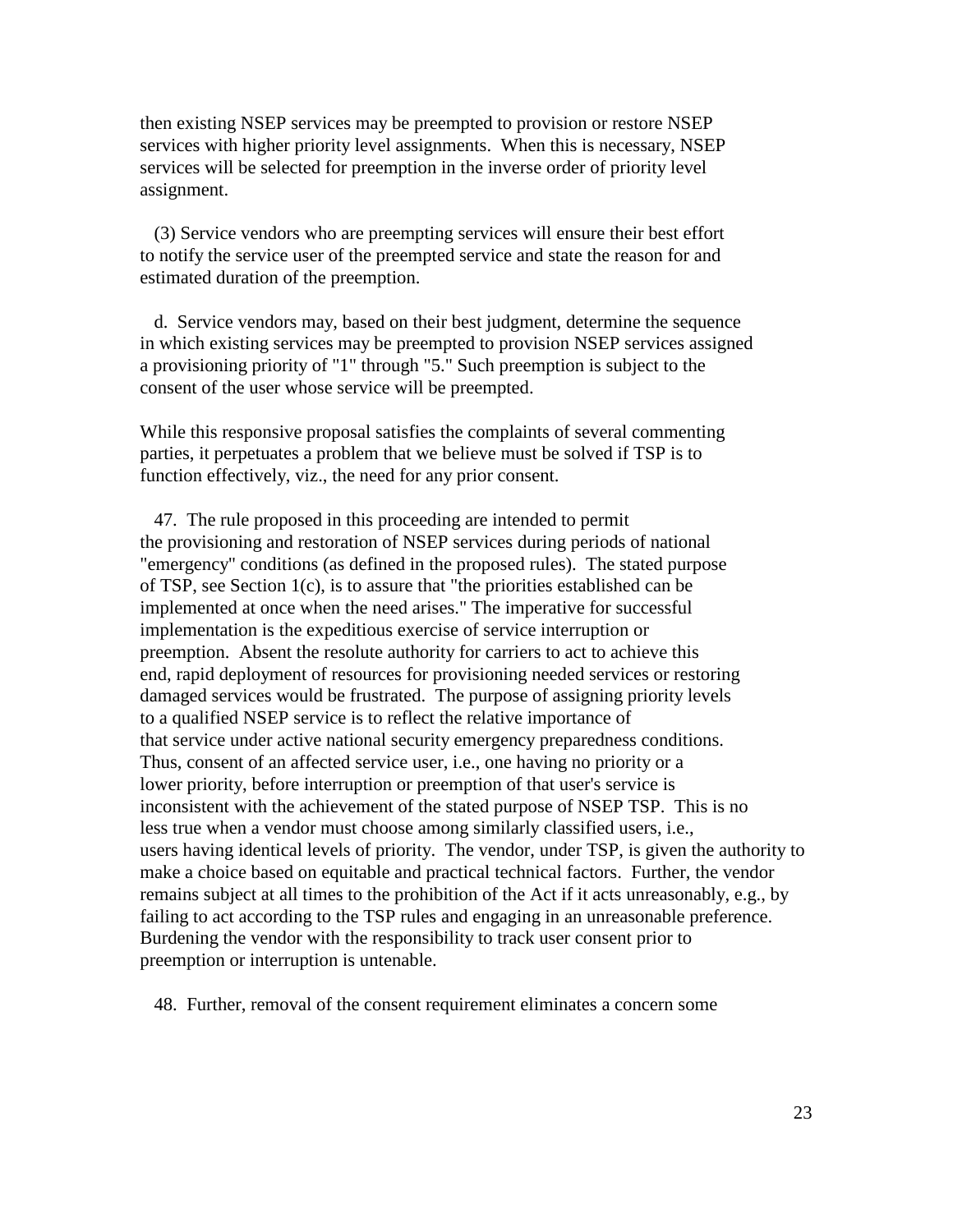carriers have expressed regarding their potential liability for preemption of commercial or other NSEP users' services. They feel that failure to secure consent as required by the proposed TSP rules would subject them to legal liability. Without such a rule requirement, however, failure to obtain consent before preempting a user's service would not constitute a factual predicate for violation of the procedural requirements of TSP. It is probable that during NSEP actions consent disputes and authorization inconsistencies would not be resolved quickly, causing delays in service provisioning or restoration. In general, an environment in which vendors would be required to obtain consent from competing users of a valued service could introduce an unnecessary complication in TSP implementation that would disserve the public interest. In short, we view the right of consent by a user prior to preemption of service under TSP as a barrier to the effective implementation of TSP. Accordingly, we will modify Section 7 to remove the need for user consent. $^{18}$ 

 49. As to the 24-hour point of contact matter, we believe that the intent of Section  $6(f)(3)(b)$  is to assure that a carrier representative is available at all times to initiate response to NSEP TSP needs. NCS' proposed revision would require a 24-hour point of contact for receiving provisioning requests for Emergency NSEP services and reports of NSEP service outages or unusability. No party opposed NCS' revision and we are of the view that it satisfies the original intent of the provision. If the point of contact requires the availability of the home telephone number of a carrier's employee, we leave that choice to the carrier. USTA's suggestion that a current list of LECs' contact persons be maintained at the NCC, while an efficient way to achieve a centrally filed summary of contact persons, is probably better organized independent of this proceeding by NCS. We will therefore not modify the rule to require such a list.

 50. Costs. In the NPRM we discussed the issue of carrier recovery of TSP expenses. The proposal itself, at Section  $6(d)(5)$ , provided that service users would "[p]ay vendors any authorized costs associated with services that are assigned priority levels." Also, Section 6(f)(7) authorized service vendors to receive compensation for costs authorized through filed tariffs or negotiated contracts. Several parties urged, among other things, that the Commission develop a mechanism with specific provisions for common carriers to recoup initial expenses and subsequent implementation costs. We noted that NCS' proposal specified two means of compensation for costs: tariffs or contracts. Some carriers, we said, may not be required to file tariffs; however, dominant carriers offering interstate services are under a statutory responsibility to file and maintain tariffs for their telecommunications offerings. We noted that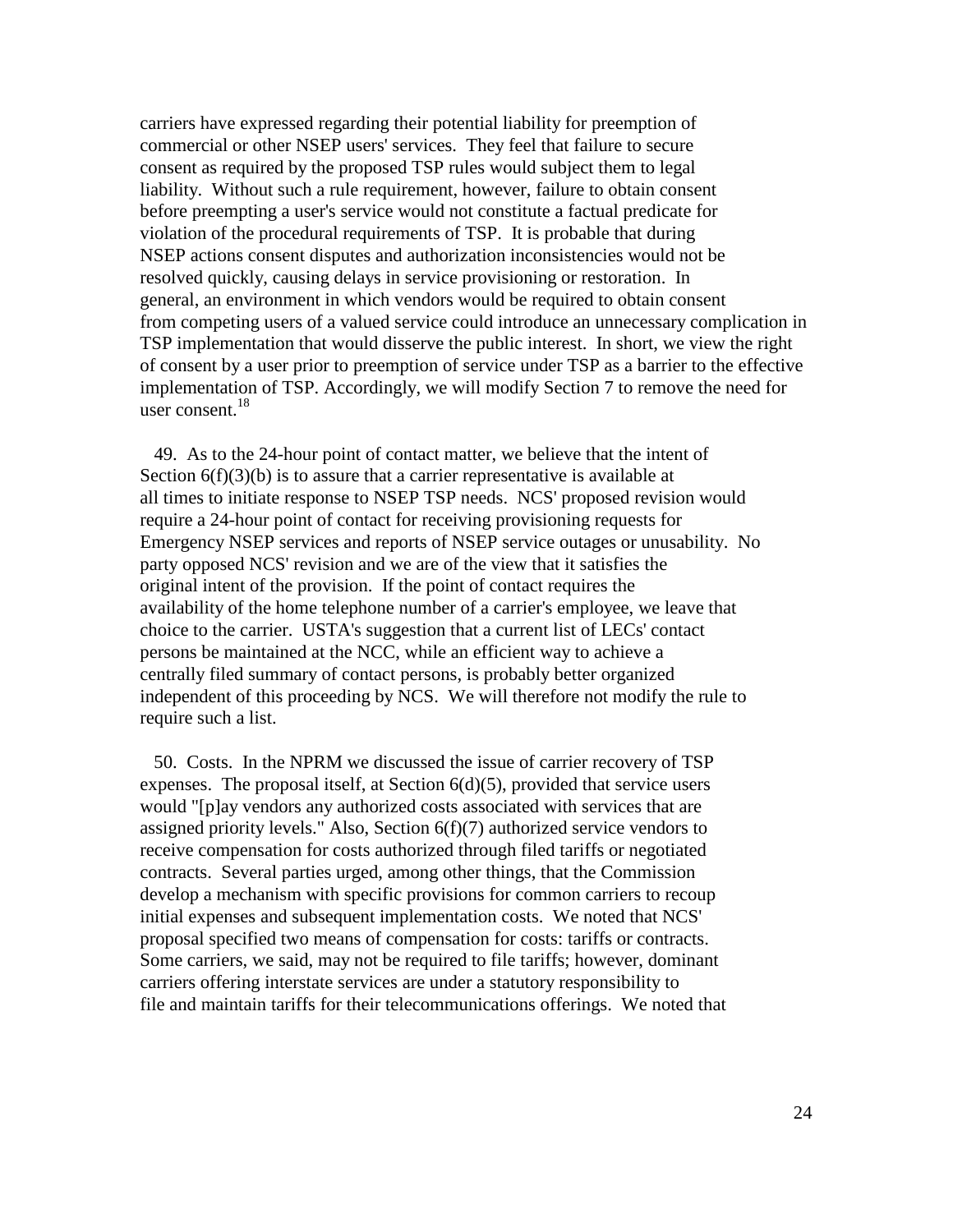there was some potential that the language of subsection (b) of Section  $6(f)(7)$  could be incorrectly interpreted to suggest that there is an exception to the Title II requirement that carriers offering interstate services reflect the rates, terms and conditions of those services in tariffs. In order to clarify that issue, we proposed alternative language for subsection 6(f)(7), though we did not alter the language of NCS' proposal in the appendix to the  $NPRM$ <sup>19</sup>

(7) Receive compensation for costs through

(a) Provisions contained in properly filed tariffs; or

 (b) Provision of properly negotiated contracts where the carrier is not required to file tariffs.

 51. We observed that it is not clear that the intent of NCS' proposed carrier cost recovery rule, i.e., to rely on tariffs or contracts, is inconsistent with methods currently used by carriers, under RP or otherwise. We noted that Title II of the Act and the Commission's rules contain the procedures for filing, examining and challenging tariffs filed with the Commission. We also noted that all related support data are in the public domain, subject to petition or opposition. We asked interested parties to explain why implementation of NCS' proposal cannot be accomplished through existing regulatory cost recovery mechanisms, and why existing accounting rules and Commission policies do not provide adequate guidance to identify and allocate costs. We emphasized that the Commission's fundamental policy is that costs be assigned to the cost-causative user, not the general ratepayer. We asked that parties who do not find these policies, practices and procedures adequate to suggest and justify new procedures or methods to accomplish effective cost review and cost-causative recovery. We also asked that such suggestions be fully explained and justified under Title II of the Act and the Commission's rules and policies.

 52. In their comments, Arinc, McCaw and USTA agree that using existing regulatory cost recovery mechanisms and charging cost-causative users by tariff is appropriate. McCaw, however, suggests amending Section  $6(f)(7) [6(f)(8)(b)]$ to read that "tariffs are not required" rather than "the carrier is not required to file tariffs" in order to recognize that service vendors which are not carriers are also entitled to compensation for costs through properly negotiated contracts and avoid possible misinterpretation of the Commission's proposed revision. AICC and NCS state that they favor the Commission's proposed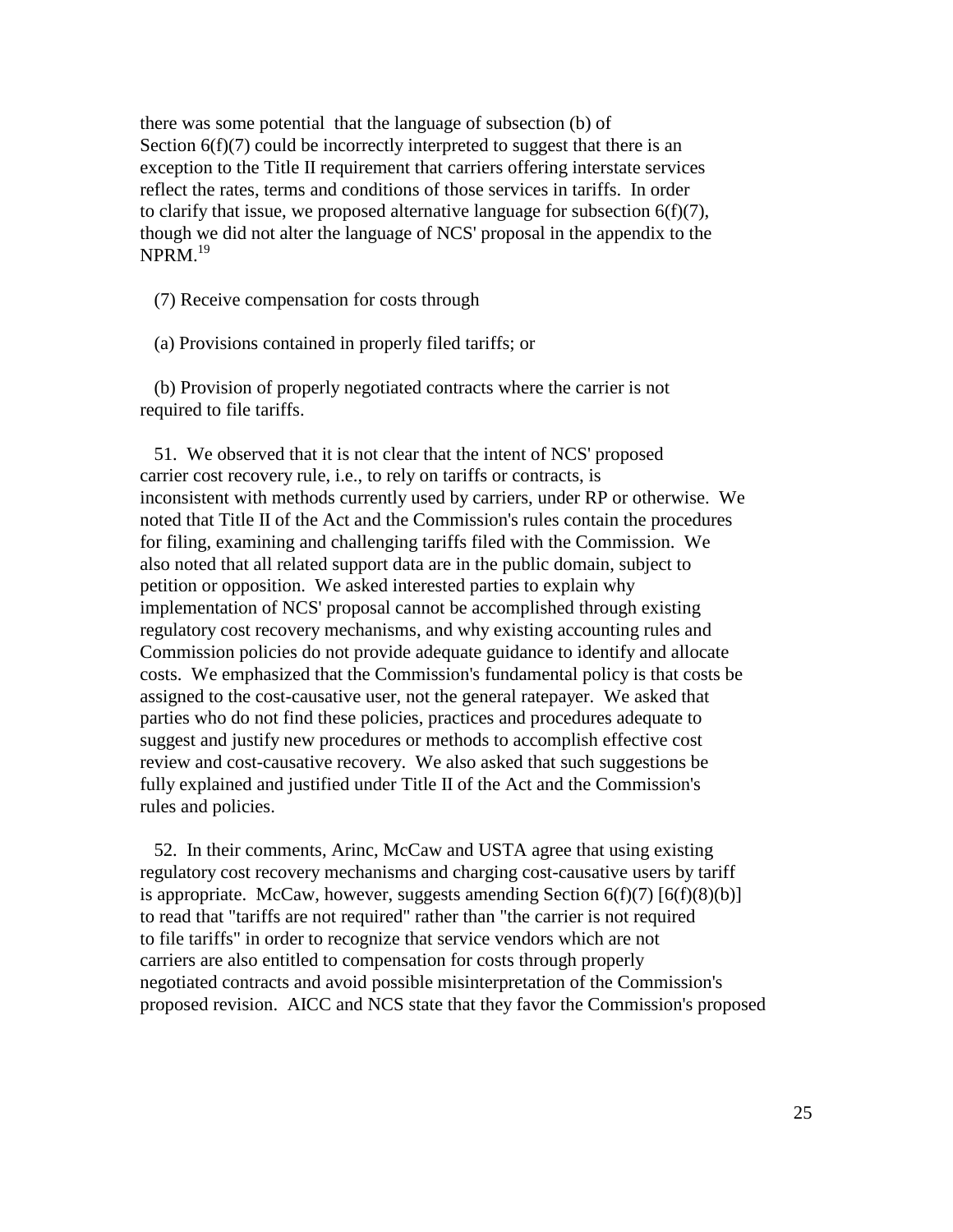revision, though NCS adds that the language should read, "Provisions contained in properly filed state or federal tariffs." Ameritech generally favors recovery through tariffs, including the up-front developmental expenditures. It urges that tariffs for TSP cost recovery also include provisions for expenses for restoring preempted services.

 53. BellSouth and NARUC agree that cost-causers, i.e., service users, should be responsible for actual installation and restoration costs. NTCA, Pacific Bell and Southwestern Bell concur that general ratepayers should not pay. NTCA suggests that the National Exchange Carrier Association (NECA) develop a standard TSP tariff for all carriers in order to reduce the burden on small carriers. USTA urges the Commission to consider a particular carrier's, NECA's and other tariff proposals designed to effectuate the TSP System. USTA also urges that TSP developmental and implementation costs be expensed because all parties are benefited. BellSouth asks that initial and ongoing costs of TSP be recoverable by the service providers. It recommends that a new subsection (c) be added to Section  $6(f)(7)$  [ $6(f)(8)$ ] to read:

 Costs shall include, but not be limited to, initial costs incurred in the installation and implementation of the NSEP system, direct costs incurred as a result of the expedited installation and emergency restoration of NSEP approved circuits to the end-user and on-going costs incurred in maintaining the NSEP system.

Nynex suggests that recovering costs from TSP users would be "exceedingly difficult to administer." It states that it is not possible to determine how the costs will be allocated without knowing in advance the ultimate number of TSP users, and no estimates are available. It further states that the costs for each TSP user would vary based on the number of circuits involved. For example, it says, the Nynex region might have 2,000 TSP circuits while other regions may have more. It claims that the implementation costs for its region are approximately \$ 2.2 million and the cost per circuit in the Nynex region would be about \$ 2,200 each, but could be less in other regions. It concludes that costs could be difficult to justify to customers and would be a hindrance to full priority implementation.

 54. UTC, for its part, opposes costs being shifted from carriers to individual users seeking restoration priority because the NSEP TSP System is intended to protect the general public through the restoration of emergency and essential telecommunications services.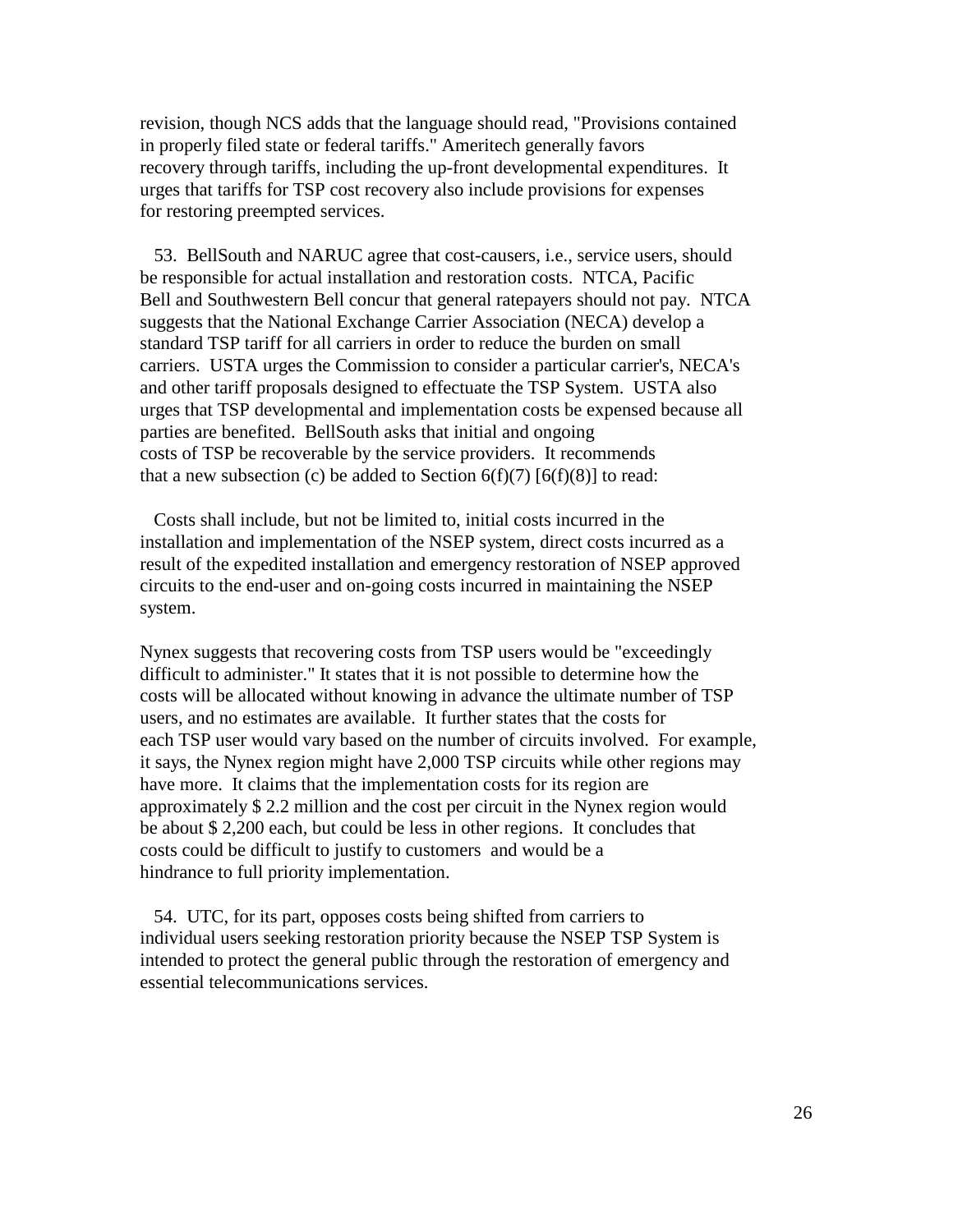55. Centel states that specific tariff rate elements may be required, but existing cost allocation procedures and methods are adequate. It notes, however, that implementation costs will not be covered by these tariff elements. GTE generally favors the Commission's proposed rewording of Section  $6(f)(7)$  $[6(f)(8)]$  but suggests that details of implementation are needed to determine costs. Southwestern Bell argues that inclusion of intrastate services and facilities in the scope of TSP creates a problem with respect to compensation because the FCC's jurisdiction does not extend to pricing such services. It states that developmental and startup costs, the distinction between routine and special charges for activities such as service reconciliation studies, and whether costs will be recovered directly from NCS or from service users through new TSP tariffs all require FCC guidance. Section 6(d)(5), it urges, does not identify either the party responsible or the method of payment for special administrative costs incurred in responding to record reconciliation requests. It questions whether the charge to all service users for maintaining restoration priority status should include a share of the special administrative costs or whether separate charges should be established to recover such costs only from service users that cause the special activity.

 56. MCI also agrees that existing regulatory mechanisms are sufficient for recovery of costs of development and administration of the TSP System, but states that tariff charges are difficult to develop with required notifications of circuit completion and database audits. US West states that carriers should be compensated for all costs associated with priority assignments implemented by request of EOP or any duly authorized agency, whether or not such assignments ultimately are approved by the FCC. Pacific Bell is concerned that the proposed rule does not address startup costs. System development, reprogramming, developing standard procedures, training, and identifying and marking certain circuits are part of such costs, it says. Moreover, it continues, some systems are unique to Pacific Bell. It urges that all costs to implement changes necessary to support the TSP System be identified and collected and paid for by NCS over a negotiated time period such as 24 months. As an alternative, it would assess monthly implementation charges for each circuit in TSP until costs have been recovered, though it notes that this would be difficult. AT&T suggests that costs of administration to enter orders, establish restoration procedures, establish and maintain data bases and file reports should be recovered through charges to users receiving priority assignments, on a one-time, non-recurring and/or monthly basis. It notes that AT&T Tariffs FCC Nos. 9 and 11 impose charges for changes in RP assignments. AT&T also suggests that less predictable costs, such as auditing, reconciling data, testing and evaluating TSP, and preparing special reports for NCS, should be rolled into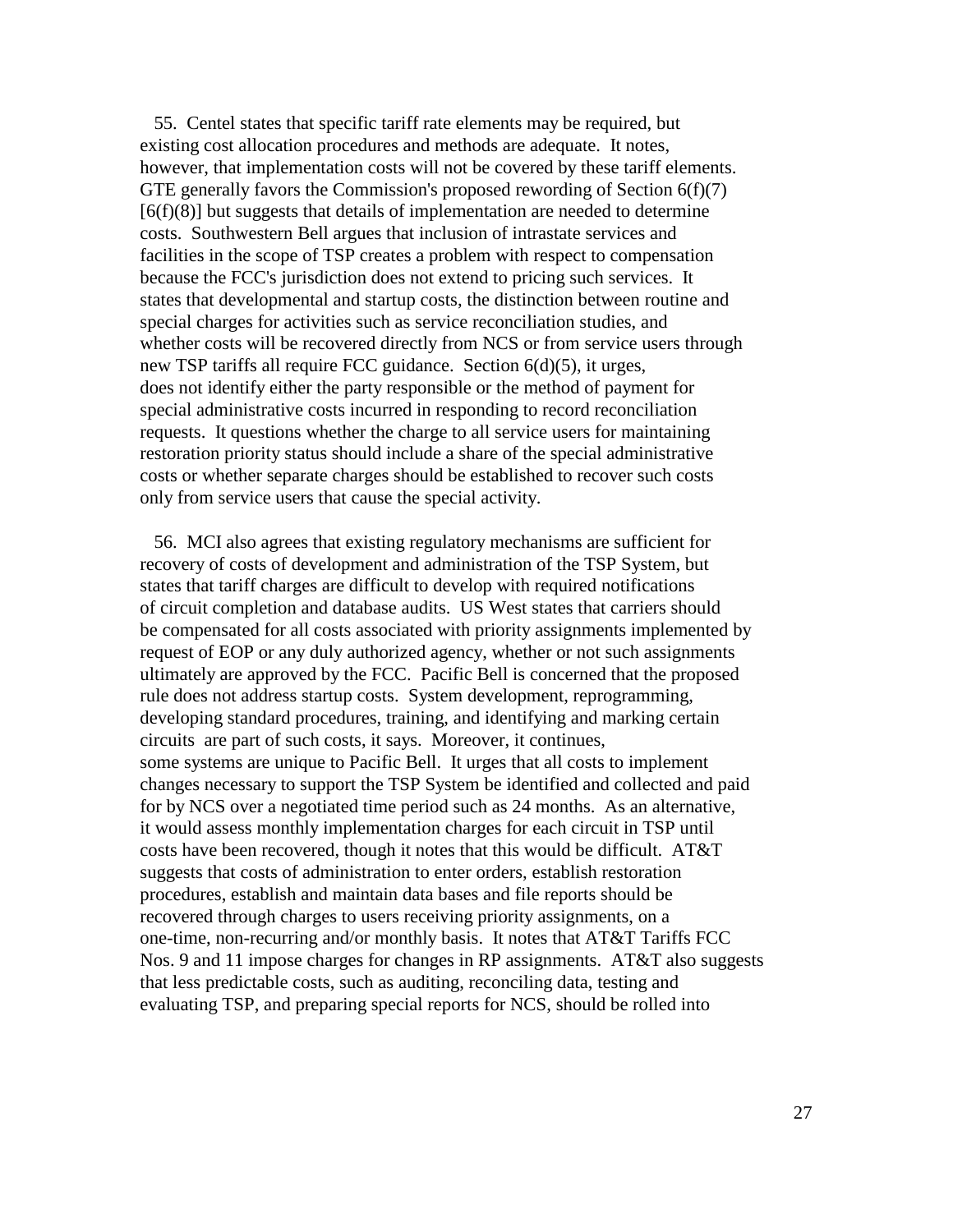charges to priority service users who benefit from NCS oversight.

 57. In its reply, BellSouth states that "most" parties agree with it that initial costs and ongoing maintenance costs are equally significant to vendors and should be recoverable by them from the cost-causative users rather than general ratepayers. However, Cincinnati Bell states that it is not clear how costs of implementing and maintaining TSP would be recovered, i.e., from the TSP user, NCS or ratepayers. McCaw supports NCS' suggested amendment to Section  $6(f)(7)$   $[6(f)(8)]$ , and favors existing regulatory and contractual cost recovery mechanisms, with only general guidance from the FCC on cost recovery. MCI urges that start-up costs be recoverable on a non-recurring basis under existing tariff rules, whereas monthly charges are more appropriate for on-going costs, such as restoration and administration. MCI states that permitting carriers to assess charges against NCS as the direct causer of the costs (citing Pacific Bell) would ensure accountability for obligations imposed on vendors and would solve Nynex's concern regarding inability to apportion estimated start-up costs.

 58. NCS responds to Pacific Bell's suggestion, asserting that the NSEP user and not EOP is always the cost-causer. If NCS were to pay the costs, NCS suggests, users would not be paying their full share of NSEP services, leading to more NSEP services than would likely be requested. NCS agrees with current FCC policy that assigns costs to the end-user as the cost-causer. NCS states that it is continuing to work with the NSTAC TSP Task Force to determine the frequency of reconciliation and volume of reconciliation information involved with vendor-to-vendor reconciliation activities which are necessary.

 59. Southwestern Bell urges that especially for emergency NSEP services [which specify recovery without regard to cost], cost recovery mechanisms must be established in TSP early on, in sufficient detail to assure that vendors' cost recovery will occur. GTE suggests that the FCC consider requiring that NCS contract with each service provider to cover the initial developmental costs and then have the day-to-day operating costs borne by the users when they request NSEP priorities. This, it claims, would more fairly allocate the quantity-independent development costs to the true cost-causer and not result in geographically varying costs. It urges that audit and reconciliation costs be charged directly to NCS whenever it requests such services. In any case, GTE says, costs cannot be determined until NCS provides firm details of its requirements and quantities involved, e.g., data elements, steps required during reconciliation, how discrepancies are to be resolved, media and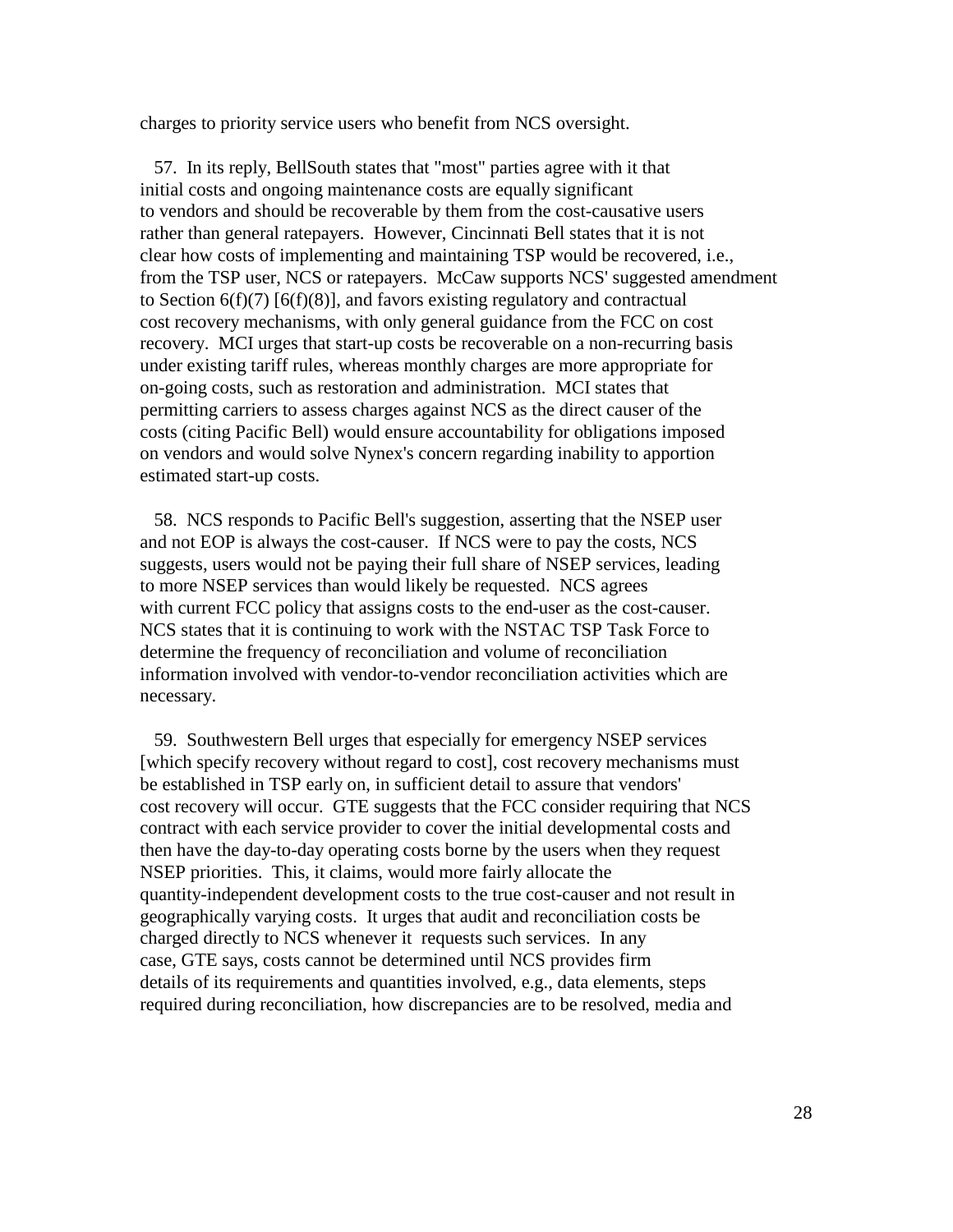format for information, how service vendors are to provide information to EOP, how revised or revoked priority levels should be handled, how users provide information to EOP and how users provide EOP-designated service identification and assigned priority levels to service vendors. GTE notes that NCS has used the term "EOP designated service identification" (a 12-digit code) that it asserts may be either a new requirement or simply unapproved terminology for a previously identified requirement. GTE advocates settling the details first, before costing or implementation can be determined. Telocator concludes in its reply that additional tariff requirements for NSEP services are unnecessary. Finally, USTA states that all costs, both recurring and non-recurring, should be expensed in the year the cost is incurred, under Part 32. Tariffs are the correct vehicle, it concludes, but the FCC should verify that the government budgetary process will be able to accommodate the tariffs covering the non-recurring developmental costs; the FCC should also require that agencies provide accurate forecasts of volumes of circuits required -- before tariffs can be developed.

 60. Discussion. The essential question posed in the NPRM was who should pay TSP costs: the general ratepayer, users such as federal agencies, taxpayers or NCS. The Commission's policy, as noted in the NPRM, is that the cost-causative user should be responsible for charges incurred by its request for a TSP priority or its use of TSP-related services. UTC's argument, which is basically that the general ratepayer is the ultimate beneficiary of TSP -- and should therefore pay for it -- is not without merit. Indeed, the purpose of TSP is to provision or restore facilities that are essential to the national security, and the general ratepayer is the most broadly identifiable user of the national telecommunications network. But the cost-causative user of NSEP telecommunications services is not the ubiquitous subscriber to the public switched service or the beneficiary of the TSP service  $^{20}$ -- it is, as the term "causative" suggests, the entity that requests and invokes TSP priorities, viz., the service user as defined in Section 3(s) [3(t)] of the TSP rules.<sup>21</sup> Ultimately, of course, taxpayers pay for the TSP System because the TSP service user is generally a government body, but taxpayers do not directly request priority classifications or invoke NSEP TSP activities -- the service user does. In short, by assigning the costs of providing TSP System priorities and services to "users", the Commission's policy of requiring the cost-causative subscriber to pay for the services provided is furthered. Moreover, no commenting party has offered a convincing showing that this policy should not be applied with regard to TSP. For these reasons we also reject the notion that NCS itself should be responsible for funding any of the carriers' start-up or administrative costs.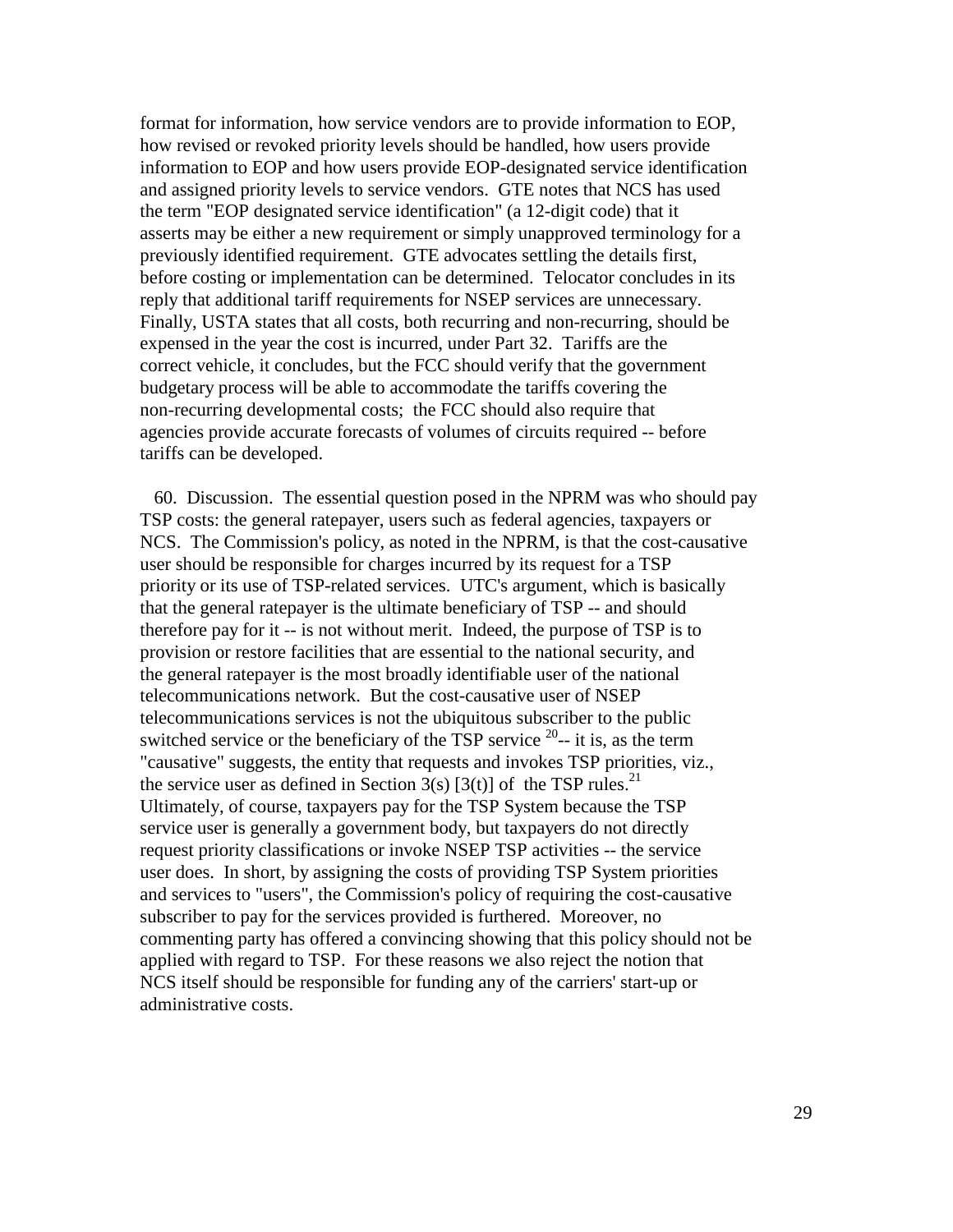61. Most parties agree that the proposed tariff and contract mechanisms are suitable means for carrier compensation of TSP-related costs. Several parties commented on the proposed language of Section [6(f)8] and the revision offered by the Commission in the NPRM, cited supra. McCaw's suggestion that the language "tariffs are not required" rather than "the carrier is not required to file tariffs" in subsection (b) of the proposed revision, in order to recognize that service vendors which are not carriers are also entitled to compensation for costs through properly negotiated contracts, seems unnecessary. The plain meaning of the section is to require either a tariff or a contract. A carrier that is not required to file tariffs is embraced by the scope of the existing language, and that subsection does not apply to non-carriers. In fact, until invocation by the President of Section 706 of the Act, the TSP System rules are limited by their own terms to common carrier services.<sup>22</sup> NCS would add "state" or federal" to our proposed revision to subsection (a), so that it would read, "Provisions contained in properly filed state or federal tariffs. . . ." While it is not clear what other kind of tariff NCS contemplates, since state and federal tariffs are the only tariffs we believe would be considered in the context of TSP, we see no harm in the suggested language.

 Services which are provided by government and/or non-common carriers and [which] are interconnected to common carrier services assigned a priority level pursuant to section 9 of this appendix.

 The extent to which non-common carrier services, systems or facilities are subject to or protected by pre-706 TSP System rules is limited by the degree to which the common carrier vendor uses those services, systems or facilities to provide its common carrier services, systems and facilities. This does not preclude NCS from using an alternative interpretation in discussions or negotiations with parties not subject to Title II of the Act to establish analogous provisioning or restoration priorities. See, e.g., AAR Comments at pp. 3 and 6. This also resolves the question raised by AT&T concerning the Commission's authority over equipment vendors who sell equipment to others for direct connection to the network.

 62. The bulk of comments on the cost issue concern what cost elements carriers may seek to recover, and when. Various carriers suggest that administrative, start-up, software development, reconciliation, audit, standards and procedures development, training, database maintenance, system testing, report preparation and other costs be specifically recoverable under TSP, either on a recurring or non-recurring basis. It has also been noted that a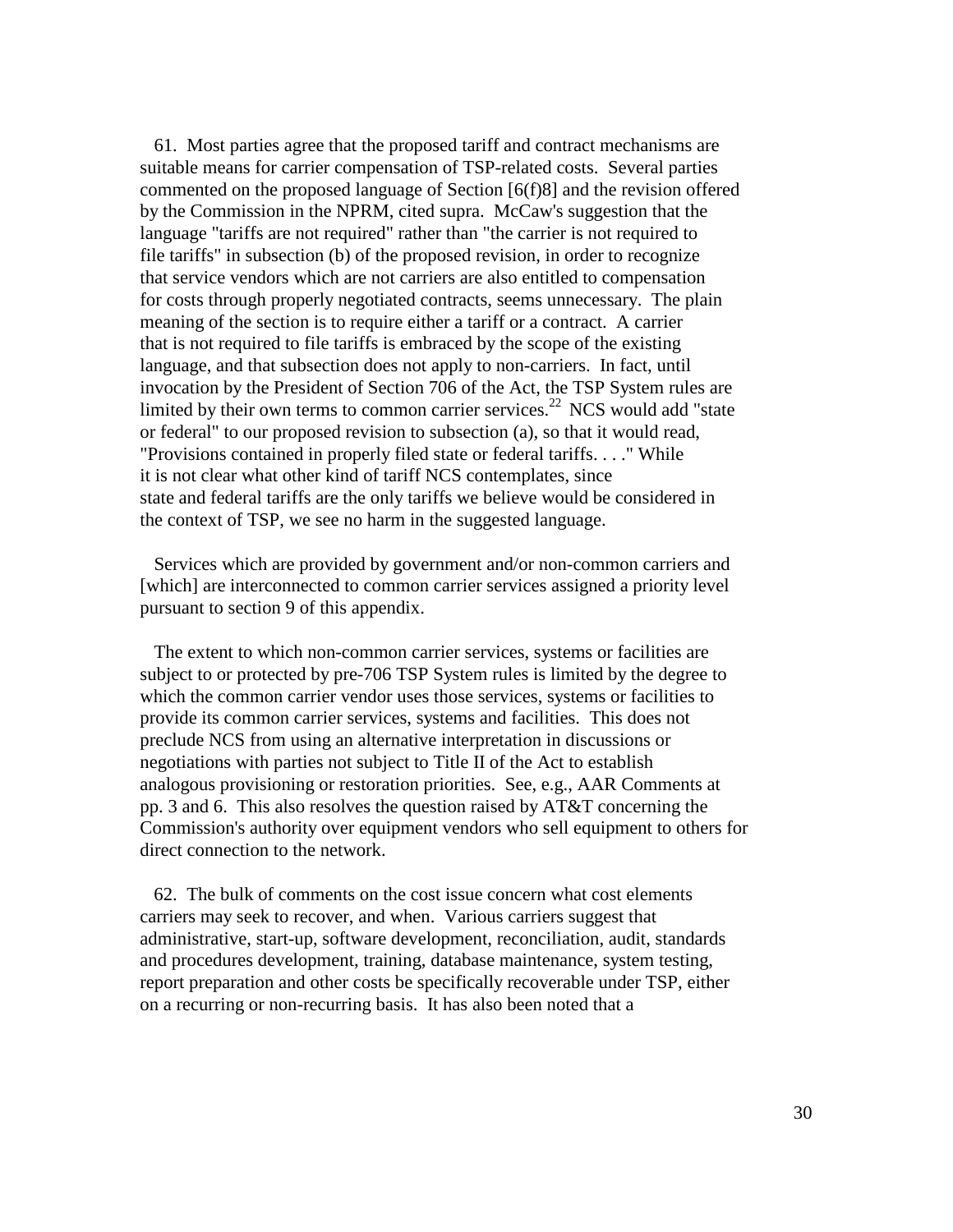significant number of carriers will not be subject to subject to Commission review prior to their provision of TSP service. This is because local carriers and interstate non-dominant carriers, both of which are subject to the TSP rules, are not required to file TSP tariffs with the Commission.

 63. Under the RP System, we relied upon interstate carriers to file tariffs using historically acceptable practices and we have received no reports of abuse or complaint. When the RP System was developed, carriers were generally subject to the tariff filing requirements of our rules and AT&T was the primary interexchange carrier, with its subsidiary Bell Operating Companies and other carriers concurring in its tariffs. Now, in a more deregulated environment and with a TSP System that is vastly expanded, AT&T's tariff filing no longer represents the bulk of the industry or necessarily serves as for other carriers. Instead, we look to three possible alternative means to check carriers' use of improper accounting or cost recovery methodologies or practices. First, dominant interstate carriers, as before, are required to file tariffs with the Commission, and non-dominant interstate carriers may file such tariffs. These tariffs must comply with the practices set forth in Part 61 of the Commission's rules and are subject to review and opposition by any interested party, including NCS or a service user. Further, the Commission's accounting standards, embodied in Part 31 of the rules, provide means to identify and prevent interstate carriers' subsidization of competitive services by monopoly services, i.e., cross-subsidization, or misallocation of costs between intrastate and interstate accounts. Failure to comply with these restrictions may subject the carriers to substantial penalties, and/or rejection of the tariff. It would appear that preliminary installation and implementation costs, direct costs associated with database development and recurring administrative costs, could be reasonable components of tariff-based charges. Second, the states will continue to apply their regulatory oversight procedures to the rates, terms and conditions of intrastate TSP services, much as the Commission does with dominant interstate vendors. Third, carriers engaging in contractual TSP negotiations with service users will be competing with other carriers on the basis of price and service factors. By their budgetary and administrative review requirements, TSP service users can be expected to exercise diligence in negotiating TSP service agreements with carriers, challenging questionable accounting provisions and disallowing excessive or inappropriate charges.

 64. We believe that the boundaries established by these regulatory and market mechanisms provide sufficient guidance to carriers as they embark on developing their tariffs or engaging in contract negotiations for TSP services. It is incumbent upon service users to examine closely the accounting methodologies and cost figures used by carriers with which they contract.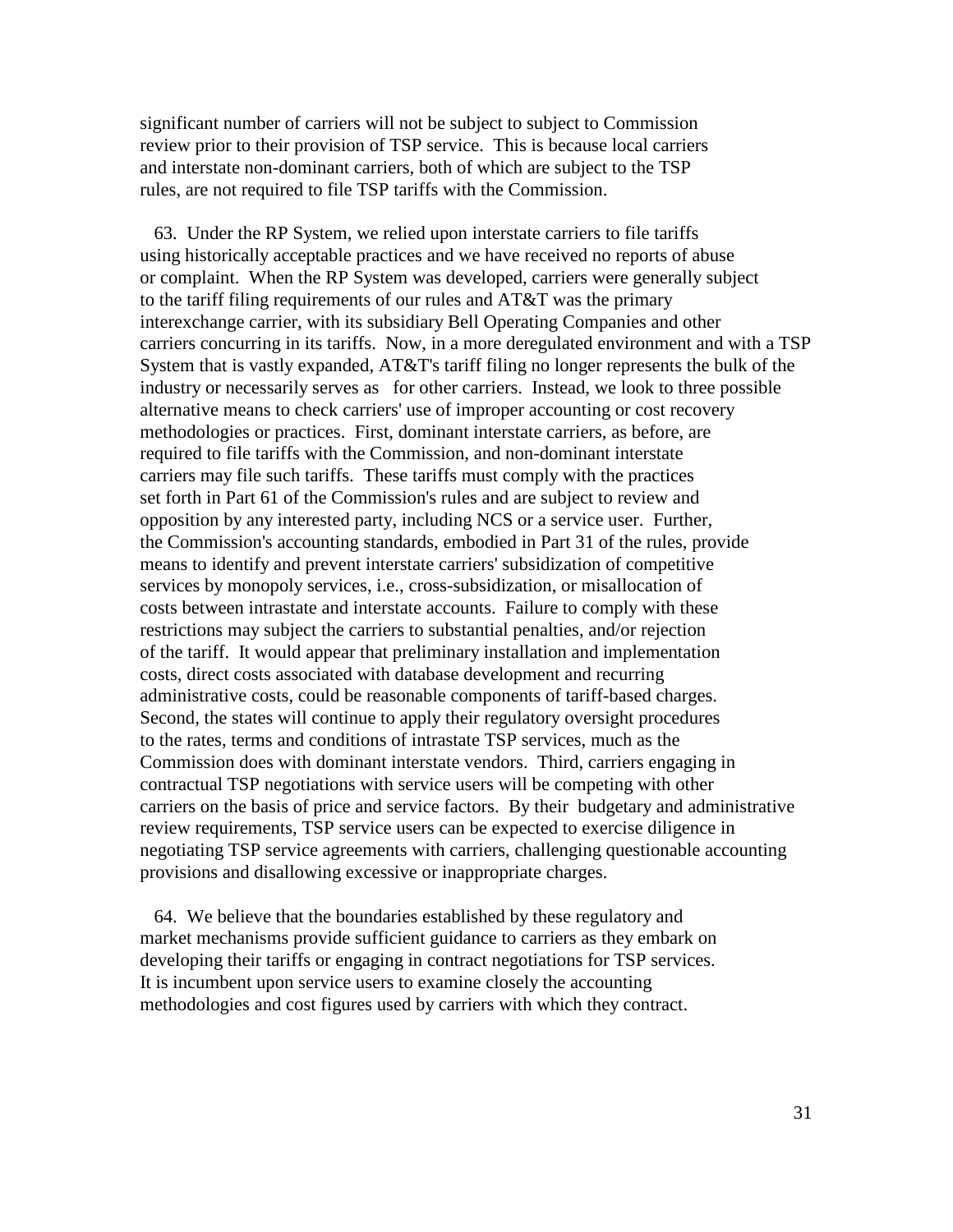Finally, for interstate carriers, both dominant and non-dominant, our Title II complaint procedures are available where violation of law is alleged or apparent. We do not believe it is necessary in this proceeding, therefore, to establish new standards or accounting guidelines for carriers in the provision of TSP services. The existing regulatory and market mechanisms appear adequate to assure the TSP cost accounting methodologies are conducted in the public interest. We remain available, however, to address specific instances of anticompetitive conduct or excessive cost allocation by carriers under our Title II complaint procedures.

 65. Procedures. In the NPRM we observed that NCS' proposal did not commit NCS to respond to TSP priority requests within any specified time. We expressed the belief that some guidance or limit would be appropriate. We asked interested parties to offer comment on an amendment to Sections  $6(b)(2)(a)$  and (b) that would require NCS to act within 30 days upon receipt of requests for priority assignment. We also asked interested parties to comment on the procedures necessary, e.g., under the APA, to respond to requests for review of priorities. NPRM at para. 32.

 66. Most parties commenting on our 30 days NCS response proposal favored it, agreeing that review of priority assignment requests by NCS should have deadlines. Arinc added that applications for review of EOP assignments be automatically stayed pending appeal to the Commission.<sup>23</sup> McCaw would require NCS response to requests for "essential" priority assignments within 30 days but 5 days for "emergency" level requests. MCI recommends a 7 to 10 day response requirement. Southwestern Bell favors five days for "essential" and immediate action for "emergency" provisioning priority requests, stating that actions based on requested but not yet authorized priority levels will result in increased costs and increased risk of error. Telocator favors NCS response to requests for "essential" priorities within 30 days and 3-5 days for "emergency" requests. Centel and UTC favor the Commission's 30 day proposal. UTC also advocates the Commission acting within 30 days on assignment appeals. NCS, for its part, states that hearings are not authorized under the APA [5 U.S.C. § 554] for appeals of priority assignments. NCS Comments, pp. 29-30. Also, NCS objects to the 30 day requirement, stating that it will initiate processing requests within 24 hours for "emergency" priority action requests and respond to "essential" requests as soon as possible. It further states that it expects to process all priority requests in less than 30 days, but opposes the 30 day limit.

67. In its reply comments, McCaw urges that more than good intentions are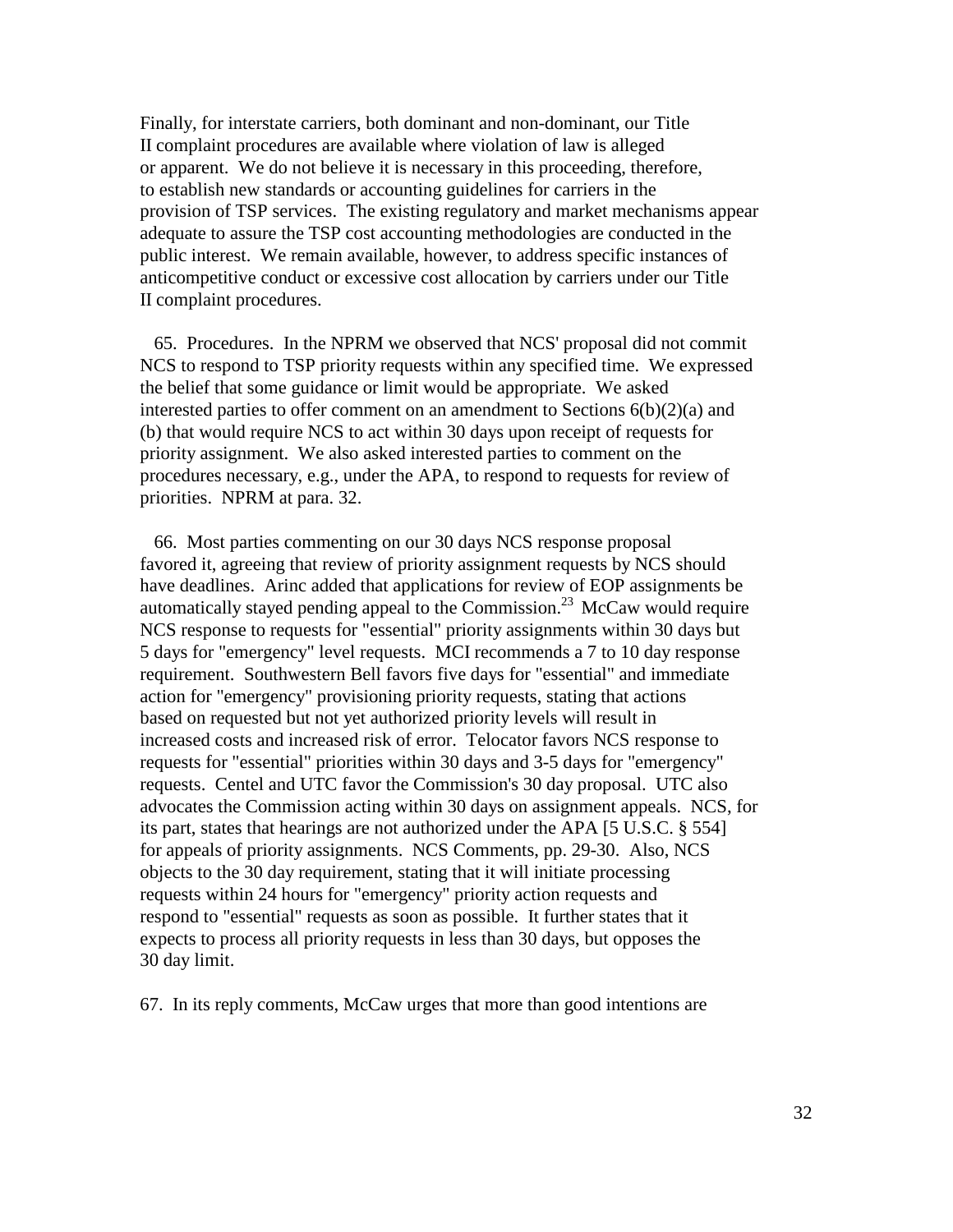needed and that reducing the period to 7-14 days is justified in view of NCS' assertion that less than 30 days is actually necessary. MCI suggests that deadlines should apply to actual issuance of the priority assignment, not initiation of NCS review. Telocator urges that NSEP service providers need certainty regarding when they will receive a response from NCS on priority assignment requests. NCS replies that its opposition to 30 days does not imply that it expects a long response time, e.g., 30 days is irrelevant under the "E" classification. It again asserts that rigid time frames are unnecessary.

 68. Discussion. Apart from NCS, no party has opposed our proposal to establish a time limit on EOP for responding to priority requests. We continue to believe that such a limit is a necessary adjunct to efficient and responsive TSP System implementation. Several parties urged a shorter response requirement than the 30 days we proposed; only NCS argues that a 30 day requirement is unwarranted. As McCaw notes, NCS states that it will process requests in less than 30 days, which would suggest that the 30 day requirement would not significantly burden NCS. We do not believe that a shorter period than 30 days is advisable because during the first year of implementation NCS may find it difficult to accommodate the initial onslaught of TSP priority requests. As experience grows we believe the 30 day period will become an increasingly distant time boundary.<sup>24</sup> For these reasons, we believe that 30 days represents a reasonable initial limit for NCS and we will adopt that in Sections  $6(b)(2)(a)$ and (b).<sup>25</sup> Response to requests for emergency category priority assignments will be handled by NCS in an expedited fashion and do not require a specific time limit. Parties experiencing delays in securing interim priority assignments from NCS may direct inquiries or complaints to the Commission.<sup>26</sup>

69. The current procedure for appeals is contained in Section 12 [11] of the TSP rules. We believe that revision of that section will expedite the TSP appeal process as well as provide participants with more detailed notice of the procedure they must follow. Before submitting an appeal to the Commission, we believe it more appropriate that EOP be given an opportunity to review its initial decision since, as a practical matter, the FCC will not routinely revise initial EOP assignments. Only then does it seem necessary to involve formal Commission review. We will adjust Section [11] accordingly. Service users and sponsoring federal organizations may appeal any priority level assignment, denial, revision, revocation, approval or disapproval to EOP within 30 days of dispatch of notification by NCS of the assigned interim priority to the service user. Such appeals will be submitted using an appropriate form or format and a copy must be sent to the Commission. EOP will issue its decision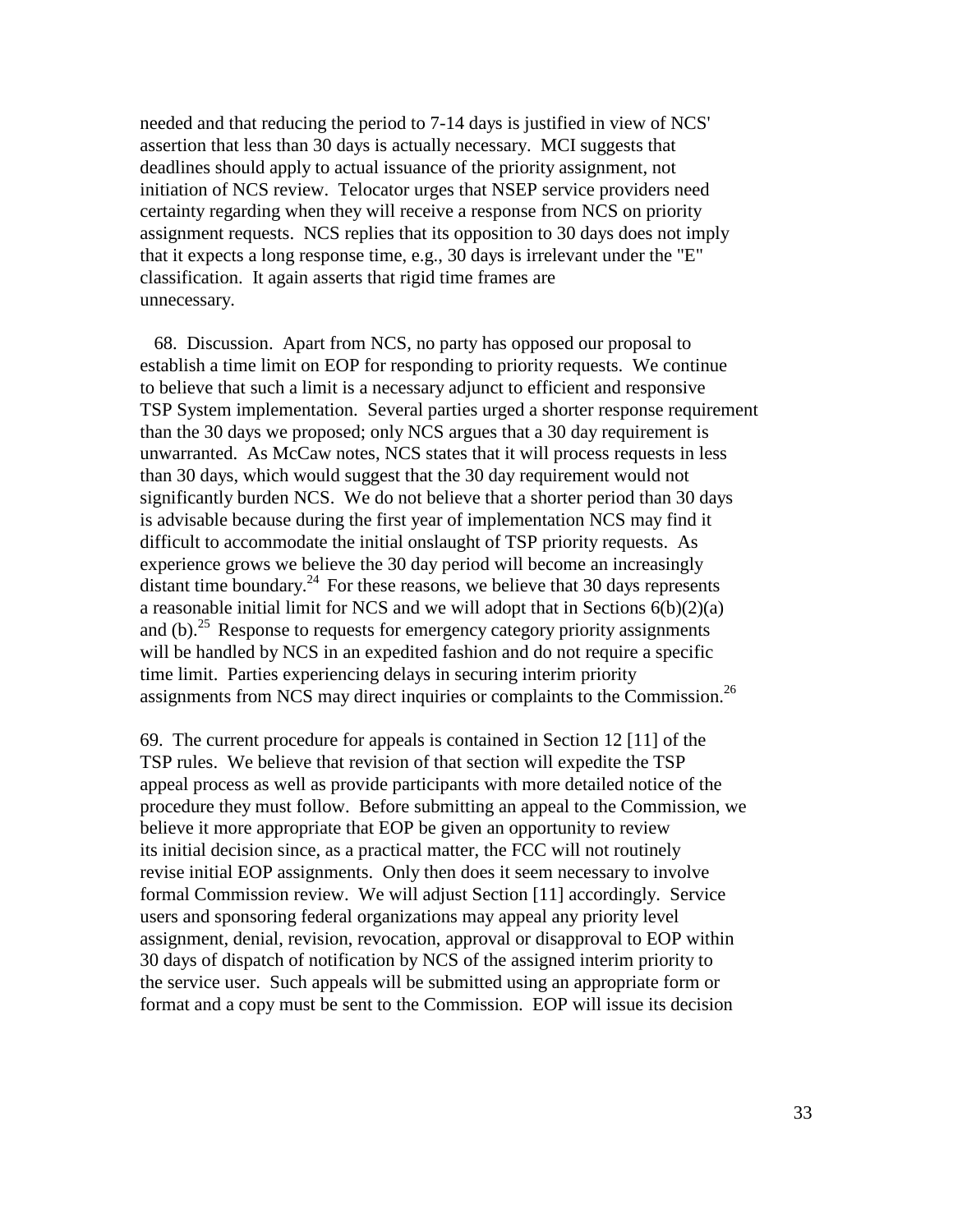within 90 days. Service users and sponsoring agencies, if still dissatisfied, may then file an appeal with the  $FCC<sup>27</sup>$ . The party filing the FCC appeal must include factual details supporting its claim of priority assignment error and will serve a copy on EOP and any other party directly involved in the matter.<sup>28</sup> Any interested party may file a response with 20 days, and a reply within 10 days thereafter. No public notice of such appeals will be issued. The Commission will notify the parties participating in the appeal of its decision. The rules will be amended to reflect these changes. See Section [11].

 70. Multiple service facilities and orderwires. At para. 33 of the NPRM we indicated that AT&T supported proposed Section 4(b), which provides that control services and orderwires (internal network management circuits) have priority over all other telecommunications services and are exempt from priority interruption. AT&T also recommended that Section  $6(f)(2)$ , which permits broadband and multiple service facilities to be restored even if ] they carry mostly non-NSEP tariff, be included within the Section 4(b) exemption. We agreed with NCS that AT&T's position would result in an automatic exemption and elevation to exempt-priority status any multiple-channel facility. We nevertheless welcomed interested parties to comment further on AT&T's position.

 71. Teltec disagrees with AT&T's proposal because it would allow AT&T "to scatter NSEP services across many facilities, elevating all AT&T wideband facilities to high priority." It favors classifying control services and orderwires as exempt. Teltec also asks whether CCS #7 (central office switch) is covered by Section 4(b). For its part, GTE states that control services and orderwires may be obtained from other carriers so they should be exempt no matter who owns them. It proposes assigning a unique priority level code for these services, or allowing use of "priority 1". USTA favors such services automatically receiving exempt priority. NCS proposes to revise Section 4(b) to exempt these services from "preemption" instead of "interruption". In its reply, Bellcore supports GTE and would assign orderwires a special priority code to assure immediate restoration, though it also states that there is no need to include them in TSP since they can be identified and given proper restoration emphasis.

 72. Discussion. It is generally agreed that control services and orderwires should be treated differently from telecommunications services generally offered to users.29 The rationale is that facilities used for these purposes are the essential internal means by which the underlying network is managed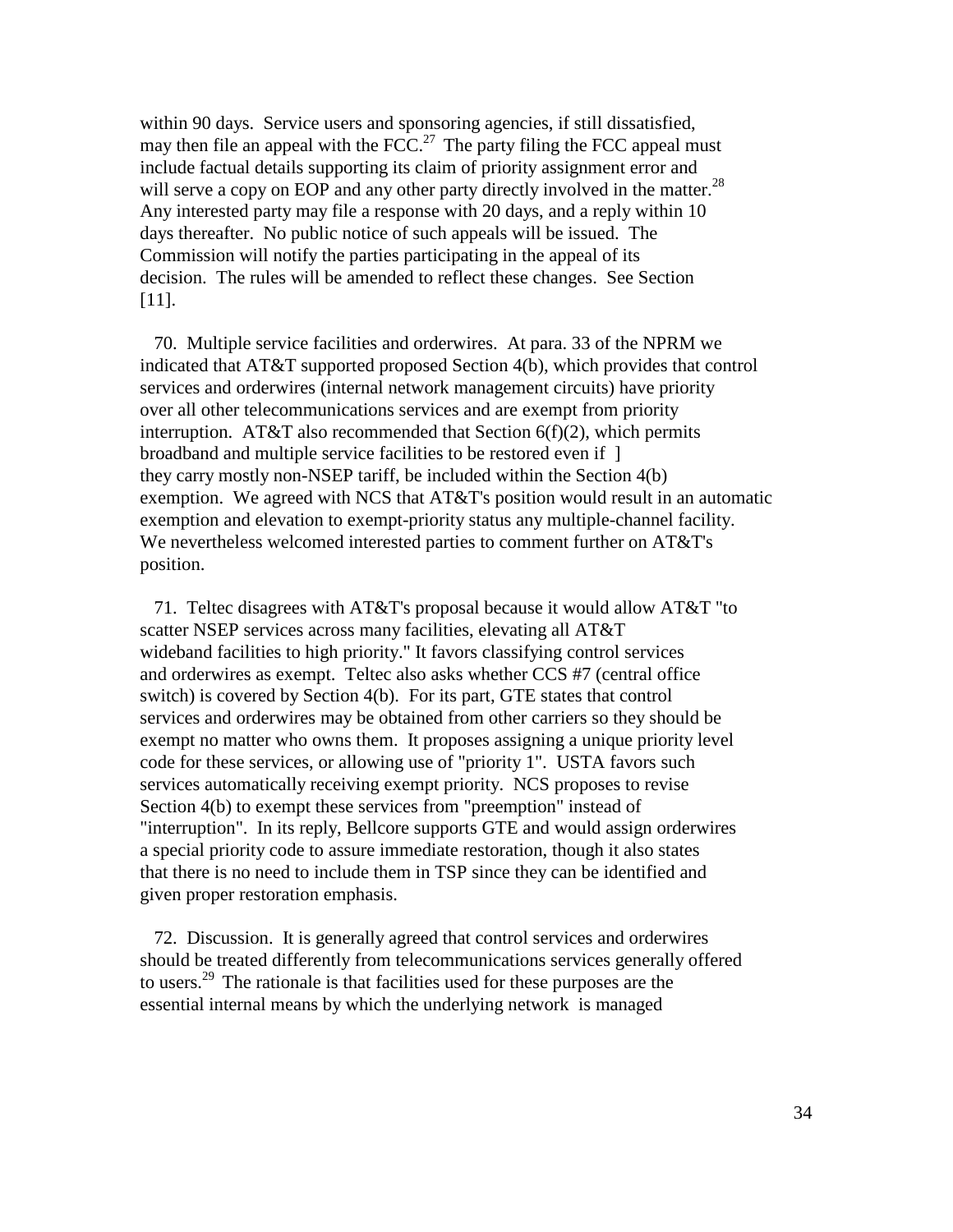and controlled. The commenting parties are divided only as to whether it would be more useful to assign these services a special or high TSP priority or, as NCS as proposed in Section 4(b), it would be best to exclude them from priority assignment entirely. We believe that Section 4(b), which excludes underlying carriers' control services and orderwires from TSP, represents the most practicable means of assuring that the integrity of the network remains intact. Assigning control services and orderwires priorities under TSP would invoke procedures that would unnecessarily burden both carriers and NCS and would potentially undermine TSP responsiveness. Moreover, it is not clear that carriers' internal operations are the proper subject of TSP since they are not services offered to users and are therefore not subject to all provisions of Title II. For these reasons, we will adopt NCS' proposal, including its change of "interruption" to "preemption" in Section 4(b).

73. The matter of broadband or multi-channel facilities or services receiving Section 4(b) treatment by virtue of a single embedded control or orderwire service presents a Hobson's choice. Denying Section 4(b) status to a multi-channel or broadband service that unavoidably carries an orderwire or control service would defeat the intent of the TSP System to exempt control and orderwire services. On the other hand, granting the entire facility or service exempt status by the presence of a single control or orderwire service could result in elevation of otherwise non-NSEP services to Section 4(b) status. The lesser evil, of course, is to choose the latter and expect that carriers will endeavor to separate their control and orderwire circuits from other bulk facilities -- where they judge it technically and operationally advisable. Since underlying carriers cannot charge users a premium under TSP for exempt Section 4(b) services, the incentive for abuse would seem minimal.<sup>30</sup> Nevertheless, we remain ready to respond to any complaint concerning marketing of facilities or services that are accorded Section 4(b) treatment, other than to other carriers for control or orderwire purposes. Consistent with the foregoing, we will adopt Section 4(b), as amended.

 74. Resellers. In the NPRM we noted that the proposed TSP rules are similar to the RP rules with regard to the treatment of resellers except that the TSP rules would not require concentration of priority resale services in a minimum number of underlying facilities. The purpose of this change, we stated, would be to avoid a possible adverse impact on the survivability of NSEP services, i.e., by encouraging diversity. The TSP proposal requires that the highest priority level assigned to any service using an underlying facility would determine that facility's priority level assignment; a single NSEP circuit could cause all non-NSEP circuits on a facility to effectively have the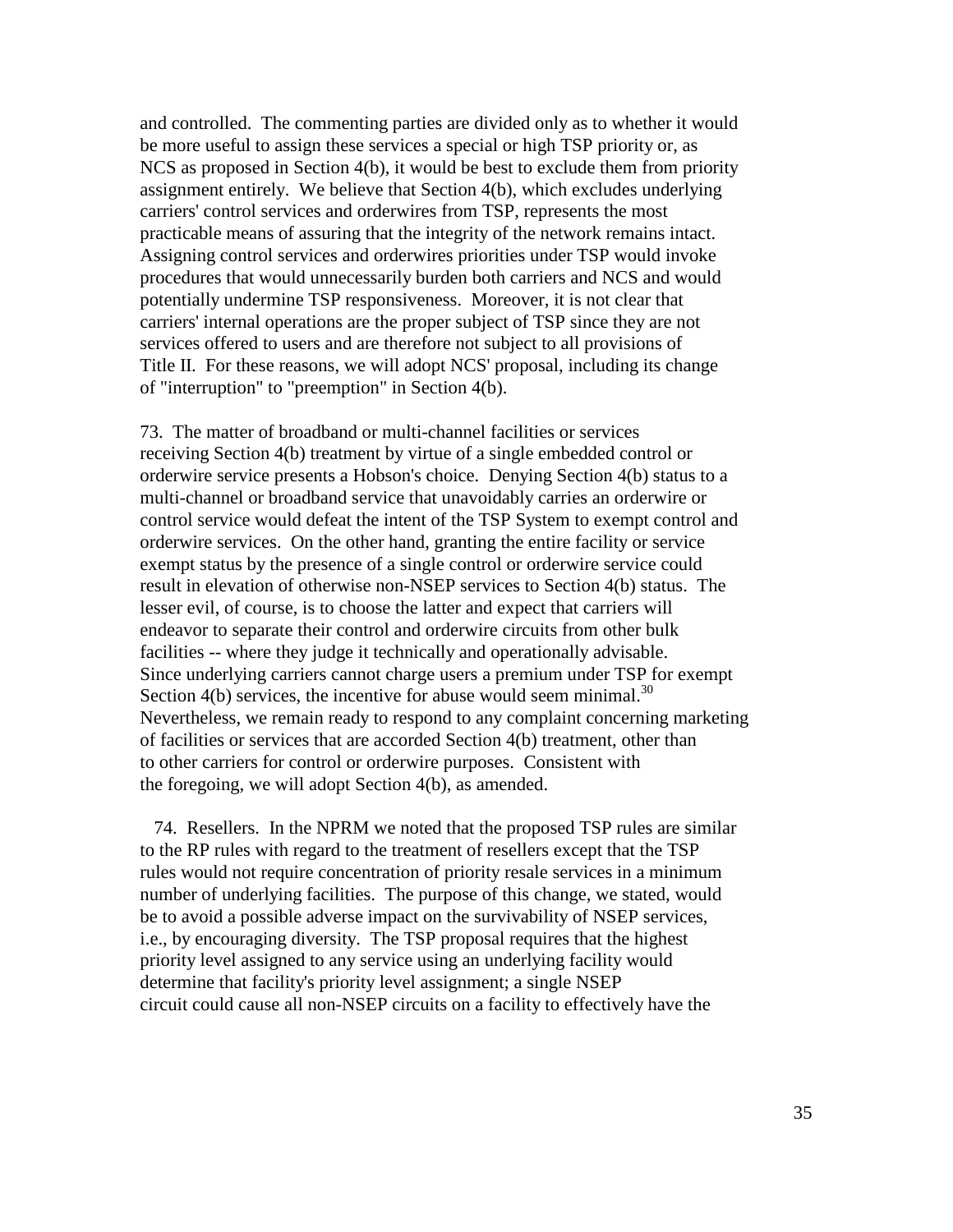same priority. As a result, we said, resellers who strategically distribute their NSEP with their non-NSEP circuits among a variety of facilities could gain a competitive advantage over the underlying facility vendors. The vendors would be required to restore all of the resellers' circuits before restoring some of their own customers' non-NSEP circuits. In response to a suggestion by AT&T that deleting the proposed reseller rule section would void the problem, NCS replied that this would probably cause continual disagreement between resale and underlying facility carriers and create a competitive disadvantage for resale carriers in supplying NSEP services.

 75. One possible alternative, we offered, would be to have the distribution of services among underlying facilities subject to FCC review, and the desired distribution specified by the customer rather than the reseller or vendor. We said it would be useful to know the extent to which priority reseller services could be restored on a circuit by circuit basis because this would avoid the problem of having to restore a group of circuits to accommodate a limited number of priority services. We asked interested parties, in addition to commenting on this or alternative approaches to the reseller issue, to provide data regarding the extent to which users served by resellers will seek TSP priority, i.e., the percentage of TSP services likely to be handled by resellers.

 76. AT&T claims that NCS' proposal forces it to give competing OCCs [other common carriers] and resellers priority restoration of all leased circuits if a single circuit qualified for priority treatment. According to AT&T, the underlying vendor might have to preempt its own bank of facilities to provide a pipe for a reseller, losing revenues for the unused circuits. It adds that the alternative, for customer specification of distribution of circuits among underlying facilities, would satisfy neither the vendor nor reseller. The vendor can best determine optimum routine for prompt provisioning and restoration and neither the customer nor the FCC can manage service vendor networks. FCC involvement, it says, would burden administering TSP and delay implementation of TSP priorities. It states that Sections  $3(t)$  and  $6(f)(4)$ treat resellers as service vendors and require cooperation. This, AT&T argues, is enough to assure fair and appropriate restoration of reseller circuits. The underlying carrier would restore priority circuits without restoring non-priority circuits, if feasible, and would not have to discriminate against its own customer, AT&T states. AT&T would delete Section 8 and rely instead on the generic requirement that all service vendors must cooperate with each other to restore priority circuits.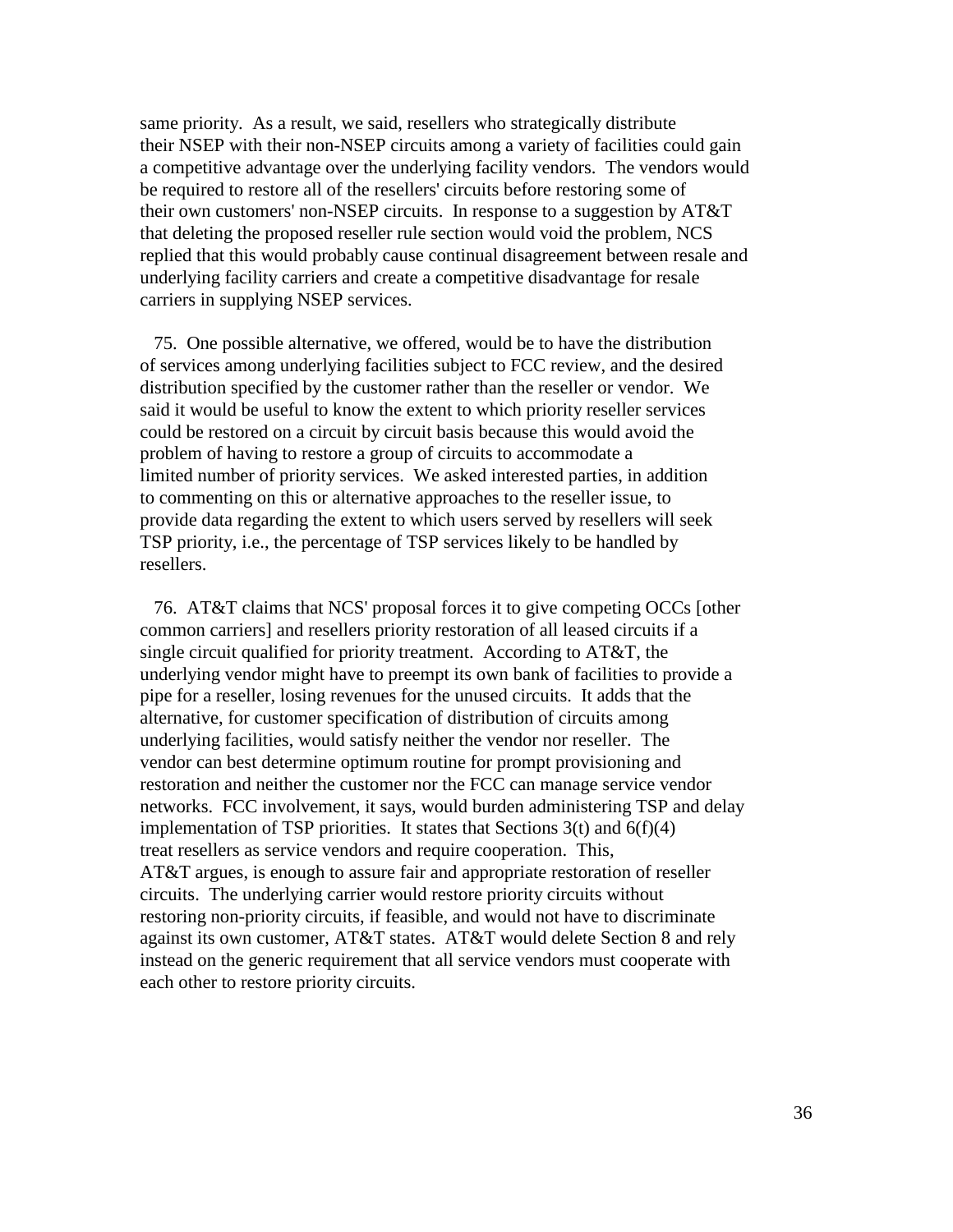77. Ameritech states that under today's technology it is generally not possible for a carrier to designate a TSP classification for individual circuits assigned to a non-channelized facility provided to an end user, interexchange carrier, or reseller. Only entire "pipes" can be assigned TSP designations. To prevent abuse by resellers who would spread their circuits out through multiple "pipes". For its part, Centel states priority restoration treatment of an entire facility because a TSP circuit is on the facility should be by industry guidelines, and not by the customer. The FCC can then review the results, within a reasonable time limit. In any case, it says, the customer should not be allowed to determine distribution of circuits. If the customer is permitted to choose and non-TSP circuits are not permitted, the carrier should be compensated by the customer for vacant, unused capacity which the carrier otherwise would have been able to use.

 78. GTE favors the end user specifying the distribution of its NSEP circuits, which would than be reviewed by the FCC. GTE's concern is that resellers and facilities-based carriers each receive a level playing field. GTE states that it cannot offer any number of TSP circuits likely to be carried by resellers, that this information is only obtainable from the government. McCaw suggests that the proposed rule regarding resale carriers be amended to read, "Resale and Interconnecting Carriers", and offers several language changes.<sup>31</sup> It opposes underlying facility carriers determining the distribution or interconnection of reseller-supplied NSEP telecommunication services. McCaw will work with carriers and/or users "to help separately identify NSEP services to them." McCaw Comments, pp. 12-13. MCI states that facility dispersion could require restoration of non-priority circuits and dilute the ability of carriers to respond to other NSEP needs. It suggests that the simplest way to maximize a carrier's ability to respond to NSEP needs is to require resellers to concentrate NSEP service in a minimum number of facilities. It adds that if survivability of a circuit is required, the end user of reseller can order route diversity services.

 Certain telecommunications service vendors to not own any or all of the transmission facilities used to provide telecommunications services. They rely instead, in whole or in part, on facilities leased from other telecommunications vendors. These resale or interconnecting carriers may provide services that qualify for priority level assignment. In order for the priority level assignment to have practical value, it must also apply to the service leased by the resale or interconnecting carrier from other telecommunications service vendor, such that the highest priority level assigned to any service using the underlying facility will determine that facility's priority level assignment.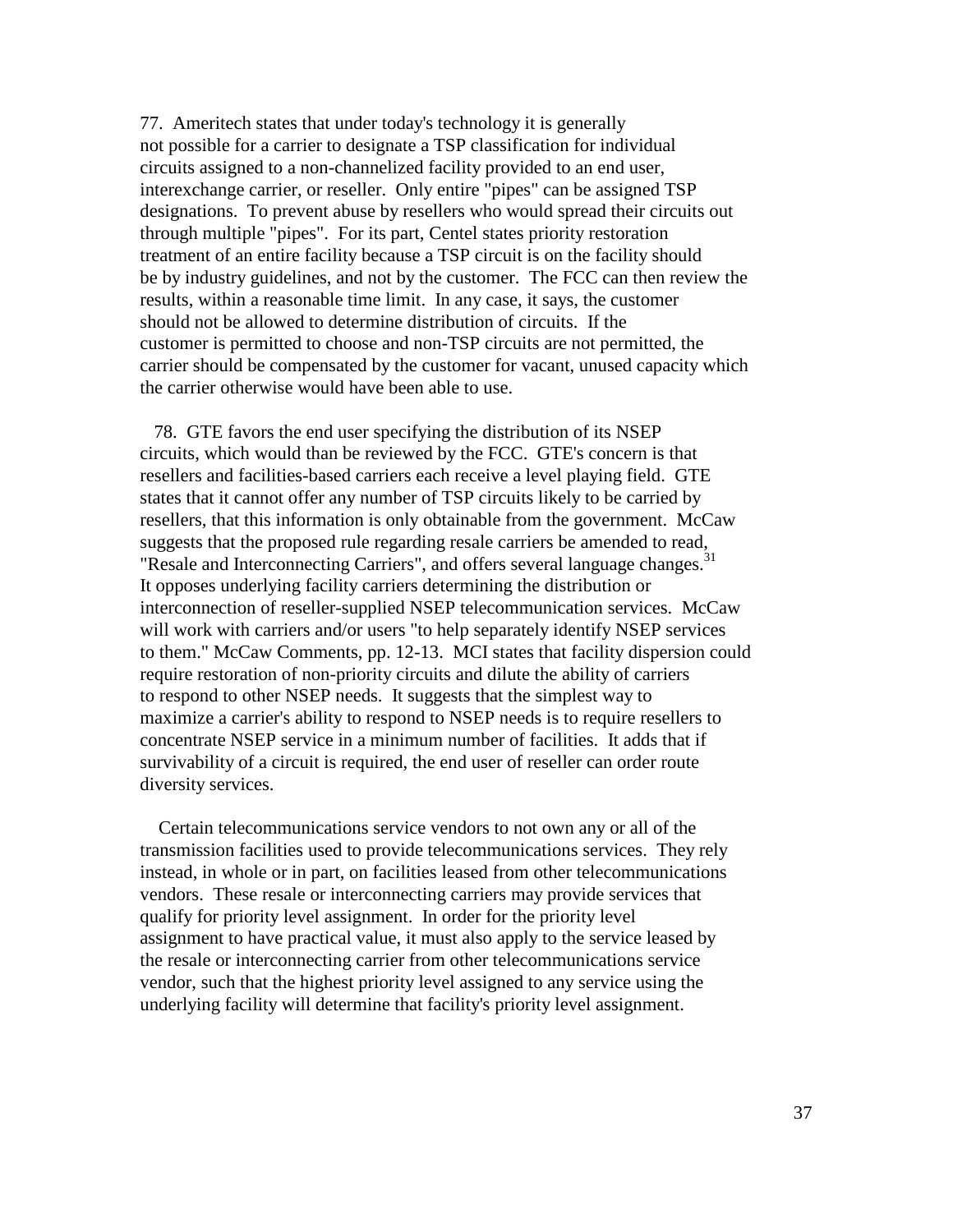Resale and interconnecting carriers must also ensure that telecommunication service vendors supplying underlying facilities are provided information necessary to implement any priority levels assigned to resale or interconnecting carrier services.

 79. Southwestern prefers that the rules restrain abuse of NSEP by intermediary service vendors. Otherwise, it argues, they can strategically distribute NSEP circuits among all circuits purchased so that they will have rendered all their services/facilities NSEP, and market to their advantage. It urges the FCC is pursue data collection concerning percentage of TSP services likely to be handled by resellers. Pacific Bell states that the problem of resellers' distributing their services among many facilities is common to all carriers and is no more than a marketing tool. Pacific Bell believes non-disclosure of NSEP services is in the national interest because this will prevent marketing abuse. Teltec disagrees with AT&T's original proposal to delete the reseller provision. It doesn't want FCC review of resellers' distribution of services among underlying facilities because these are basic business decisions and it would involve millions of circuits.

 80. USTA urges that "resale circuits generally should be excluded from TSP system inclusion because of administrative and cost problems." USTA Comments, p. 5. It states that a circuit resold to the government or other priority customer might not be known to the underlying facilities-based carrier and restoration of that circuit would be impossible without either specific advance circuit identification or unnecessary restoration of other circuits in a trunk. NCS states that NSEP services provided by resale carriers must be recognized by the provider of the underlying services and treated according to Section 6(f) of the TSP proposal. It would incorporate the intent of Section 8 into Section 6(f), and delete Section 8. This, it suggests, would clarify the equal application of the proposed rules to all service vendors.

 81. In its reply, AT&T withdraws its earlier support for Section 8 and substitutes NCS' revised Section [6(f)(5)], which provides:

 All service vendors, specifically including resale carriers, are required to ensure that service vendors supplying underlying facilities are provided information necessary to implement priority treatment of facilities that support NSEP services.

AT&T views resellers as service vendors and states that rules should not grant preferred restoration rights to resellers over underlying carriers. GTE also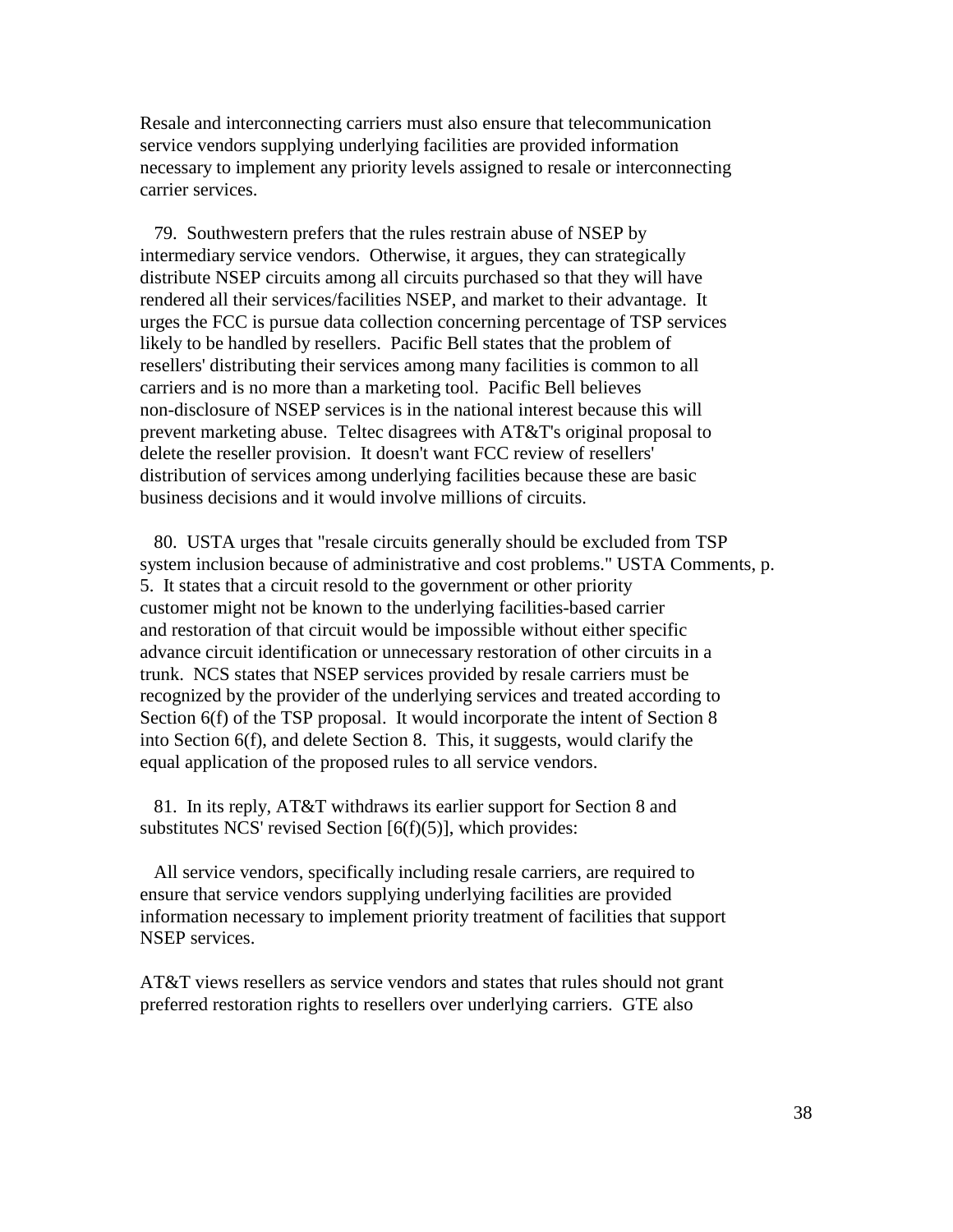agrees with NCS that there should be equal application of the proposed rules to all service vendors. It also supports Pacific Bell's suggestion that a non-disclosure rule could help avoid marketing abuse.

 82. McCaw does not agree that reliance on "service vendor cooperation" is adequate as a replacement for Section 8. It urges that specifying the rights of resale and interconnecting carriers would not provide resale or interconnecting carriers with a competitive advantage, but would prevent them from being subjected to a competitive disadvantage. It argues that if Section 8 is deleted the Commission should clarify that Section 6(f)(4) requiring cooperation also requires all service vendors to provide equal and non-discriminatory treatment to a vendor's affiliated entities and resale and interconnecting carriers. Also, McCaw calls attention to NCS' proposed Section  $[6(f)(5)]$  that includes "specifically including resale carriers" but does not include such language in Section 6(f)(4) regarding the obligation to cooperate.

 83. In its reply, NCS states that the decision to restore on a priority basis the entire facility or the single service should reside with the service vendor providing service to the reseller. NCS prefers a more flexible approach than MCI's request that resellers be required to concentrate NSEP services in a minimum number of facilities. It suggests that the determination as to which NSEP services are assigned to which facilities be left to vendors, using contracts. In response to Southwestern Bell's suggestion that facility-based carriers use the Commission to resolve cases of TSP abuse, NCS notes that Sections  $6(b)(2)(i)$   $[6(b)(2)(i)]$  and  $6(f)(2)(e)$  already provide for the Oversight Committee and EOP to resolve conflicts. Nothing else is needed, NCS argues. NCS also concurs, for national security reasons, with the suggestion that information regarding facilities that contain NSEP services should not be disclosed to those not having a need-to-know. NCS would add a new Section  $6(f)(11)$  that would require service vendors to "not disclose information" concerning NSEP services they provide to those not having a need-to-know, and not disclose this information in order to offer preferred restoration to potential or actual customers."

 84. Discussion. In the RP System we adopted a rule that required concentration of resellers' priority facilities onto the minimum number of underlying facilities. The rationale for this approach was to avoid the consequential elevation of underlying facilities to priority status, an appropriate objective given the ability of most carriers at that time to identify and/or segregate facilities assigned RP priorities. Now, however, services are not necessarily associated with specific facilities. Today's networks use a variety of transmission techniques to interlace disparate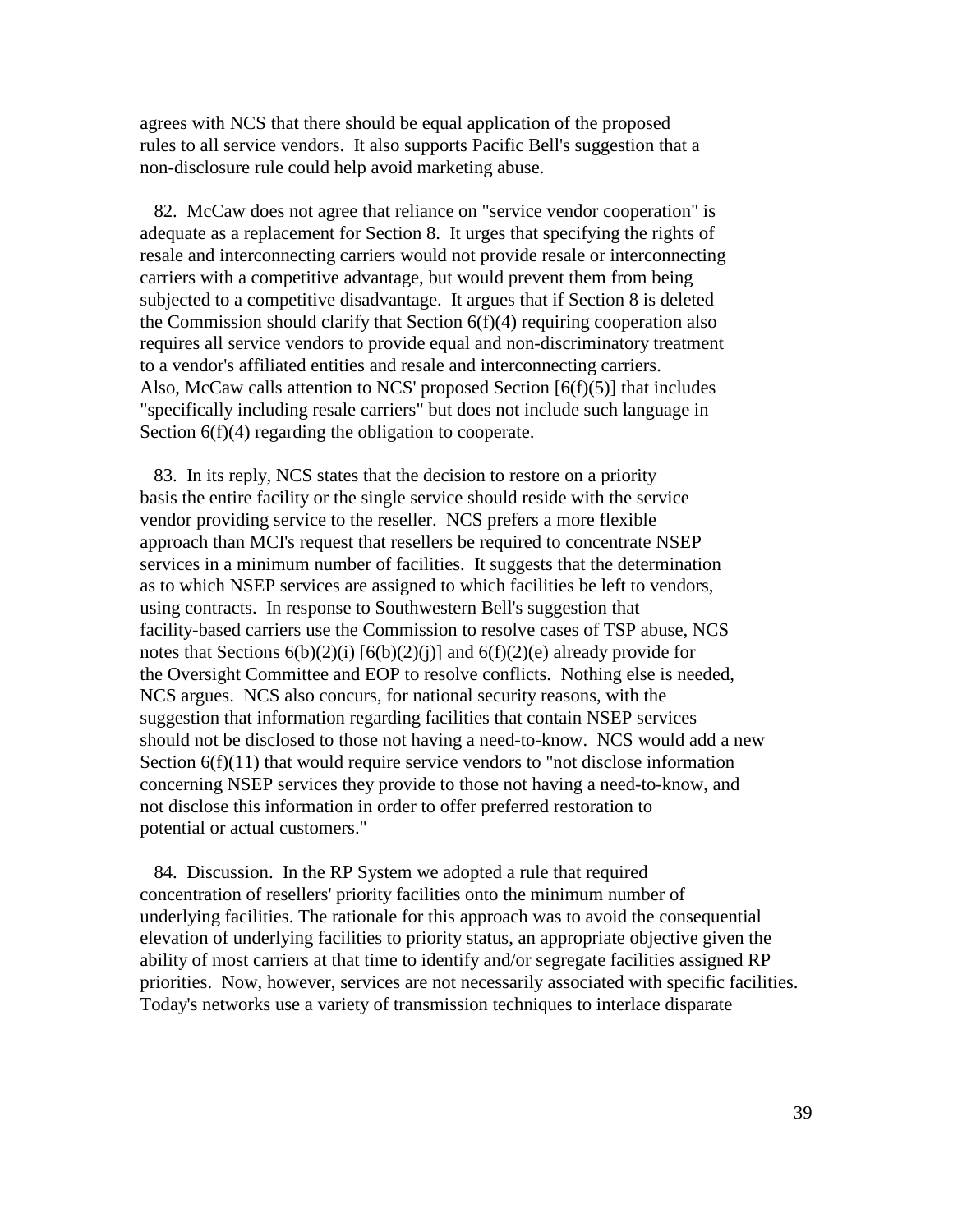services onto one facility, e.g., through digital encoding and time division multiplexing. The proposed TSP rules respond to these evolutionary changes by, inter alia, focusing on services rather than facilities. $32$ 

 85. Section 8 of the proposed rules provides that any facility carrying a reseller's priority service will itself carry that level of priority. The difficulty of this approach, as noted in the NRPM and by several commenters, is that the dispersion of a reseller's priority services could result, by the nature of trunking, in a multiplicity of the reseller's non-NSEP facilities being restored before the underlying carrier's non-NSEP services, and resulting in loss of revenues to the underlying carrier for facilities it must take out of service to satisfy the reseller's priority needs. Based on the comments, there is inadequate support to invoke our proposal to subject the distribution of services among underlying facilities to FCC review, with the desired distribution specified by the customer rather than the reseller or vendor. We agree with AT&T that FCC involvement in this process would potentially delay TSP implementation or, as Teltec suggests, require review of an enormous quantity of circuits. Commenters generally do not favor customer specification of service distribution, which purportedly would lead to more administrative problems that it would solve. GTE's view, that customers specify the distribution of NSEP circuits, would require FCC review, which we do not believe is justified. MCI's position, to require concentration of NSEP services in a minimum number of facilities and require the end user or reseller to order route diversity for increased survivability, seems unnecessarily inflexible.

 86. In the NPRM we asked interested parties, in addition to commenting on alternative approaches to the reseller issue, to provide data regarding the extent to which users served by resellers will seek TSP priority, i.e., the percentage of TSP services likely to be handled by resellers. No party offered any hard data to aid in resolution of this issue. Nevertheless, in the absence of such data, we would not exclude resale circuits generally from the TSP System, as USTA urges in its comments. A substantial component of the communications service industry is represented by entities that at least in part resell other vendors' facilities or services. Restricting TSP priority assignments to underlying facility-based carriers would offer no administrative advantage and could remove an important class of vendor of emergency or essential telecommunications services from the TSP System.

 87. Several parties, including NCS, agree that Section 8 is not needed if additional language is included in Section 6(f) to specify resale carriers. It would appear that the consensus of those commenting on the reseller issue is that Section 8 should be deleted but that additional language elsewhere in the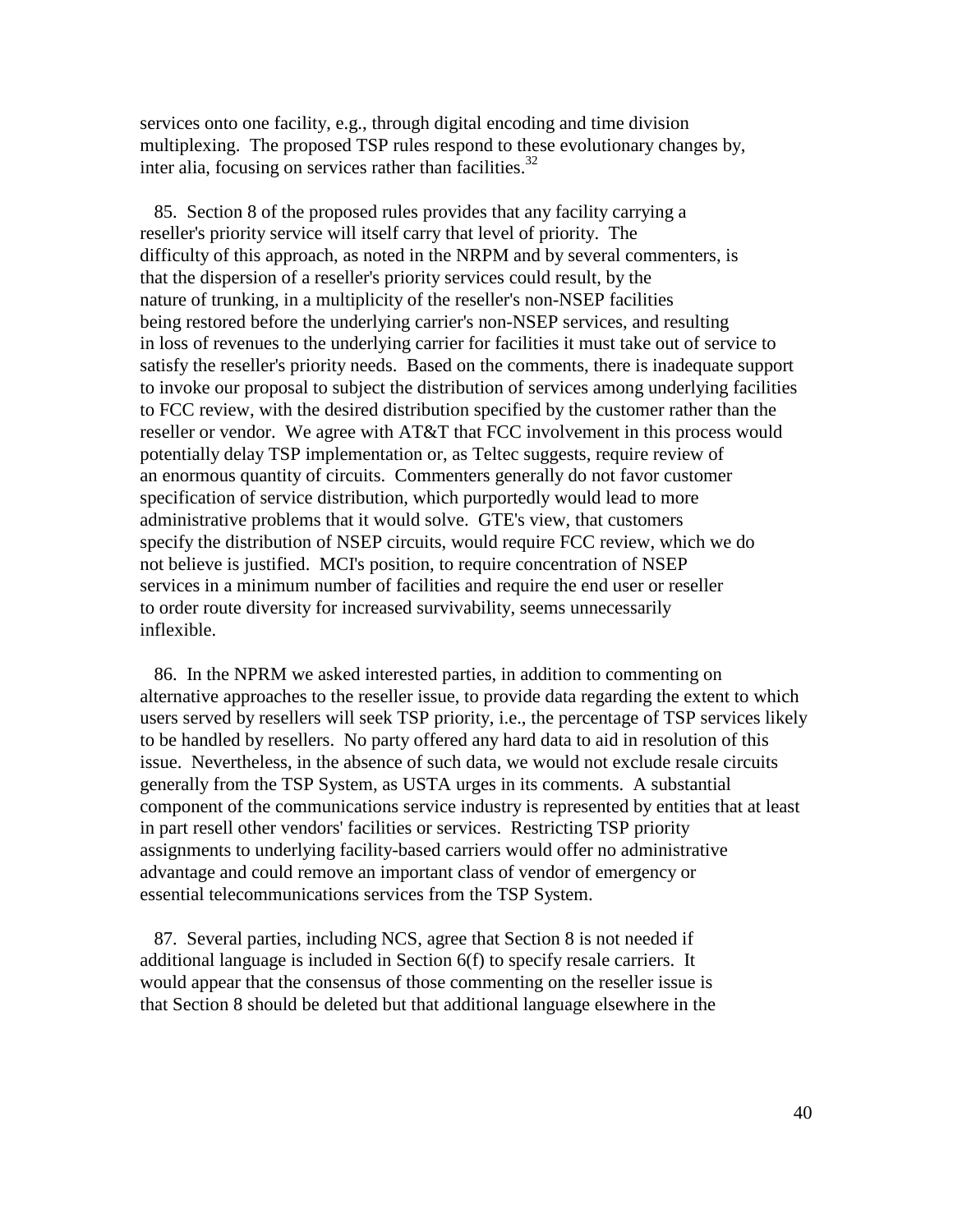rules provide that carriers generally cooperate in good faith on matters of priority treatment. Apart from the consensus, it seems that the intent of proposed Section 8 is embodied by provisions contained in other sections of the rules. There are three essential elements to Section 8: recognition of resellers, assignment of the reseller's service priority to the underlying vendor's service and reseller's burden to notify underlying service vendor of priority information. By adding new Section  $[6(f)(5)]$ , which specifically refers to resale carriers, there is adequate recognition of resellers as well as sufficient assurance that underlying carriers are supplied with the information needed to implement priority treatment of facilities that support NSEP services. Also, the general requirements in the rules for recognition of properly assigned priorities removes the need for a special reference to resellers for that recognition -- or for equal and non-discriminatory treatment of a vendor's affiliated entities and resale and interconnecting carriers. Accordingly, we will delete Section 8, as proposed.

 88. Finally, it has been suggested that resellers' distribution of services among many facilities is no more than a marketing tool. The thought seems to be that a reseller can offer priority restoration to users that do not independently qualify for priority treatment because they know that certain non-NSEP services are embedded in the TSP-priority facilities. It has also been suggested that, to the extent distribution is a marketing tool, non-disclosure of NSEP services is a means to prevent abuse. We believe that Title II of the Communications Act already contains adequate safeguards against this kind of conduct. A primary purpose of TSP, as noted earlier herein, is to provide carriers with protection against allegations of unreasonable preferences arising out of priority provisioning or restoration. 47 U.S.C. § 202. Were a carrier to market non-NSEP services based even in part upon representations that those services would be provisioned or restored on a priority basis (because they would be embedded in TSP-priority facilities), in might have engaged in actionable conduct, i.e., in violation of the Communications Act. We believe that this disincentive is sufficient to assure that resellers will not abuse ancillary priority benefits they derive from their TSP involvement.<sup>33</sup> NCS' support for a rule section that would codify this expectation is founded on a general security rationale, viz., that NSEP-related information should should not be disclosed to parties not having a "need-to-know". The utility of NCS' proposed Section  $6(f)(11)$  to prevent abuse by resellers is questionable because there is no standard established for the meaning of "need-to-know." Nevertheless, its inclusion would not be inconsistent with the Title II restrictions we have discussed, and it would alert carriers to the need to exercise caution with regard to information about NSEP services, for both security and marketing-abuse reasons. On balance, we favor this change and will adopt it as Section  $[6(f)(13)]$  of the final rules, with minor revision.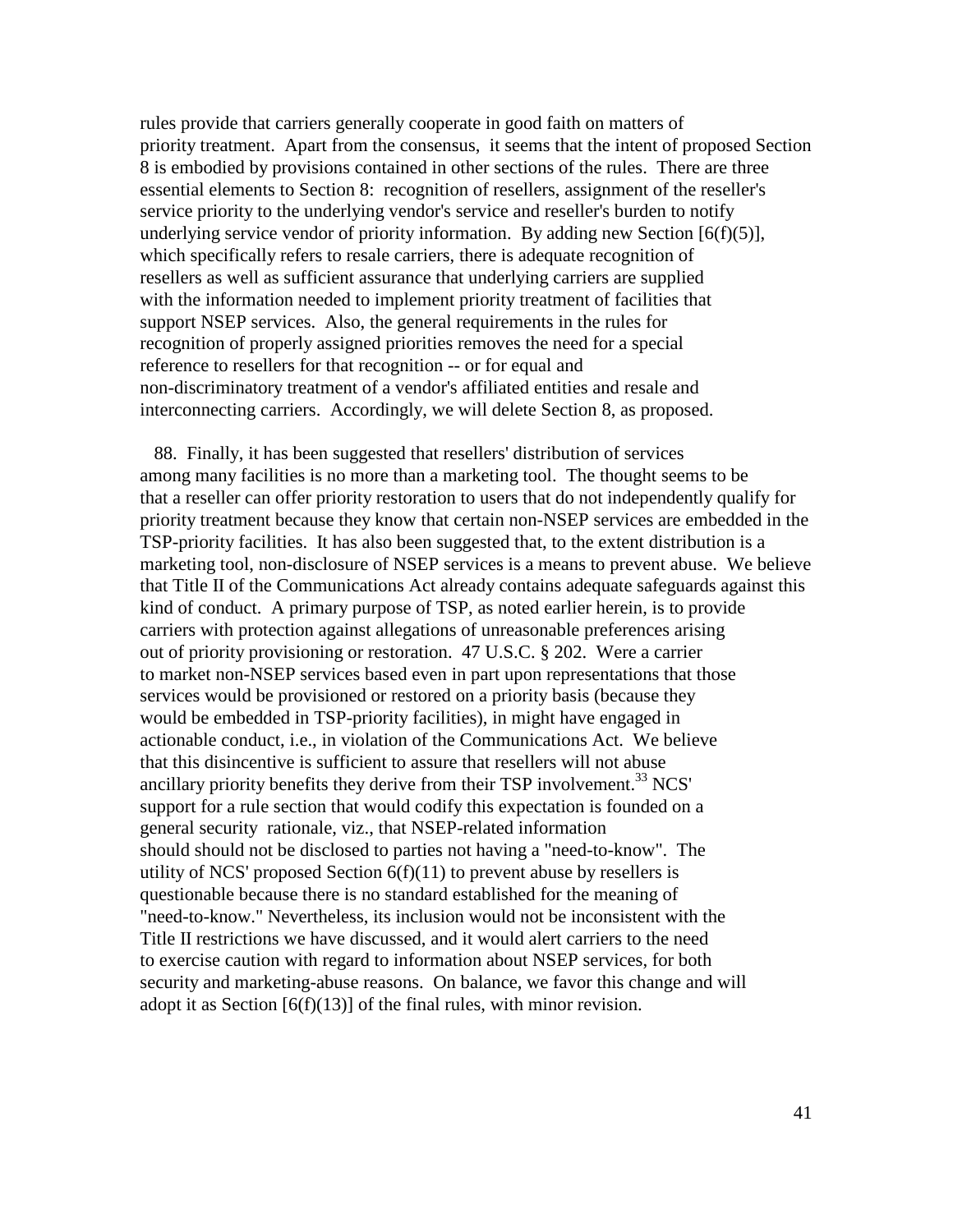89. Recordkeeping and reconciliation. In the NPRM interested parties were asked to comment on the extent to which TSP, in conjunction with NCS' recordkeeping and reconciliation efforts, will alleviate the problem of inconsistent of faulty records. It was recalled that one of the problems of the RP System was recordkeeping deficiencies among the various participating entities, including NCS and the carriers. NCS originally proposed: Section  $6(b)(2)(e)$ , which would require the EOP to periodically initiate the identification and reconciliation of any discrepancies between EOP records relating to priority level assignments and the records of service users/contracting activities and vendors; Section  $6(c)(3)$ , which would require sponsoring federal agencies to cooperate with EOP (a) during NSEP telecommunication service audits and revalidations, and (b) to identify and reconcile any discrepancies among service user contracting activity, vendor and EOP records relating to priority level assignments; Section  $6(d)(10)$ , which would require service users to cooperate with EOP (a) during NSEP telecommunication service audits and revalidations, and (b) to identify and reconcile any discrepancies among service user/contracting activity, vendor and EOP records relating to priority level assignments; and Section 6(f)(6)(e), which would require vendors to cooperate with the federal government to identify and reconcile any discrepancies between user/contracting activity, EOP, and vendor records.

 90. In order to avoid the possibility that recordkeeping processes "may be used improperly as a means to change circuit designations free of charge . . .," Ameritech suggests, without explaining its assertion, that any guidelines distinguish between audits and revalidation or quality assurance activities. It urges that discrepancies be resolved through the normal service order process, subject to tariff charges, with appeals handled by the customer relations process. BellSouth expresses concern regarding periodic audits which may be conducted by the Commission. It fears an overly burdensome level of detail and recommends that audits as defined in Section 3 be limited to review of billing discrepancies and/or reconciliation of NSEP user and vendor date base information. It urges no more than annual reviews. US West suggests the definition of audit be revised to read: "Audit means a review, conducted by the parties, in response to an identified problem."

 91. Pacific Bell suggests that, rather than responding to audits, vendors should respond to inquiries because audits are expenses and time-consuming. It would delete Section 3(b), Definition of Audit, and replace it with "verification", i.e., review in response to problems identified through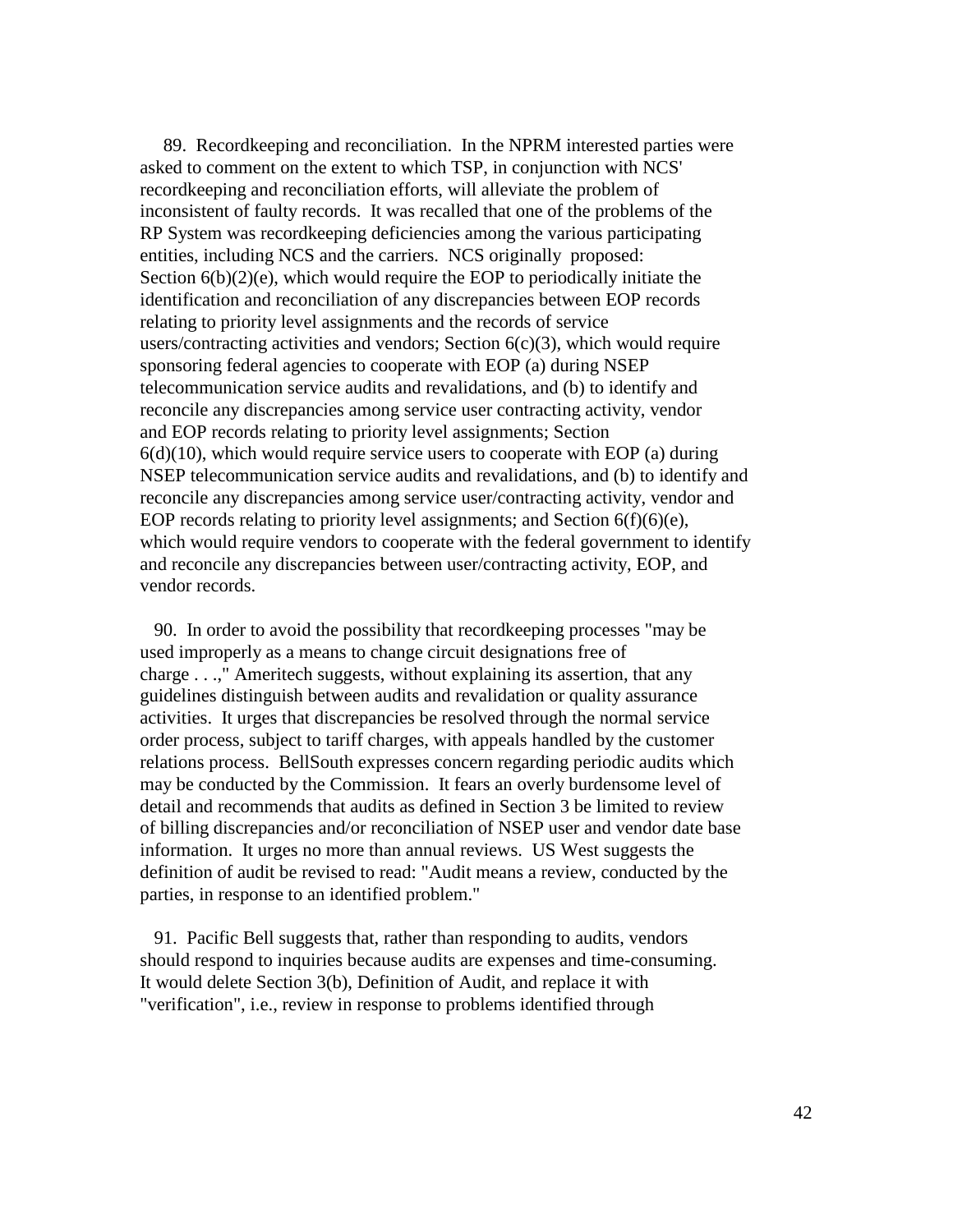revalidation and reconciliation. It proposes a new Section  $6(f)(10)$ that would require vendors "to provide to EOP, upon reasonable request, information sufficient to verify discrepancies." Also, to assist the verification process, Pacific Bell would add language in Section 5 that would include a reference to the NCS' Management Information System (MIS) database as a source of priority level information. It also proposes that EOP be responsible for deciding whether there are discrepancies between EOP records and users and vendors and suggests that revalidation be limited to once a year, and not less than once every three years. Finally, Pacific Bell questions the identity of "authorized" entity in proposed Sections  $6(f)(3)(c)$  and  $6(f)(6)(a)$  $[6(f)(7)(a)].$ 

 92. Southwestern Bell identifies two types of audits, billing inquiries and reconciliation. The first of these, it notes, are normal daily business activities; the second, it states, involves comparison of NSEP information between one or more vendors and government for the purpose of resolving discrepancies. Reconciliation, it urges, should be allowed no more than once a year between EOP and each vendor, and should be accomplished by use of computer tapes. It argues that the charges should be borne by the cost-causer and determined by underlying service costs. Southwestern Bell would revise the definition of audit in Section 3 to read, "Audit means a quality assurance review in response to billing discrepancies and/or reconciliation of NSEP TSP service information/database." It would also add the following new definition in Section 3: "Reconciliation means the comparison of NSEP information and the resolution of identified discrepancies."

 93. For its part, NCS states that it developed the reconciliation process to cure the current disagreement in RP records. It states that EOP will reconcile its NSEP service information with users and vendors, but vendors will be responsible for reconciling their information with their subcontractors. It states that information confirming NSEP service completion will be stored in EOP's MIS and reconciled against the prime service vendor.<sup>34</sup> If no information is received, EOP will send a reminder notice to the vendor. NCS states that EOP wants to initiate reconciliation no more than once a year with each prime service vendor. It adds that vendors with subcontractors will be responsible for reconciliation with those subcontractors at least once every three years and will provide confirmation to the EOP that this has been done. NCS too would add a definition for reconciliation in Section 3, as well as a requirement for vendor mutual cooperation. NCS Comments pp. 14-15. NCS offers a new Section  $[6(f)(7)(f)]$  which states, "Periodically initiating reconciliation with their subcontractors, and by their subcontractors cooperating with other service vendors during reconciliation."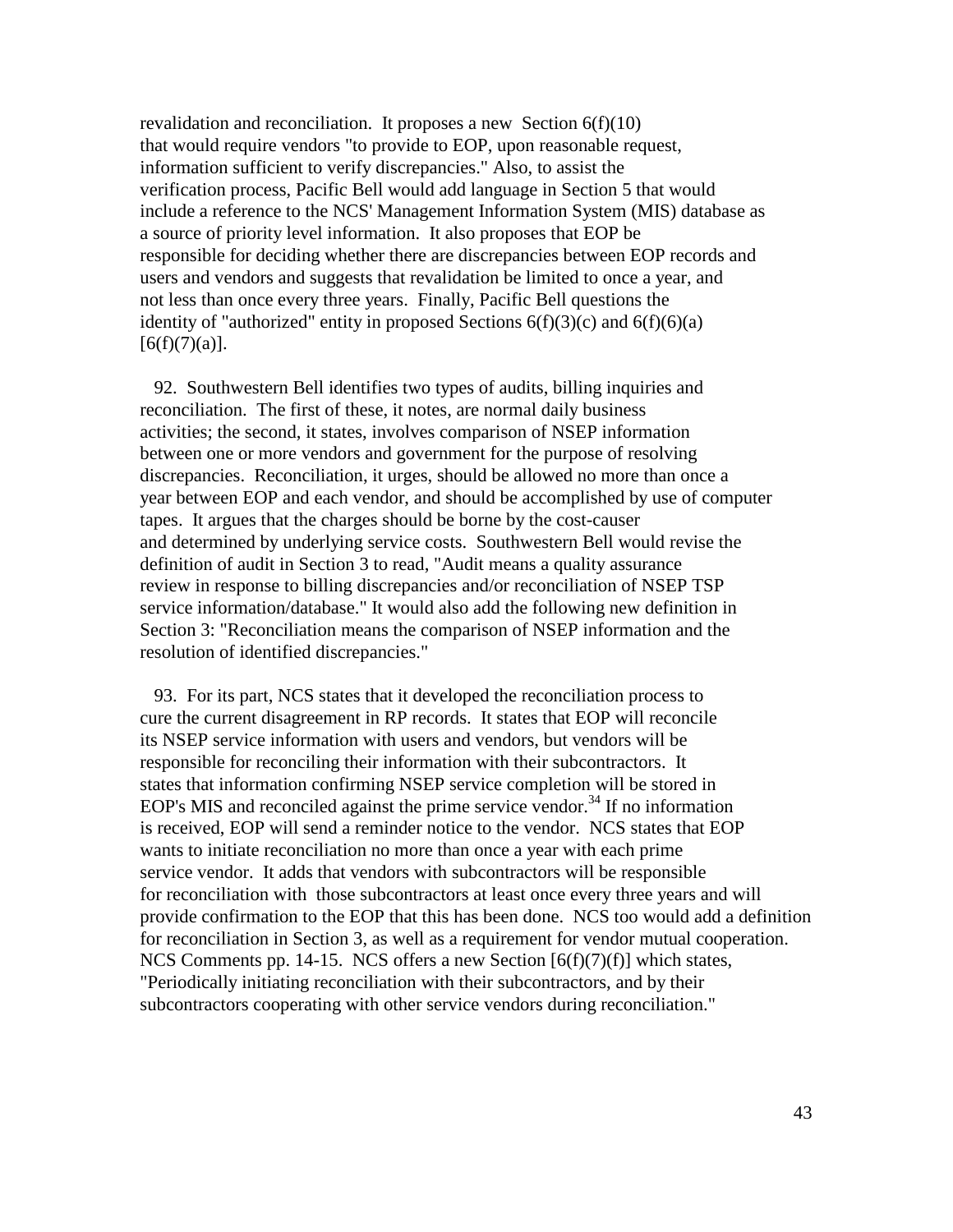94. In its reply, AT&T interprets NCS' proposed general duty on vendors to supply reconciliation data to require carriers to reconcile circuits with LECs which provide access channels at each end of each circuit, increasing the vendor's burden. AT&T claims that data systems do not distinguish between prime and subcontractor priority circuits. Also, AT&T says, vendors will take on an increasing share of government circuits and they will have to develop a major MIS to accommodate NCS' requirement for reconciliation. AT&T asserts that the cost-causer for reconciliation is NCS. AT&T suggests that completion reports during the "turn up" phase of TSP service will provide adequate confidence that the database will be reliable, so that reconciliation need only apply to newly entered data. It also proposes that reconciliation address only circuits for which some order activity has occurred within the 12-month period preceding the reconciliation report, with no review needed except in the event of trouble. Under NCS' proposal, AT&T asserts, reconciliation would grow each year, whereas by AT&T's proposal the magnitude would remain constant. AT&T also suggests that there be no reconciliation on RP System circuits until TSP is fully operational, at which time a one-time reconciliation of transitioned circuits followed by reconciliation of new circuits could occur.

 95. GTE favors reconciliation, stating that such procedures are needed to ensure ongoing quality and accuracy of the TSP System. It, like AT&T, would ascribe billing for reconciliation to NCS. GTE urges that billing arrangements between contractors and subcontractors be worked out before TSP is implemented. It expects that contractors' costs will be higher because they must expend more effort in the reconciliation process. GTE Comments, 14. For its part, McCaw finds NCS' use of "by their subcontractors" in its new proposed Section  $[6(f)(7)(f)]$  unclear in that it may mean prime contractors must ensure subcontractors or other service vendors cooperate with such vendors, or other possible interpretations. McCaw also asks whether Section  $10(b)(3)$  [9(b)(3)] allows a subcontractor to act without EOP identification and what the possible consequences of violation would be. It suggests that subcontractors be similarly restrained and prime contractors should be required to forward priorities to subcontractors.

 96. Southwestern Bell, in its reply, concurs with Pacific Bell that EOP should be responsible for discrepancies between EOP records and service users' and vendors' records. It asks that NCS be required to track TSPs and determine, via completed order notification, that requested service has been connected. It also supports reconciliation annually between NCS and prime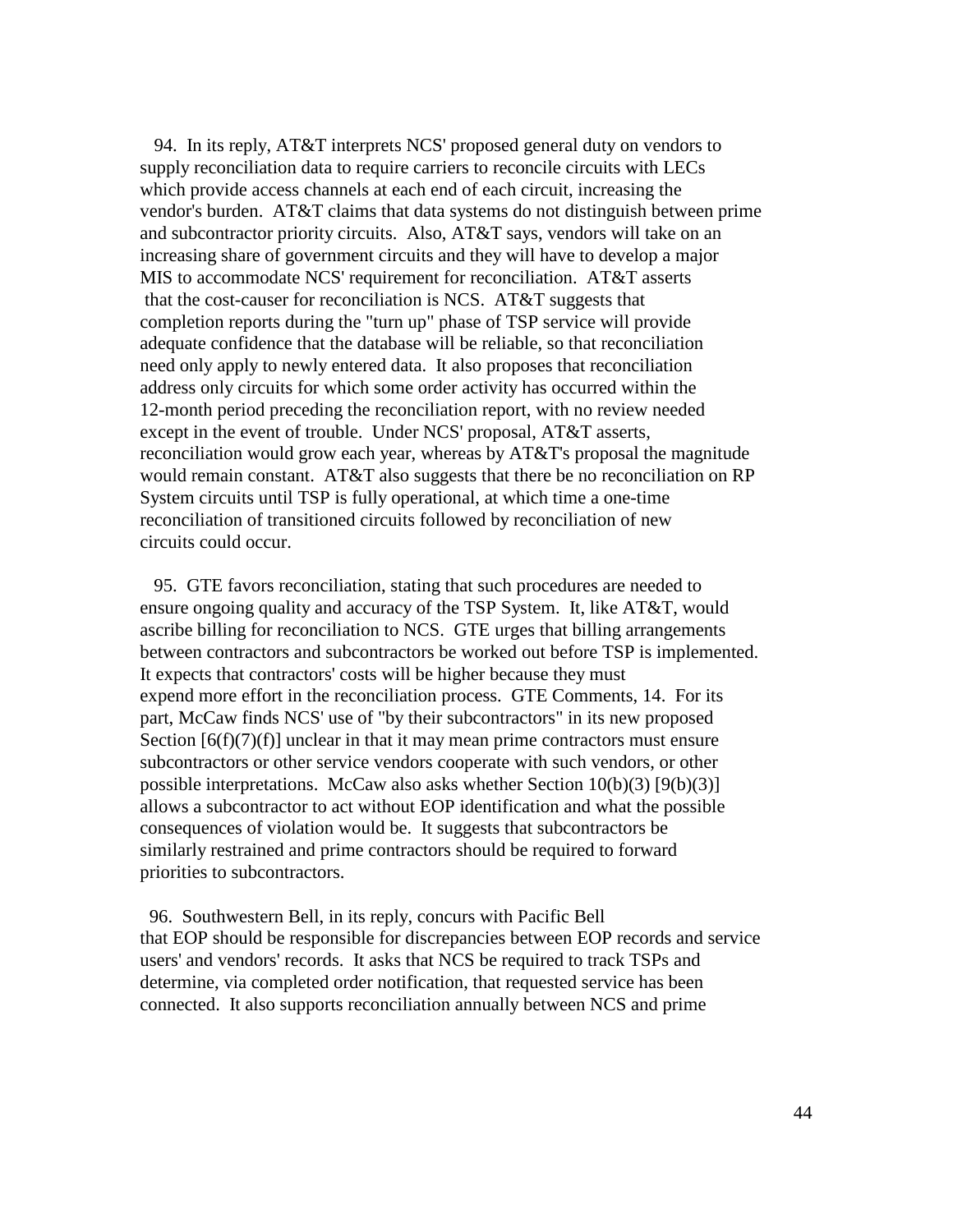contractors and every three years between prime contractors and subcontractors. The burden of identifying and re-validating TSP users every 3 years should be NCS' and service users' responsibility, Southwestern Bell asserts. USTA emphasizes the importance of restricting priority assignments and urges the government to monitor assignments and periodically reassessing priority classifications.

 97. In its reply, NCS disagrees with BellSouth regarding review of billing discrepancies and reconciliation matters, arguing that EOP would rarely, if ever, become involved with billing disputes. NCS also disagrees with US West regarding who should conduct audits; NCS says only EOP should conduct them. In response to Pacific Bell's suggestion that priority level assignments be retained by the NCS in its MIS database, NCS notes that Section  $6(b)(2)(c)$ states that EOP is responsible for maintaining data on priority level assignments, so that no modification is needed. NCS also offers a number of minor editorial amendments, which generally will be adopted.

 98. Discussion. Most parties do not dispute the need for a centralized administrative mechanism for resolving recordkeeping inconsistencies or discrepancies, and we agree that NCS is the logical entity to administer such a mechanism.35 However, an apparent problem with NCS' original proposal was its use of the word "audit" in Section 3(b). As proposed, audit was defined as "a periodic review as mutually agreed, in response to identified problems." NCS intent was that, in the event of an inconsistency or problem with a priority, NCS would investigate and, with the assistance of all parties, resolve the problem, which would generally consist of reported or suspected data discrepancies. Several commenting parties have interpreted audit to mean a review in an extended tax sense, i.e., an exhaustive examination and tabulation.<sup>36</sup> In apparent anticipation of these interpretations, NCS offers a revised Section 3(b) as follows:

Audit means a quality assurance review in response to identified problems.

We agree that this revised Section 3(b) sufficiently clarifies the intent of the audit function.

 99. The problems associated with reconciliation of errors or discrepancies in databases maintained by innumerable parties are potentially significant. Apart from audits, which are essentially troubleshooting exercises, reconciliations will be initiated by EOP to assure that database records amongst all TSP participants comport. It is generally agreed that reconciliations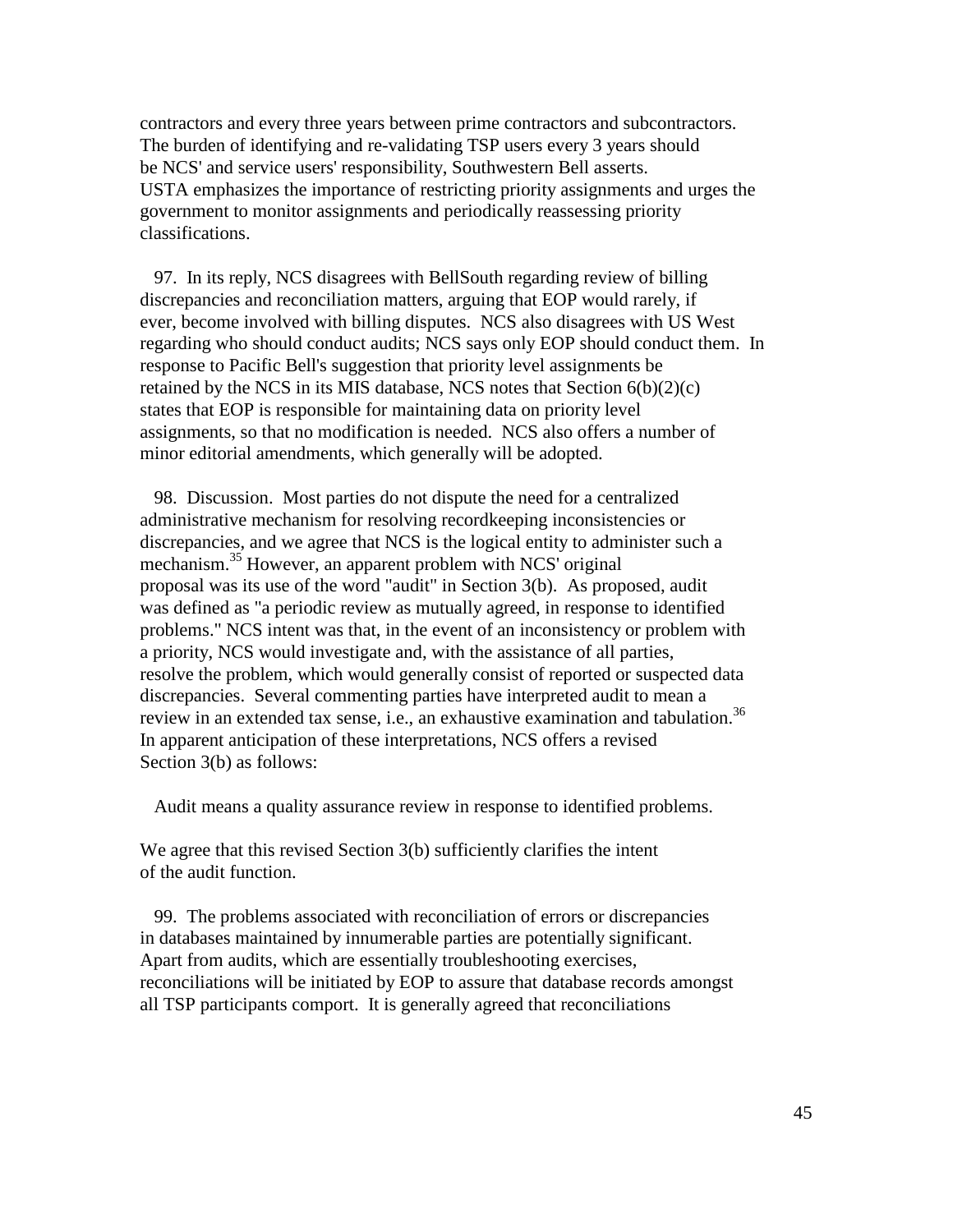should be initiated no more than once a year between EOP and each prime service vendor, with subcontractor-vendor reconciliation at least once every three years, and written confirmation to EOP. Hence, while "periodically" is not defined in the rules, we will expect reconciliations to be initiated by EOP in accordance with this understanding. It is not likely NCS will engage, however, in audits concerning matters of billing except as a user, in which case it would seek redress or correction as would any other user. Coupled with our statement of the purpose of audits, we believe the concerns expressed by Ameritech,  $37$ AT&T, Bellsouth, GTE, <sup>38</sup> Pacific Bell, <sup>39</sup> Southwestern Bell<sup>40</sup> and US West are effectively answered.

100. Implementation. We discussed in the NRPM the periods needed to achieve initial operating capability (IOC) and full operating capability (FOC) of the TSP System. We concluded that, based on industry meetings and NCS' comments, IOC at 90 days after FCC rule adoption appeared reasonable. Given the nation's need to proceed with these important NSEP-TSP rules and the purported interest of parties to move forward with assignments, we stated that any request for delay must be well justified. We also indicated that while we tentatively favor a 90 day implementation date, with a sunset provision of July 1, 1990 for the RP System, the final rules would not be put in place until we are satisfied all legitimate concerns have been addressed. We asked for public comment on these matters, particularly urging any party not agreeing with the 90 day IOC date to substantiate its assertion.

 101. AT&T, with whom GTE agrees, asserts that the 90 day IOC and July 1, 1990 sunset dates do not leave adequate time for development of systems necessary to implement the TSP System. Algorithms must be developed by NCS to establish, maintain and administer TSP, order entry systems must be developed, new databases created, personnel instructed, operating procedures created and tariffs developed and filed, they say. AT&T and GTE suggest a 12 month IOC (after FCC rule adoption) and sunset two-and-a-half years later. Ameritech adds that less than 1 year for IOC would jeopardize the accuracy of identifying TSP services, increasing costs of development (two stages would then be needed). Bell Atlantic agrees that one year is needed to avoid using a cumbersome and inaccurate manual system. BellCore emphasizes the need to develop software for the BOCs, which involves design parameters such as flow of information between government and industry. It suggests that once TSP is initiated minor problems can be handled by abbreviated proceedings at the Commission, but in any case one year for IOC is needed for smooth transition from RP to TSP.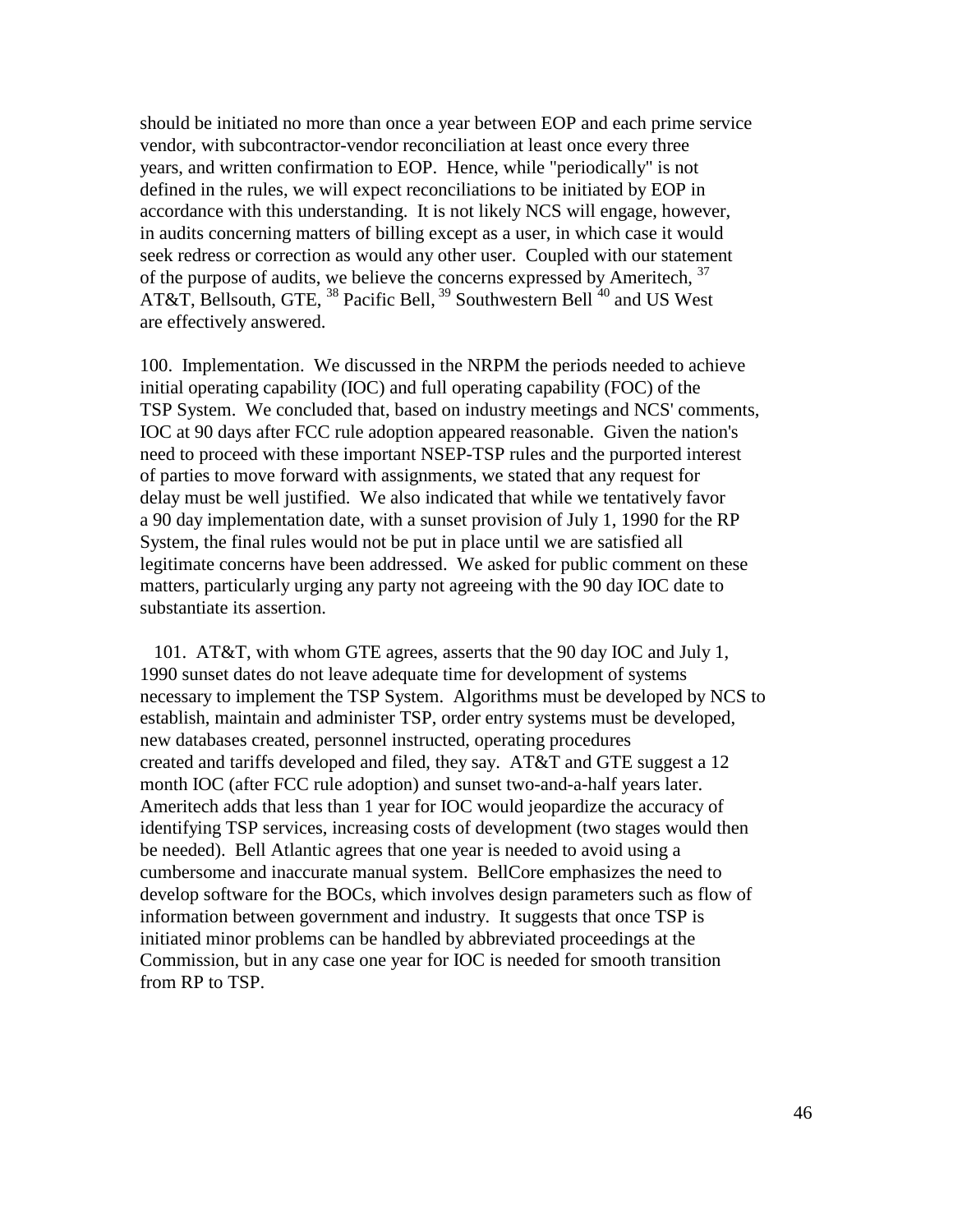102. BellSouth urges the Commission to be flexible as to TSP implementation to permit carriers to modify mechanized systems to meet the specifications of TSP and implement necessary tariffs and other procedures. Both BellSouth and Nynex recommend IOC one year after issuance of the final rules. GTE and Pacific Bell also urge one year, but note that until FCC final rules and FCC approval of NCS-generated implementing procedures are finished, no planning can be done. GTE argues that the IOC date must be measured from when implementing procedures are completed, including training, software development, internal procedure preparation, and tariff development and filing. Pacific Bell would require NCS to provide TSP specifications within 90 days of the rules and the data should be subject to further comment. Arinc, Centel and USTA express concern regarding the relationship between RP and TSP during the transition period, i.e., which dominates.

 103. McCaw and Telocator state that cellular vendors are prepared to implement TSP on 90 days notice after FCC action on the rules. McCaw urges that prompt implementation is needed to assure integrated rules for all. It emphasizes, however, that only IOC is possible 90 days after rule adoption. FOC will take longer, it states, because cellular vendors will need to begin to supply NSEP services and generate the associated revenue to facilitate the evolution to FOC. MCI states that time is needed to develop some systems, such as the means by which NCS notifies carriers of a need to re-prioritize circuits. For IOC it prefers one year -- or only after approval of the operations manual which will govern carrier obligations. Ameritech urges that the federal government's new inventory system for communications circuits should be in place first, to permit generation of usable TSP classification requests. It favors a rapid transition to the new system, with one year for IOC and 60 days for sunset of RP. For its part, Southwestern Bell suggests that 4-6 months are needed for NCS adoption and FCC approval of operational and vendor-interface rules, and then one year is needed for IOC. For its part, USTA urges that there should be a flash cut after FCC final action and after EOP completes and publishes its Directive 3-1 operating procedures, tentatively July 1, 1989, with sunset on January 1, 1990. It opposes simultaneous existence of RP and TSP because of possible differing classifications.

 104. In its comments, NCS agrees that a year is needed to complete several essential elements of TSP. The planned NCS Directive 3-1 (which will define use of NSEP TSP Systems, including assignment of responsibilities to NCS) will require, it states, several months to complete and time will also be needed for EOP to develop and implement its automated TSP MIS and prepare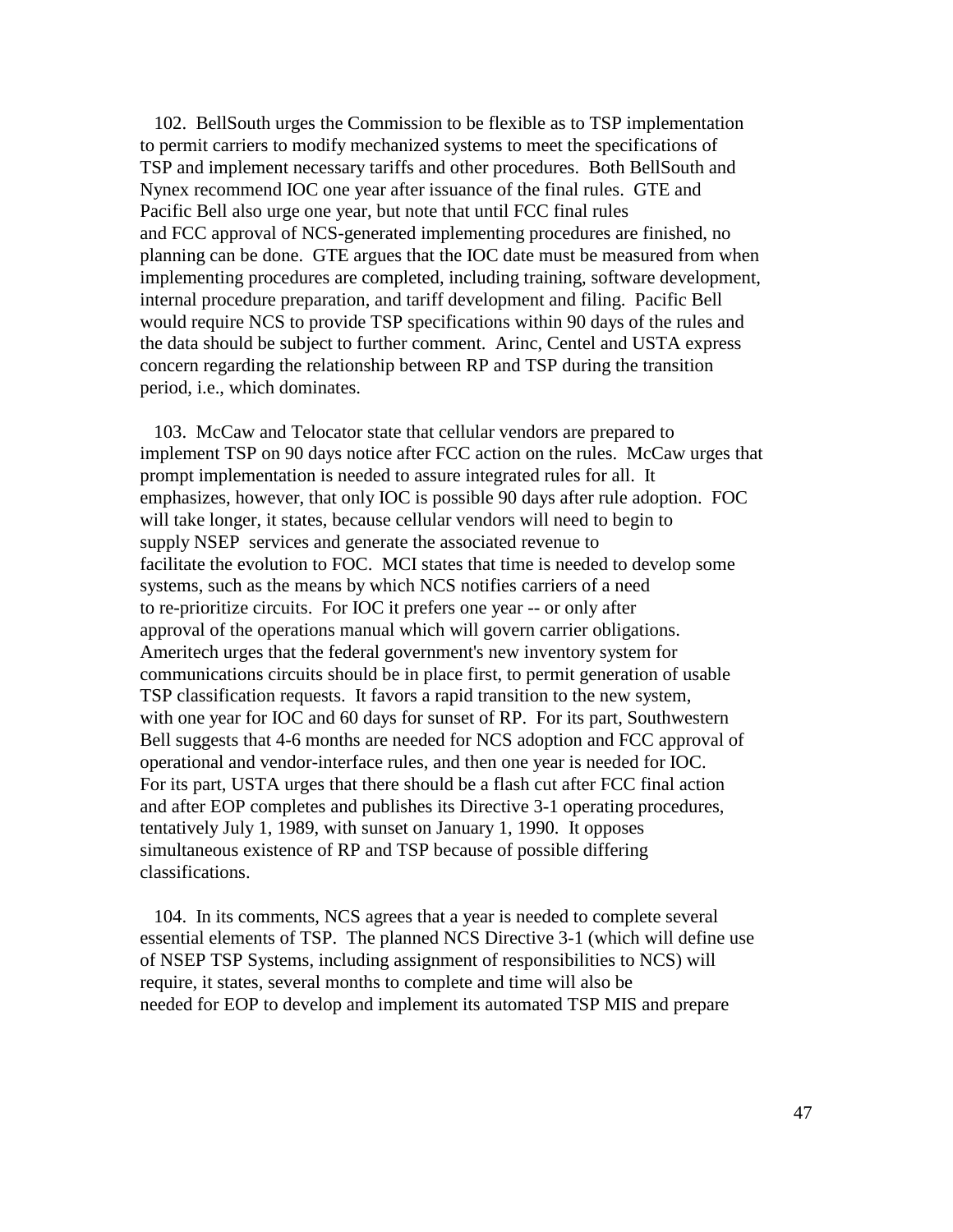training materials. It also notes that tariff filing procedures and industry's need to implement organizational procedures require time. It supports a two-and-a-half year period for transition from RP to TSP, beginning one year after the Commission's final order adopting TSP rules. NCS Comments, p. 5.

 105. In its reply comments, AT&T favors an IOC date of 6 months after operating procedures become available, with FOC one year afterwards. BellSouth, BellCore, CBT, Pacific Bell, USTA and US West reiterate the inadequacy of 90 days and the need for an IOC date commencing, alternately, one year after Commission adoption of TSP rules or one year after Commission approval of Operations Procedures (developed by NCS). CTIA supports the notion of permissive TSP implementation and a final FOC date. GTE favors a one year IOC date from Commission approval of rules, and a sunset of RP two and a half years thereafter. US West opposes the need for a two-and-a-half year transition period and suggests instead a six month period, to reduce costs. McCaw, joined by Telocator, argues that cellular operators are under a disadvantage if they cannot implement TSP immediately because they cannot yet restore NSEP services. McCaw asks that the Commission either establish a date by which all vendors must begin TSP while others may begin earlier, or authorize cellular under RP now -- until TSP becomes effective. MCI opposes Ameritech's flash cut proposal because there would not be sufficient time to sort out problems endemic in the RP System. It agrees with an IOC date of one year after Commission approval of NCS' Operations Manual. Southwestern Bell supports an IOC date of one year after FCC approval of EOP's operation procedures and a sunset date of six months. It would also require resubmission of RP assignments to EOP by government agencies within 18 months.

 106. Also in reply, NCS opposes delaying IOC until Commission approval of TSP Vendor Operating Procedures, arguing that national security and emergency preparedness posture requires more expeditious action. In response to the matter of RP/TSP dominance during the transition, NCS notes that service vendor operational procedures will address this problem by including an RP to TSP restoration priority correlation matrix to show that, during the transition, neither system takes precedence over the other. See NCS Reply, p. 26. For example, it notes, an RP of "3C" would, during the transition period, be treated as a TSP restoration priority of "3". NCS favors a sunset period for RP of two-and-a-half years.

 107. Discussion. Our principal consideration in establishing IOC and FOC dates is to balance the essential public interest need of expeditiously initiating a workable NSEP TSP System with the practical requirements of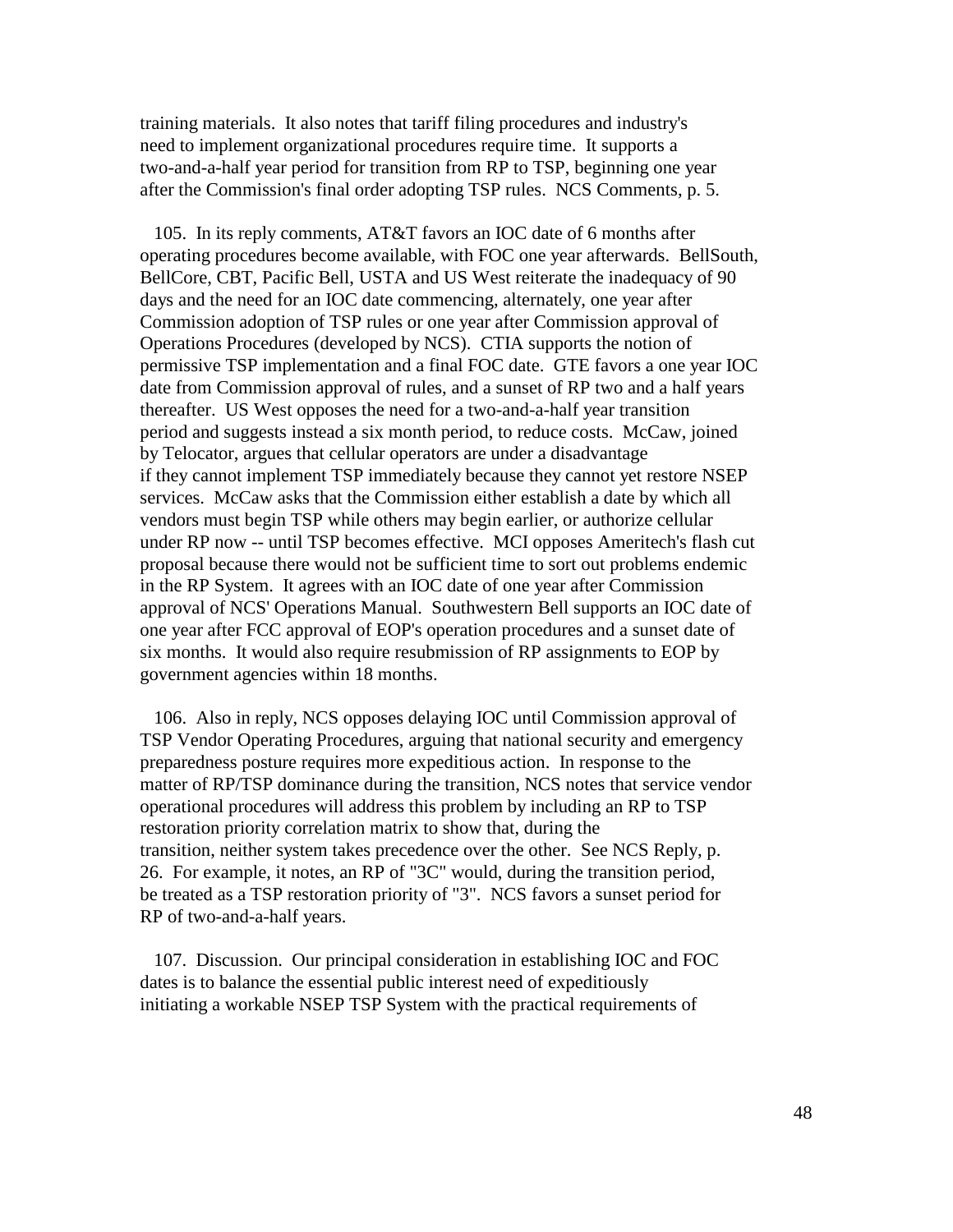competent preparation. Our experience with RP and its flawed recordkeeping and skewed priority distribution emphasizes the importance of allowing adequate time for vendors, users and the government to develop and implement the mechanisms they deem necessary to avoid these infirmities in TSP. To do otherwise, in the long run, would disserve the public interest and ultimately invoke corrective measures that would be both costly and dilatory. While we anticipated in the NPRM adoption of a 90 day IOC, with FOC by July 1, 1989, these dates are generally not supportable.

 108. The majority of commenting parties favor a one year IOC date. They agree that less time would not be adequate to develop the necessary procedural guidelines and internal operating systems or, where appropriate, obtain regulatory approvals. NCS's concurrence with IOC of one year adds additional weight to the need for this period. The issue that remains with regard to IOC is whether it should commence with Commission adoption of the TSP System rules or with Commission adoption of an order approving NCS' Operations Manual.<sup>41</sup>

109. There is general support for delay of IOC until one year after Commission review of NCS' Operations Manual. See para. 35, supra. Several parties, including NCS, argue that there is no need to delay that long, and some parties recommend that IOC occur upon Commission adoption of the TSP rules. NCS' position is, in effect, that one year is sufficient time after Commission adoption of TSP rules to allow for review of NCS' procedures, as well as carriers and users to absorb its contents and implement their administrative processes. <sup>42</sup> NCS properly seeks to initiate TSP as quickly as possible, but it has offered no date specific for completion of its administrative guidelines. Nevertheless, in view of its statements concerning current progress on development of procedural guidelines, NCS's stated interest in expediting implementation of TSP and the ongoing work of industry-government representatives in a variety of forums since adoption of the NPRM, we anticipate that a final proposal can be presented by NCS to the Commission for approval within three months of official release of the final TSP rules. An additional nine months from release of such approval should be adequate time for all parties to develop their various internal mechanisms, including software refinements, because many of the details concerning the nature of TSP System requirements are already known. The IOC date, therefore, will be nine months from official release of the Commission's order reviewing NCS' procedural guidelines, which we expect NCS to submit within three months of the Federal Register date of this order.  $^{43}$  In short, the IOC date will likely be just beyond one year after official release of the TSP rules.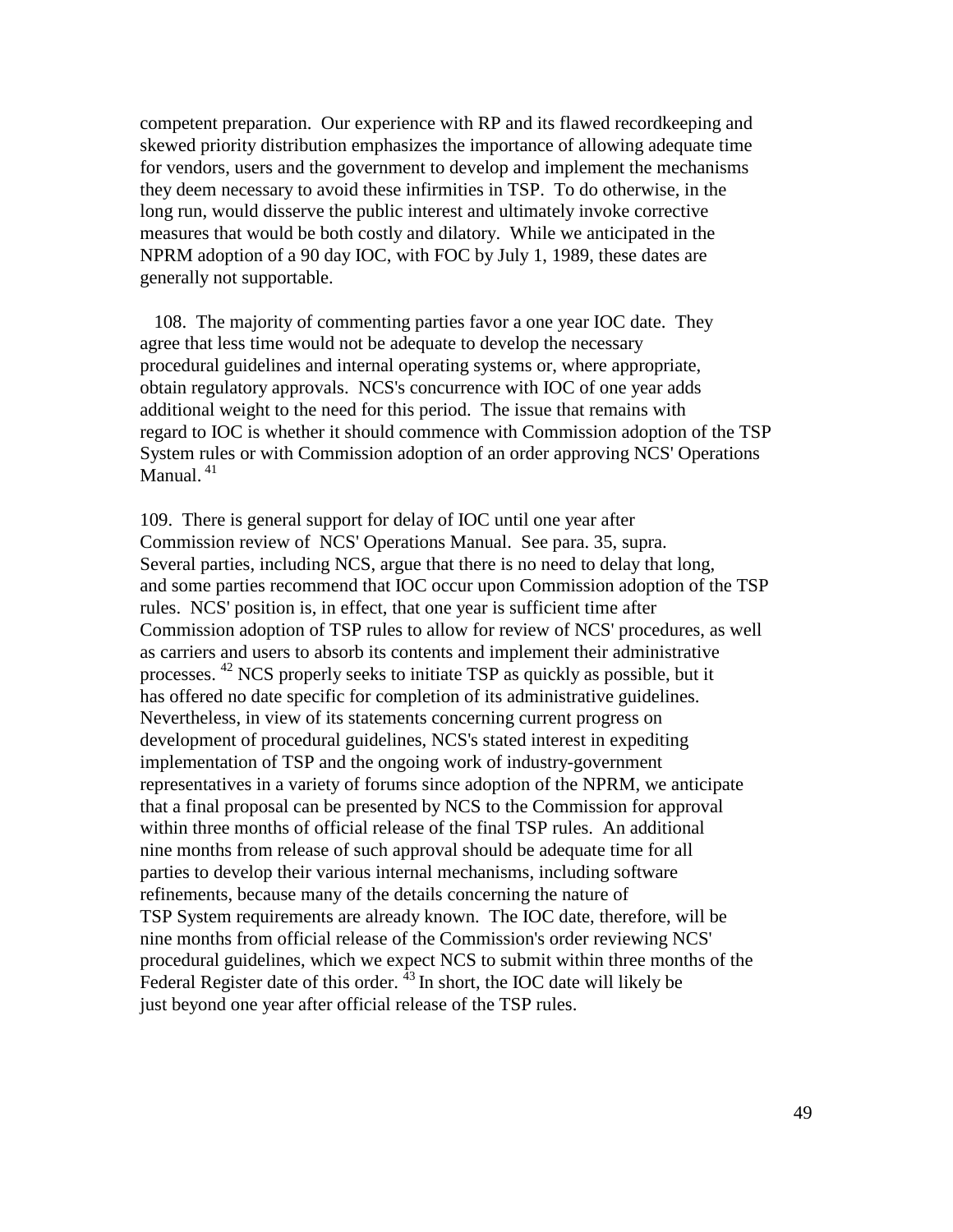110. We do not agree with McCaw or Telocator that dispensation for historical exclusion from the current program is warranted. Allowing carriers to implement TSP earlier than the IOC date we have established could lead to claims of anticompetitive conduct, with carriers that have developed more detailed or compliant recordkeeping and assignment tracking systems effectively handicapped in the competitive provision of priority services by other vendors that the have quickly implemented "makeshift" or minimally compliant systems. The public interest does not support an environment that requires vendors to develop "lowest common denominator" systems to compete effectively. For TSP, it is important that all parties operate under uniform standards and capabilities that will not undermine the long term reliability of TSP System administration or lead to the infirmities we have experienced with RP.<sup>44</sup> Such a policy encourages industry and government to work cooperatively toward implementation of the most effective TSP System possible.

 111. It has been suggested by various commenting parties that the FOC date, when all RP priority assignments will have been converted to TSP priority assignments or deleted, should be from 6 to 30 months from the IOC date. The purpose of the FOC period is to establish a transition period that allows RP assignees to seek reassignment under TSP or terminate their priority assignments. There does not appear to be justification for accelerating FOC to 6 months after IOC because once IOC has occurred TSP will be operational and the compelling public interest reasons for developing the RP replacement will have been achieved. A longer FOC period would assure that all RP assignees have sufficient time to adjust to TSP. We do not believe that 30 months is unreasonable and, given the absence of a specific showing that the costs associated with 30 months over 6 months constitute a significant factor not outweighed by the general need for an adjustment period, we will adopt 30 months in Section 2 as the FOC period, i.e., 30 months from IOC. Other issues raised by the parties, e.g., Arinc, Centel and USTA at para. 102, supra, have been adequately resolved in earlier discussions and by NCS.

#### Additional Items

 112. EMP. Leggett favors the inclusion of electromagnetic pulse (EMP) protection measures in the TSP rules. He argues that EMP would add balance missing from the proposal, viz., by a regulatory effort to prevent services from failing rather than relying on restoration procedures. He proposes a new section, Obligation to Protect NSEP Services Against the Effects of an Electromagnetic Pulse, with a requirement that within one year of classification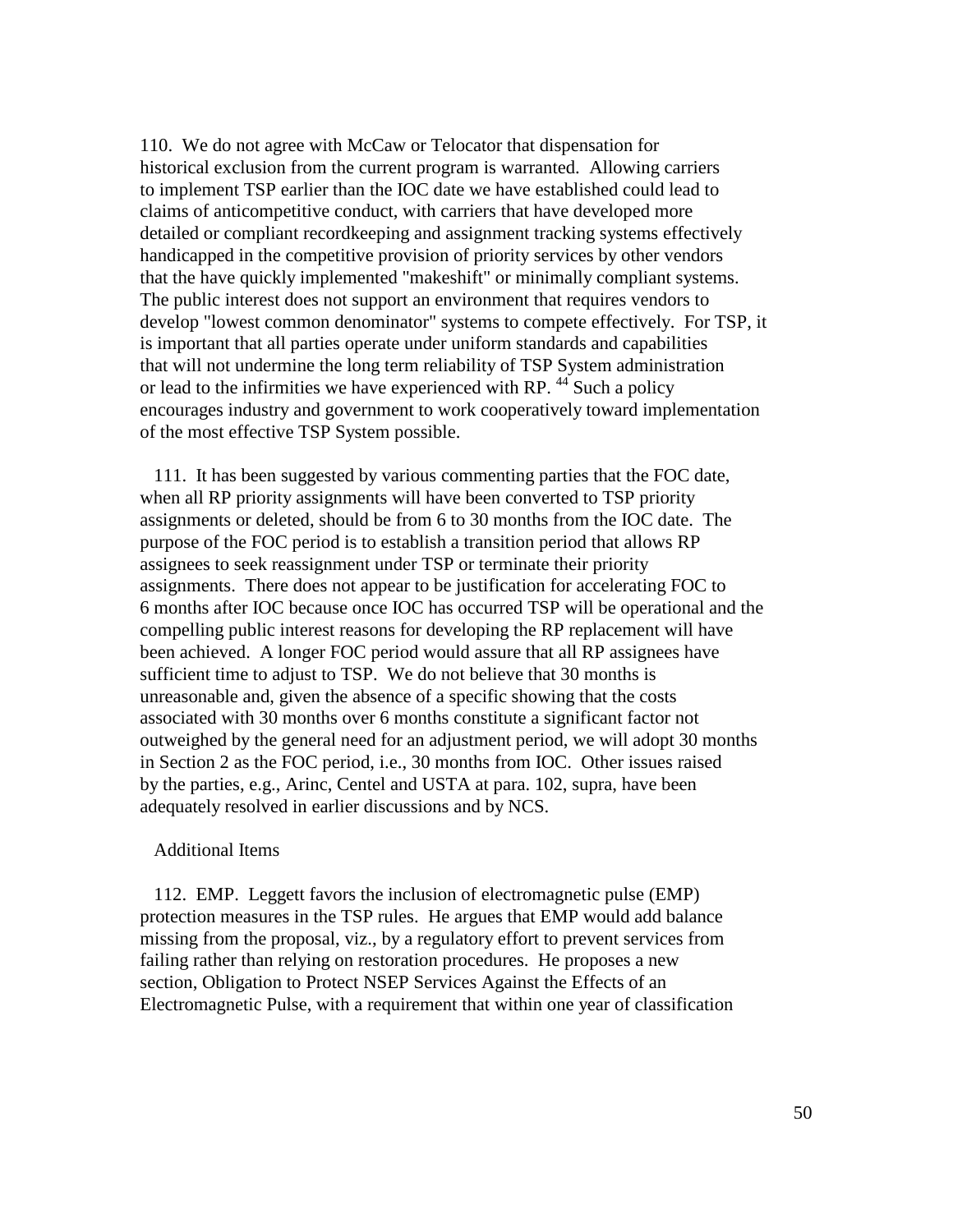of any NSEP service as Emergency or Essential all associated services and equipment would be EMP protected. In response to Leggett, NCS agrees that users should implement measures that increase survivability of NSEP services, but protection from EMP is not a requirement of the TSP System.

 113. EMP is an intense burst of electromagnetic energy that is generated by a high-altitude nuclear explosion. Purportedly, a single burst could blanket the entire continental United States with an intense electromagnetic pulse and disable most solid-state electronic devices, thus rendering many of our telecommunications systems inoperative. In the Bureau's Memorandum Opinion and Order, DA 86-305, released December 12, 19986, the Bureau rejected Leggett's request to institute a notice of inquiry [NOI] to consider the effects of EMP on civilian communications systems and to possibly establish countermeasures. It noted that the issues raised were topical and important, but it decided that examination of them was unwarranted because a comprehensive study of EMP was underway by NSTAC and the American National Standards Institute (ANSI). The Bureau also noted the limited interest displayed by the public and lack of a prima facie showing by Leggett that the public interest would be served by requiring a public forum.

 114. On reconsideration, 2 FCC Rcd 2739 (19987), the Commission stated that the seriousness of the EMP problem causes us to defer to activities currently underway in other forums. We also stated that the sensitivity of EMP and its national security implications weigh against a public proceeding. This position was supported by the Department of Defense (DoD), which has primary responsibility for the nation's security. As DoD stated, ". . . much of the details regarding the impact of EMP and mitigation measures is classified national security information not properly debated in a regulatory proceeding." Id. at 2740. The Commission interpreted the paucity of participation in the proceeding to reflect the collective inclination of the private sector to rely on NSTAC and ANSI to take the lead in the development of EMP policy. "In short, we are not convinced that in view of other ongoing EMP studies there is an immediate need to institute an NOI." Id. We believe the rationale applied in the Commission's reconsideration of Leggett's petition in 1987 also applies to Leggett's proposed TSP rule now before us. Nothing has been shown to have changed since the Commission issued its reconsideration of Leggett's EMP petition. We will therefore reject his request.

 115. FAR. Pacific Bell notes that the Federal Acquisition Regulations (FAR) contain procedures for federal procurement of goods and services. It asks the extent to which service vendors can respond to emergency procurement though the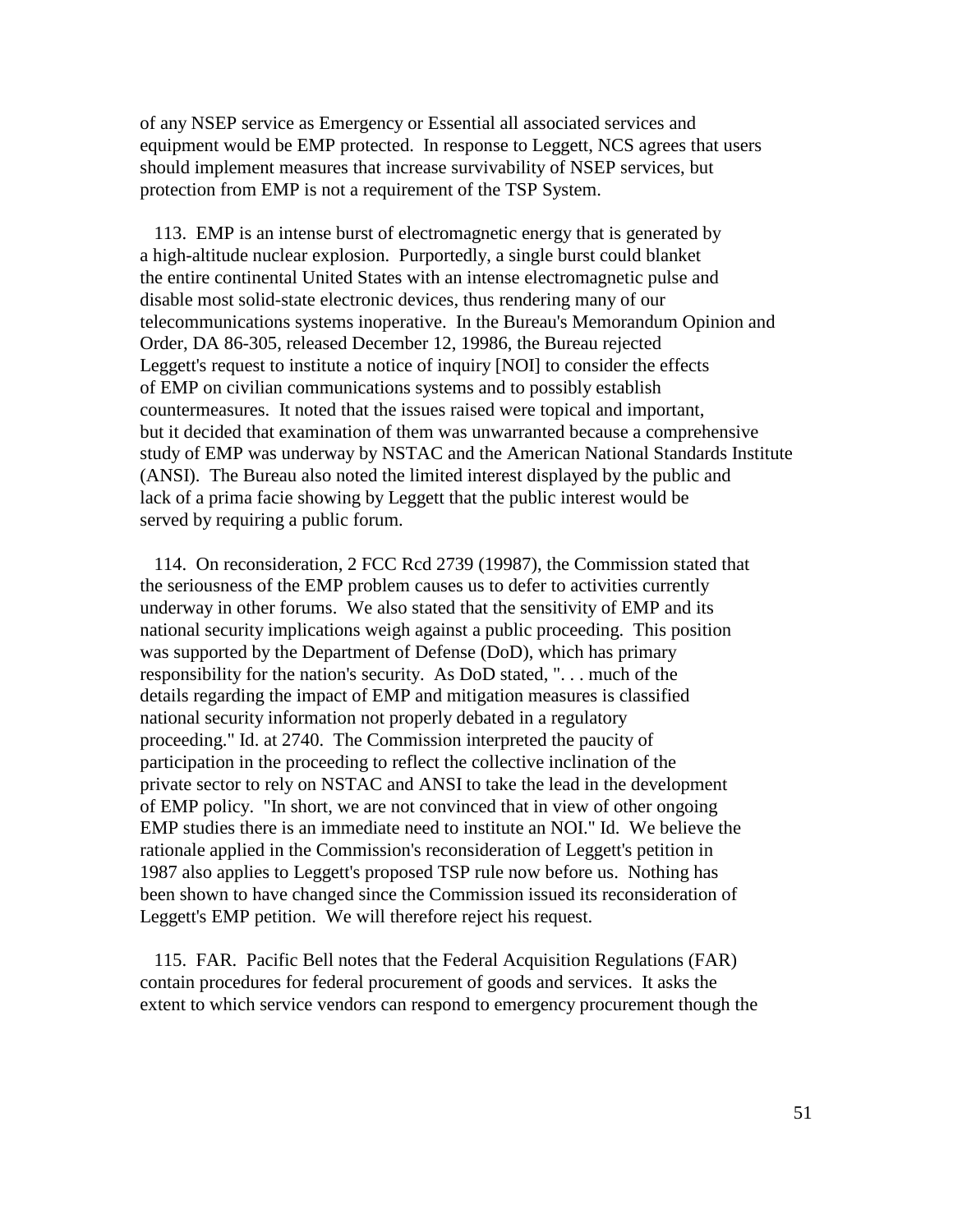FAR has not been followed, i.e., are they liable for not following the FAR? Pacific Bell also refers to Section 6(f)(7)(b), suggesting that "with proper contracting activities" is unclear and asking whether these refer to authorities or procedures. In that Section  $6(f)(7)(b)$  has been modified in the appendix (see Section  $[6(f)(8)(b)]$ ), Pacific Bell's question is moot. The matter of FAR as raised by Pacific Bell is not within the scope of this Commission's jurisdiction, i.e., through Title II of the Communications Act. EOP may wish to offer guidance to users or vendors or issues involving compliance with FAR.

 116. Sponsorship. AAR asks that privately owned services of the railroad industry be included in the TSP System. It notes that the Peacekeeper Rail Garrison depends on railroads to provide highly survivable and capable strategic weapons systems, and relies heavily on communications. It states that it is important that non-Federal users not be without recourse in matters of restoration of their telecommunications. UTC expresses concern that some utilities, e.g., water companies, seeking priority classification without sponsorship must apply to EOP. It recommends, without further explanation, that such application be made directly to the Commission.

 117. As discussed earlier herein, e.g., at paras. 23-26, TSP offers a means by which carriers may provide priority provisioning or restoration service to a user without violating the unreasonable preference prohibition of Title II of the Communications Act. Private services, i.e., services not offered by a common carrier, would not be subject to allegations of unreasonable preferences under Title II of the Communications Act and therefore would not require the protection of TSP. Indeed, the scope of TSP is predicated on the need for a standardized system of issuing priorities to common carriers and is not intended to be applied by the Commission to non-common carriers.

 118. Private telecommunications owners may offer their communications services alone or in conjunction with leased common carrier services. In either case, as noted above, these private offerings are not generally within the scope of TSP. <sup>45</sup> However, Section [4(c)], as proposed, permits users to "apply" the TSP System to any private service offering, provided the private service does not connect to other services that have been properly assigned a TSP priority level. See Sections  $[4(c)(1)]$  and  $[2]$ . There is no prohibition against private carriers using TSP System standards and procedures in conjunction with services they provide their users, even if those users also are TSP users. The private carriers, however, will not derive any of the legal benefits that a common carrier gains from compliance with the TSP System. <sup>46</sup> Railroads,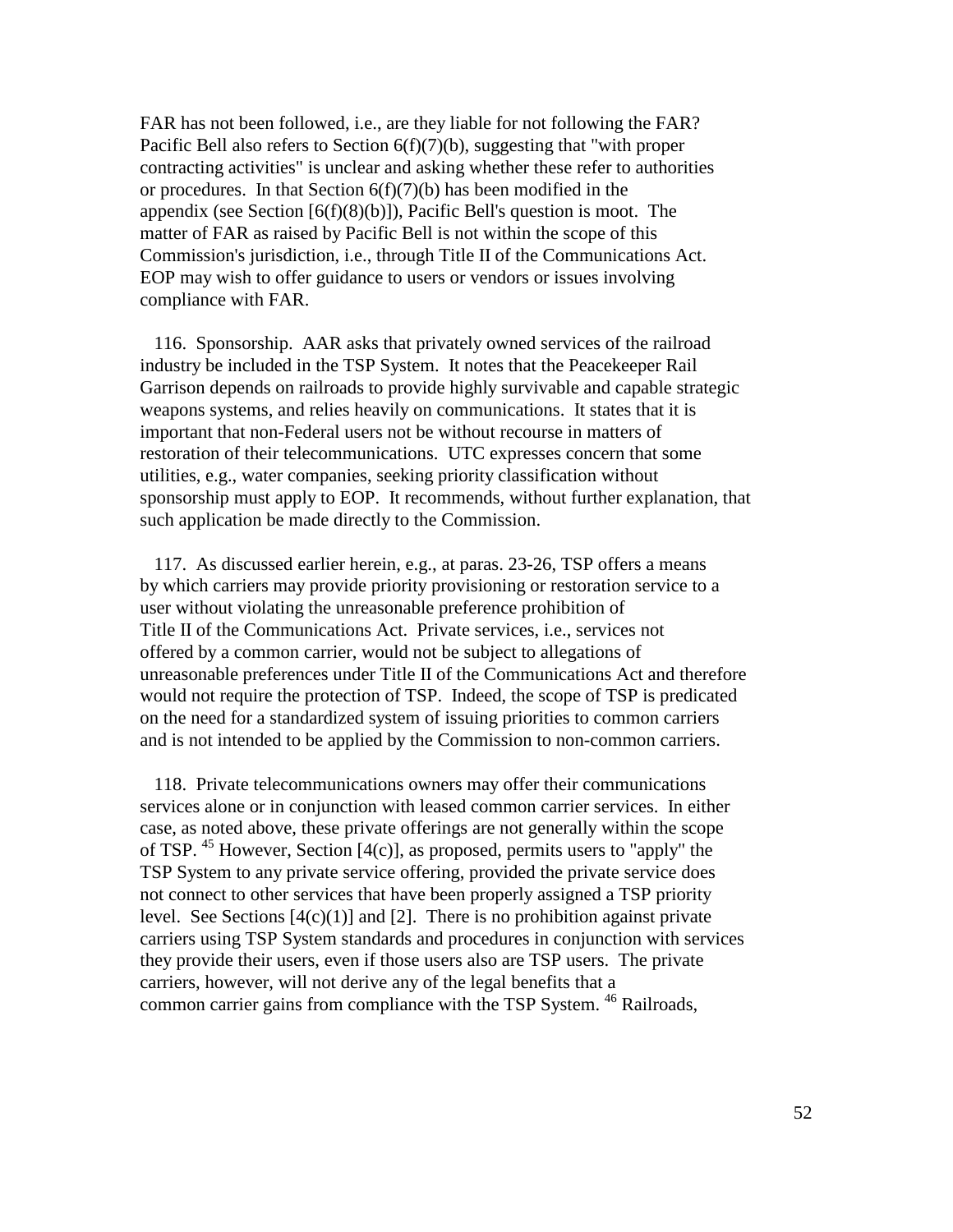utilities and others that own private communications systems and that wish to offer priority provisioning or restoration treatment in conjunction with their private service offerings must do so independently of formal TSP procedures, e.g., by contract. Under the proposed TSP System, it is not contemplated that the Commission will accept applications for, or review, non-common carrier priority assignments. On the other hand, we do not wish to discourage the use of the TSP rules as guidance for such private agreements. Proposed Section  $[4(c)]$  would offer this guidance. Accordingly, we will adopt Section  $[4(c)]$  as proposed. As to UTC's preference that certain entities apply directly to the Commission for TSP priority level assignment, we note that Sections 6(a)(4) and 6(e) offer mechanisms for entities that cannot otherwise secure the sponsorship of a federal agency. Thus, were an energy or water utility not able to secure the sponsorship of the Department of Energy, it could seek Commission sponsorship, or it could choose under Section 6(e) to submit its request directly to EOP.

 119. Notification, revalidation, verification and back-up. US West suggests deletion of the provision in Section  $13(b)(2)(b)$  [12(b)(2)(b)] that, after 30 days, priority level E services are revoked unless extended. It argues that the requirement for written notice to carriers is redundant and could be costly to TSP service users. It asks whether the E level classification which provisioned the service would be required for subsequent changes in the service, absent the same urgency as originally required. It also asks whether the 3 year revalidation requirement for priority assignments is a responsibility of carriers. Finally, US West asks whether the three time periods of TSP means that there is a requirement for contingent priority levels. It states that carriers do not have the ability to accept orders for contingent priorities, only one at a time, and that changes in priority levels from changes in time periods or stress conditions will require subsequent service requests to alter priority levels.

 120. UTC states that it is not clear whether utilities' special needs for back-up common carrier services fall within the additional justification requirement of Section 13(d) [12(d)]. It requests amendment of the proposal to permit utility back-up services to satisfy the "additional justification" requirement. In its reply comments, BellCore suggests that the Section 13(b)(2)(c) [12(b)(2)(c)] emergency restoration 30 day priority option should be deleted and assigned under the same operational arrangements as other TSP restoration priority circuits. It claims that no priority assignments should be automatic. BellCore and Southwestern Bell concur with US West that contingent priorities cannot be maintained without great expense and likely confusion.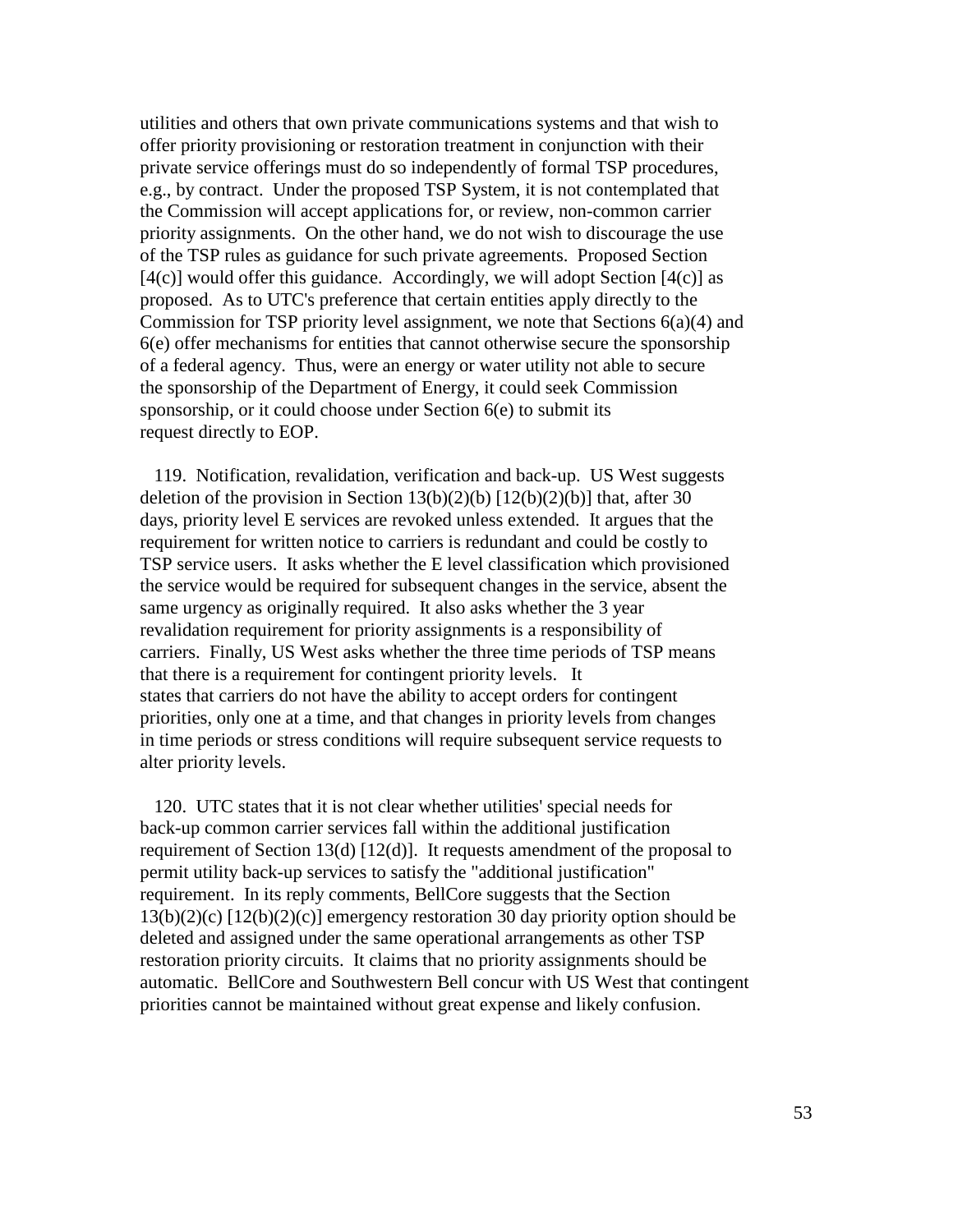121. NCS disagrees with US West concerning Section 13(b)(2)(b) [12(b)(2)(b)] and states that EOP will revoke E after 30 days and notify the user unless the user requests an extension. It further states that the user must transmit notice of the revocation to the vendor. Relying on vendors to automatically change priorities on dates would burden vendors to maintain tickler files, NCS argues. It concludes that the better practice is to require notice of any such revocation. Also, it adds, no revision is needed to clarify the rules in response to US West's question about whether E need be issued for subsequent changes, even if changes do not have the same urgency as the original requisition. NCS says subsequent changes must be separately justified. We believe NCS' response adequately reflects a reasonable approach to these matters and we will not alter the language proposed. If after adoption of the TSP rules interested parties find that there are improvements possible that would justify instituting a proceeding to amend the rules, they are welcome to submit the appropriate petitions.

 122. As to contingent assignments, NCS notes that Section 5 states that although priority levels normally will be assigned by EOP and retained by service vendors only for the current time period, if a user wants to activate a contingent priority a service order will be issued to the vendor. This is treated like any priority level change in that a new service order is needed, NCS states. Vendors will not need to maintain contingent assignments in their databases. We believe this sufficiently responds to the concerns of parties regarding contingent priorities. In response to Pacific Bell, which asks for a definition of who is authorized to seek verification of a priority level, NCS states that EOP will generally do so. As to US West's question concerning revalidation, NCS states that users are responsible for rejustifying their priority level assignments with EOP at least once every 3 years, and that any changes require a service order to the vendor. Finally, we do not believe that utilities require special interpretation of Section  $13(d)$  [12(d)] so that UTC's question concerning its need for back-up services is a matter that can be taken up with EOP or its sponsoring agency as the need arises.

## V. CONCLUSION

 123. By the rules we adopt in this order we initiate a program that modernizes the means by which the nation is assured that essential communications facilities provided by common carriers receive provisioning and restoration priorities in times of emergency. The rules may also serve as guidance for the provisioning and restoration of private systems. NCS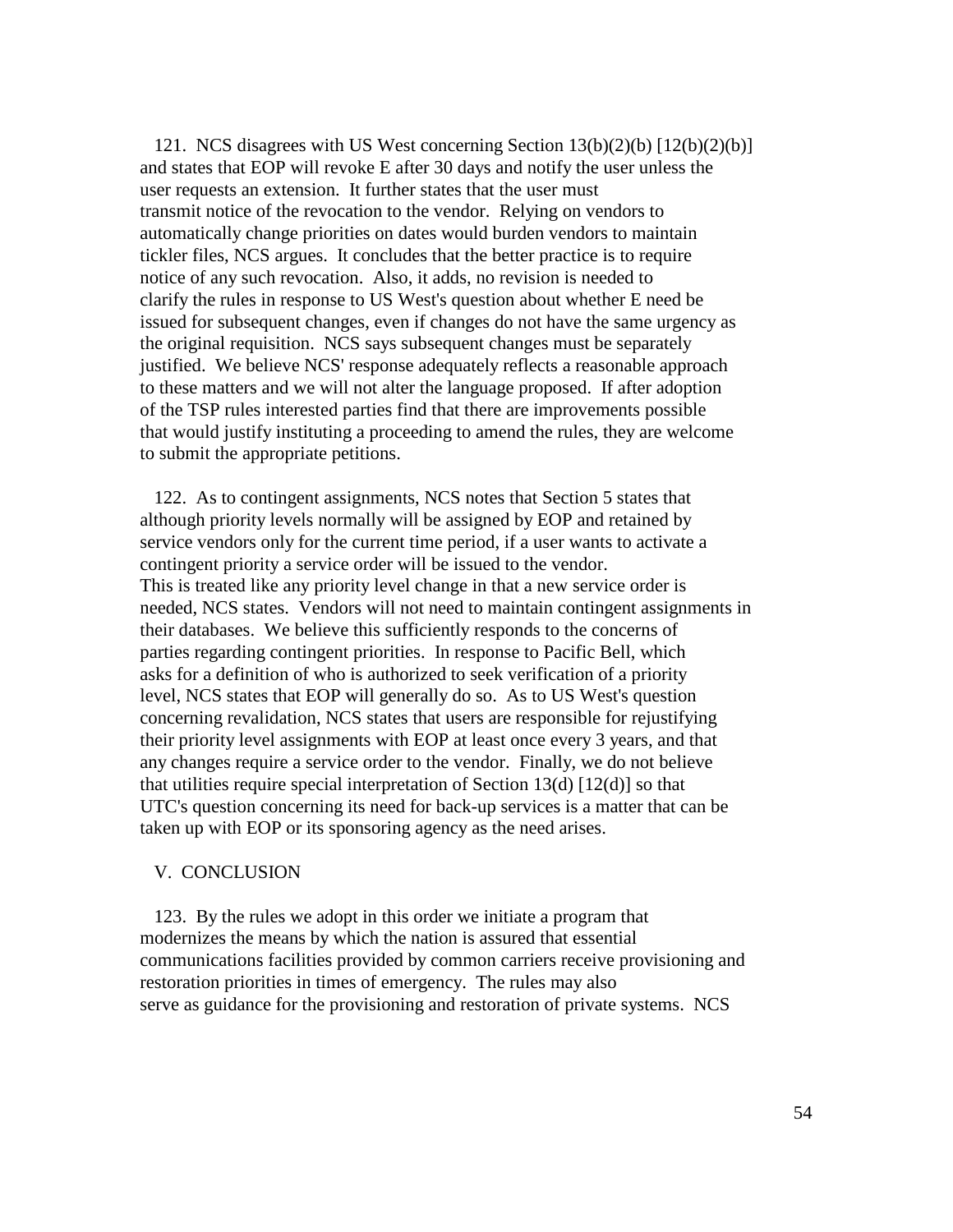has provided the basis for the rules that we adopt and will soon offer for Commission approval its procedures for implementation. Through the substantive participation of carriers, users and government, many complicated legal and technical issues have been resolved in this proceeding, resulting in a number of changes to the proposed rules. It is anticipated that, with these changes, the TSP System will provide a uniform and efficient means of providing preferences to qualified users in response to the nation's emergency communications needs. 47

### VI. FINAL REGULATORY FLEXIBILITY ACT ANALYSIS

 124. Reason for action. The Commission is responding to deficiencies in the existing Restoration Priority System by which carriers may provide priority provisioning and restoration of service when specific National Security Emergency Preparedness needs have been identified. These rules will allow carriers to "discriminate" among services and users when NSEP is involved without violating the provisions of the Communications Act.

 125. Objectives. The objective of this proceeding is to ensure that NSEP telecommunications needs are adequately handled without unduly interfering with the public's telecommunications needs.

 126. Legal Basis. The legal authority for this action is contained in Sections 1, 4(i), 201-05 and 303(r) of the Communications Act of 1934, as amended, 47 U.S.C. §§ 151, 154(i), 201-05 and 303(r).

 127. Description, potential impact and number of small entities affected. The impact of the new TSP rules upon large and small telecommunications providers will vary depending upon the number of NSEP services they provide. The burden hours, estimated at 105,000 annually, will be assumed by NCS/DoD which will handle essential administration and review of priority applications and overall implementation. The economic impact of the rules will be minimal on carriers because they will recover their costs through cost-causative cost recovery mechanisms. Further, once the carriers have adapted to the new rules, the economic impact should be minimal.

 128. Recording, recordkeeping and other compliance requirements. The Executive Office of the President will be responsible for maintaining the database for TSP. All recording, recordkeeping and compliance records will be handled by the Executive Office of the President, with continuing access by the Commission. Carriers will be required to maintain records of their priorities,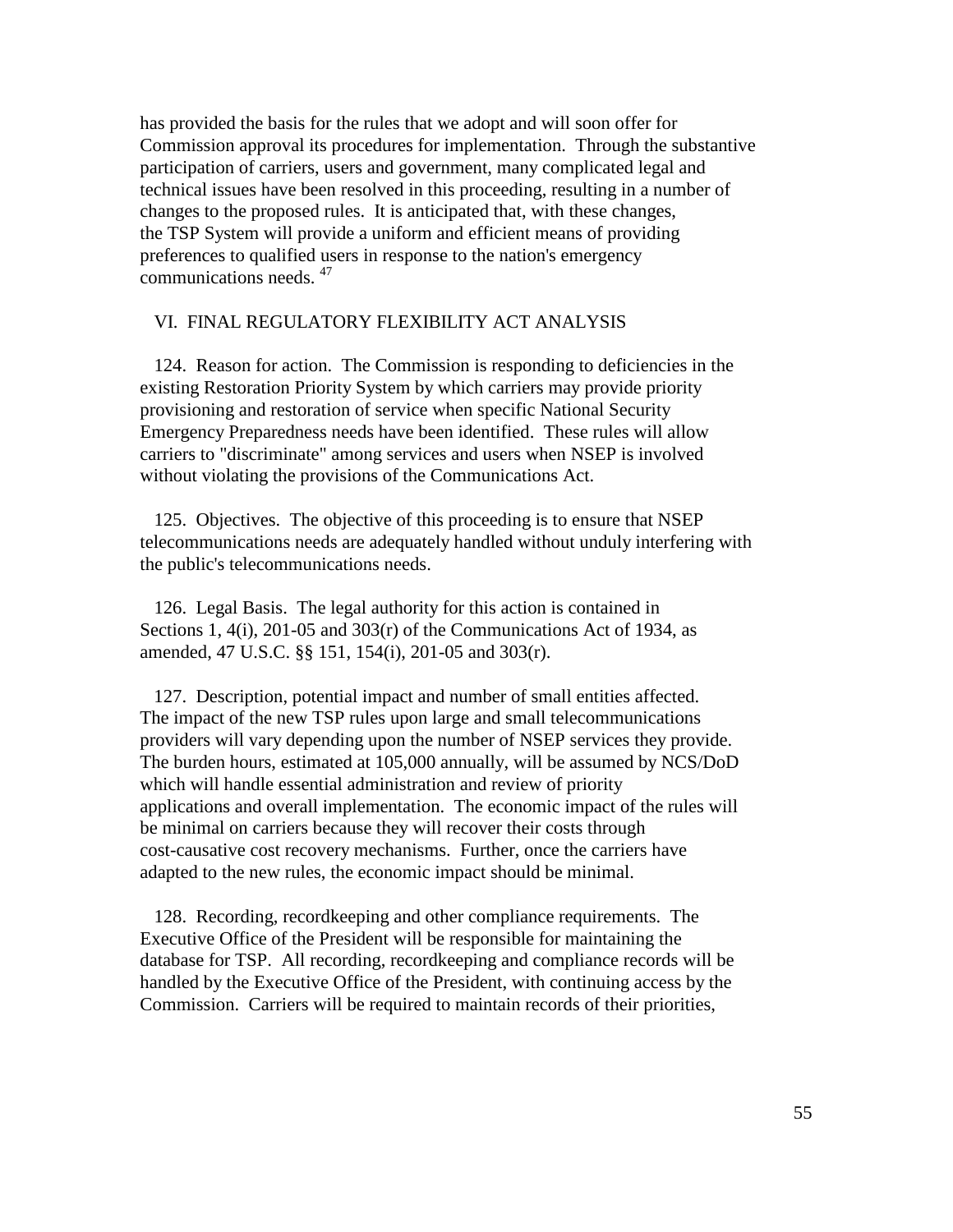which in some cases may require development of new software. Costs for such development will be recovered through standard cost recovery mechanisms.

 129. Federal rules that overlap, duplicate, or conflict with these rules: None.

 130. Any significant alternative minimizing impact on small entities and consistent with stated objective: None.

## VII. ORDER

 131. Accordingly, IT IS ORDERED, That pursuant to authority contained in Sections 1, 4(i), 201-05 and 303(r) of the Communications Act of 1934, as amended, 47 U.S.C. §§ 151, 154(i), 201-05 and 303(r), Parts 0 and 64 of the Commission's Rules and Regulations ARE AMENDED as set forth in the Appendix below effective December 27, 1988.

 132. IT IS FURTHER ORDERED, That the initial operating capability date of these rules will be nine months after the appearance in the Federal Register of the Commission's order concerning the Executive Office of the President's procedures for implementation.

 133. IT IS FURTHER ORDERED, That the Chief, Common Carrier Bureau IS DELEGATED AUTHORITY to participate in and conduct discussions and meetings and issue orders to resolve issues in connection with implementation of the Telecommunications Service Priority System.

 134. IT IS FURTHER ORDERED, That the Secretary shall cause a summary of this decision to be printed in the Federal Register.

### FEDERAL COMMUNICATIONS COMMISSION

Donna R. Searcy, Secretary

# APPENDIX

 A. Part O of the Commission's Rules and Regulations (Chapter 1 of Title 47 of the Code of Federal Regulations, Part O) is amended as follows:

1. The authority citation for Part O continues to read as follows: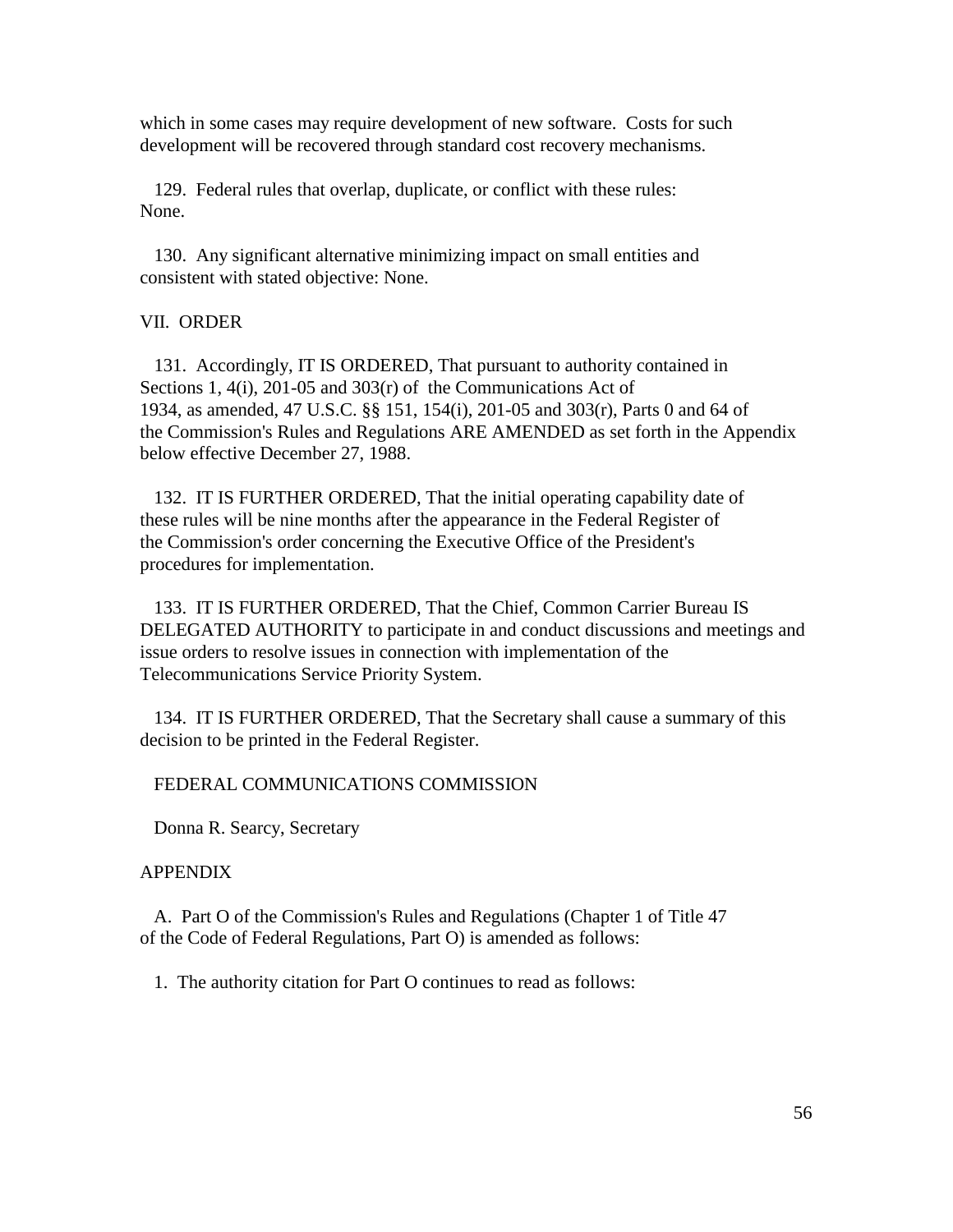AUTHORITY: Sec. 5, 48 Stat. 1068, as amended; 47 U.S.C. 155, unless otherwise noted.

2.  $\S 0.11(a)(10)$  is revised to read as follows:

§ 0.11 Functions of the Office.

 $(a) * * * *$ 

 (10) Under the general direction of the Defense Commissioner, coordinate the defense activities of the Commission, including recommendation of national emergency plans and preparedness programs covering Commission licenses and planning for continuity of essential Commission functions during national emergency conditions. Support the Chief, Common Carrier Bureau on matters involving assignment of Telecommunications Service Priority System priorities and in the administration of that System. Act as FCC Defense Coordinator and principal to the National Communications System.

\* \* \*

3. § 0.91 is amended by adding new paragraph (1) to read as follows:

§ 0.91 Functions of the Bureau.

\* \* \*

 (1) Administers the Telecommunications System Priority System with the concurrence of the Office of the Managing Director, and resolves matters involving assignment of priorities and other issues pursuant to Part 64 of the rules.

4. § 0.314(g) is revised to read as follows:

§ 0.314 Additional authority delegated.

\* \* \*

 (g) To act on and make determinations on behalf of the Commission regarding requests for assignments and reassignments of priorities under the Telecommunications Service Priority System, Part 64 of the rules, when circumstances require immediate action and the common carrier seeking to provide service states that it cannot contact the National Communications System or the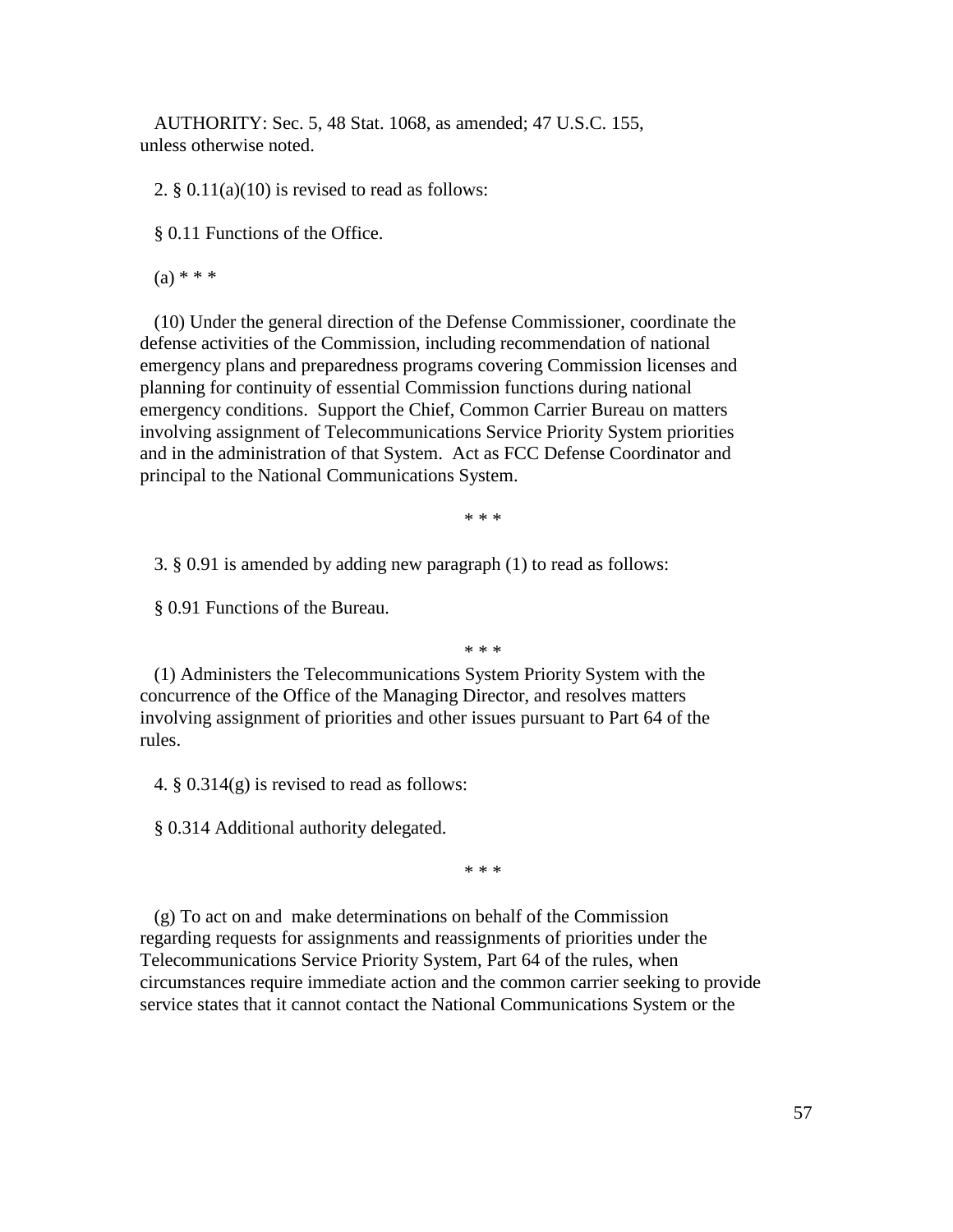Commission office normally responsible for such assignments.

\* \* \*

 B. Part 64 of the Commission's Rules and Regulations (Chapter 1 of Title 47 of the Code of Federal Regulations, Part 64) is amended as follows:

1. The authority citation for Part 64 continues to read as follows:

 AUTHORITY: Sec. 4, 48 Stat. 1066, as amended; 47 U.S.C. 154, unless otherwise noted. Interpret or apply secs. 201, 218, 48 Stat. 1070, as amended, 1077; 47 U.S.C. 201, 218, unless otherwise noted.

2. § 64.401 is revised to read as follows:

 § 64.401 Policies and procedures for provisioning and restoring certain telecommunications services in emergencies.

 The communications common carrier shall maintain and provision and, if disrupted, restore facilities and services in accordance with policies and procedures set forth in the Appendix to this part.

3. § 64.402 is removed.

- 4. Appendix B to Part 64 is removed.
- 5. Appendix A to Part 64 is revised to read as follows:

 APPENDIX - Telecommunications Service Priority (TSP) System for National Security Emergency Preparedness (NSEP)

1. Purpose and Authority.

 a. This appendix establishes policies and procedures and assigns responsibilities for the National Security Emergency Preparedness (NSEP) Telecommunications Service Priority (TSP) System. The NSEP TSP System authorizes priority treatment to certain domestic telecommunications services (including portions of U.S. international telecommunication services provided by U.S. service vendors) for which provisioning or restoration priority (RP) levels are requested, assigned, and approved in accordance with this appendix.

b. This appendix is issued pursuant to Sections 1, 4(i), 201 through 205 and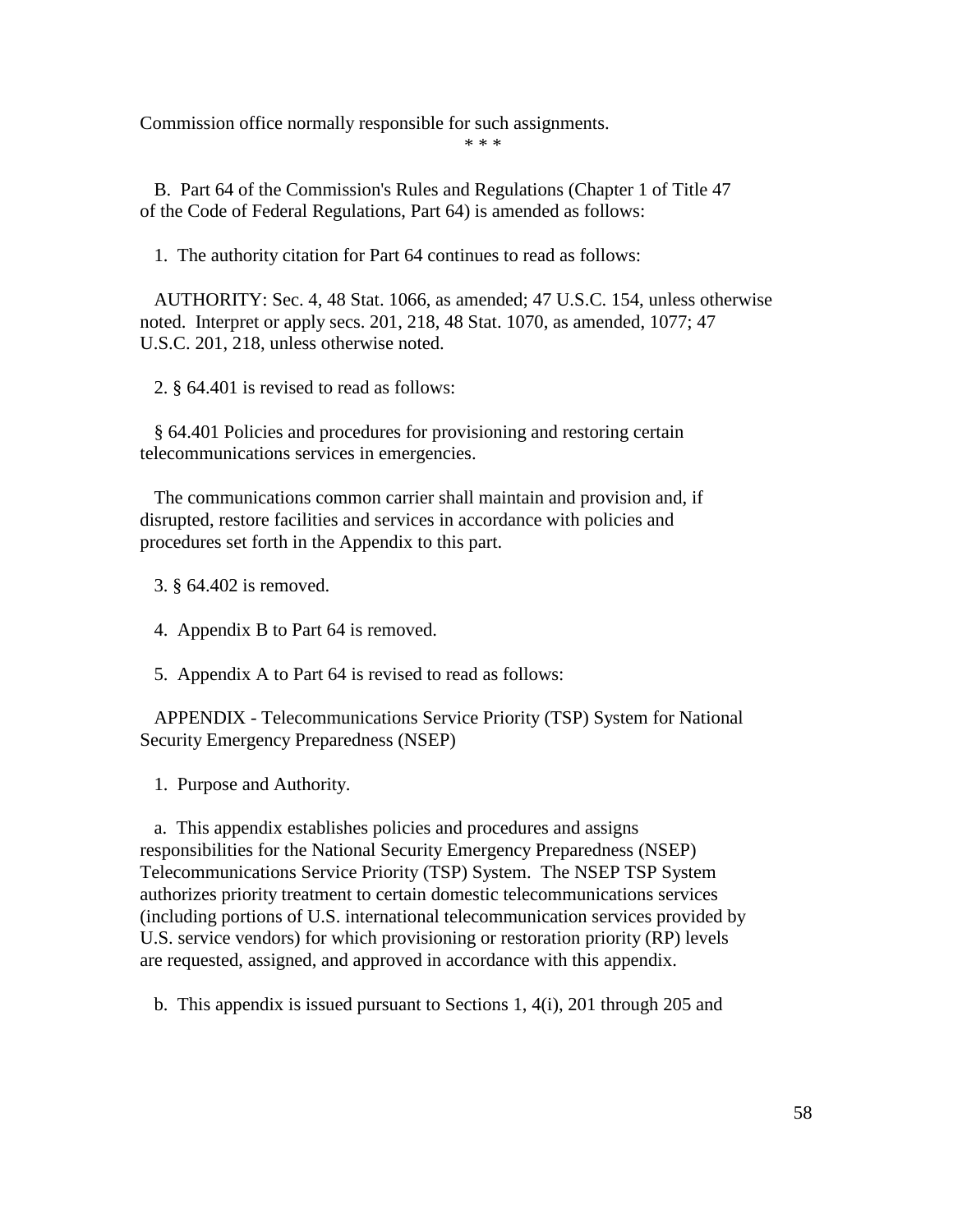303(r) of the Communications Act of 1934, as amended, 47 U.S.C. §§ 151, 154(i), 201 through 205 and 303(r). These sections grant to the Federal Communications Commission (FCC) the authority over the assignment and approval of priorities for provisioning and restoration of common carrier-provided telecommunications services. Under Section 706 of the Communications Act, this authority may be superseded, and expanded to include non-common carrier telecommunication services, by the war emergency powers of the President of the United States. This appendix provides the Commission's Order to telecommunication service vendors and users to comply with policies and procedures establishing the NSEP TSP System, until such policies and procedures are superseded by the President's war emergency powers. This appendix is intended to be read in conjunction with regulations and procedures that the Executive Office of the President \* issues (1) to implement responsibilities assigned in Section 6(b) of this appendix, or (2) for use in the event this appendix is superseded by the President's war emergency powers.

 c. Together, this appendix and the regulations and procedures issued by the Executive Office of the President establish one uniform system of priorities for provisioning and restoration of NSEP telecommunication services both before and after invocation of the President's war emergency powers. In order that government and industry resources may be used effectively under all conditions, a single set of rules, regulations, and procedures is necessary, and they must be applied on a day-to-day basis to all NSEP services so that the priorities they establish can be implemented at once when the need arises.

 \* In Sections 2(a)(2) and 2(b)(2) of Executive Order No. 12472, "Assignment of National Security and Emergency Preparedness Telecommunications Functions" April 3, 1984 (49 Fed. Reg. 13471 (1984)), the President assigned to the Director, Office of Science and Technology Policy, certain NSEP telecommunication resource management responsibilities. The term "Executive Office of the President" as used in this appendix refers to the official or organization designated by the President to act on his behalf.

2. Applicability and Revocation.

a. This appendix applies to NSEP telecommunications services:

 (1) For which initial or revised priority level assignments are requested pursuant to Section 8 of this appendix.

(2) Which were assigned restoration priorities under the provision of FCC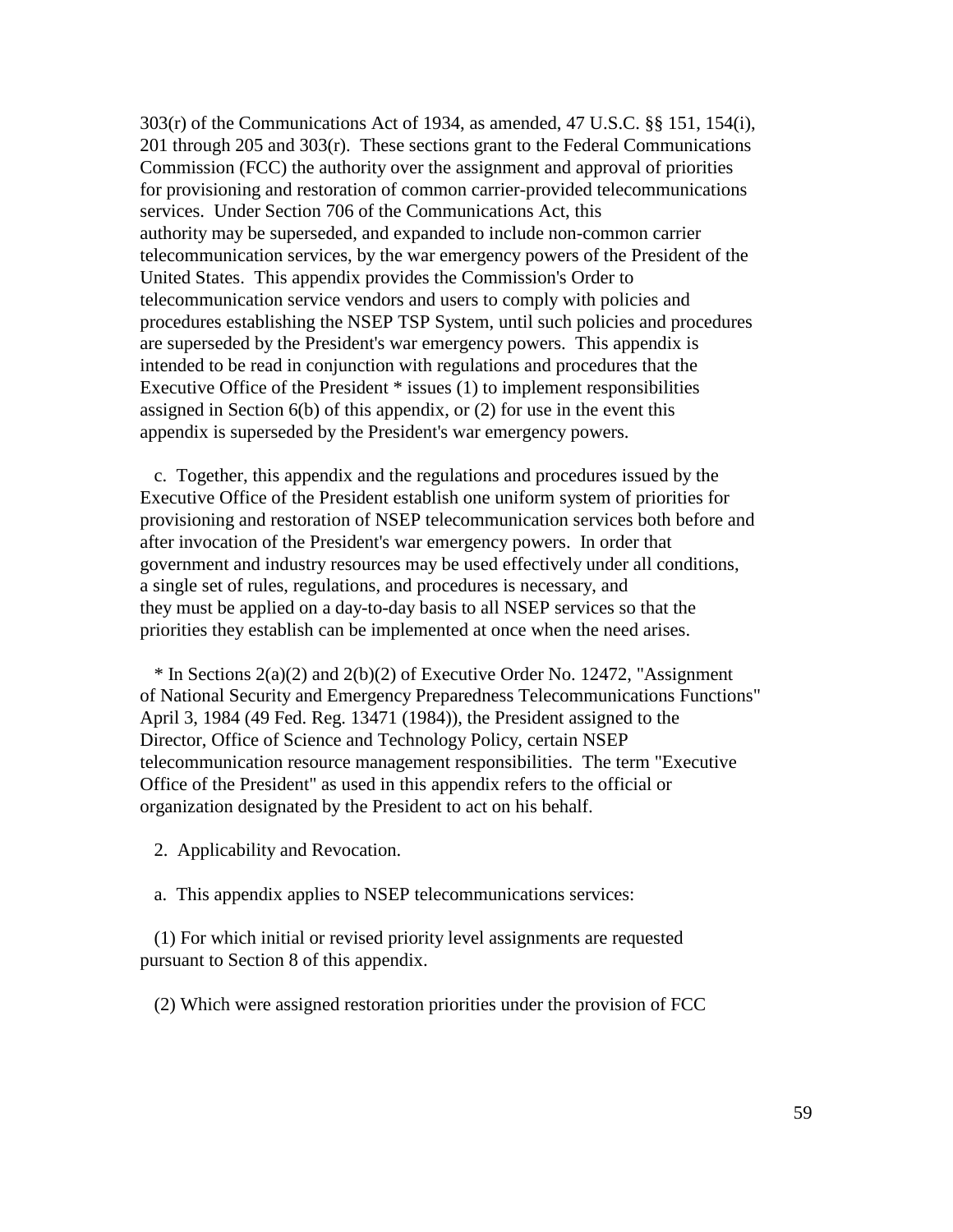Order 80-581; 81 FCC 2d 441 (1980); 47 CFR Part 64, Appendix A, "Priority System for the Restoration of Common Carrier Provided Intercity Private Line Services"; and are being resubmitted for priority level assignments pursuant to Section 10 of this appendix. (Such services will retain assigned restoration priorities until a resubmission for a TSP assignment is completed or until the existing RP rules are terminated.)

 b. FCC Order 80-581 will continue to apply to all other intercity, private line circuits assigned restoration priorities thereunder until the fully operating capability date of this appendix, 30 months after the initial operating capability date referred to in subsection d of this Section.

 c. In addition, FCC Order, "Precedence System for Public Correspondence Services Provided by the Communications Common Carriers" (34 Fed. Reg. 17292 (1969)); (47 CFR Part 64, Appendix B), is revoked as of the effective date of this appendix.

 d. The initial operating capability (IOC) date for NSEP TSP will be nine months after release in the Federal Register of the FCC's order following review of procedures submitted by the Executive Office of the President. On this IOC date requests for priority assignments generally will be accepted only by the Executive Office of the President.

3. Definitions.

As used in this part:

 a. Assignment means the designation of priority level(s) for a defined NSEP telecommunications service for a specified time period.

 b. Audit means a quality assurance review in response to identified problems.

 c. Government refers to the Federal government or any foreign, state, county, municipal or other local government agency or organization. Specific qualifications will be supplied whenever reference to a particular level of government is intended (e.g., "Federal Government", "state government"). "Foreign government" means any sovereign empire, kingdom, state, or independent political community, including foreign diplomatic and consular establishments and coalitions or associations of governments (e.g., North Atlantic Treaty Organization (NATO), Southeast Asian Treaty Organization (SEATO), Organization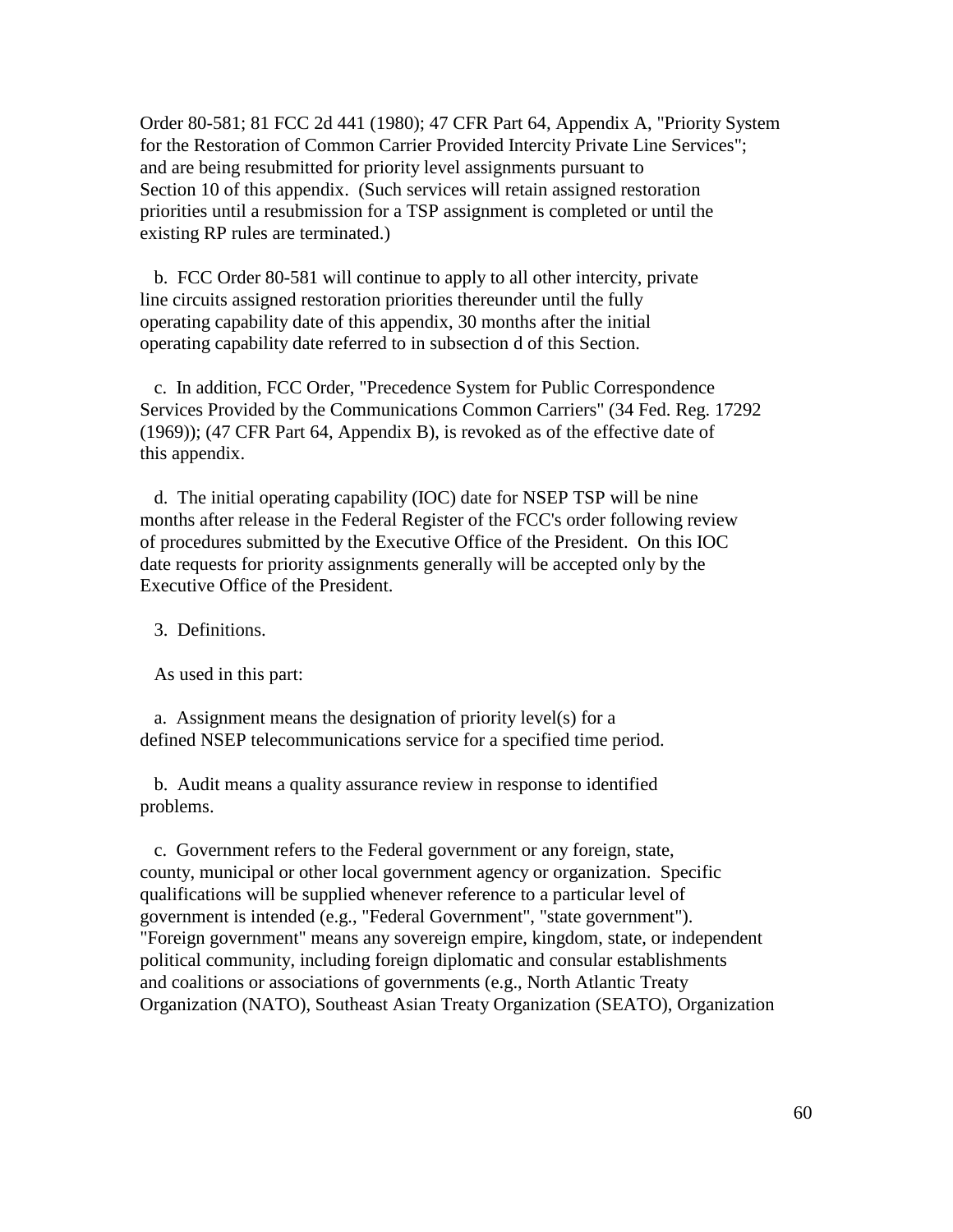of American States (OAS), and government agencies or organization (e.g., Pan American Union, International Postal Union, and International Monetary Fund)).

 d. National Communications System (NCS) refers to that organization established by the President in Executive Order No. 12472, "Assignment of National Security and Emergency Preparedness Telecommunications Functions," April 3, 1984, 49 Fed. Reg. 13471 (1984).

 e. National Coordinating Center (NCC) refers to the joint telecommunications industry-Federal government operation established by the National Communications System to assist in the initiation, coordination, restoration, and reconstitution of NSEP telecommunication services or facilities.

 f. National Security Emergency Preparedness (NSEP) telecommunications services," or "NSEP services," means telecommunication services which are used to maintain a state of readiness or to respond to and manage any event or crisis (local, national, or international), which causes or could cause injury or harm to the population, damage to or loss of property, or degrades or threatens the NSEP posture of the United States. These services fall into two specific categories, Emergency NSEP and Essential NSEP, and are assigned priority levels pursuant to Section 9 of this appendix.

 g. NSEP Treatment refers to the provisioning of a telecommunication service before others based on the provisioning priority level assigned by the Executive Office of the President.

 h. Priority Action means assignment, revision, revocation, or revalidation by the Executive Office of the President of a priority level associated with an NSEP telecommunications service.

 i. Priority Level means the level that may be assigned to an NSEP telecommunications service specifying the order in which provisioning or restoration of the service is to occur relative to other NSEP and/or non-NSEP telecommunication services. Priority levels authorized by this appendix are designated (highest to lowest) "E," "1," "2," "3," "4," and "5" for provisioning and "1," "2," "3," "4," and "5" for restoration.

 j. Priority Level Assignment means the priority level(s) designated for the provisioning and/or restoration of a particular NSEP telecommunications service under Section 9 of this appendix.

k. Private NSEP Telecommunications Services include non-common carrier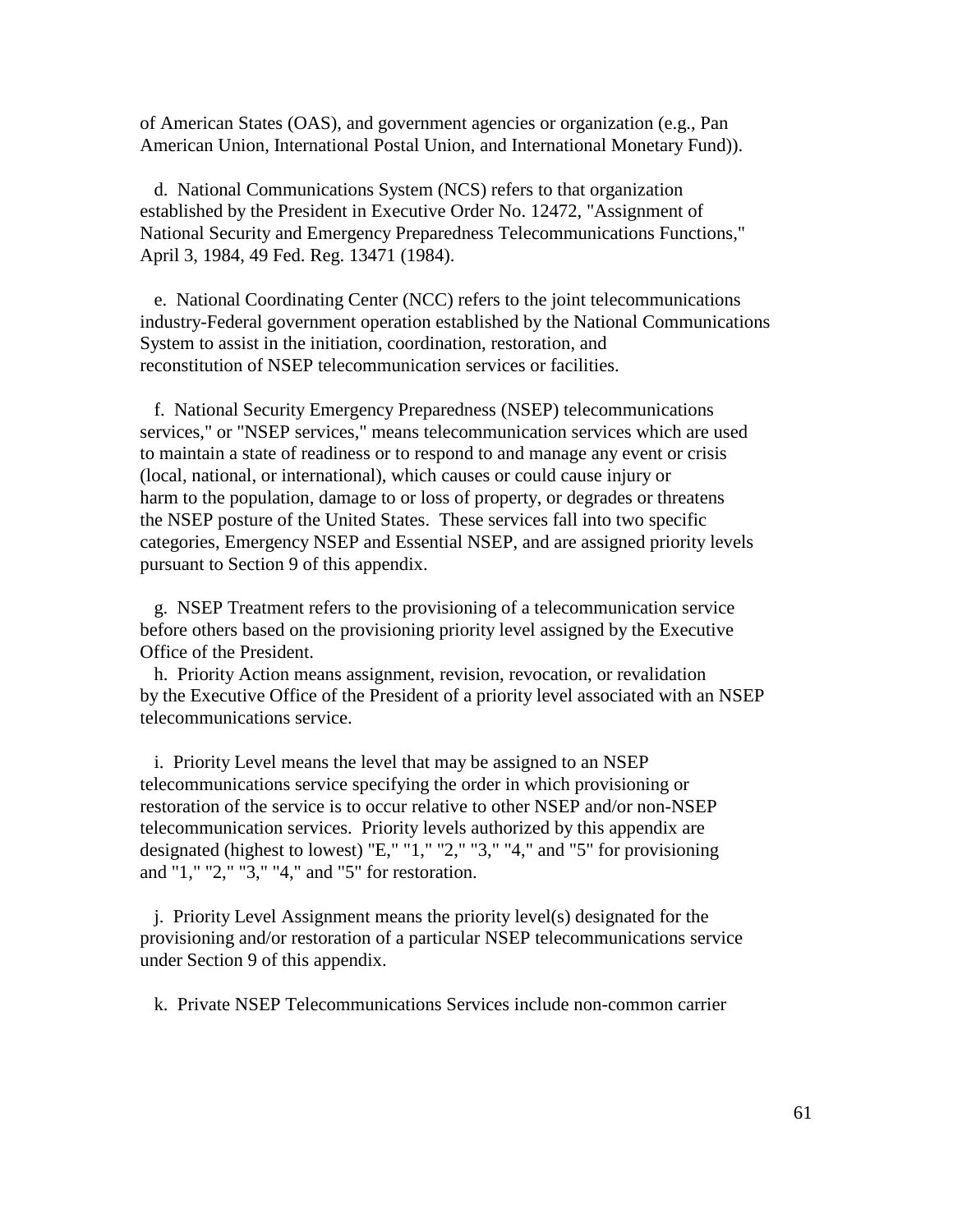telecommunications services including private line, virtual private line, and private switched network services.

 l. Provisioning means the act of supplying telecommunications service to a user, including all associated transmission, wiring and equipment. As used herein, "provisioning" and "initiation" are synonymous and include altering the state of an existing priority service or capability.

 m. Public Switched NSEP Telecommunications Services include those NSEP telecommunications services utilizing public switched networks. Such services may include both interexchange and intraexchange network facilities (e.g., switching systems, interoffice trunks and subscriber loops).

 n. Reconciliation means the comparison of NSEP service information and the resolution of identified discrepancies.

 o. Restoration means the rejustification by a service user of a priority level assignment. This may result in extension by the Executive Office of the President of the expiration date associated with the priority level assignment.

 p. Revalidation means the rejustification by a service user of a priority level assignment. This may result in extension by the Executive Office of the President of the expiration date associated with the priority level assignment.

 q. Revision means the change of priority level assignment for an NSEP telecommunications service. This includes any extension of an existing priority level assignment to an expanded NSEP service.

 r. Revocation means the elimination of a priority level assignment when it is no longer valid. All priority level assignments for an NSEP service are revoked upon service termination.

 s. Service Identification refers to the information uniquely identifying an NSEP telecommunications service to the service vendor and/or service user.

 t. Service User refers to any individual or organization (including a service vendor) supported by a telecommunications service for which a priority level has been requested or assigned pursuant to Section 8 or 9 of this appendix.

u. Service Vendor refers to any person, association, partnership,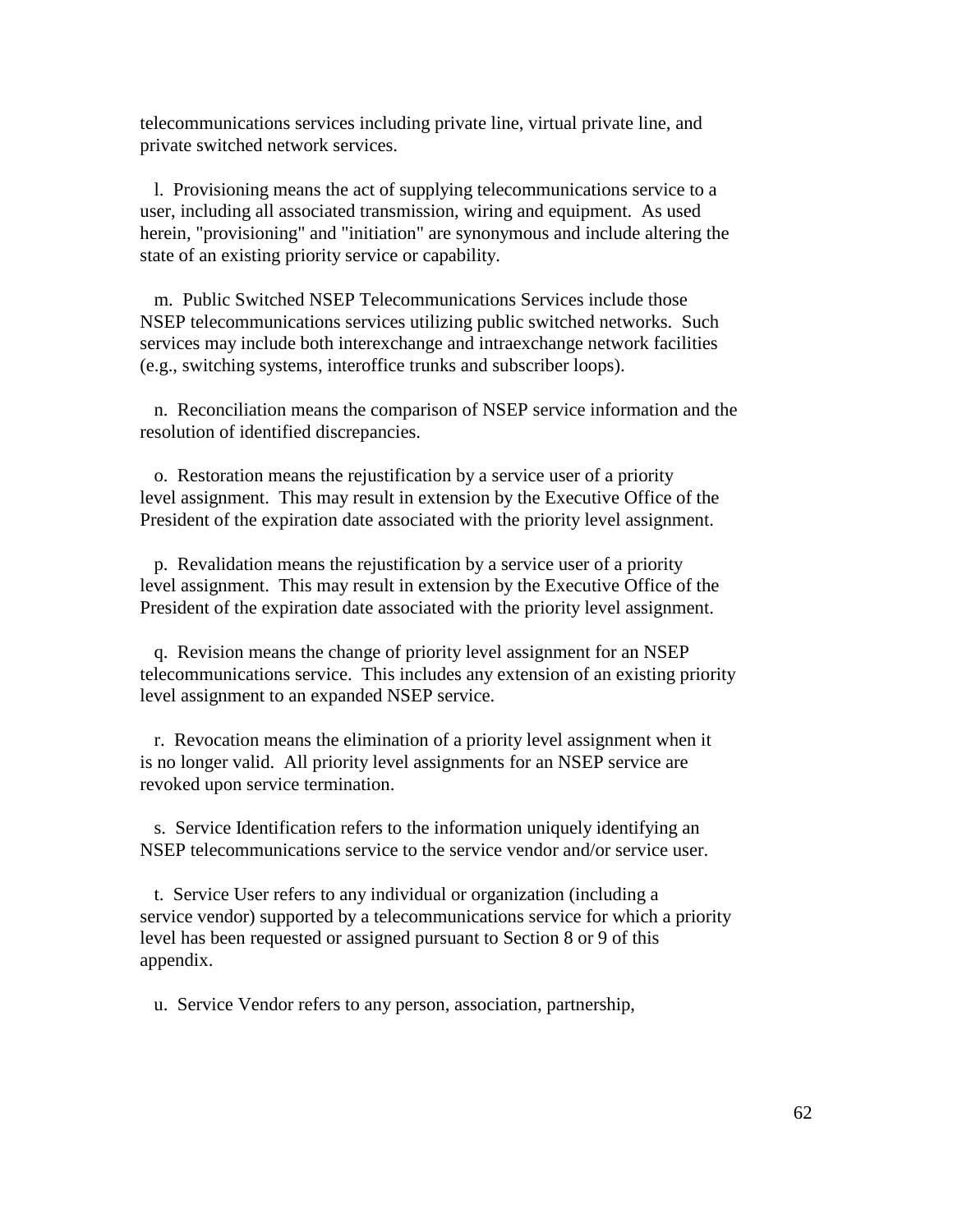corporation, organization, or other entity (including common carriers and government organizations) that offers to supply any telecommunications equipment, facilities, or services (including customer premises equipment and wiring) or combination thereof. The term includes resale carriers, prime contractors, subcontractors, and interconnecting carriers.

 v. Spare Circuits or Services refers to those not being used or contracted for by any customer.

 w. Telecommunication Services means the transmission, emission, or reception of signals, signs, writing, images, sounds or intelligence of any nature, by wire, cable, satellite, fiber optics, laser, radio, visual or other electronic, electric, electromagnetic, or acoustically coupled means, or any combination thereof. The term can include necessary telecommunication facilities.

 x. Telecommunications Service Priority (TSP) System User refers to any individual, organization, or activity that interacts with the NSEP TSP System.

4. Scope.

 a. Domestic NSEP Services. The NSEP TSP System and procedures established by this appendix authorize priority treatment to the following domestic telecommunication services (including portions of U.S. international telecommunication services provided by U.S. vendors) for which provisioning or restoration priority levels are requested, assigned, and approved in accordance with this appendix:

(1) Common carrier services which are:

(a) Interstate or foreign telecommunications services.

 (b) Intrastate telecommunication services inseparable from interstate or foreign telecommunications services, and intrastate telecommunication services to which priority levels are assigned pursuant to Section 9 of this appendix.

NOTE: Initially, the NSEP TSP System's applicability to public switched services is limited to (a) provisioning of such services (e.g., business, centrex, cellular, foreign exchange, Wide Area Telephone Service (WATS) and other services that the selected vendor is able to provision) and (b) restoration of services that the selected vendor is able to restore.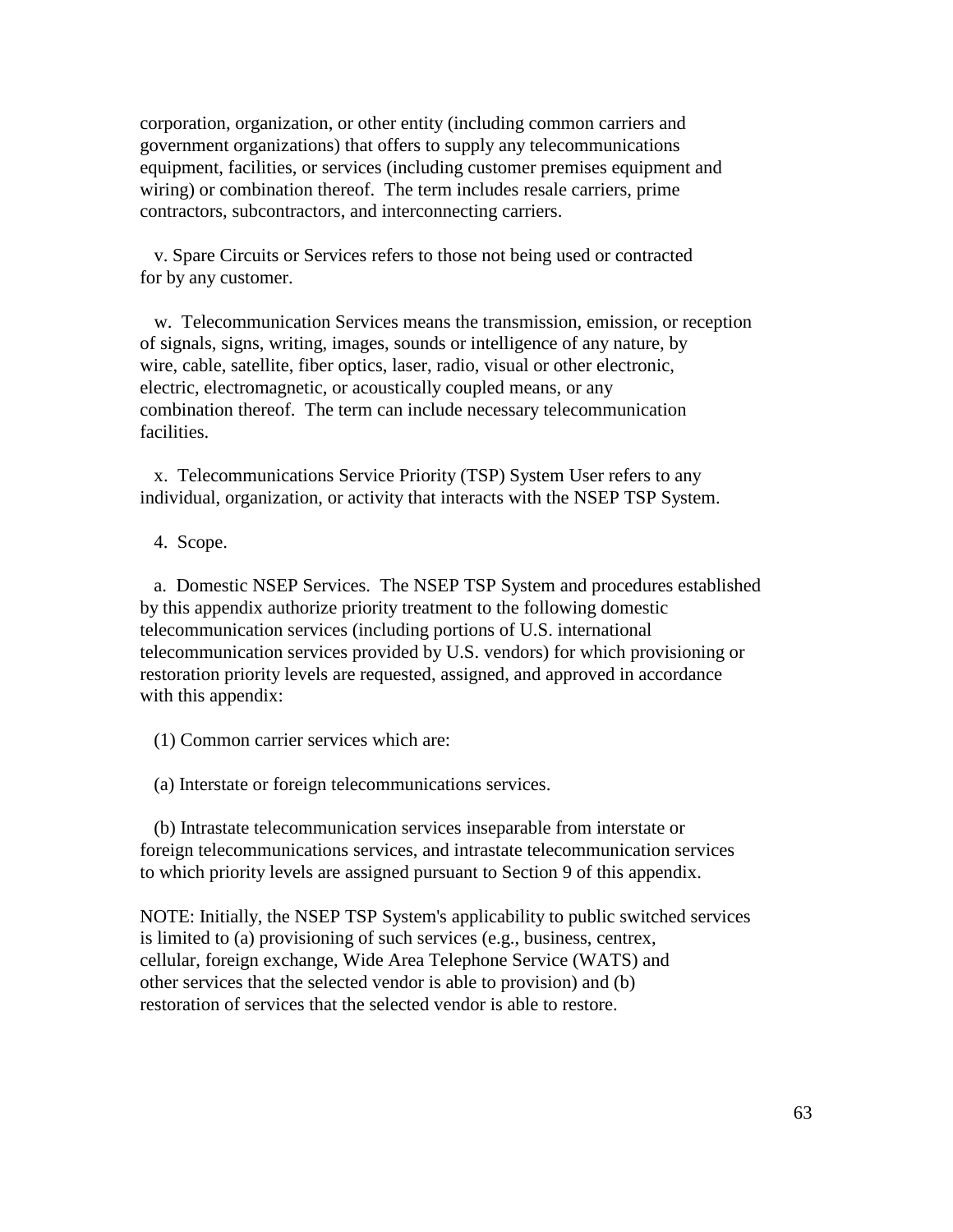(2) services which are provided by government and/or non-common carriers and are interconnected to common carrier services assigned a priority level pursuant to Section 9 of this appendix.

 b. Control services and orderwires. The NSEP TSP System and procedures established by this appendix are not applicable to authorize priority treatment to control services or orderwires owned by a service vendor and needed for provisioning, restoration, or maintenance of other services owned by that service vendor. Such control services and orderwires shall have priority provisioning and restoration over all other telecommunication services (including NSEP services) and shall be exempt from preemption. However, the NSEP TSP System and procedures established by this appendix are applicable to control services or orderwires leased by a service vendor.

 c. Other Services. The NSEP TSP System may apply, at the discretion of and upon special arrangements by the NSEP TSP System users involved, to authorize priority treatment to the following telecommunication services:

 (1) Government or non-common carrier services which are not connected to common carrier provided services assigned a priority level pursuant to Section 9 of this appendix.

 (2) Portions of U.S. international services which are provided by foreign correspondents. (U.S. telecommunication service vendors are encouraged to ensure that relevant operating arrangements are consistent to the maximum extent practicable with the NSEP TSP System. If such arrangements do not exist, U.S. telecommunication service vendors should handle service provisioning and/or restoration in accordance with any system acceptable to their foreign correspondents which comes closest to meeting the procedures established in this appendix.)

### 5. Policy.

 The NSEP TSP System is the regulatory, administrative, and operational system authorizing and providing for priority treatment, i.e., provisioning and restoration, of NSEP telecommunication services. As such, it establishes the framework for telecommunication service vendors to provision, restore, or otherwise act on a priority basis to ensure effective NSEP telecommunication services. The NSEP TSP System allows the assignment of priority levels to any NSEP service across three time periods, or stress conditions: Peacetime/Crisis/Mobilizations. Attack/War, and Post-Attack/Recovery. Although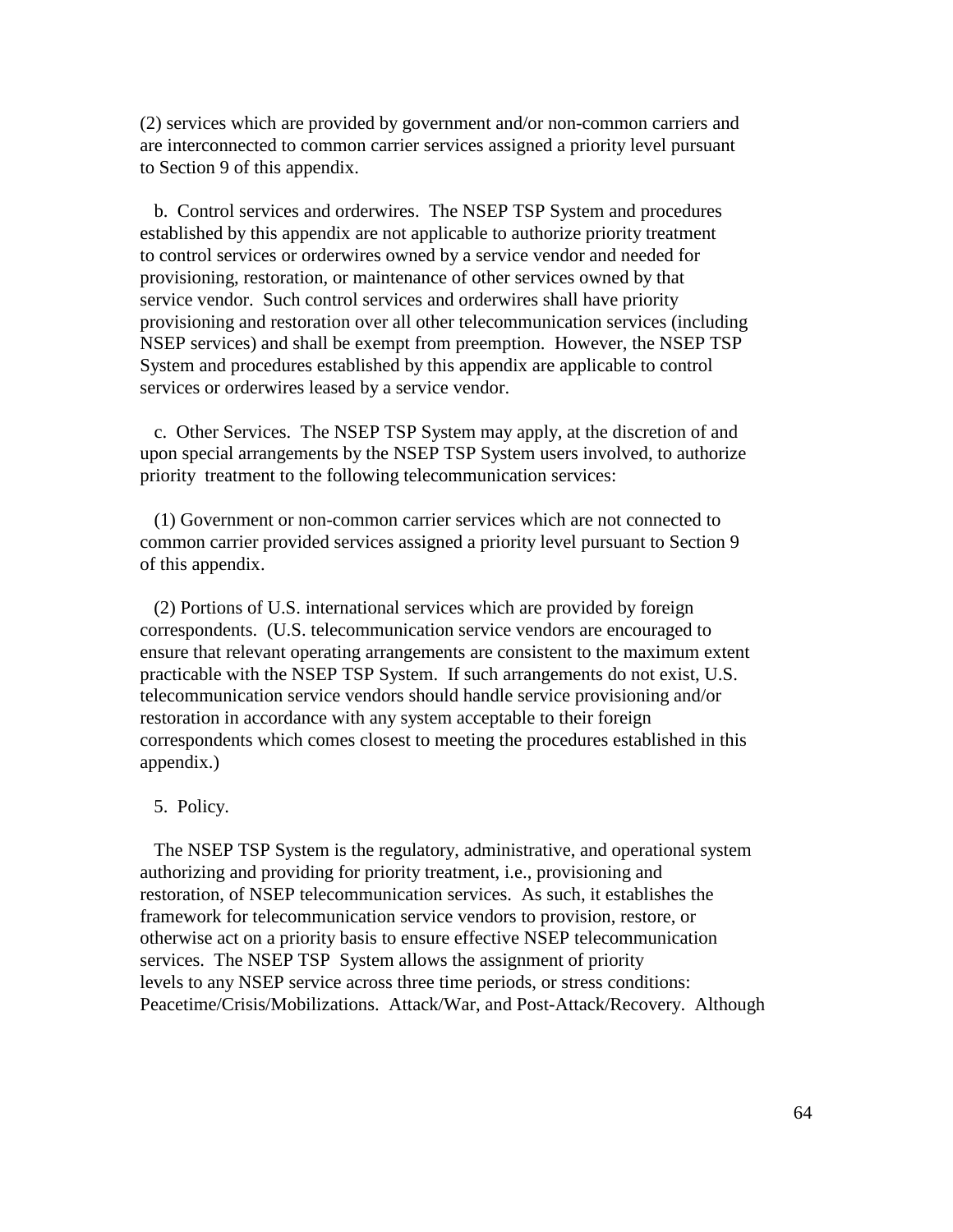priority levels normally will be assigned by the Executive Office of the President and retained by service vendors only for the current time period, they may be preassigned for the other two time periods at the request of service users who are able to identify and justify in advance, their wartime or post-attack NSEP telecommunication requirements. Absent such preassigned priority levels for the Attack/War and Post-Attack/Recovery periods, priority level assignments for the Peacetime/Crisis/Mobilization period will remain in effect. At all times, priority level assignments will be subject to revision by the FCC or (on an interim basis) the Executive Office of the President, based upon changing NSEP needs. No other system of telecommunication service priorities which conflicts with the NSEP TSP System is authorized.

6. Responsibilities.

a. The FCC will:

(1) Provide regulatory oversight of implementation of the NSEP TSP System.

 (2) Enforce NSEP TSP System rules and regulations, which are contained in this appendix.

 (3) Act as final authority for approval, revision, or disapproval of priority actions by the Executive Office of the President and adjudicate dispute regarding either priority actions or denials of requests for priority actions by the Executive Office of the President, until superseded by the President's war emergency powers under Section 706 of the Communications Act.

 (4) Function (on a discretionary basis) as a sponsoring Federal organization. (See Section 6(c) below.)

b. The Executive Office of the President will:

 (1) During exercise of the President's war emergency powers under Section 706 of the Communications Act, act as the final approval authority for priority actions or denials of requests for priority actions, adjudicating any disputes.

 (2) Until the exercise of the President's war emergency powers, administer the NSEP TSP System which includes:

 (a) Receiving, processing, and evaluating requests for priority actions from service users, or sponsoring Federal government organizations on behalf of service users (e.g., Department of State or Defense on behalf of foreign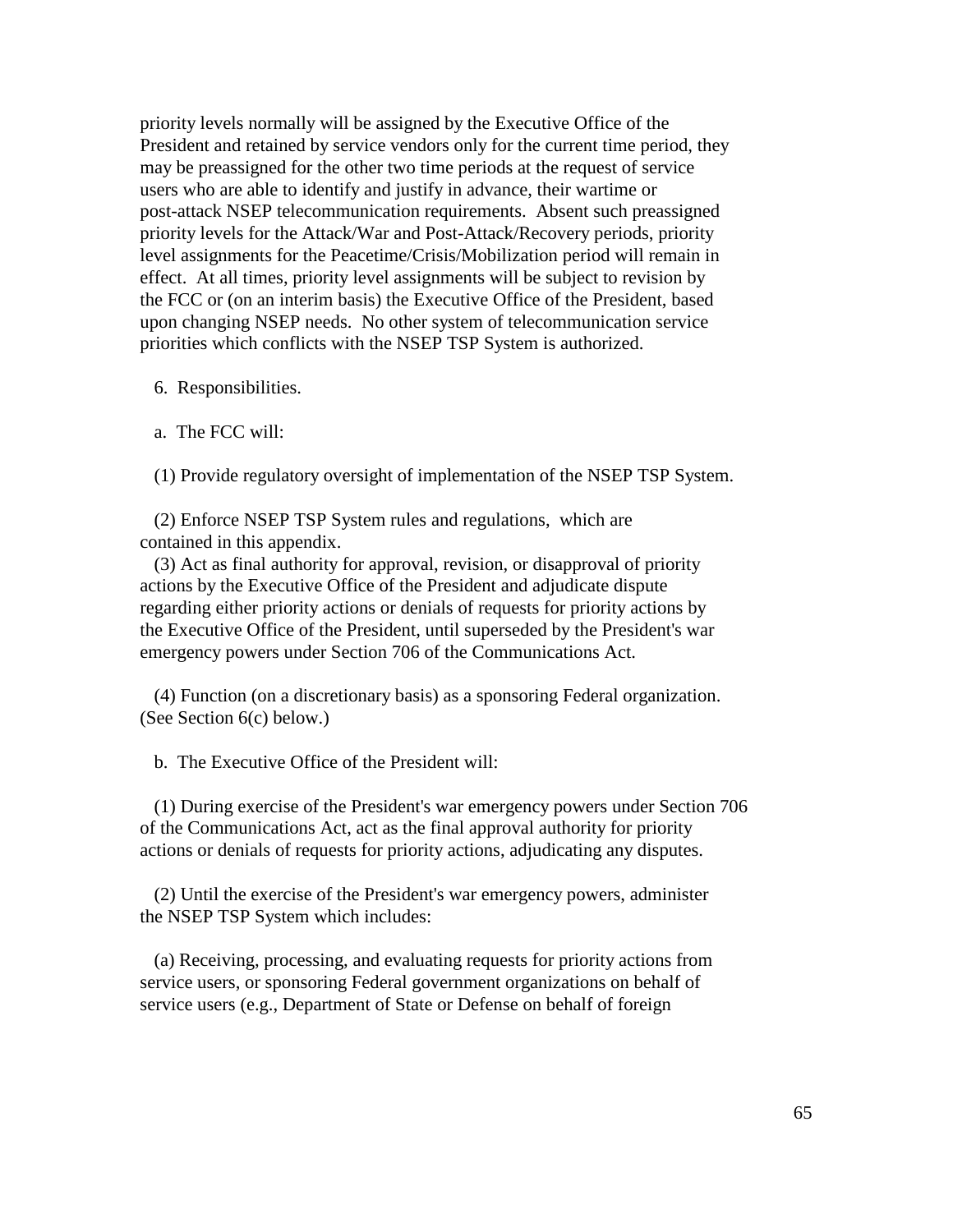governments, Federal Emergency Management Agency on behalf of state and local governments, and any Federal organization on behalf of private industry entities). Action on such requests will be completed within 30 days of receipt.

 (b) Assigning, revising, revalidating, or revoking priority levels as necessary or upon request of service users concerned, and denying requests for priority actions as necessary, using the categories and criteria specified in Section 12 of this appendix. Action on such requests will be completed within 30 days of receipt.

(c) Maintaining data on priority level assignments.

 (d) Periodically forwarding to the FCC lists of priority actions by the Executive Office of the President for review and approval.

(e) Periodically initiating reconciliation.

(f) Testing and evaluating the NSEP TSP System for effectiveness.

 (g) Conducting audits as necessary. Any Telecommunications Service Priority (TSP) System user may request the Executive Office of the President to conduct an audit.

 (h) Issuing, subject to review by the FCC, regulations and procedures supplemental to and consistent with this appendix regarding operation and use of the NSEP TSP System.

 (i) Serving as a centralized point-of-contact for collecting and disseminating to all interested parties (consistent with requirements for treatment of classified and proprietary material) information concerning use and abuse of the NSEP TSP System.

 (j) Establishing and assisting a TSP System Oversight Committee to identity and review any problems developing in the system and recommend actions to correct them or prevent recurrence. In addition to representatives of the Executive Office of the President, representatives from private industry (including telecommunication service vendors), state and local governments, the FCC, and other organizations may be appointed to that Committee.

(k) Reporting at least quarterly to the FCC and TSP System Oversight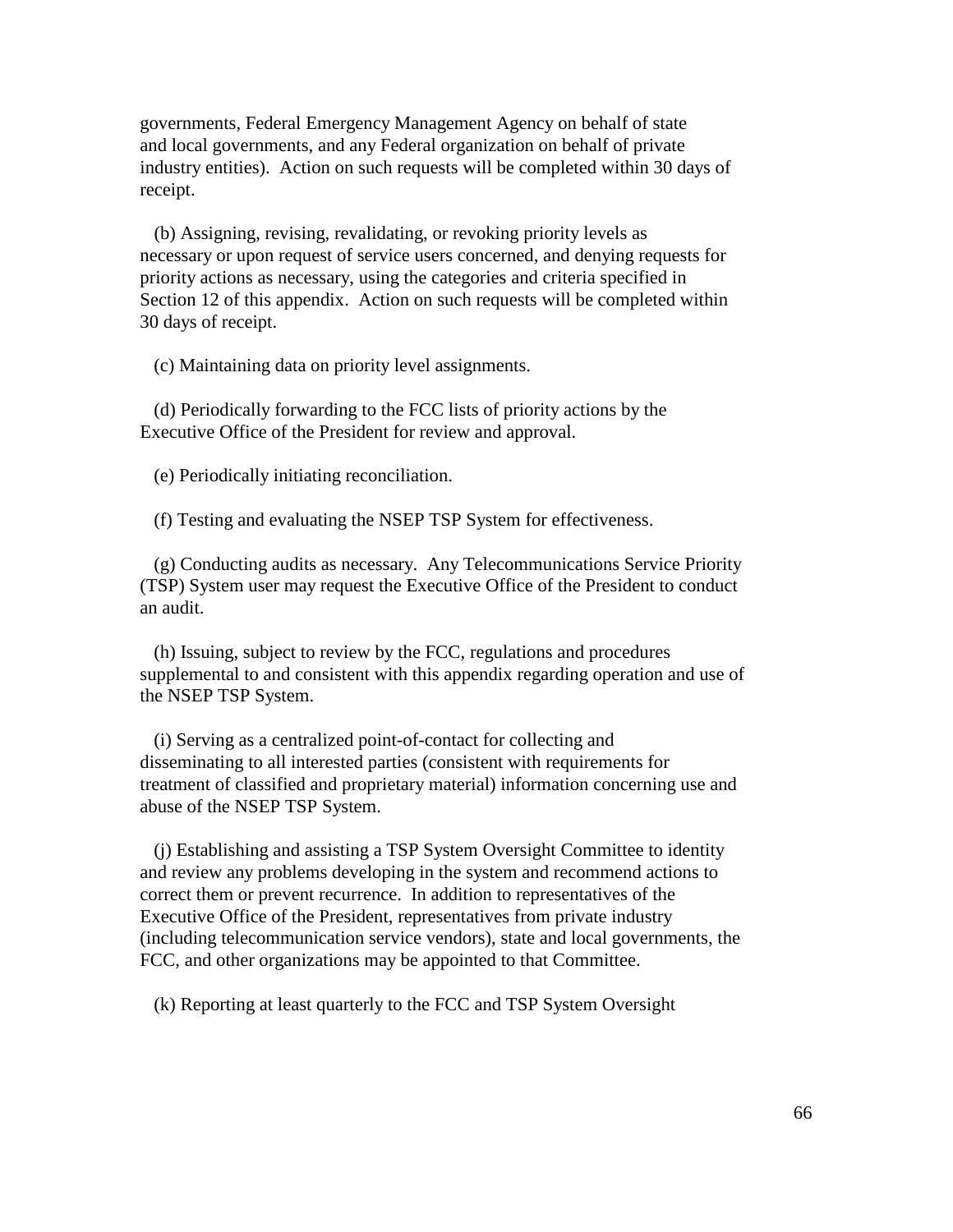Committee, together with any recommendations for action, the operational status of and trends in the NSEP TSP System, including:

 (i) Numbers of requests processed for the various priority actions, and the priority levels assigned.

 (ii) Relative percentages of services assigned to each priority level under each NSEP category and subcategory.

 (iii) Any apparent serious misassignment or abuse of priority level assignments.

(iv) Any existing or developing problem.

 (l) Submitting semi-annually to the FCC and TSP System Oversight Committee a summary report identifying the time and event associated with each invocation of NSEP treatment under Section 9(c) of this appendix, whether the NSEP service requirement was adequately handled, and whether any additional charges were incurred. These reports will be due by April 30th for the preceding July through December and by October 31st for the preceding January through June time periods.

 (m) All reports submitted to the FCC should be directed to Chief, Domestic Services Branch, Common Carrier Bureau, Washington, D.C. 20554.

 (3) Function (on a discretionary basis) as a sponsoring Federal organization. (See Section 6(c) below.)

c. Sponsoring Federal organizations will:

 (1) Review and decide whether to sponsor foreign, state, and local government and private industry (including telecommunication service vendors) requests for priority actions. Federal organizations will forward sponsored requests with recommendations for disposition to the Executive Office of the President. Recommendations will be based on the categories and criteria in Section 12 of this appendix.

 (2) Forward notification of priority actions or denials of requests for priority actions from the Executive Office of the President to the requesting foreign, state, and local government and private industry entities.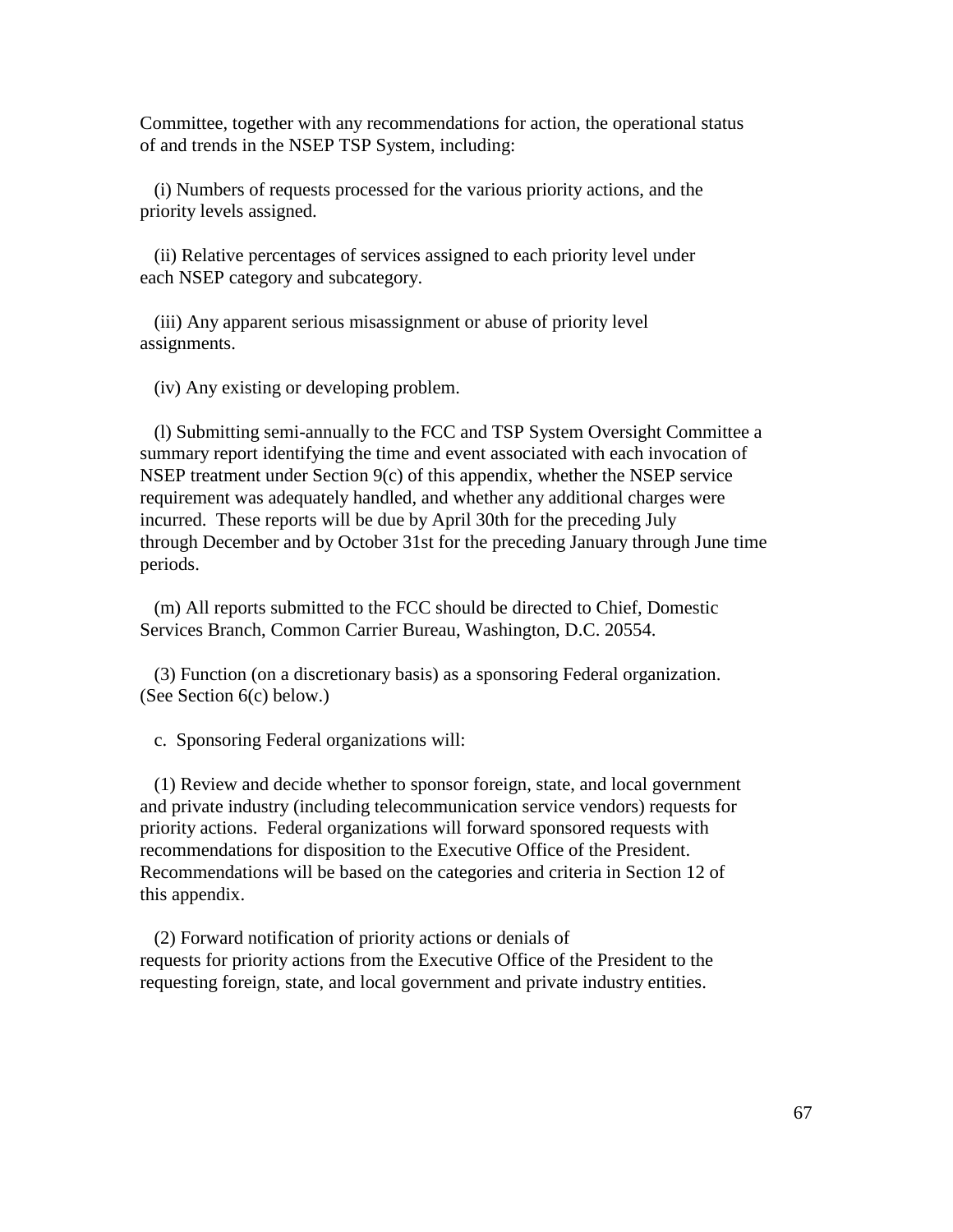(3) Cooperate with the Executive Office of the President during reconciliation, revalidation, and audits.

 (4) Comply with any regulations and procedures supplemental to and consistent with this appendix which are issued by the Executive Office of the President. d. Service users will:

 (1) Identify services requiring priority level assignments and request and justify priority level assignments in accordance with this appendix and any supplemental regulations and procedures issued by the Executive Office of the President that are consistent with this appendix.

 (2) Request and justify revalidation of all priority level assignments at least every three years.

 (3) For services assigned priority levels, ensure (through contractual means or otherwise) availability of customer premises equipment and wiring necessary for end-to-end service operation by the service due date, and continued operation; and, for such services in the Emergency NSEP category, by the time that vendors are prepared to provide the services. Additionally, designate the organization responsible for the service on an end-to-end basis.

 (4) Be prepared to accept services assigned priority levels by the service due dates or, for services in the Emergency NSEP category, when they are available.

 (5) Pay vendors any authorized costs associated with services that are assigned priority levels.

 (6) Report to vendors any failed or unusable services that are assigned priority levels.

 (7) Designate a 24-hour point-of-contact for matters concerning each request for priority action and apprise the Executive Office of the President thereof.

 (8) Upon termination of services that are assigned priority levels, or circumstances warranting revisions in priority level assignment (e.g., expansion of service), request and justify revocation or revision.

 (9) When NSEP treatment is invoked under Section 9(c) of this appendix, within 90 days following provisioning of the service involved, forward to the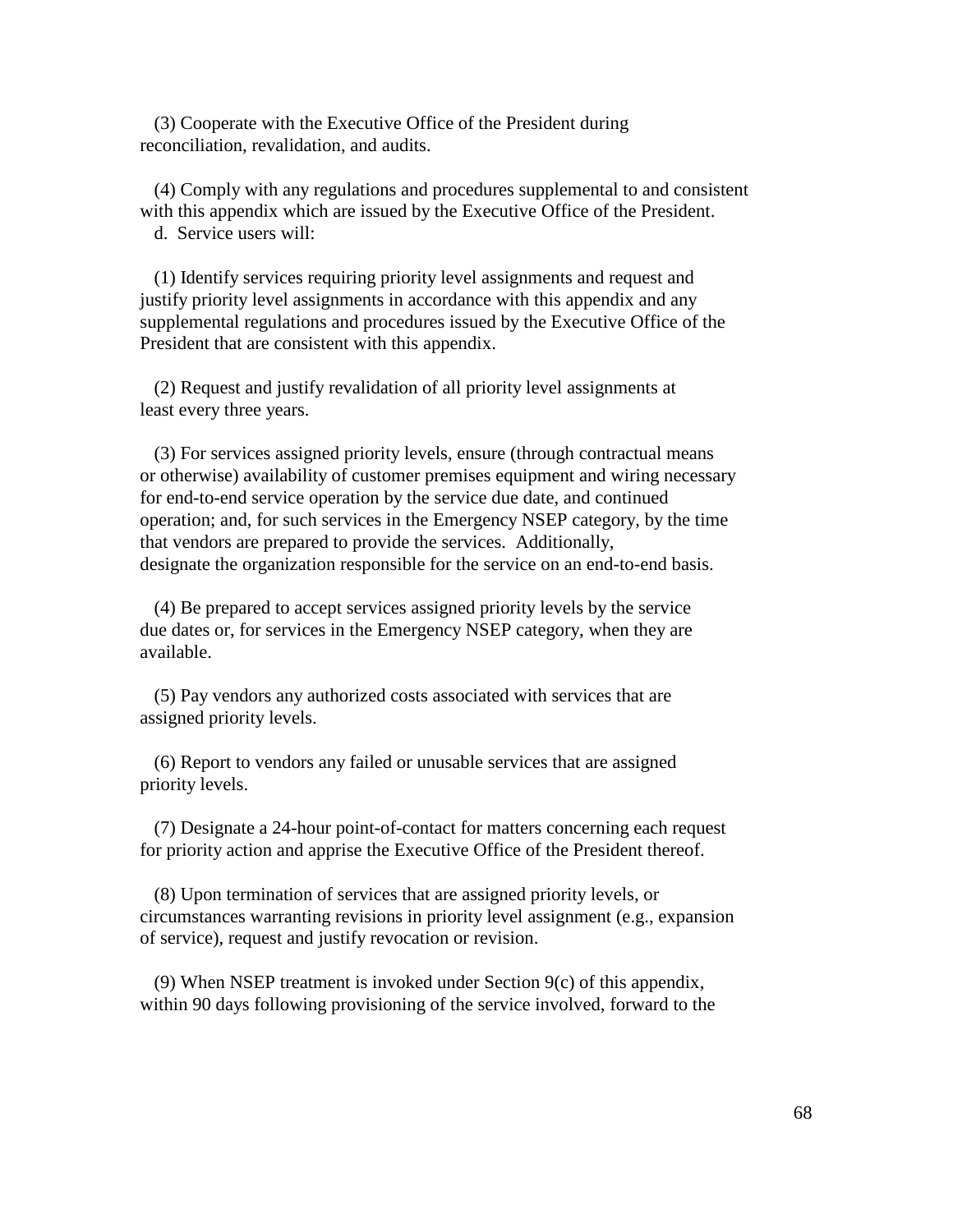National Coordinating Center (see Section 3(e) of this appendix) complete information identifying the time and event associated with the invocation and regarding whether the NSEP service requirement was adequately handled and whether any additional charges were incurred.

 (10) Cooperate with the Executive Office of the President during reconciliation, revalidation, and audits.

 (11) Comply with any regulations and procedures supplemental to and consistent with this appendix that are issued by the Executive Office of the President.

 e. Non-federal service users, in addition to responsibilities prescribed above in Section 6(d), will obtain a sponsoring Federal organization for all requests for priority actions. If unable to find a sponsoring Federal organization, a non-federal service user may submit its request, which must include documentation of attempts made to obtain a sponsor and reasons given by the sponsor for its refusal, directly to the Executive Office of the President.

f. Service vendors will:

 (1) When NSEP treatment is invoked by service users, provision NSEP telecommunication services before non-NSEP services based on priority level assignments made by the Executive Office of the President. Provisioning will require service vendors to:

 (a) Allocate resources to ensure best efforts to provide NSEP services by the time required. When limited resources constrain response capability, vendors will address conflicts for resources by:

 (i) Providing NSEP services in order of provisioning priority level assignment (i.e., "E", "1", "2", "3", "4", or "5");

 (ii) Providing Emergency NSEP services (i.e., those assigned provisioning priority level "E") in order of receipt of the service requests;

 (iii) Providing Essential NSEP services (i.e. those assigned priority levels "1", "2", "3", "4", or "5") that have the same provisioning priority level in order of service due dates; and

 (iv) Referring any conflicts which cannot be resolved (to the mutual satisfaction of service vendors and users) to the Executive Office of the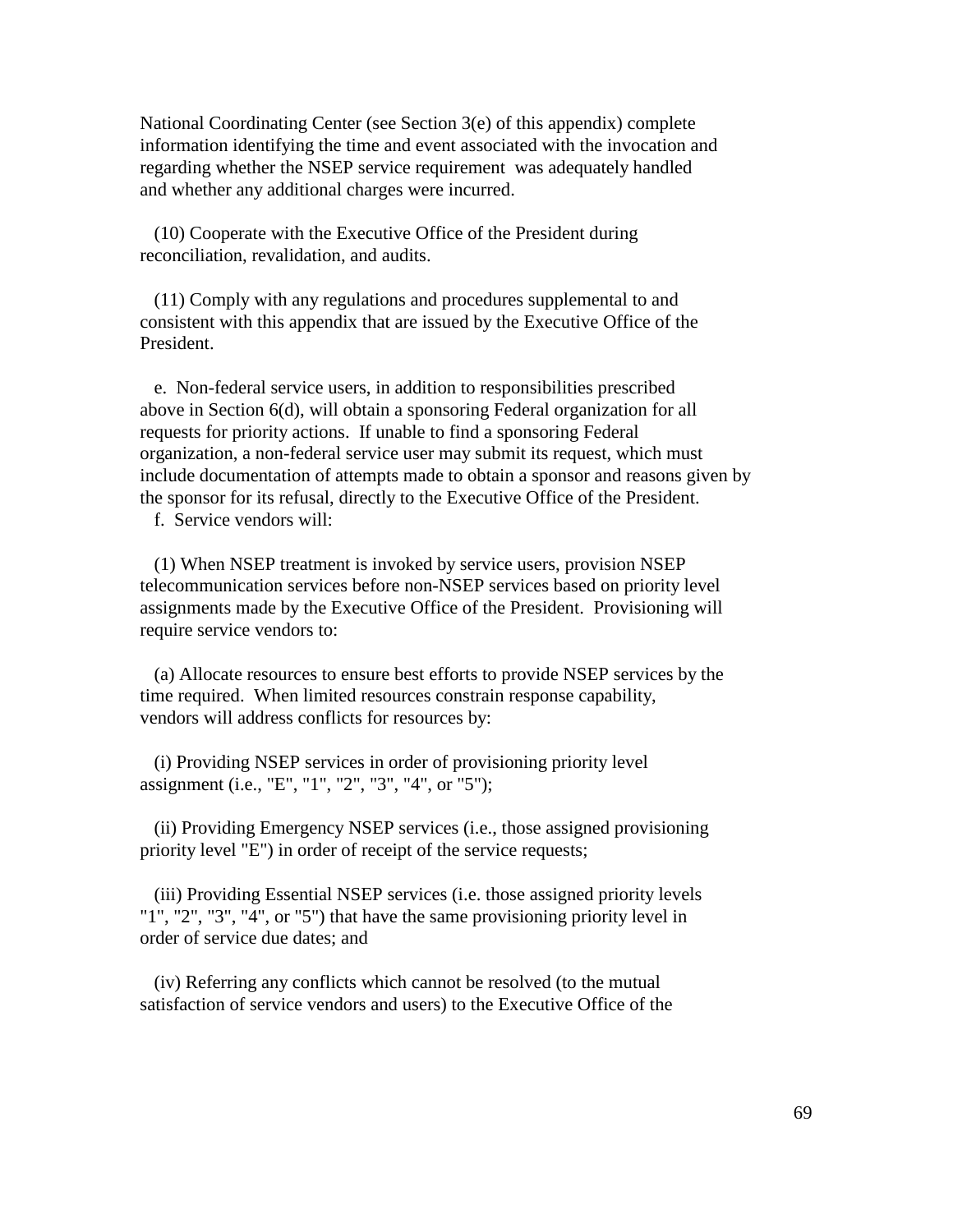President for resolution.

 (b) Comply with NSEP service requests by: (i) Allocating resources necessary to provide Emergency NSEP services as soon as possible, dispatching outside normal business hours when necessary;

 (ii) Ensuring best efforts to meet requested service dates for Essential NSEP services, negotiating a mutually (customer and vendor) acceptable service due date when the requested service due date cannot be met; and

 (iii) Seeking National Coordinating Center (NCC) assistance as authorized under the NCC Charter (see Section 1.3, NCC Charter, dated October 9, 1985).

 (2) Restore NSEP telecommunications services which suffer outage, or are reported as unusable or otherwise in need of restoration, before non-NSEP services, based on restoration priority level assignments. (NOTE: For broadband or multiple service facilities, restoration is permitted even though it might result in restoration of services assigned no or lower priority levels along with, or sometimes ahead of, some higher priority level services.) Restoration will require service vendors to restore NSEP services in order of restoration priority level assignment (i.e., "1", "2", "3", "4", "5") by:

 (a) Allocating available resources to restore NSEP services as quickly as practicable, dispatching outside normal business hours to restore services assigned priority levels "1," "2," and "3" when necessary, and services assigned priority level "4" and "5" when the next business day is more than 24 hours away:

 (b) Restoring NSEP services assigned the same restoration priority level based upon which can be first restored. (However, restoration actions in progress should not normally be interrupted to restore another NSEP service assigned the same restoration priority level);

 (c) Patching and/or rerouting NSEP services assigned restoration priority levels from "1" through "5," when use of patching and/or rerouting will hasten restoration;

 (d) Seeking National Coordinating Center (NCC) assistance as authorized under the NCC Charter; and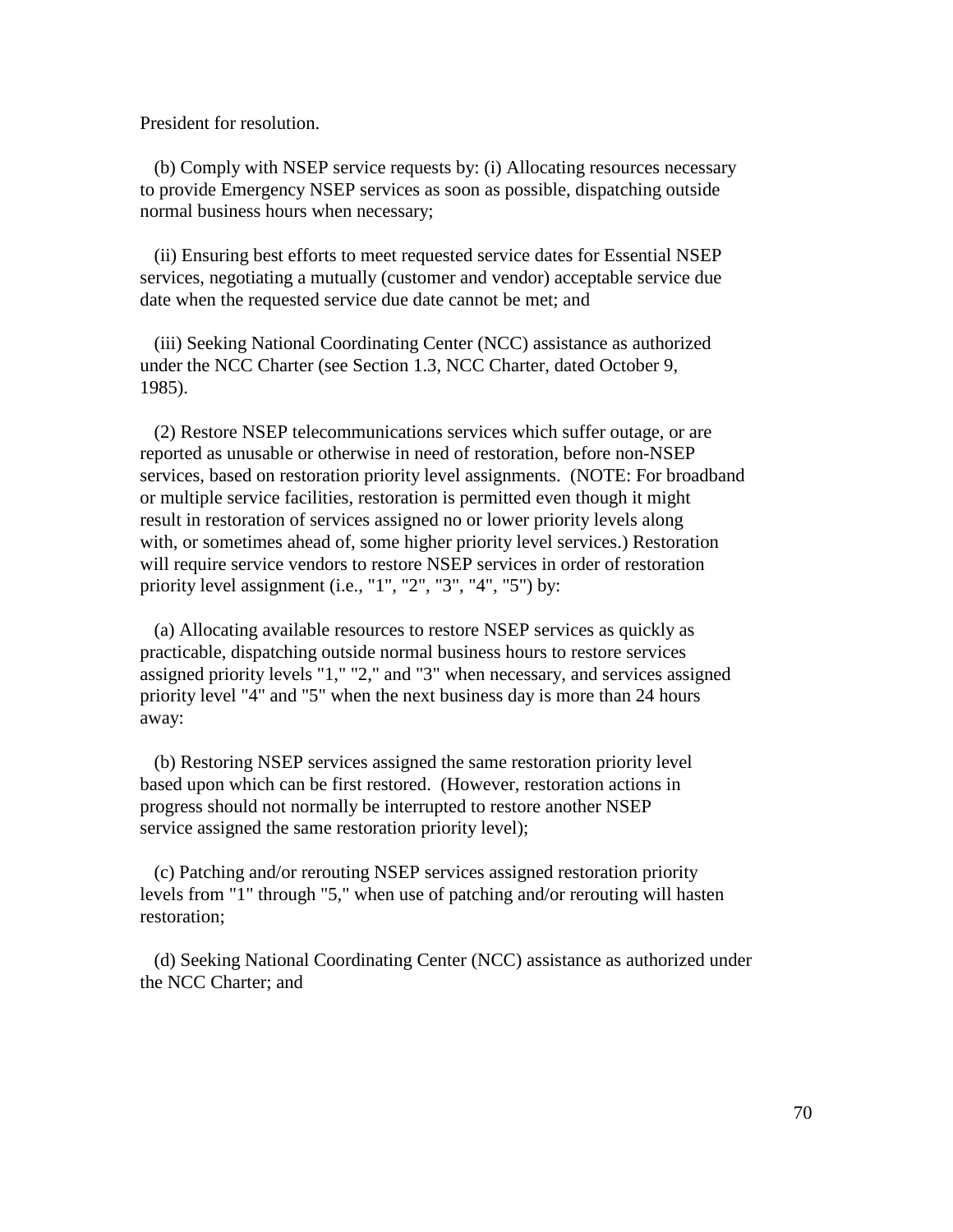(e) Referring any conflicts which cannot be resolved (to the mutual satisfaction of service vendors and users) to the Executive Office of the President for resolution.

 (3) Respond to provisioning requests of customers and/or other service vendors, and to restoration priority level assignments when an NSEP service suffers an outage or is reported as unusable, by:

 (a) Ensuring that vendor personnel understand their responsibilities to handle NSEP provisioning requests and to restore NSEP service; and

 (b) Providing a 24-hour point-of-contact for receiving provisioning requests for Emergency NSEP services and reports of NSEP service outages or unusability.

 (c) Seeking verification from an authorized entity if legitimacy of a priority level assignment or provisioning requests for an NSEP service is in doubt. However, processing of Emergency NSEP service requests will not be delayed for verification purposes.

 (4) Cooperate with other service vendors involved in provisioning or restoring a portion of an NSEP service by honoring provisioning or restoration priority level assignments, or requests for assistance to provision or restore NSEP services, as detailed in Sections  $6(f)(1)$ , (2), and (3) above.

 (5) All service vendors, including resale carriers, are required to ensure that service vendors supplying underlying facilities are provided information necessary to implement priority treatment of facilities that support NSEP services.

 (6) Preempt, when necessary, existing services to provide an NSEP service as authorized in Section 7 or this appendix.

 (7) Assist in ensuring that priority level assignments of NSEP services are accurately identified "end-to-end" by

 (a) Seeking verification from an authorized Federal government entity if the legitimacy of the restoration priority level assignment is in doubt;

 (b) Providing to subcontractors and/or interconnecting carriers the restoration priority level assigned to a service;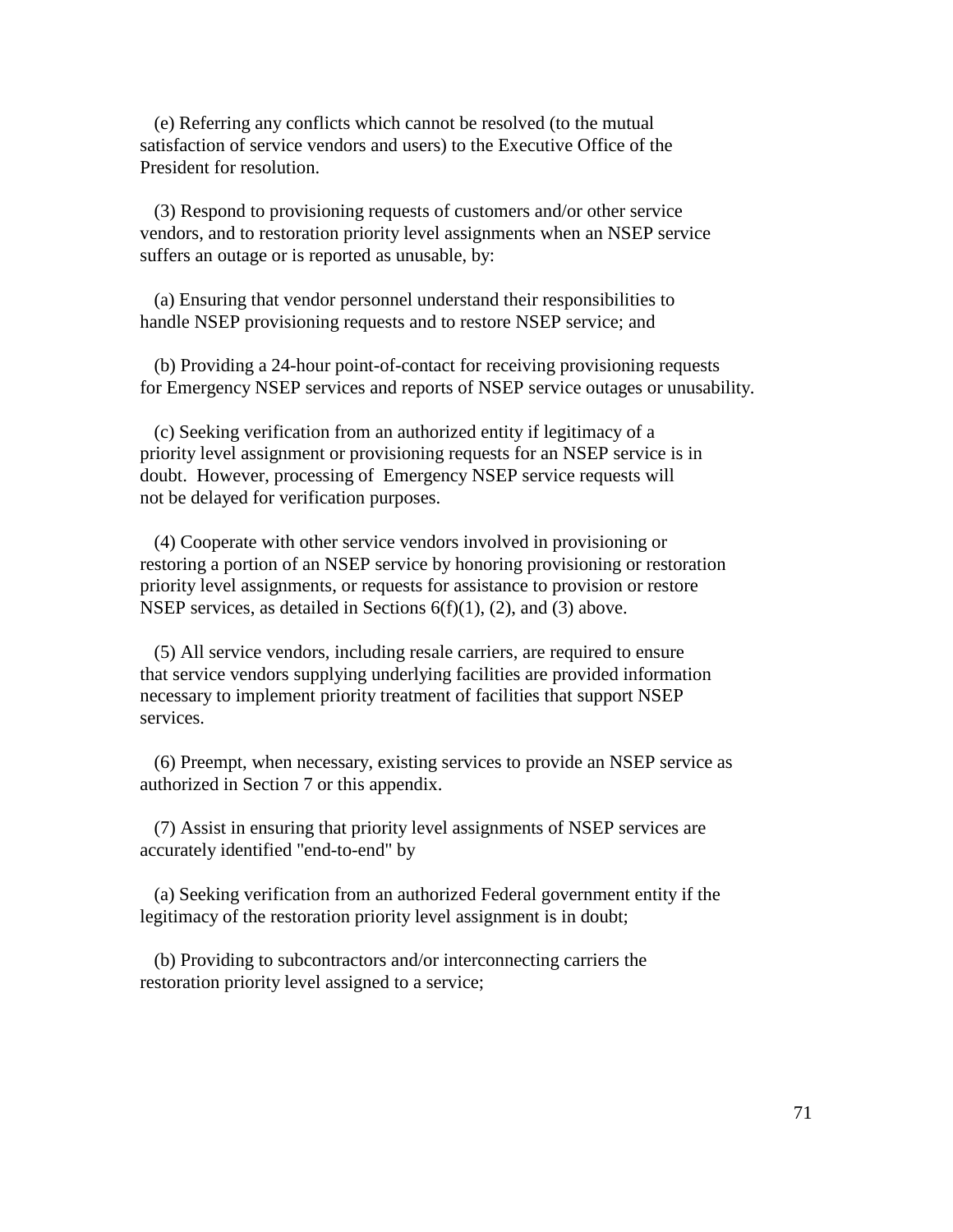(c) Supplying, to the Executive Office of the President, when acting as a prime contractor to a service user, confirmation information regarding NSEP service completion for that portion of the service they have contracted to supply;

 (d) Supplying, to the Executive Office of the President, NSEP service information for the purpose of reconciliation.

 (e) Cooperating with the Executive Office of the President during reconciliation.

 (f) Periodically initiating reconciliation with their subcontractors and arranging for subsequent subcontractors to cooperate in the reconciliation process.

(8) Receive compensation for costs authorized through tariffs or contracts by

(a) Provisions contained in properly filed state or federal tariffs; or

 (b) Provisions of properly negotiated contracts where the carrier is not required to file tariffs.

 (9) Provision or restore only the portions of services for which they have agreed to be responsible (i.e., have contracted to supply), unless the President's war emergency powers under Section 706 of the Communications Act are in effect.

(10) Cooperate with the Executive Office of the President during audits.

 (11) Comply with any regulations or procedures supplemental to and consistent with this appendix that are issued by the Executive Office of the President and reviewed by the FCC.

 (12) Insure that at all times a reasonable number of public switched network services are made available for public use.

 (13) Not disclose information concerning NSEP services they provide to those not having a need-to-know or might use the information for competitive advantage.

7. Preemption of Existing Services.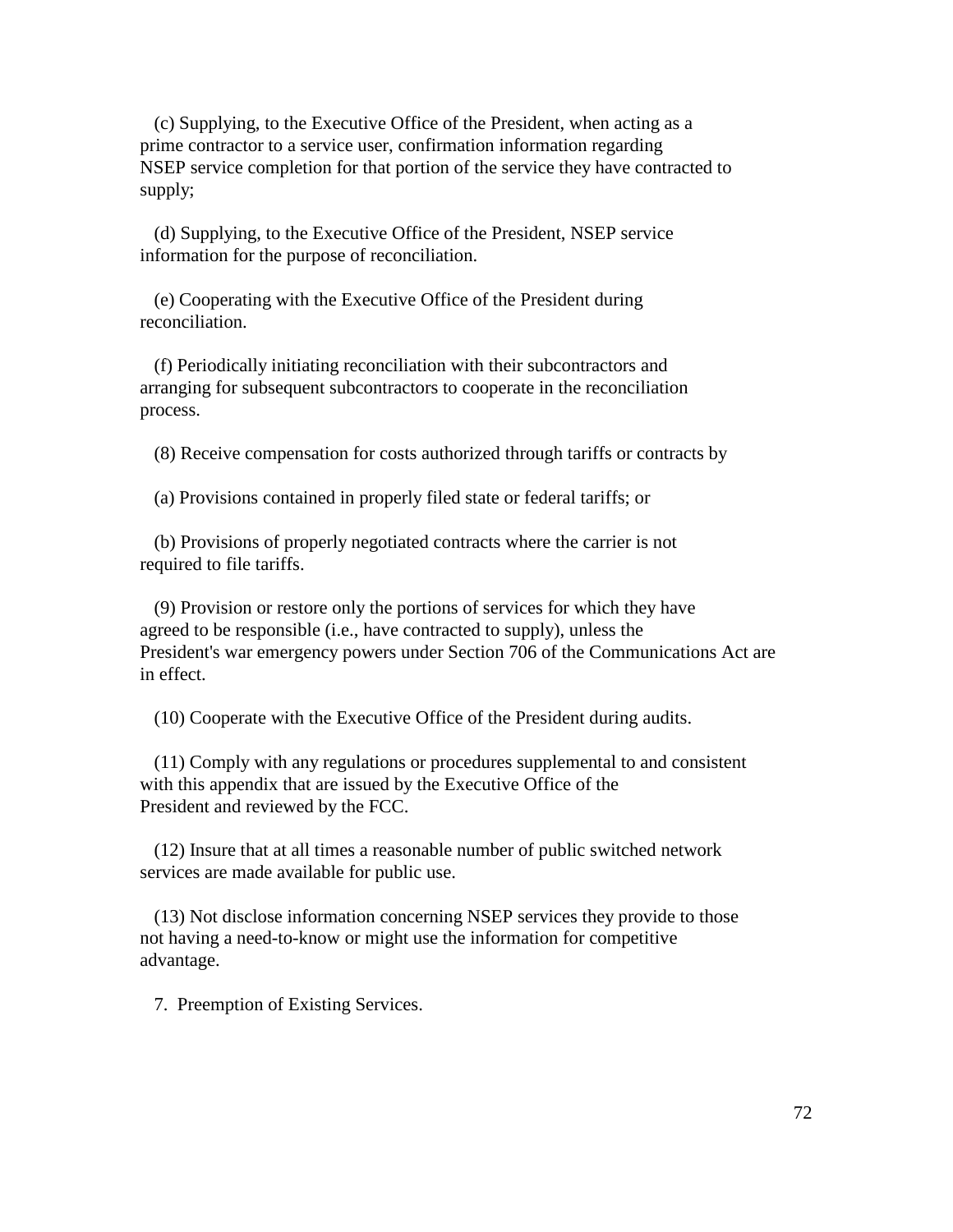When necessary to provision or restore NSEP services, service vendors may preempt services they provide as specified below. "User" as used in this Section means any user of a telecommunications service, including both NSE and non-NSEP services. Prior consent by a preempted user is not required.

 a. The sequence in which existing services may be preempted to provision NSEP services assigned a provisioning priority level "E" or restore NSEP services assigned a restoration priority level from "1" through "5":

 (1) Non-NSEP services: If suitable spare services are not available, then, based on the considerations in this appendix and the service vendor's best judgment, non-NSEP services will be preempted. After ensuring a sufficient number of public switched services are available for public use, based on the service vendor's best judgment, such services may be used to satisfy a requirement for provisioning or restoring NSEP services.

 (2) NSEP services: If no suitable spare or non-NSEP services are available, then existing NSEP services may be preempted to provision or restore NSEP services with higher priority level assignments. When this is necessary, NSEP services will be selected for preemption in the inverse order of priority level assignment.

 (3) Service vendors who are preempting services will ensure their best effort to notify the service user of the preempted service and state the reason for and estimated duration of the preemption.

 b. Service vendors may, based on their best judgment, determine the sequence in which existing services may be preempted to provision NSEP services assigned a provisioning priority of "1" through "5". Preemption is not subject to the consent of the user whose service will be preempted.

8. Requests for Priority Assignments.

 All service users are required to submit requests for priority actions through the Executive Office of the President in the format and following the procedures prescribed by that Office.

9. Assignment, Approval, Use, and Invocation of Priority Levels.

 a. Assignment and Approval of Priority Levels. Priority level assignments will be based upon the categories and criteria specified in Section 12 of this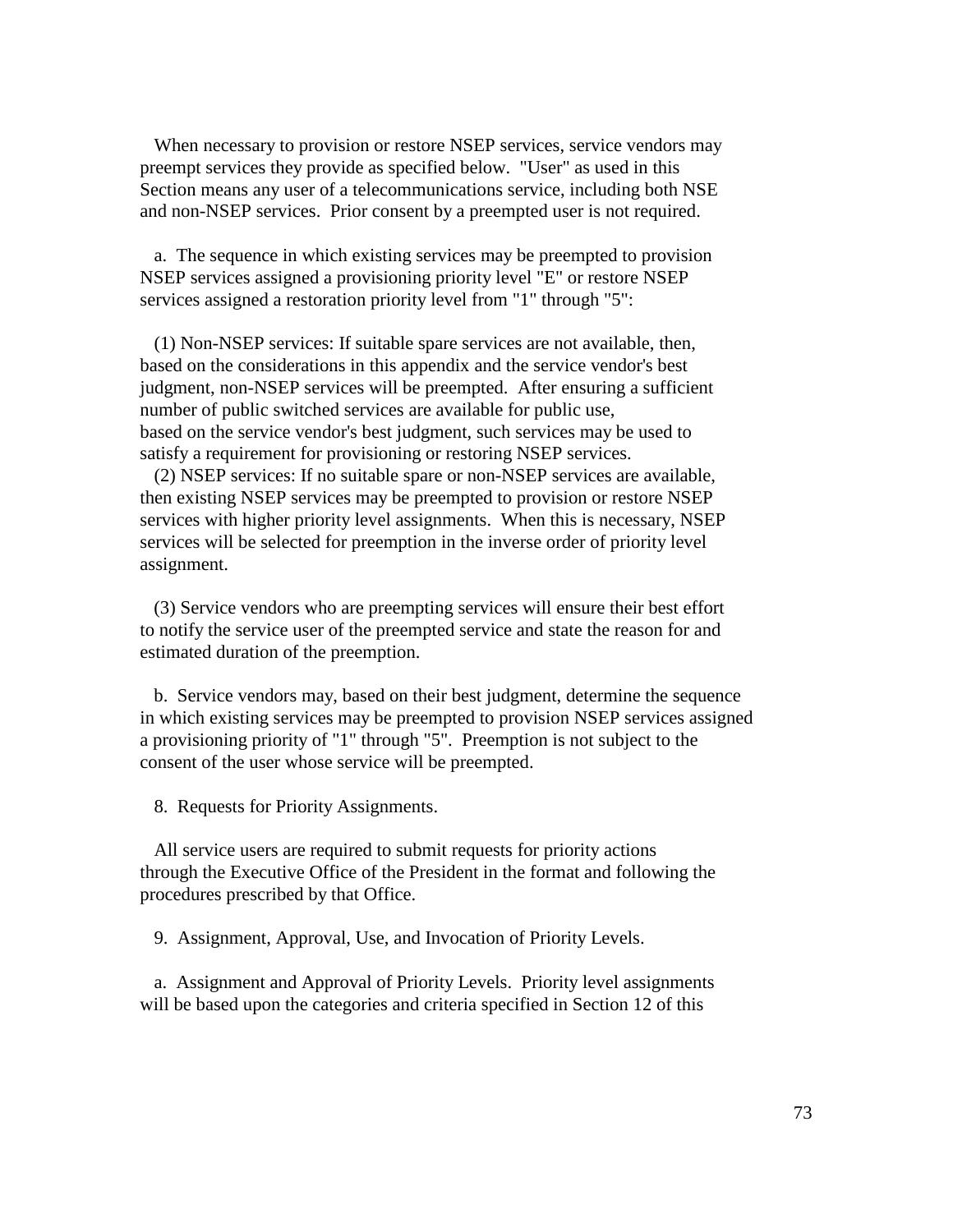appendix. A priority level assignment made by the Executive Office of the President will serve as that Office's recommendation to the FCC. Until the President's war emergency powers are invoked, priority level assignments must be approved by the FCC. However, service vendors are ordered to implement any priority level assignments that are pending FCC approval. After invocation of the President's war emergency powers, these requirements may be superseded by other procedures issued by the Executive Office of the President.

b. Use of Priority Level Assignments.

 (1) All provisioning and restoration priority level assignments for services in the Emergency NSEP category will be included in initial service orders to vendors. Provisioning priority level assignments for Essential NSEP services, however, will not usually be included in initial service orders to vendors. NSEP treatment for Essential NSEP services will be invoked and provisioning priority level assignments will be conveyed to service vendors only if the vendors cannot meet needed service dates through the normal provisioning process.

 (2) Any revision or revocation of either provisioning or restoration priority level assignments will also be transmitted to vendors.

 (3) Service vendors shall accept priority levels and/or revisions only after assignment by the Executive Office of the President.

NOTE: Service vendors acting as prime contractors will accept assigned NSEP priority levels only when they are accompanied by the Executive Office of the President designated service identification, i.e., TSP Authorization Code. However, service vendors are authorized to accept priority levels and/or revisions from users and contracting activities before assignment by the Executive Office of the President when service vendor, user, and contracting activities are unable to communicate with either the Executive Office of the President or the FCC. Processing of Emergency NSEP service requests will not be delayed for verification purposes.

 c. Invocation of NSEP Treatment. To invoke NSEP treatment for the priority provisioning of an NSEP telecommunications service, an authorized Federal official either within, or acting on behalf of, the service user's organization must make a written or oral declaration to concerned service vendor(s) and the Executive Office of the President that NSEP treatment is being invoked. Authorized Federal officials include the head or director of a Federal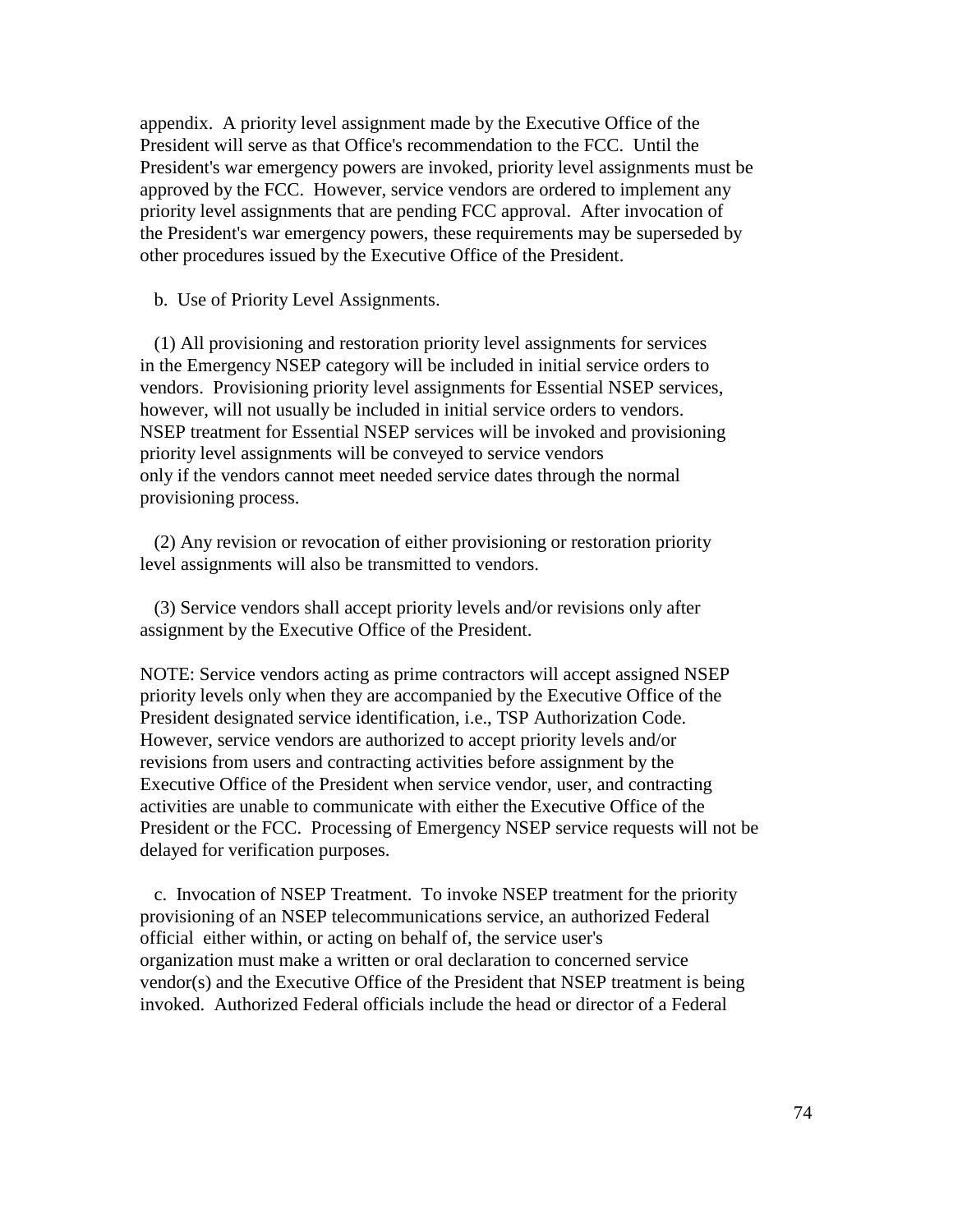agency, commander of a unified/specified military command, chief of a military service, or commander of a major military command; the delegates of any of the foregoing; or any other officials as specified in supplemental regulations or procedures issued by the Executive Office of the President. The authority to invoke NSEP treatment may be delegated only to a general or flag officer of a military service, civilian employee of equivalent grade (e.g., Senior Executive Service member). Federal Coordinating Officer or Federal Emergency Communications Coordinator/Manager, or any other such officials specified in supplemental regulations or procedures issued by the Executive Office of the President. Delegates must be designated as such in writing, and written or oral invocations must be accomplished, in accordance with supplemental regulations or procedures issued by the Executive Office of the President.

## 10. Resubmission of Circuits Presently Assigned Restoration Priorities.

 All circuits assigned restoration priorities must be reviewed for eligibility for initial restoration priority level assignment under the provisions of this appendix. Circuits currently assigned restoration priorities, and for which restoration priority level assignments are requested under Section 8 of this appendix, will be resubmitted to the Executive Office of the President. To resubmit such circuits, service users will comply with applicable provisions of Section 6(d) of this appendix.

## 11. Appeal.

 Service users or sponsoring Federal organizations may appeal any priority level assignment, denial, revision, revocation, approval, or disapproval to the Executive Office of the President within 30 days of notification to the service user. The appellant must use the form of format required by the Executive Office of the President and must serve the FCC with a copy of its appeal. The Executive Office of the President will act on the appeal within 90 days of receipt. Service users and sponsoring Federal organizations may only then appeal directly to the FCC. Such FCC appeal must be filed within 30 days of notification of the Executive Office of the President's decision on appeal. Additionally, the Executive Office of the President may appeal any FCC revisions, approvals, or disapprovals to the FCC. All appeals to the FCC must be submitted using the form or format required. The party filing its appeal with the FCC must include factual details supporting its claim and must serve a copy on the Executive Office of the President and any other party directly involved. Such party may file a response within 20 days, and replies may be filed within 10 days thereafter. The Commission will not issue public notices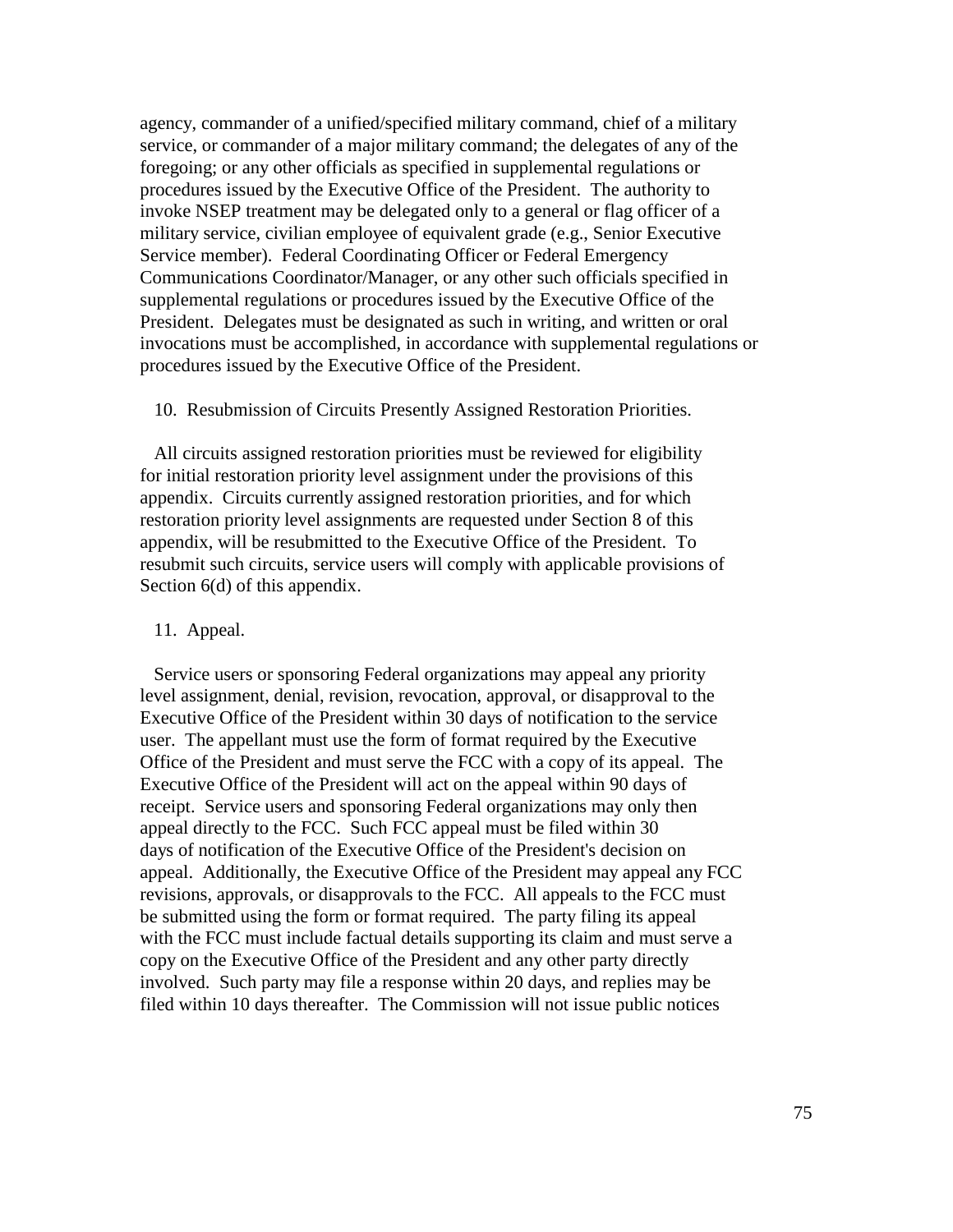of such submissions. The Commission will provide notice of its decision to the parties of record. Any appeals to the Executive Office of the President that include a claim of new information that has not been presented before for consideration may be submitted at any time.

12. NSEP TSP System Categories, Criteria, and Priority Levels.

 a. General. NSEP TSP System categories and criteria, and permissible priority level assignments, are defined and explained below.

 (1) The Essential NSEP category has four subcategories: National Security Leadership; National Security Posture and U.S. Population Attack Warning; Public Health, Safety, and Maintenance of Law and Order; and Public Welfare and Maintenance of National Economic Posture. Each subcategory has its own criteria. Criteria are also shown for the Emergency NSEP category, which has no subcategories.

 (2) Priority levels of "1," "2," "3," "4," and "5" may be assigned for provisioning and/or restoration of Essential NSEP telecommunication services. However, for Emergency NSEP telecommunications services, a priority level "E" is assigned for provisioning. A restoration priority level from "1" through "5" may be assigned if an Emergency NSEP service also qualifies for such a restoration priority level under the Essential NSEP category.

 (3) The NSEP TSP System allows the assignment of priority levels to any NSEP telecommunications service across three time periods, or stress conditions: Peacetime/Crisis/Mobilization, Attack/War, and Post-Attack/Recovery. Priority levels will normally be assigned only for the first time period. These assigned priority levels will apply through the onset of any attack, but it is expected that they would later be revised by surviving authorized telecommunication resource managers within the Executive Office of the President based upon specific facts and circumstances arising during the Attack/War and Post-Attack/Recovery time periods.

 (4) Service users may, for their own internal use, assign subpriorities to their services assigned priority levels. Receipt of and response to any such subpriorities is optional for service vendors.

 (5) The following paragraphs provide a detailed explanation of the categories, subcategories, criteria, and priority level assignments, beginning with the Emergency NSEP category.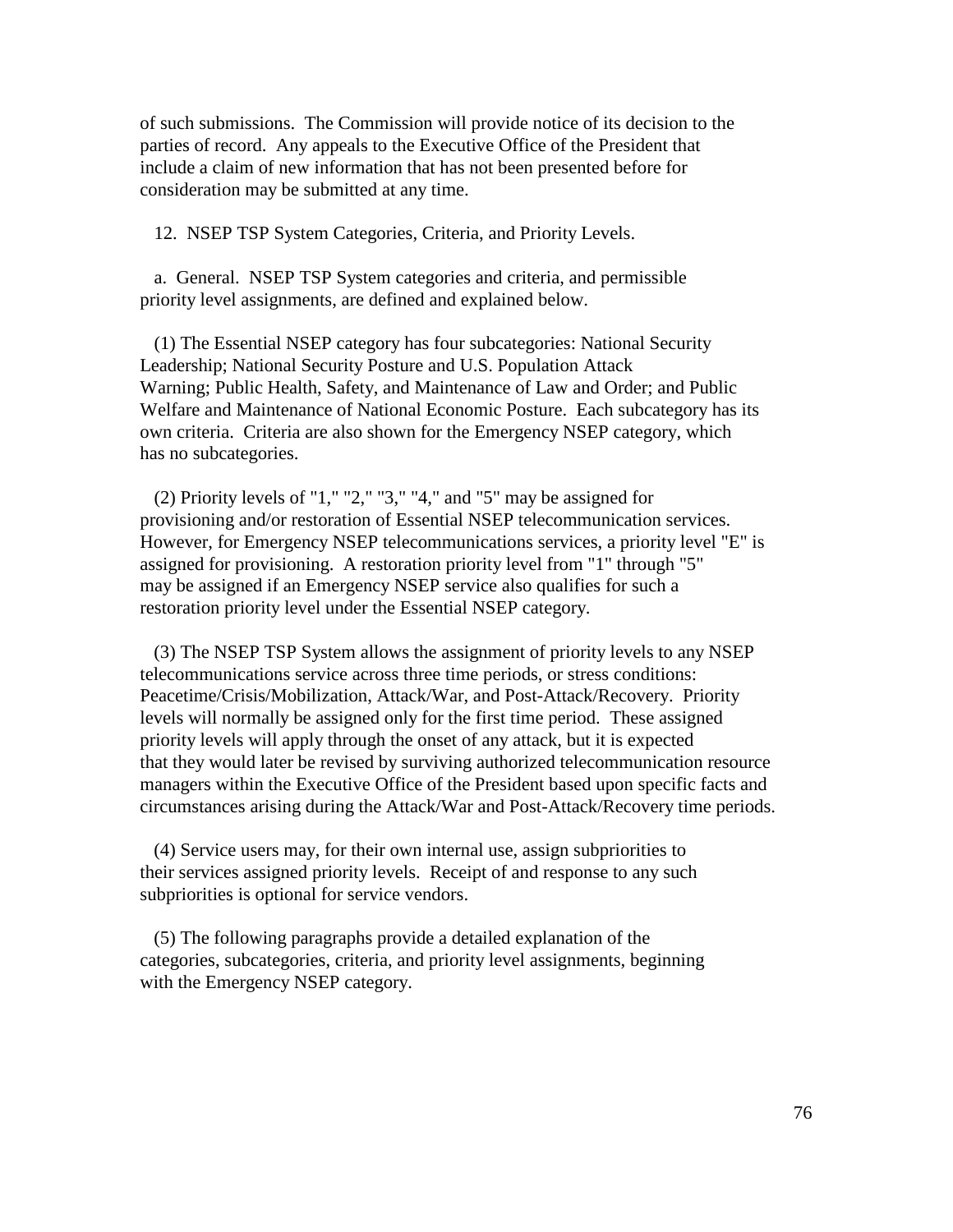b. Emergency NSEP. Telecommunications services in the Emergency NSEP category are those new services so critical as to be required to be provisioned at the earliest possible time, without regard to the costs of obtaining them.

 (1) Criteria. To qualify under the Emergency NSEP category, the service must meet criteria directly supporting or resulting from at least one of the following NSEP functions:

 (a) Federal government activity responding to a Presidentially declared disaster or emergency as defined in the Disaster Relief Act (42 U.S.C. § 5122).

 (b) State or local government activity responding to a Presidentially declared disaster or emergency.

 (c) Response to a state of crisis declared by the National Command Authorities (e.g., exercise of Presidential war emergency powers under Section 706 of the Communications Act.)

(d) Efforts to protect endangered U.S. personnel or property.

 (e) Response to an enemy or terrorist action, civil disturbance, natural disaster, or any other unpredictable occurrence that has damaged facilities whose uninterrupted operation is critical to NSEP or the management of other ongoing crises.

 (f) Certification by the head or director of a Federal agency, commander of a unified/specified command, chief of a military service, or commander of a major military command, that the telecommunications service is so critical to protection of life and property or to NSEP that it must be provided immediately.

 (g) A request from an official authorized pursuant to the Foreign Intelligence Surveillance Act (50 U.S.C. § 1801 et seq. and 18 U.S.C. §§ 2511, 2518, 2519).

(2) Priority Level Assignment.

 (a) Services qualifying under the Emergency NSEP category are assigned priority level "E" for provisioning.

 (b) After 30 days, assignments of provisioning priority level "E" for Emergency NSEP services are automatically revoked unless extended for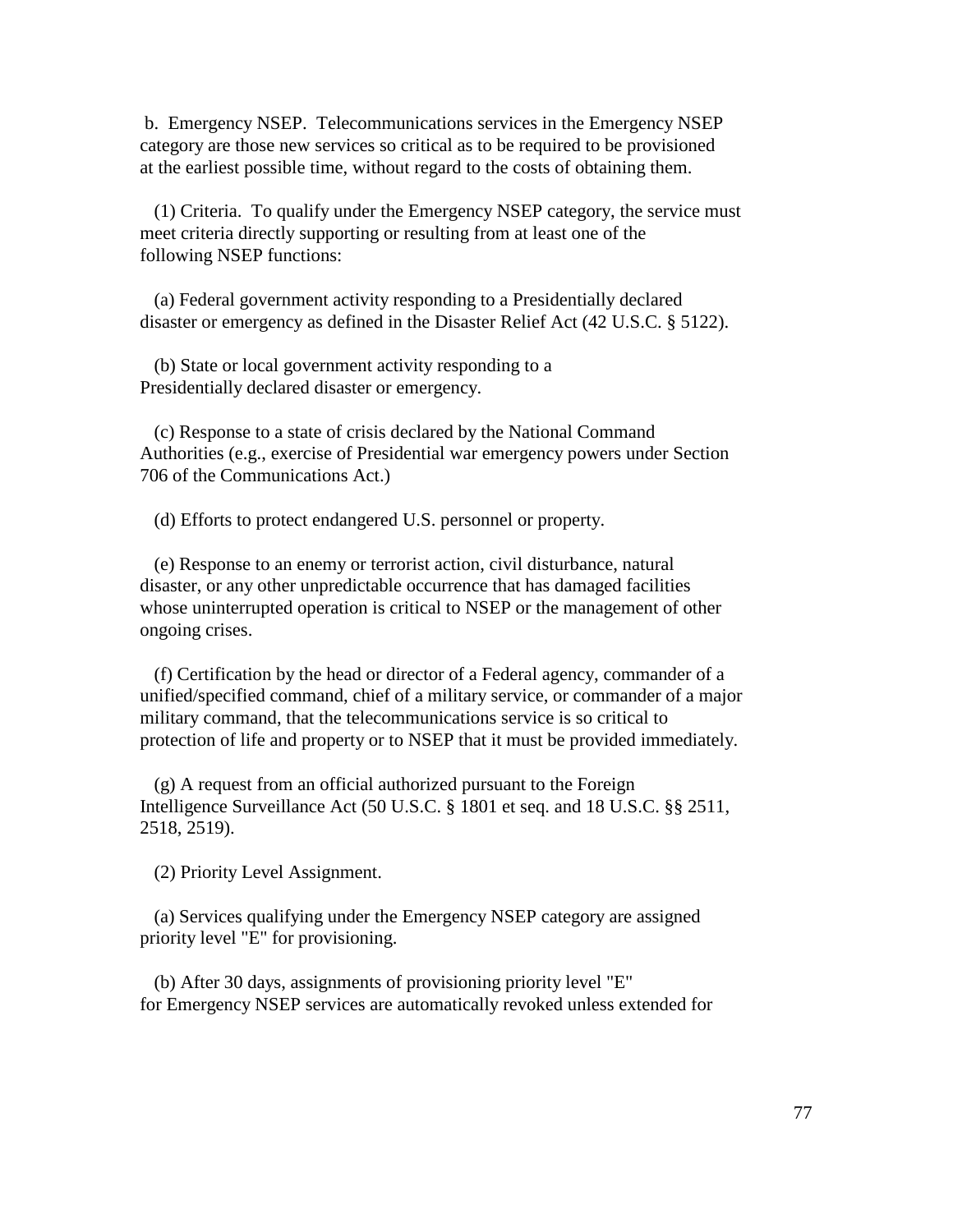another 30-day period. A notice of any such revocation will be sent to service vendors.

 (c) For restoration, Emergency NSEP services may be assigned priority levels under the provisions applicable to Essential NSEP services (see Section 12(c)). Emergency NSEP services not otherwise qualifying for restoration priority level assignment as Essential NSEP may be assigned a restoration priority level "5" for a 30-day period. Such 30-day restoration priority level assignments will be revoked automatically unless extended for another 30-day period. A notice of any such revocation will be sent to service vendors.

 (c) Essential NSEP. Telecommunication services in the Essential NSEP category are those required to be provisioned by due dates specified by service users, or restored promptly, normally without regard to associated overtime or expediting costs. They may be assigned priority levels of "1", "2,", "3", "4," or "5" for both provisioning and restoration, depending upon the nature and urgency of the supported function, the impact of lack of service or of service interruption upon the supported function, and, for priority access to public switched services, the user's level of responsibility. Priority level assignments will be valid for no more than three years unless revalidated. To be categorized as Essential NSEP, a telecommunications service must qualify under one of the four following subcategories: National Security Leadership; National Security Posture and U.S. Population Attack Warning; Public Health, Safety and Maintenance of Law and Order; or Public Welfare and Maintenance of National Economic Posture. (Note: Under emergency circumstances, Essential NSEP telecommunication services may be recategorized as Emergency NSEP and assigned a priority level "E" for provisioning.)

 (1) National Security Leadership. This subcategory will be strictly limited to only those telecommunication services essential to national survival if nuclear attack threatens or occurs, and critical orderwire and control services necessary to ensure the rapid and efficient provisioning or restoration of other NSEP telecommunication services. Services in this subcategory are those for which a service interruption of even a few minutes would have serious adverse impact upon the supported NSEP function.

 (a) Criteria. To qualify under this subcategory, a service must be at least one of the following:

(i) Critical orderwire, or control service, supporting other NSEP functions.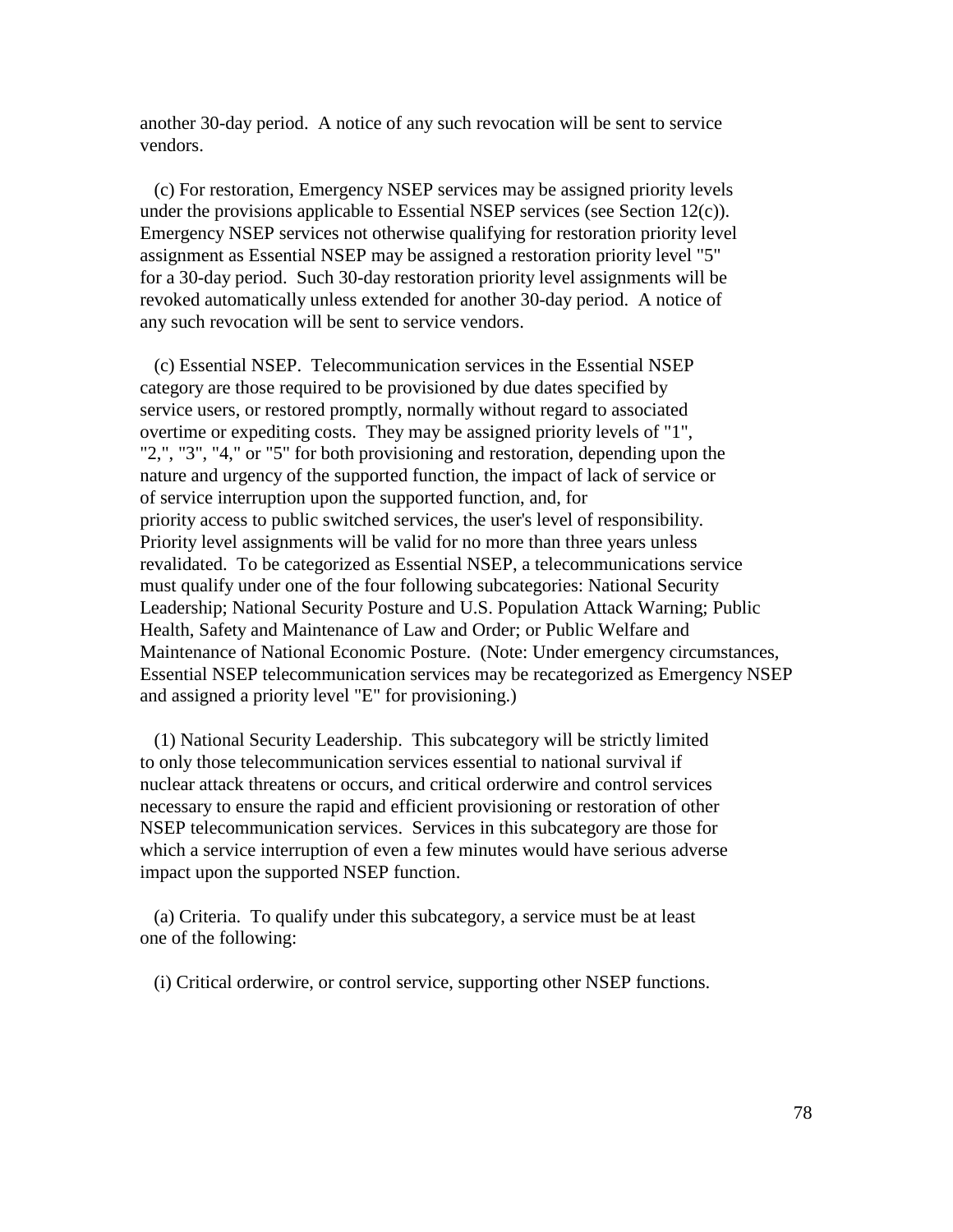(ii) Presidential communications service critical to continuity of government and national leadership during crisis situations.

 (iii) National Command Authority communications service for military command and control critical to national survival.

 (iv) Intelligence communications service critical to warning of potentially catastrophic attack.

 (v) Communications service supporting the conduct of diplomatic negotiations critical to arresting or limiting hostilities.

 (b) Priority Level Assignment. Services under this subcategory will normally be assigned priority level "1" for provisioning and restoration during the Peace/Crisis/Mobilization time period.

 (2) National Security Posture and U.S. Population Attack Warning. This subcategory covers those minimum additional telecommunication services essential to maintaining an optimum defense, diplomatic, or continuity-of-government postures before, during, and after crises situations. Such situations are those ranging from national emergencies to international crises, including nuclear attack. Services in this subcategory are those for which a service interruption ranging from a few minutes to one day would have serious adverse impact upon the supported NSEP function.

 (a) Criteria. To qualify under this subcategory, a service must support at least one of the following NSEP functions:

(i) Threat assessment and attack warning.

(ii) Conduct of diplomacy.

(iii) Collection, processing, and dissemination of intelligence.

(iv) Command and control of military forces.

(v) Military mobilization.

 (vi) Continuity of Federal government before, during, and after crises situations.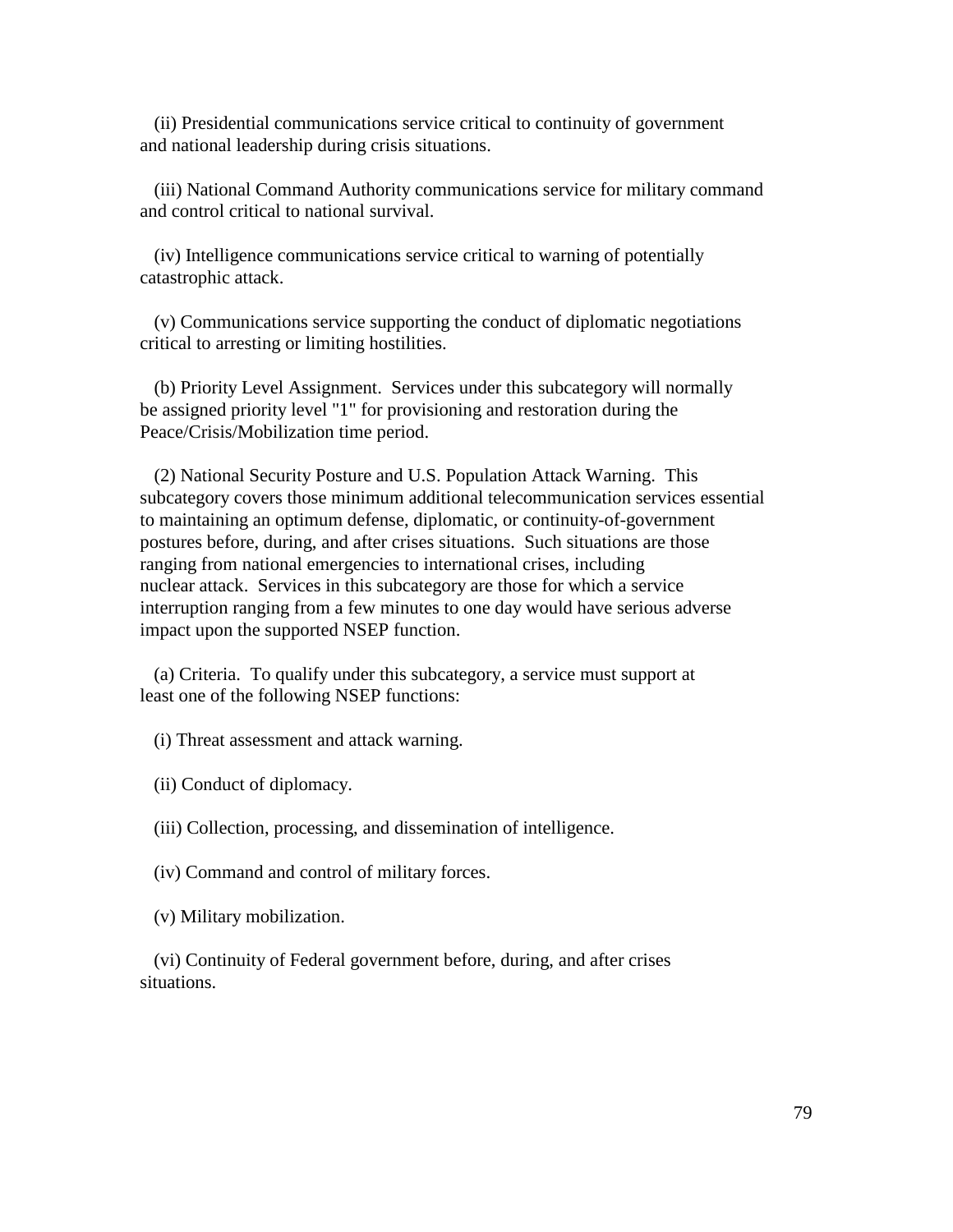(vii) Continuity of state and local government functions supporting the Federal government during and after national emergencies.

(viii) Recovery of critical national functions after crises situations.

(ix) National space operations.

 (b) Priority Level Assignment. Services under this subcategory will normally be assigned priority levels "2," "3," "4," or "5" for provisioning and restoration during Peacetime/Crisis/Mobilization.

 (3) Public Health, Safety, and Maintenance of Law and Order. This subcategory covers the minimum number of telecommunication services necessary for giving civil alert to the U.S. population and maintaining law and order and the health and safety of the U.S. population in times of any national, regional, or serious local emergency. These services are those for which a service interruption ranging from a few minutes to one day would have serious adverse impact upon the supported NSEP functions.

 (a) Criteria. To qualify under this subcategory, a service must support at least one of the following NSEP functions:

(i) Population warning (other than attack warning).

(ii) Law enforcement.

 (iii) Continuity of critical state and local government functions (other than support of the Federal government during and after national emergencies).

(iv) Hospitals and distributions of medical supplies.

(v) Critical logistic functions and public utility services.

(vi) Civil air traffic control.

(vii) Military assistance to civil authorities.

(viii) Defense and protection of critical industrial facilities.

(ix) Critical weather services.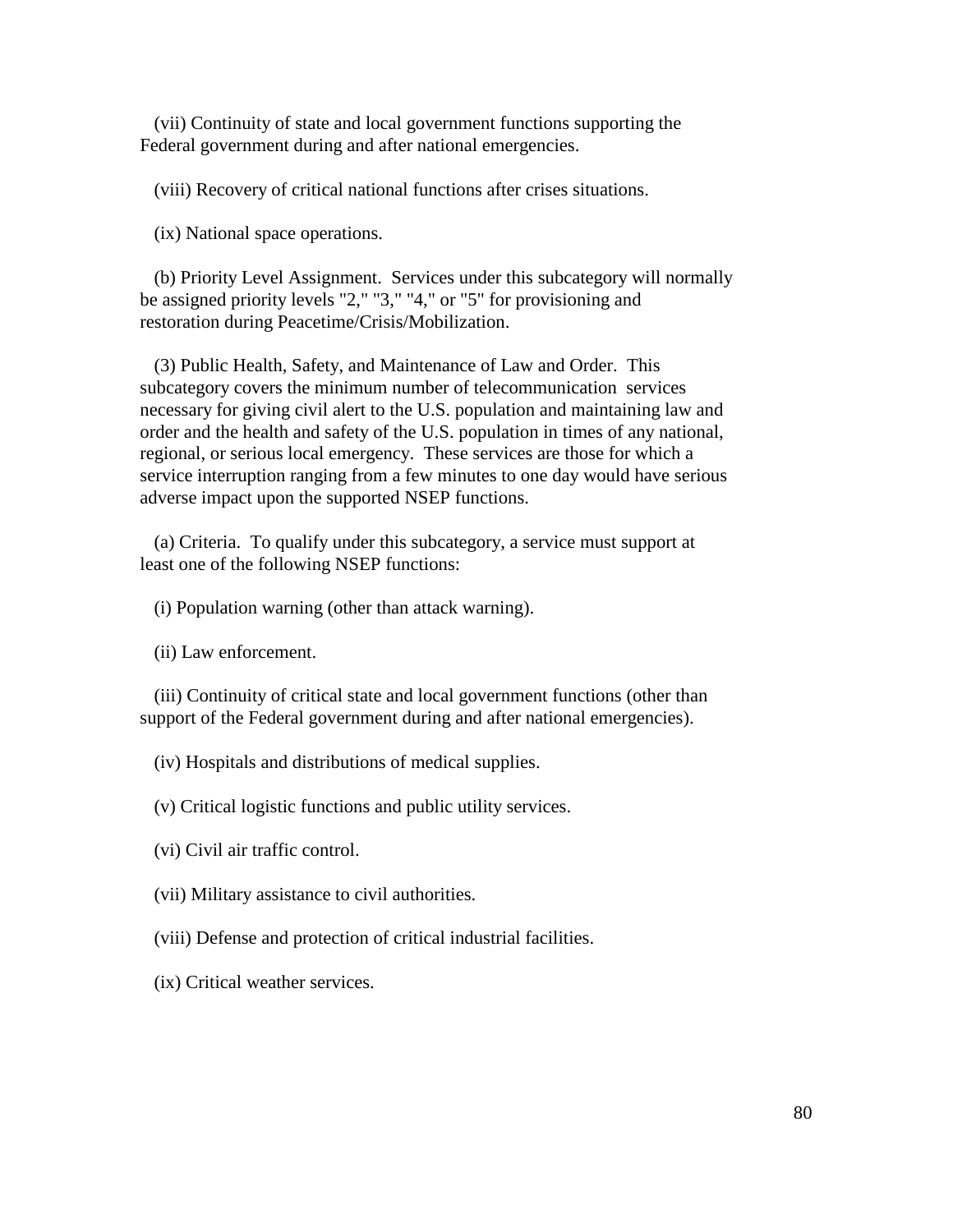(x) Transportation to accomplish the foregoing NSEP functions.

 (b) Priority Level Assignment. Service under this subcategory will normally be assigned priority levels "3," "4," or "5" for provisioning and restoration during Peacetime/Crisis/Mobilization.

 (4) Public Welfare and Maintenance of National Economic Posture. This subcategory covers the minimum number of telecommunications services necessary for maintaining the public welfare and national economic posture during any national or regional emergency. These services are those for which a service interruption ranging from a few minutes to one day would have serious adverse impact upon the supported NSEP function.

 (a) Criteria. To qualify under this subcategory, a service must support at least one of the following NSEP functions:

(i) Distribution of food and other essential supplies.

(ii) Maintenance of national monetary, credit, and financial systems.

 (iii) Maintenance of price, wage, rent, and salary stabilization, and consumer rationing programs.

 (iv) Control of production and distribution of strategic materials and energy supplies.

(v) Prevention and control of environmental hazards or damage.

(vi) Transportation to accomplish the foregoing NSEP functions.

 (b) Priority Level Assignment. Services under this subcategory will normally be assigned priority levels "4" or "5" for provisioning and restoration during Peacetime/Crisis/Mobilization.

 d. Limitations. Priority levels will be assigned only to the minimum number of telecommunication services required to support an NSEP function. Priority levels will not normally be assigned to backup services on a continuing basis, absent additional justification, e.g., a service user specifies a requirement for physically diverse routing or contracts for additional continuity-of-service features. The Executive Office of the President may also establish limitations upon the relative numbers of services which may be assigned any restoration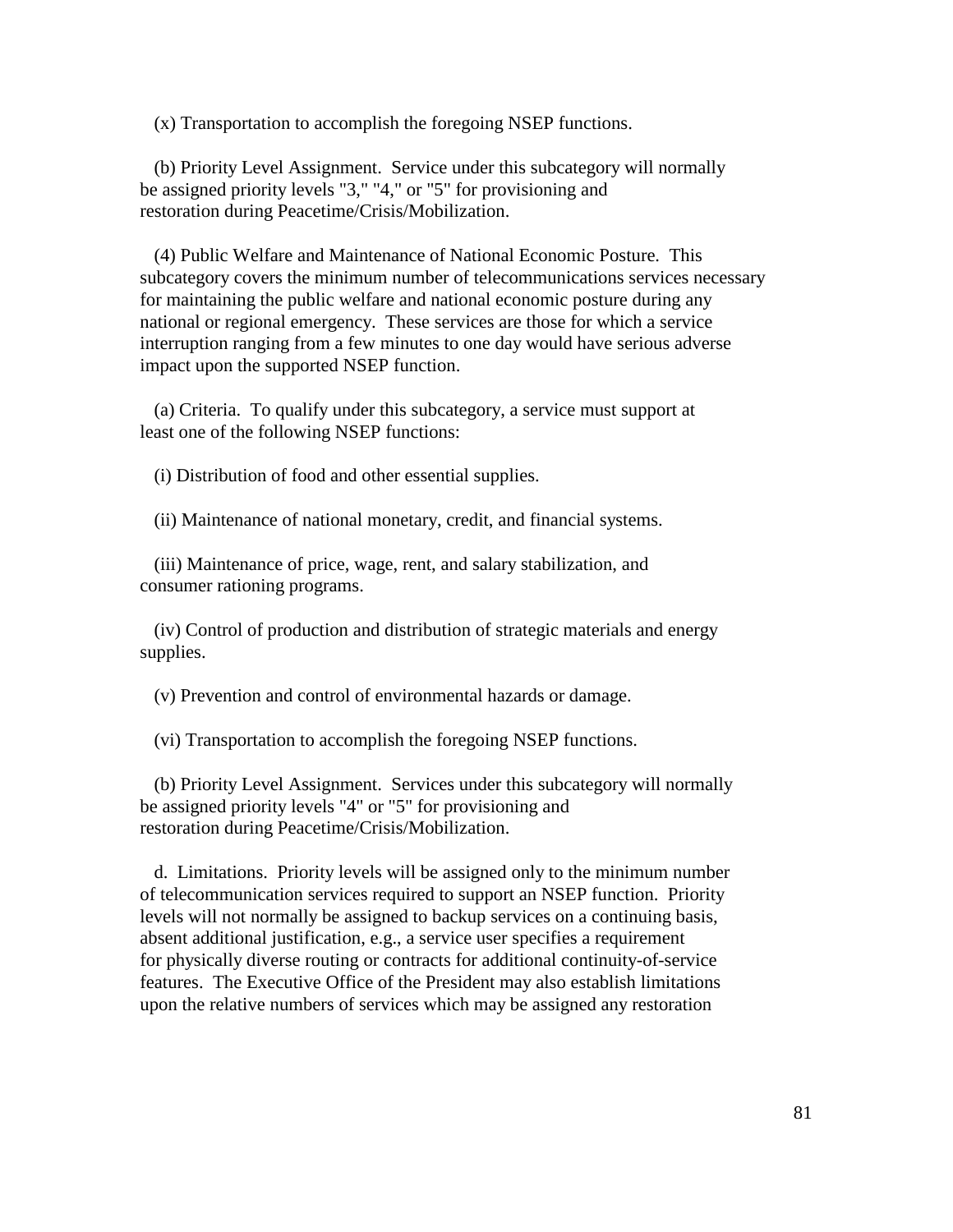priority level. These limitations will not take precedence over laws or executive orders. Such limitations shall not be exceeded absent waiver by the Executive Office of the President.

 e. Non - NSEP services. Telecommunication services in the non-NSEP category will be those which do not meet the criteria for either Emergency NSEP or Essential NSEP.

## Footnotes

<sup>1</sup> Executive Order No. 12472, "Assignment of National Security and Emergency Preparedness Telecommunications Functions," April 3, 1984 (49 Fed. Reg. 13471 (1984)), established the NCS. Section 1(e) of Executive Order No. 12472 designates the Secretary of Defense as Executive Agent for the NCS. By direction of the Executive Office of the President (EOP), the NCS member organizations are: Department of Agriculture, Central Intelligence Agency, Department of Commerce, Department of Defense, Department of Energy, Federal Emergency Management Agency, General Services Administration, Department of the Interior, Department of Justice, National Aeronautics and Space Administration, National Security Agency, National Telecommunications & Information Administration, Organization of the Joint Chiefs of Staff, Department of State, Department of Transportation, Department of Treasury, U.S. Information Agency, and the Veterans Administration. The Nuclear Regulatory Commission has been invited by the EOP and has elected to serve as an NCS member organization. The FCC, Federal Reserve System, and United States Postal Service also participate in the activities of the NCS.

In its comments to the NPRM, NCS filed a revised proposal in response to some of the concerns discussed in the NPRM. In this decision references are to the original proposal that constituted the appendix to the NPRM. References to NCS' revised proposal are indicated in brackets where appropriate.

<sup>3</sup> Comments were filed by Aeronautical Radio, Inc. (Arinc), Alarm Industry Communications Committee (AICC), American Telephone and Telegraph Company (AT&T), Ameritech Operating Companies (Ameritech), Association of American Railroads (AAR), Bell Atlantic Telephone Companies (Bell Atlantic), Bell CommunicationsResearch, Inc. (Bellcore), BellSouth Corporation (BellSouth), Cellular Telecommunications Industry Association (CTIA), Centel Corporation (Centel), Federal Executive Agencies (DoD or NCS), GTE Service Corporation (GTE), Nickolaus E. Leggett (Leggett), McCaw Cellular Communications, Inc. (McCaw), MCI Telecommunications Corporation (MCI), The Mountain States Telephone and Telegraph Company, Northwestern Bell Company and Pacific Northwest Bell Telephone Company (collectively, US West), National Association of Regulatory Utility Commissioners (NARUC), National Telephone Cooperative Association (NTCA), NYNEX Telephone Companies (NYNEX), Pacific Bell and Nevada Bell (collectively, Pacific Bell),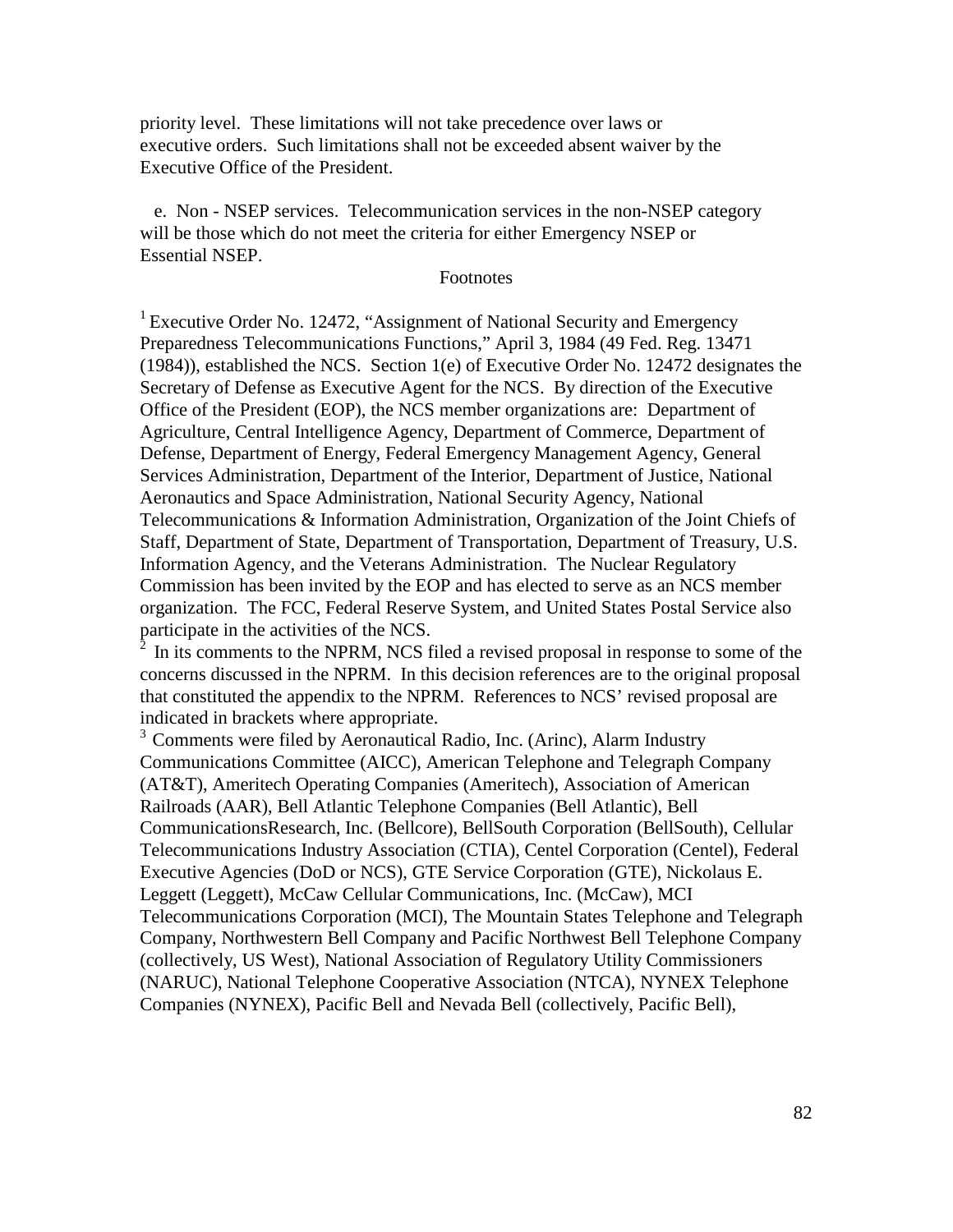Southwestern Bell Telephone Company (Southwestern Bell), Telocator Network of America (Telocator), Teltec Saving Communications Co. (Teltec), United States Telephone Association (USTA) and Utilities Telecommunications Council (UTC). Reply comments were filed by AT&T, Bellcore, BellSouth, CTIA, Cincinnati Bell Telephone (CBT), GTE, McCaw, MCI, NCS, Pacific Bell, Southwestern Bell, Telocator, USTA and US West.

<sup>4</sup> A priority System for the Use and Restoration of Leased Intercity Private Line Services, 6 F.C.C. 2d 344 (1967). These rules have been amended on three occasions. *See* 22 F.C.C. 2d 159 (1970); 77 F.C.C. 2d 114 (1980); 81 F.C.C. 2d 441 (1980). *See also* Declatory Ruling, 104 FCC 2d 945 (1986), *recon*., FCC 86-592 (Jan. 8, 1987). 5 Section 706, 47 U.S.C. § 706, provides, in part, that during war the President is authorized "to direct that such communications as in his judgment may be essential to the national defense and security shall have preference or priority with any carrier subject to this Act." The Executive Branch has promulgated rules parallel to the Commission's to accommodate the transfer of regulatory authority over the RP system to the President in the event Section 706 is invoked.

<sup>6</sup> Under the current rules, federal and foreign government users' requests are submitted to the NCS; state and local government and private industry requests are submitted directly to the FCC.

As used in this proceeding, the word "provisioning" refers to the initiation of a new service or line as opposed to the restoration of an existing service or line.

<sup>8</sup> NCS noted that as technology is changing it is becoming infeasible to physically identify specific circuits in a carrier's office and associate them with specific restoration priorities. The TSP system is designed to alleviate this problem by assigning priorities to services, and even users, when appropriate.

 $9<sup>9</sup>$  The petition stated that in September of 1984, in light of these problems and the vast changes that have occurred in the telecommunications industry over the last five years, the Manager of NCS directed action to update and modernize the RP system. NCS asked each industry entity represented on the National Security Telecommunications Advisory Committee (NSTAC) to provide advice regarding the matters that needed to be addressed in provisioning and restoring NSEP services. The NSTAC Industry Executive Subcommittee (IES) subsequently established a TSP Task Force to assist the government in the development of the TSP system. NCS, in conjunction with the TSP Task Force, began work on drafting TSP System baseline requirements. The requirements were distributed to the telecommunications industry and the NCS Council of Representatives for review and comment and were approved by NSTAC's IES and the NCS Committee of Principals in June 1985. Next, a TSP System Concept, which was to describe the TSP System in sufficient detail to permit its subsequent design and implementation, and was drafted and approved by the NCS Committee of Principals and NSTAC in the spring of 1986. Subsequently, work was begun on the petition for Rule Making together with detailed procedures for implementing and operating the TSP System.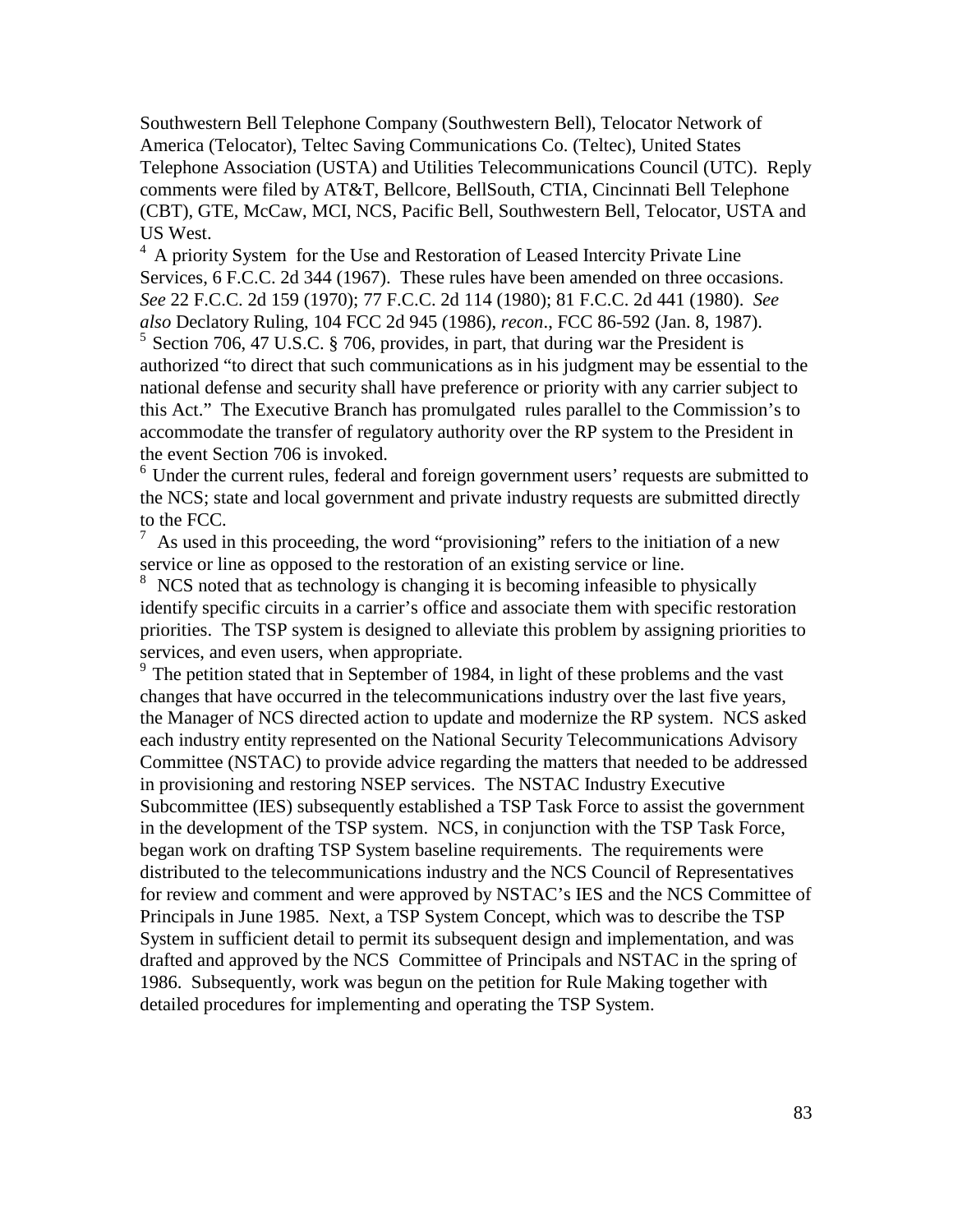<sup>10</sup> NARUC v. FCC, 746 F.2d 1492, 1498-99 (D.C. Cir. 1984); California v. FCC, 567 F.2d 84, 86 (D.C. Cir. 1977), *cert. denied*, 434 U.S. 1010 (1978); North Carolina Util. Comm'n v. FCC, 537 F.2d 787 (4th Cir.), *cert. denied,* 429 U.S. 1027 (1976) (NCUC I); North Carolina Util. Comm'n v. FCC 552 F.2d 1036 (4th Cir.), *cert. denied*, 434 U.S. 874 (1977) (NCUC II). See also C&P Tel. Co. of Maryland, 2 FCC Rcd 3528 (1987).

 $11$  In the NPRM, at para. 34, we discussed the argument raised by Bell Atlantic that the proposed rules would bar the restoration of any facility not a part of the TSP system, even if it were an important local service such as 911, prior to the restoration of all TSP services. NCS noted that Section 5 of the rules bars only conflicting priority systems. In response to the NPRM, Centel suggests that 911 and other vital local services be assigned priority status if they are not otherwise part of TSP, and NCS recommends that 911 service be given restoration priority status. We believe that the policy set forth herein, in conjunction with the language and intent of Section 5, offers adequate guidance on this matter.

 $12$  In a large scale failure it is possible that portions of the PSN will be restored before some NSEP priority private line services. We believe this kind of occurrence may be occasionally unavoidable and we would not rule now that such a result is *per se* not compliant with the TSP rules. *See* discussion, *infra*, on preemption.

<sup>13</sup> The term "sufficient number" in Section  $[7(a)(1)]$  is open-ended and may in some cases result in near normal PSN service or, in other cases, very few available PSN lines. At this time we will rely on the good faith of carriers to provide, to the extent possible, a reasonably sufficient array of PSN circuits. The change from "will remain" to "are" in Section  $[7(a)(1)]$  assures that consideration is given to PSN circuits in the event all circuits in an area are down. (Of course, NSEP priorities will take precedence).<br><sup>14</sup> See existing Part 64 rules and Declatory Ruling, 104 F.C.C. 2d 945 (1986).

See existing Part 64 rules and Declatory Ruling, 104 F.C.C. 2d 945 (1986).

<sup>15</sup> In this order we will delegate authority to the Chief, Common Carrier Bureau to decide the matter of disposition of the filing(s) to the Commission and to resolve, in the first instance, all related substantive and procedural issues. *See* para. 133, *infra. See also* note 41, *infra*.<br><sup>16</sup> NCS cites Burdick v. Southwestern Bell Telephone Company, 9 Kan. App. 2d 182,

675 P.2d 922 (1984), reaching an opposite result on intent.

 $17$  In Declatory Ruling, supra, at para. 23, we stated that

The procedures appear reasonable and it is important for national security reasons that carriers know that actions they take to meet NSEP requirements should not later be subject to potential liability. Accordingly, we find that carrier actions in response to requests made in accordance with the Procedures Manual are prima facie lawful. Any party challenging discriminatory treatment occasioned by a request made pursuant to the Manual would have a very heavy burden to demonstrate its unreasonableness.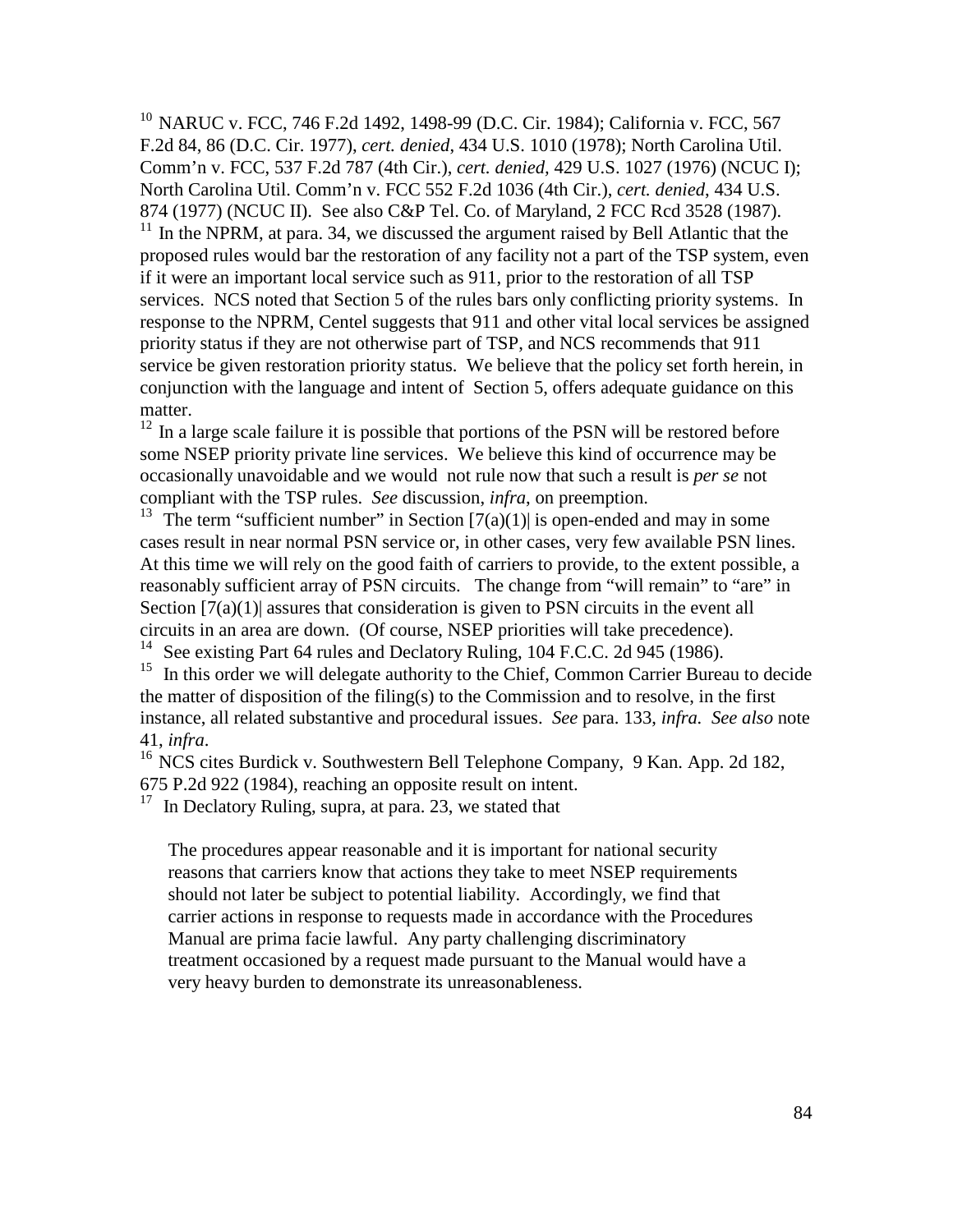<sup>18</sup> While consent will not be mandated, we would expect notification as a matter of normal business practice, where practicable. *See* Section [7(a)(3)].

 $19$  Our alternative language at para. 29 of the NPRM was:

(7) Receive compensation for costs through

(a) Provisions contained in properly filed tariffs; or

(b) Provisions of properly negotiated contracts where the carrier is not required to file tariffs.

<sup>20</sup> Moreover, in each case of TSP invocation a different set of general ratepayers may benefit and in many cases persons or entities that are not general ratepayers may benefit, such as private line service subscribers or even non-telephone subscribers.<br> $^{21}$  Section [3(t)] reads: Service *User* refers to any individual or organization

Section [3(t)] reads: *Service User* refers to any individual or organization (including a service vendor) supported by a telecommunications service for which a priority level has been requested or assigned pursuant to Section 8 or 9 of this appendix.

<sup>22</sup> See Section 1(b) of TSP rules. We note, as did UTC in its comments, that Sections 3(k), 3(t), and 4(c) refer to services which are not strictly common carrier in nature and which, therefore, are not subject to Title II of the Act or the TSP rules. However, Section [4(a)(2), amended| provides that the scope of TSP includes

Services which are provided by government and/or noncommon carriers and [which] are interconnected to common carrier services assigned a priority level pursuant to section 9 of this appendix.

The extent to which non-common carrier services, systems or facilities are subject to or protected by pre-706 TSP System rules is limited by the degree to which the common carrier vendor user uses those services, systems or facilities to provide its common carrier services, systems, and facilities. This does not preclude NCS from using an alternative interpretation in discussions or negotiations with parties not subject to Title II of the Act to establish analogous provisioning or restoration priorities. See, e.g., AAR Comments at pp. 3 and 6. This also resolves the question raised by AT&T concerning the Commission's authority over equipment vendors who sell equipment to others for direct connection to the network.

 $23$  Arinc also urges that the Commission not permit NCS to downgrade priorities already approved under RP. We reject this request. A critical reason for NCS proposing TSP is the skewed distribution of RP priority assignments. With TSP should come a review of all assignments, some of which may be upgraded or downgraded.

 $24$  Since NCS recommendations are considered interim assignments pending FCC review, and assignees (users or sponsoring agencies) are authorized to proceed on the basis of receipt of the interim assignments, FCC review time is not included in the 30 day limit.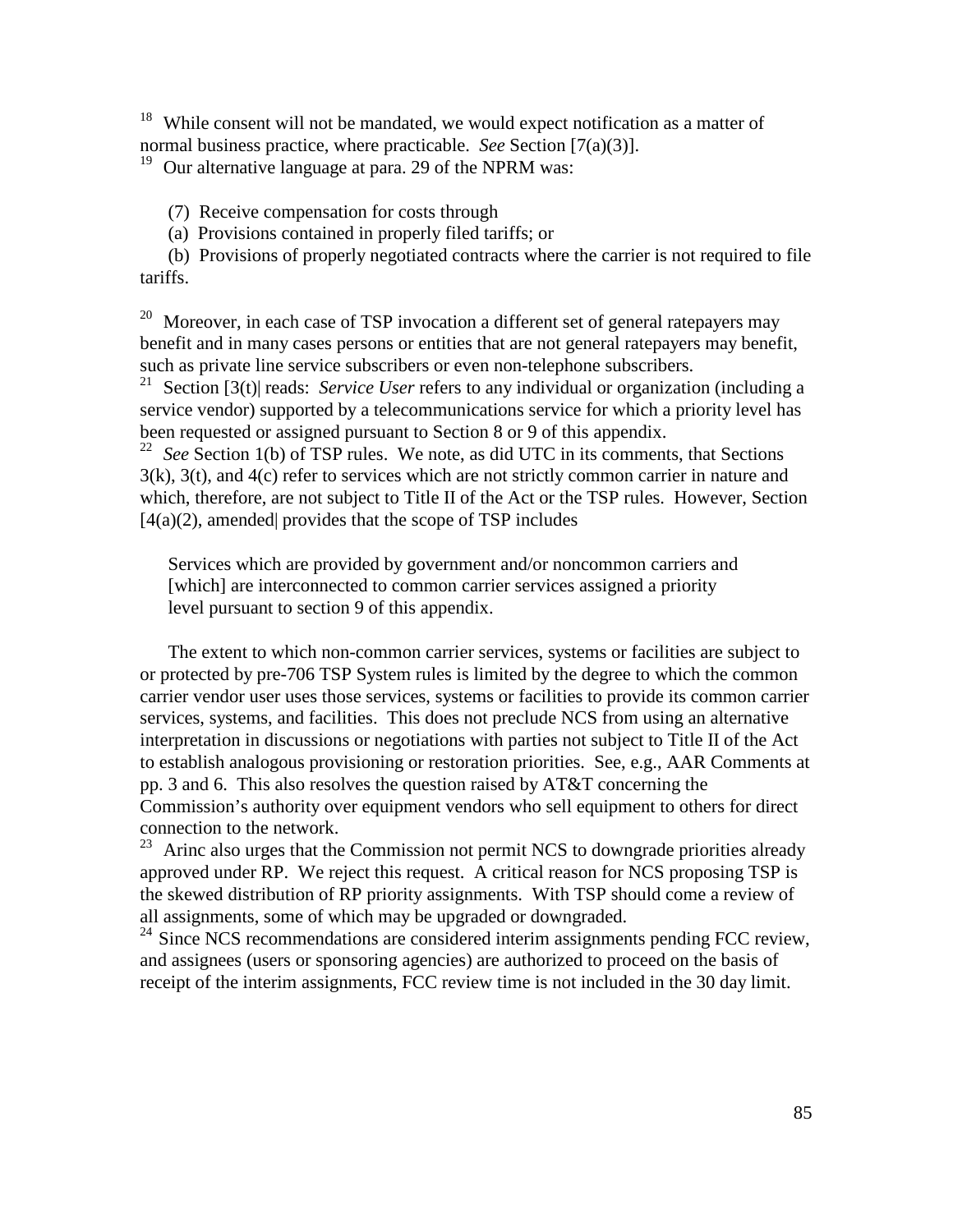In other words, the 30 day requirement is solely applicable to NCS' response to priority requests.

 $25 \text{ Upon sufficient showing, the 30 day period can be waited.}$ 

<sup>26</sup> In order to expedite resolution of disputes and other matters involving TSP that are submitted to the Commission, we will delegate all necessary authority to the Chief, Common Carrier Bureau to discharge, among other matters, the Commission's responsibilities under Section 6.

 $27$  The FCC Form 915 has been eliminated. Any new form will be developed in conjunction with NCS and the Office of Management and Budget.

<sup>28</sup> For example, if a service user files an appeal it must provide a copy to the service provider.

 $29$  Control services and orderwires as used in TSP refer to internal means used by carriers for network management purposes. Similar terms, not related to matters associated with this proceeding, have been used with regard to control channels for specialized data services such as ISDN.

<sup>30</sup> Resellers may secure special circuits, such as control or orderwire services, in order to manage the services and facilities they offer users. They are not responsible for the integrity of the underlying physical plant and so would not benefit from TSP exemption for their leased internal management facilities or services. Their leased orderwire and control services could qualify, however, for priority treatment under the TSP System rules. Accordingly, the last sentence of Section 4(b) will be adopted as proposed.<br> $\frac{31 \text{ M}\cdot\text{C}}{2}$  MeCaw's revised Section 8 would read:

McCaw's revised Section 8 would read:

Certain telecommunications service vendors do not own any or all of the transmission facilities used to provide telecommunications services. They rely instead, in whole or in part, on facilities leased from other telecommunications vendors. These resale or interconnecting carriers may provide services that qualify for priority level assignment. In order for the priority level assignment to have practical value, it must also apply to the service leased by the resale or interconnecting carrier from another telecommunications service vendor, such that the highest priority level assigned to any service using the underlying facility will determine that facility's priority level assignment. Resale and interconnecting carriers must also ensure that telecommunications service vendors supplying underlying facilities are provided information necessary to implement any priority levels assigned to resale or interconnecting carrier services.

<sup>32</sup> While TSP focuses on services, it is facilities that are always actually provisioned or restored.

 $33$  "Non-disclosure" as a standard business practice would serve as a defense against an assertion of abuse.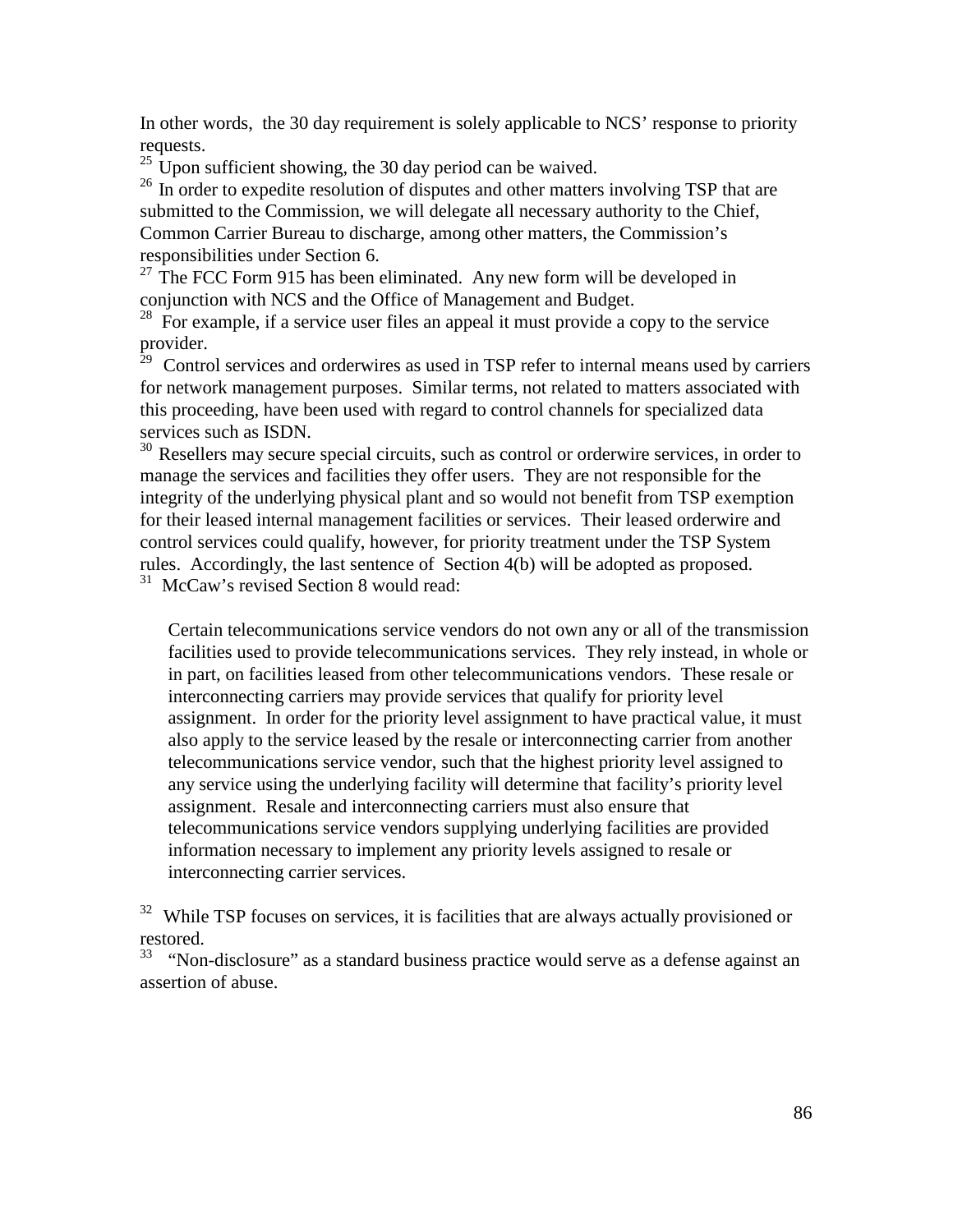$34$  This information includes identification, priority, contracting activity and contract identification data which must be received by EOP directly from the prime service vendor.

<sup>35</sup> It has been suggested that charges incurred as a result of reconciliation and audits be borne by NCS as the cost causative user. *See* discussion, *supra*, concerning costs.

 $36$  It has been informally suggested that a different term be used, such as investigation, reconciliation procedure, problem review, etc. In view of our discussion herein, we believe the term audit is appropriate.

<sup>37</sup> The definition of "revalidation" in Section 3(o)[3(p)] in conjunction with the clarification of "audit" should alleviate Ameritech's concern regarding improper changing circuit designations through the recordkeeping process.

<sup>38</sup> NCS<sup>'</sup> changes in Sections 6(c)(3), 6(d)(10) and 6(f)(6)(e) [6(f)(7)(e)| as well as its addition of Section  $[6(f)(7)(f)]$  to require vendors to track their contractors' records, respond to suggestions and concerns expressed by AT&T, GTE, McCaw regarding reconciliation responsibilities. Further in response to McCaw, we interpret Section  $[6(f)(7)(f)]$  to require contractors, in turn, to be primarily responsible for their subcontractors' reconciliation activities. This institutionalized burden flow-through represents the most expedient means of assuring that reconciliation is conducted correctly by each succeeding subcontractor. We will modify the language of Section  $[6(f)(7)(f)]$ accordingly.

<sup>39</sup> NCS has indicated that it will maintain its MIS database of priority level assignments. *See* Section 6(b)(2)(c). Hence, the concern expressed by Pacific Bell to assure a source of information is moot. We are also satisfied that NCS' statement that in most cases verification will be obtained from EOP is responsive to Pacific Bell's concern regarding the identity of "authorized entity" in Sections  $6(f)(3)(c)$  and  $6(f)(6)(a)$   $[6(f)(7)(a)]$ .  $40$  Southwestern Bell's suggestion to include a definition of "reconciliation" has been

adopted by NCS. *See* Section 3[n].

 $41$  There are several references in the pleadings to the issuance of procedural guidelines by NCS. The guidelines are called, variously, vendor operating procedures, operational procedures, operational guidelines, operations manual, procedural guidelines, etc. All of these refer to the procedural guidelines that are currently under preparation by NCS for government and vendors. Our analysis applies equally to both, and for purposes of this discussion there is no decisional significance to any of the terms used for NCS' procedural guidelines, since, in whole or part, they will appear before us for review. Proposed Directive 3-1 is subsumed in this term as well.

 $42$  NCS apparently based its position in part on its predicate argument that the Commission should delegate EOP authority to develop rules that implement TSP. *See* 

paras. 34-35, *supra*.<br><sup>43</sup> The difference between the adoption date and Federal Register date will likely be only a matter of weeks. The Commission's decision is effective 30 days following the Federal Register date. (The Federal Register date also constitutes the official release date. If